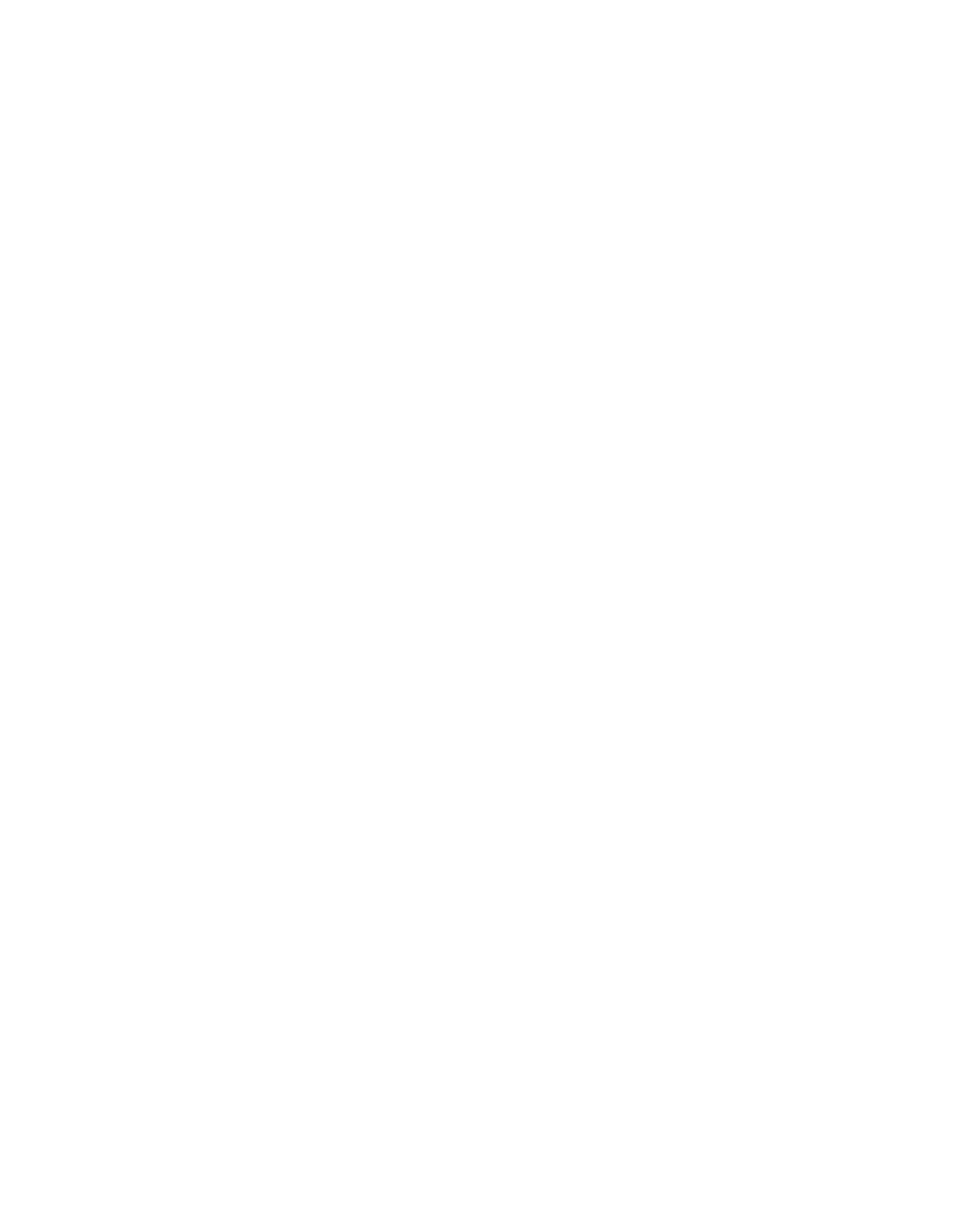**International Standards and Recommended Practices** 



Annex 9 **to the Convention on International Civil Aviation** 

# **Facilitation**

**This edition incorporates all amendments adopted by the Council prior to 8 March 2011 and supersedes, on 17 November 2011, all previous editions of Annex 9.** 

**For information regarding the applicability of the Standards and Recommended Practices, see Foreword.** 

**Thirteenth Edition July 2011** 

**International Civil Aviation Organization**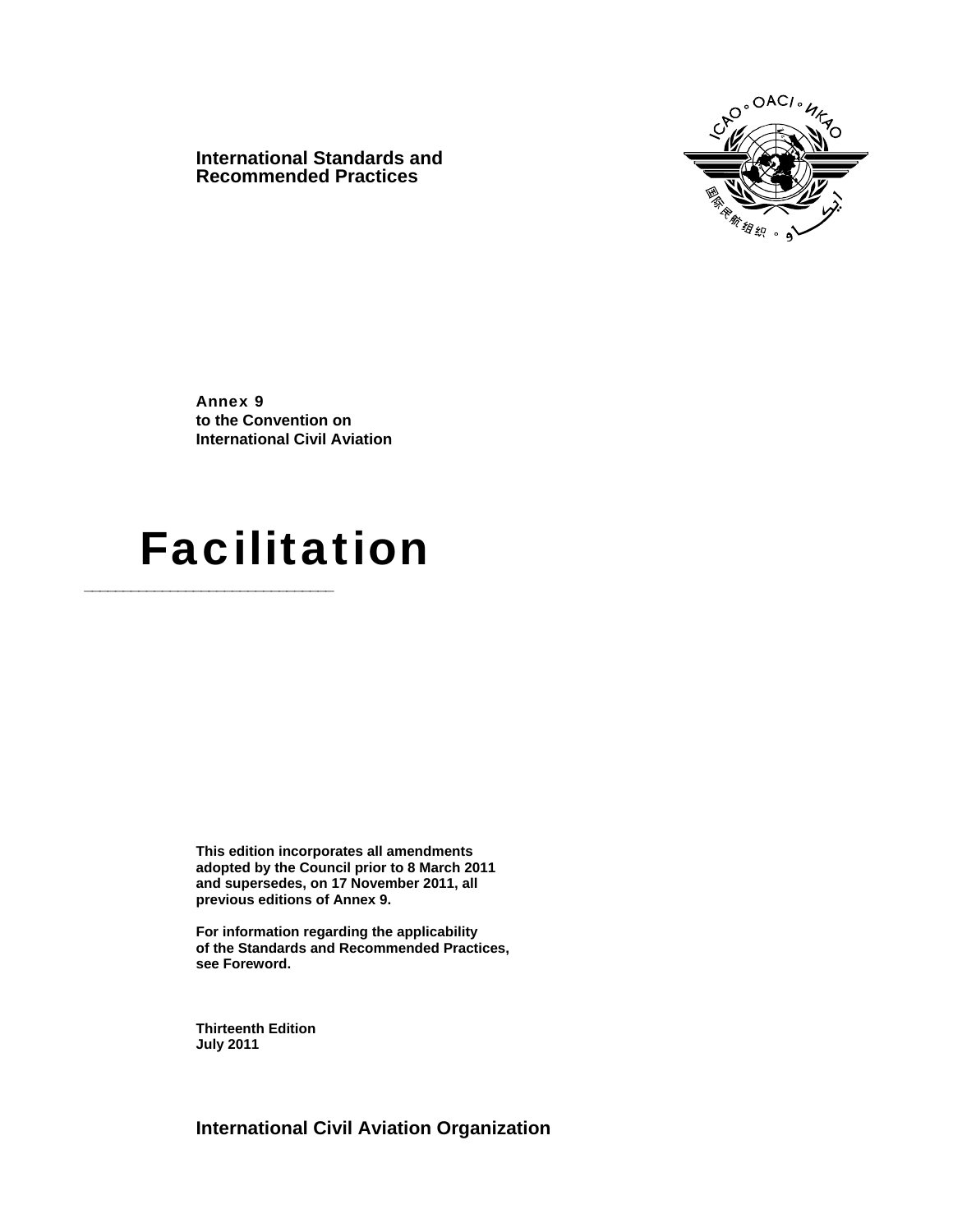Published in separate English, Arabic, Chinese, French, Russian and Spanish editions by the INTERNATIONAL CIVIL AVIATION ORGANIZATION 999 University Street, Montréal, Quebec, Canada H3C 5H7

For ordering information and for a complete listing of sales agents and booksellers, please go to the ICAO website at www.icao.int

*First edition 1949 Twelfth edition 2005 Thirteenth edition 2011* 

**Annex 9,** *Facilitation*  Order Number: AN 9 ISBN 978-92-9231-842-0

© ICAO 2011

All rights reserved. No part of this publication may be reproduced, stored in a retrieval system or transmitted in any form or by any means, without prior permission in writing from the International Civil Aviation Organization.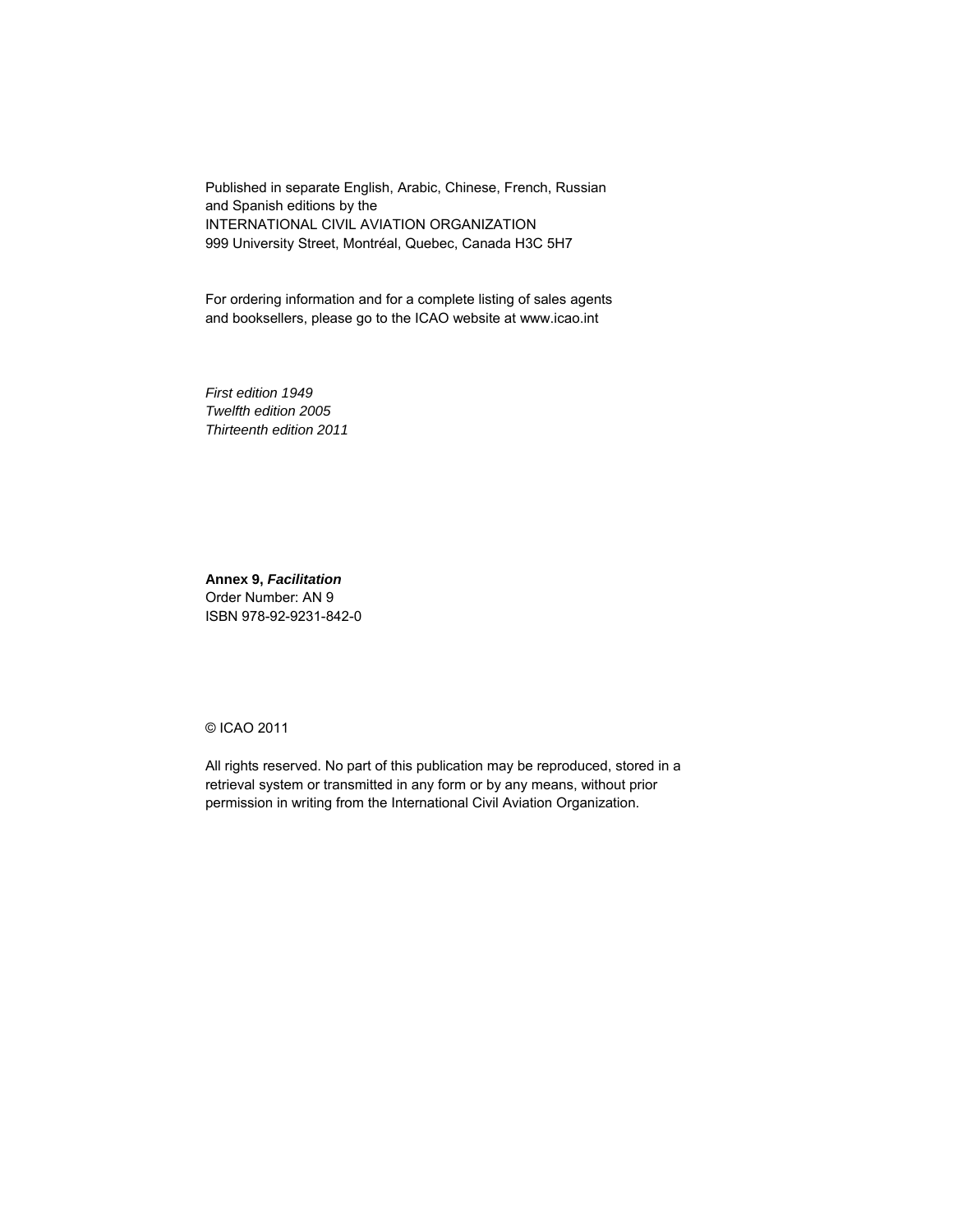# **AMENDMENTS**

Amendments are announced in the supplements to the *Catalogue of ICAO Publications;* the Catalogue and its supplements are available on the ICAO website at www.icao.int. The space below is provided to keep a record of such amendments.

# **RECORD OF AMENDMENTS AND CORRIGENDA**

| <b>AMENDMENTS</b><br>Date<br>Entered<br>Date<br>applicable<br>entered<br>$_{\rm by}$<br>No.<br>Incorporated in this edition<br><b>ICAO</b><br>28/2/13<br>23<br>$\overline{\phantom{0}}$<br>29/7/14<br><b>ICAO</b><br>24 |          |  |  |  |
|-------------------------------------------------------------------------------------------------------------------------------------------------------------------------------------------------------------------------|----------|--|--|--|
| Date<br>of issue                                                                                                                                                                                                        |          |  |  |  |
|                                                                                                                                                                                                                         | No.      |  |  |  |
|                                                                                                                                                                                                                         | $1 - 22$ |  |  |  |
|                                                                                                                                                                                                                         |          |  |  |  |
|                                                                                                                                                                                                                         |          |  |  |  |
|                                                                                                                                                                                                                         |          |  |  |  |
|                                                                                                                                                                                                                         |          |  |  |  |
|                                                                                                                                                                                                                         |          |  |  |  |
|                                                                                                                                                                                                                         |          |  |  |  |
|                                                                                                                                                                                                                         |          |  |  |  |
|                                                                                                                                                                                                                         |          |  |  |  |
|                                                                                                                                                                                                                         |          |  |  |  |
|                                                                                                                                                                                                                         |          |  |  |  |
|                                                                                                                                                                                                                         |          |  |  |  |
|                                                                                                                                                                                                                         |          |  |  |  |
|                                                                                                                                                                                                                         |          |  |  |  |
|                                                                                                                                                                                                                         |          |  |  |  |
|                                                                                                                                                                                                                         |          |  |  |  |
|                                                                                                                                                                                                                         |          |  |  |  |
|                                                                                                                                                                                                                         |          |  |  |  |
|                                                                                                                                                                                                                         |          |  |  |  |
|                                                                                                                                                                                                                         |          |  |  |  |
|                                                                                                                                                                                                                         |          |  |  |  |
|                                                                                                                                                                                                                         |          |  |  |  |
|                                                                                                                                                                                                                         |          |  |  |  |
|                                                                                                                                                                                                                         |          |  |  |  |
|                                                                                                                                                                                                                         |          |  |  |  |
|                                                                                                                                                                                                                         |          |  |  |  |

|     | CORRIGENDA       |                 |               |  |  |  |
|-----|------------------|-----------------|---------------|--|--|--|
| No. | Date<br>of issue | Date<br>entered | Entered<br>by |  |  |  |
|     |                  |                 |               |  |  |  |
|     |                  |                 |               |  |  |  |
|     |                  |                 |               |  |  |  |
|     |                  |                 |               |  |  |  |
|     |                  |                 |               |  |  |  |
|     |                  |                 |               |  |  |  |
|     |                  |                 |               |  |  |  |
|     |                  |                 |               |  |  |  |
|     |                  |                 |               |  |  |  |
|     |                  |                 |               |  |  |  |
|     |                  |                 |               |  |  |  |
|     |                  |                 |               |  |  |  |
|     |                  |                 |               |  |  |  |
|     |                  |                 |               |  |  |  |
|     |                  |                 |               |  |  |  |
|     |                  |                 |               |  |  |  |
|     |                  |                 |               |  |  |  |
|     |                  |                 |               |  |  |  |
|     |                  |                 |               |  |  |  |
|     |                  |                 |               |  |  |  |
|     |                  |                 |               |  |  |  |
|     |                  |                 |               |  |  |  |
|     |                  |                 |               |  |  |  |
|     |                  |                 |               |  |  |  |
|     |                  |                 |               |  |  |  |
|     |                  |                 |               |  |  |  |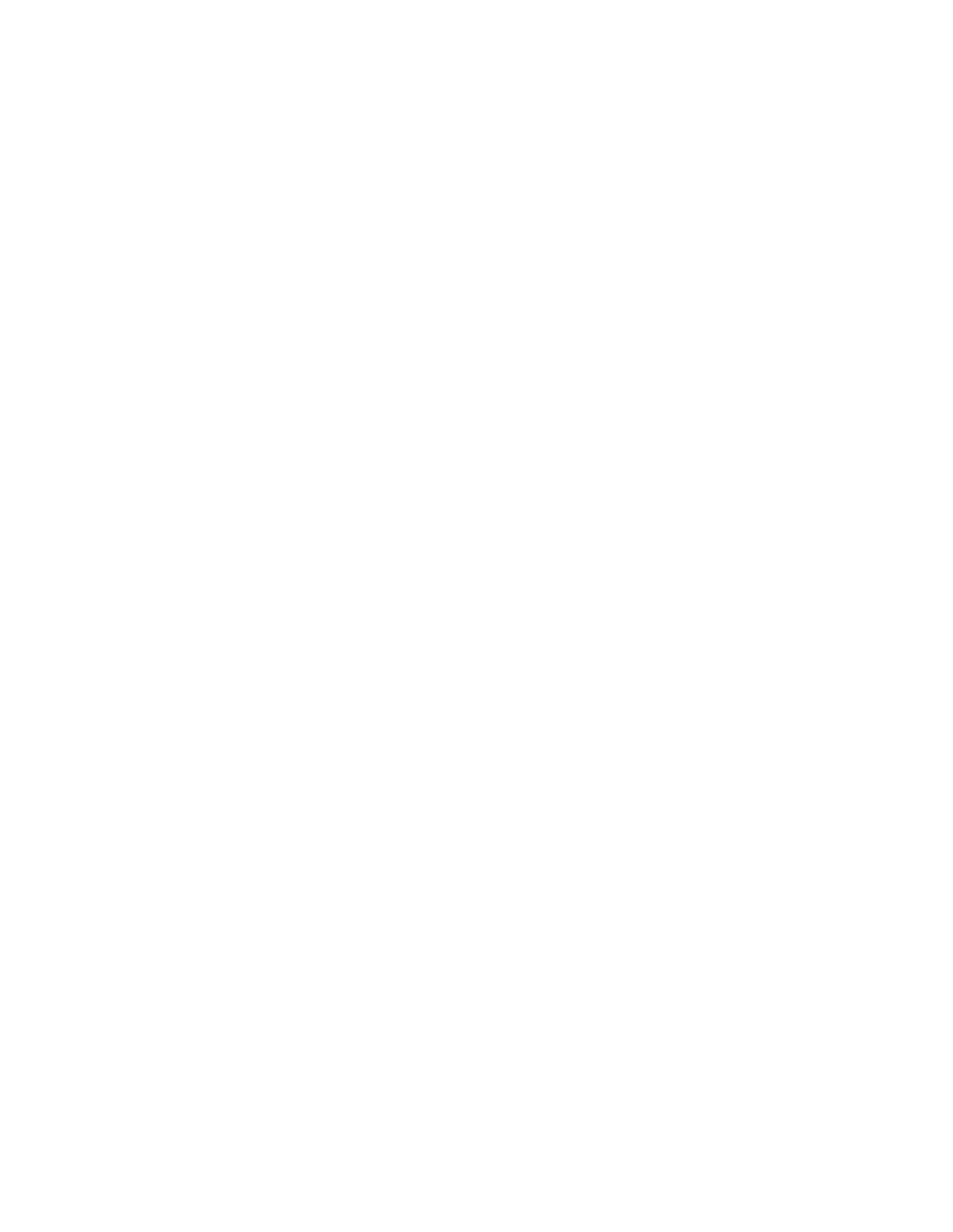# **TABLE OF CONTENTS**

|    |                                       | Page    |
|----|---------------------------------------|---------|
|    |                                       | (ix)    |
|    |                                       | $1 - 1$ |
|    |                                       | $1 - 1$ |
|    |                                       | $1 - 5$ |
|    |                                       | $2 - 1$ |
| А. |                                       | 2-1     |
| В. |                                       | $2 - 2$ |
| C. |                                       | $2 - 3$ |
| D. |                                       | $2 - 3$ |
| Е. |                                       | $2 - 4$ |
| F. | Arrangements concerning international |         |
|    |                                       | $2 - 4$ |
| L. |                                       | $2 - 4$ |
| П. |                                       | $2 - 5$ |
| Ш. |                                       | $2 - 6$ |
|    |                                       | $2 - 6$ |
|    |                                       | $3-1$   |
| А. |                                       | $3-1$   |
| Β. |                                       | $3-1$   |
| C. |                                       | $3-1$   |
| D. |                                       | $3 - 2$ |
| E. |                                       | $3 - 3$ |
| F. |                                       | $3 - 3$ |
|    |                                       | $3 - 3$ |
| Н. |                                       | $3 - 4$ |
| Ι. |                                       | $3 - 4$ |
| J. |                                       | $3-4$   |
| Κ. |                                       | $3 - 5$ |
| L. |                                       | $3 - 8$ |
| M. |                                       | $3 - 8$ |
| N. |                                       | $3 - 8$ |
| O. |                                       | $3-9$   |
| P. |                                       | $3-10$  |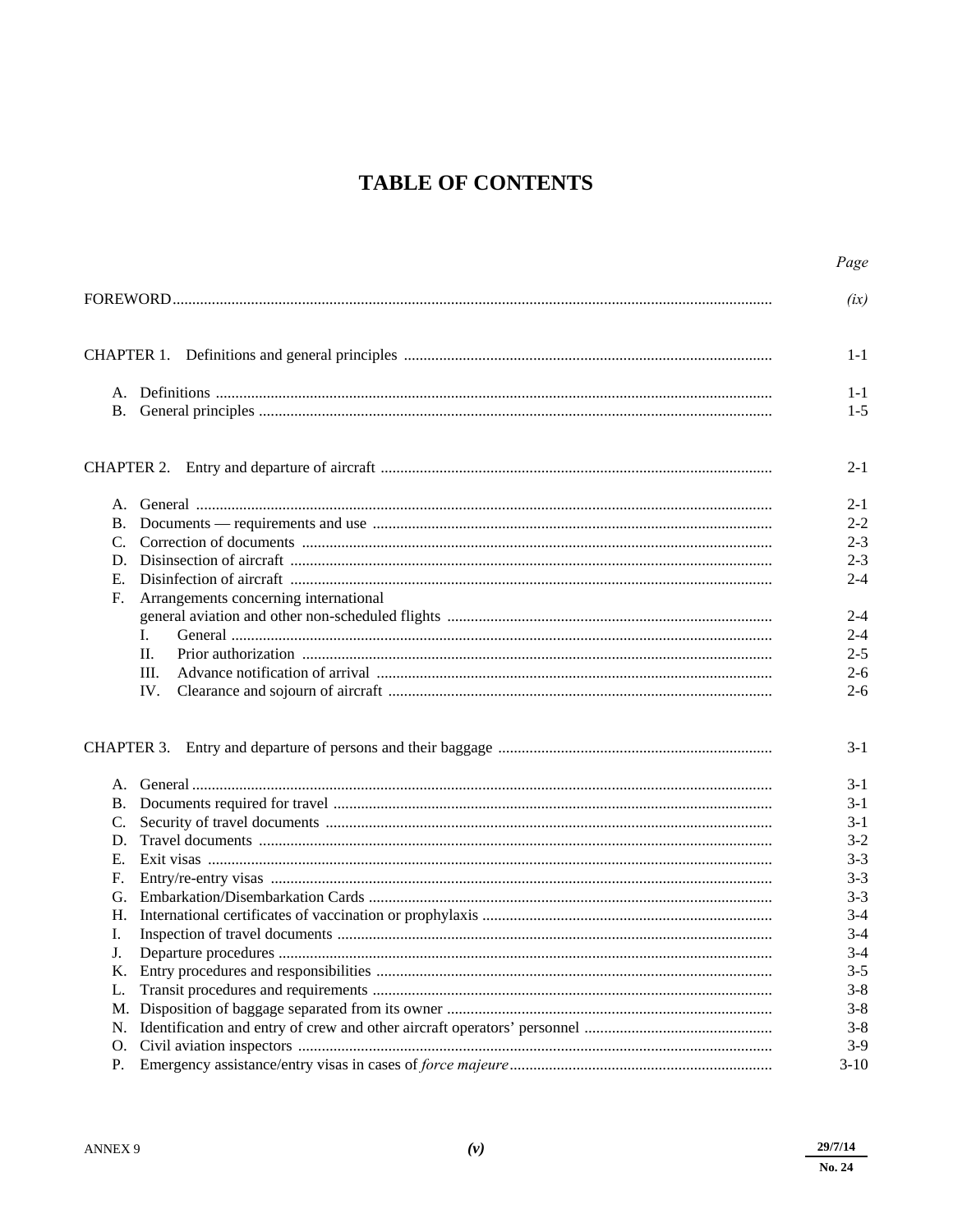| $4 - 1$<br>4-1<br>$4 - 1$<br>В.<br>$4 - 2$<br>C.<br>$4 - 3$<br>D.<br>Spare parts, equipment, stores and other material imported or exported by<br>Е.<br>$4 - 4$<br>$4 - 5$<br>F.<br>$4 - 6$<br>$4-6$<br>$5-1$<br>$5-1$<br>$5 - 1$<br>$5 - 3$<br>C.<br>$5 - 4$<br>$6-1$<br>$6-1$<br>$6 - 2$<br>Β.<br>$6 - 2$<br>I.<br>$6 - 2$<br>П.<br>$6 - 2$<br>Ш.<br>$6 - 3$<br>IV.<br>$6 - 3$<br>V.<br>$6 - 3$<br>VI.<br>$6 - 4$<br>Facilities required for implementation of public health, emergency medical relief,<br>C.<br>$6 - 4$<br>$6 - 5$<br>$6 - 5$<br>E.<br>$6 - 6$<br>F.<br>$7-1$<br>7-1<br>$7-1$<br>В.<br>$7-1$<br>$8-1$<br>$8-1$<br>$8 - 1$ |  | Page |
|----------------------------------------------------------------------------------------------------------------------------------------------------------------------------------------------------------------------------------------------------------------------------------------------------------------------------------------------------------------------------------------------------------------------------------------------------------------------------------------------------------------------------------------------------------------------------------------------------------------------------------------------|--|------|
|                                                                                                                                                                                                                                                                                                                                                                                                                                                                                                                                                                                                                                              |  |      |
|                                                                                                                                                                                                                                                                                                                                                                                                                                                                                                                                                                                                                                              |  |      |
|                                                                                                                                                                                                                                                                                                                                                                                                                                                                                                                                                                                                                                              |  |      |
|                                                                                                                                                                                                                                                                                                                                                                                                                                                                                                                                                                                                                                              |  |      |
|                                                                                                                                                                                                                                                                                                                                                                                                                                                                                                                                                                                                                                              |  |      |
|                                                                                                                                                                                                                                                                                                                                                                                                                                                                                                                                                                                                                                              |  |      |
|                                                                                                                                                                                                                                                                                                                                                                                                                                                                                                                                                                                                                                              |  |      |
|                                                                                                                                                                                                                                                                                                                                                                                                                                                                                                                                                                                                                                              |  |      |
|                                                                                                                                                                                                                                                                                                                                                                                                                                                                                                                                                                                                                                              |  |      |
|                                                                                                                                                                                                                                                                                                                                                                                                                                                                                                                                                                                                                                              |  |      |
|                                                                                                                                                                                                                                                                                                                                                                                                                                                                                                                                                                                                                                              |  |      |
|                                                                                                                                                                                                                                                                                                                                                                                                                                                                                                                                                                                                                                              |  |      |
|                                                                                                                                                                                                                                                                                                                                                                                                                                                                                                                                                                                                                                              |  |      |
|                                                                                                                                                                                                                                                                                                                                                                                                                                                                                                                                                                                                                                              |  |      |
|                                                                                                                                                                                                                                                                                                                                                                                                                                                                                                                                                                                                                                              |  |      |
|                                                                                                                                                                                                                                                                                                                                                                                                                                                                                                                                                                                                                                              |  |      |
|                                                                                                                                                                                                                                                                                                                                                                                                                                                                                                                                                                                                                                              |  |      |
|                                                                                                                                                                                                                                                                                                                                                                                                                                                                                                                                                                                                                                              |  |      |
|                                                                                                                                                                                                                                                                                                                                                                                                                                                                                                                                                                                                                                              |  |      |
|                                                                                                                                                                                                                                                                                                                                                                                                                                                                                                                                                                                                                                              |  |      |
|                                                                                                                                                                                                                                                                                                                                                                                                                                                                                                                                                                                                                                              |  |      |
|                                                                                                                                                                                                                                                                                                                                                                                                                                                                                                                                                                                                                                              |  |      |
|                                                                                                                                                                                                                                                                                                                                                                                                                                                                                                                                                                                                                                              |  |      |
|                                                                                                                                                                                                                                                                                                                                                                                                                                                                                                                                                                                                                                              |  |      |
|                                                                                                                                                                                                                                                                                                                                                                                                                                                                                                                                                                                                                                              |  |      |
|                                                                                                                                                                                                                                                                                                                                                                                                                                                                                                                                                                                                                                              |  |      |
|                                                                                                                                                                                                                                                                                                                                                                                                                                                                                                                                                                                                                                              |  |      |
|                                                                                                                                                                                                                                                                                                                                                                                                                                                                                                                                                                                                                                              |  |      |
|                                                                                                                                                                                                                                                                                                                                                                                                                                                                                                                                                                                                                                              |  |      |
|                                                                                                                                                                                                                                                                                                                                                                                                                                                                                                                                                                                                                                              |  |      |
|                                                                                                                                                                                                                                                                                                                                                                                                                                                                                                                                                                                                                                              |  |      |
|                                                                                                                                                                                                                                                                                                                                                                                                                                                                                                                                                                                                                                              |  |      |
|                                                                                                                                                                                                                                                                                                                                                                                                                                                                                                                                                                                                                                              |  |      |
|                                                                                                                                                                                                                                                                                                                                                                                                                                                                                                                                                                                                                                              |  |      |
|                                                                                                                                                                                                                                                                                                                                                                                                                                                                                                                                                                                                                                              |  |      |
|                                                                                                                                                                                                                                                                                                                                                                                                                                                                                                                                                                                                                                              |  |      |
|                                                                                                                                                                                                                                                                                                                                                                                                                                                                                                                                                                                                                                              |  |      |
|                                                                                                                                                                                                                                                                                                                                                                                                                                                                                                                                                                                                                                              |  |      |
|                                                                                                                                                                                                                                                                                                                                                                                                                                                                                                                                                                                                                                              |  |      |
|                                                                                                                                                                                                                                                                                                                                                                                                                                                                                                                                                                                                                                              |  |      |
|                                                                                                                                                                                                                                                                                                                                                                                                                                                                                                                                                                                                                                              |  |      |
|                                                                                                                                                                                                                                                                                                                                                                                                                                                                                                                                                                                                                                              |  |      |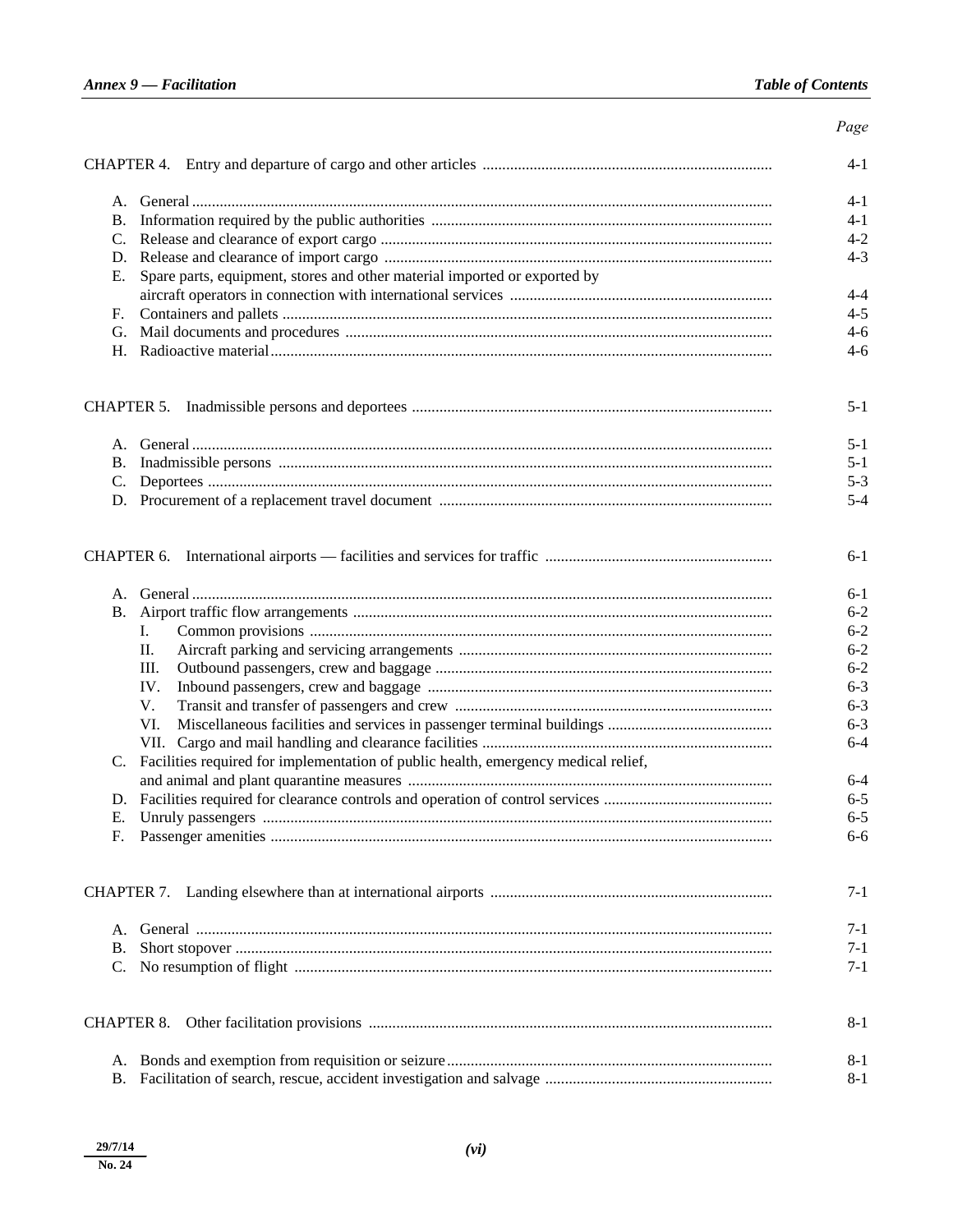*Page* 

| C. Relief flights following natural and man-made disasters which seriously endanger human     |                |
|-----------------------------------------------------------------------------------------------|----------------|
| health or the environment, and similar emergency situations where United Nations              | $8 - 2$        |
|                                                                                               | $8 - 2$        |
| Е.                                                                                            | $8 - 3$        |
| F.                                                                                            | $8 - 3$        |
| G.                                                                                            | $8 - 4$        |
|                                                                                               | $8 - 4$        |
| I.                                                                                            | $8 - 4$        |
| II.                                                                                           | $8 - 5$        |
| III.                                                                                          |                |
|                                                                                               | $8 - 5$        |
| I.                                                                                            | $8 - 6$        |
| <b>APPENDIX 1.</b>                                                                            | <b>APP 1-1</b> |
|                                                                                               | <b>APP 2-1</b> |
| APPENDIX 3.                                                                                   | APP 3-1        |
| APPENDIX 4.                                                                                   | APP 4-1        |
| <b>APPENDIX 5.</b>                                                                            | APP 5-1        |
|                                                                                               | APP 6-1        |
| <b>APPENDIX 7.</b>                                                                            | APP 7-1        |
| <b>APPENDIX 8.</b>                                                                            | <b>APP 8-1</b> |
| Suggested formats for documents relating to the return of inadmissible persons<br>APPENDIX 9. | APP 9-1        |
| APPENDIX 10.                                                                                  | APP 10-1       |
| APPENDIX 11.                                                                                  | APP 11-1       |
| APPENDIX 12.                                                                                  | APP 12-1       |
|                                                                                               | APP 13-1       |

\_\_\_\_\_\_\_\_\_\_\_\_\_\_\_\_\_\_\_\_\_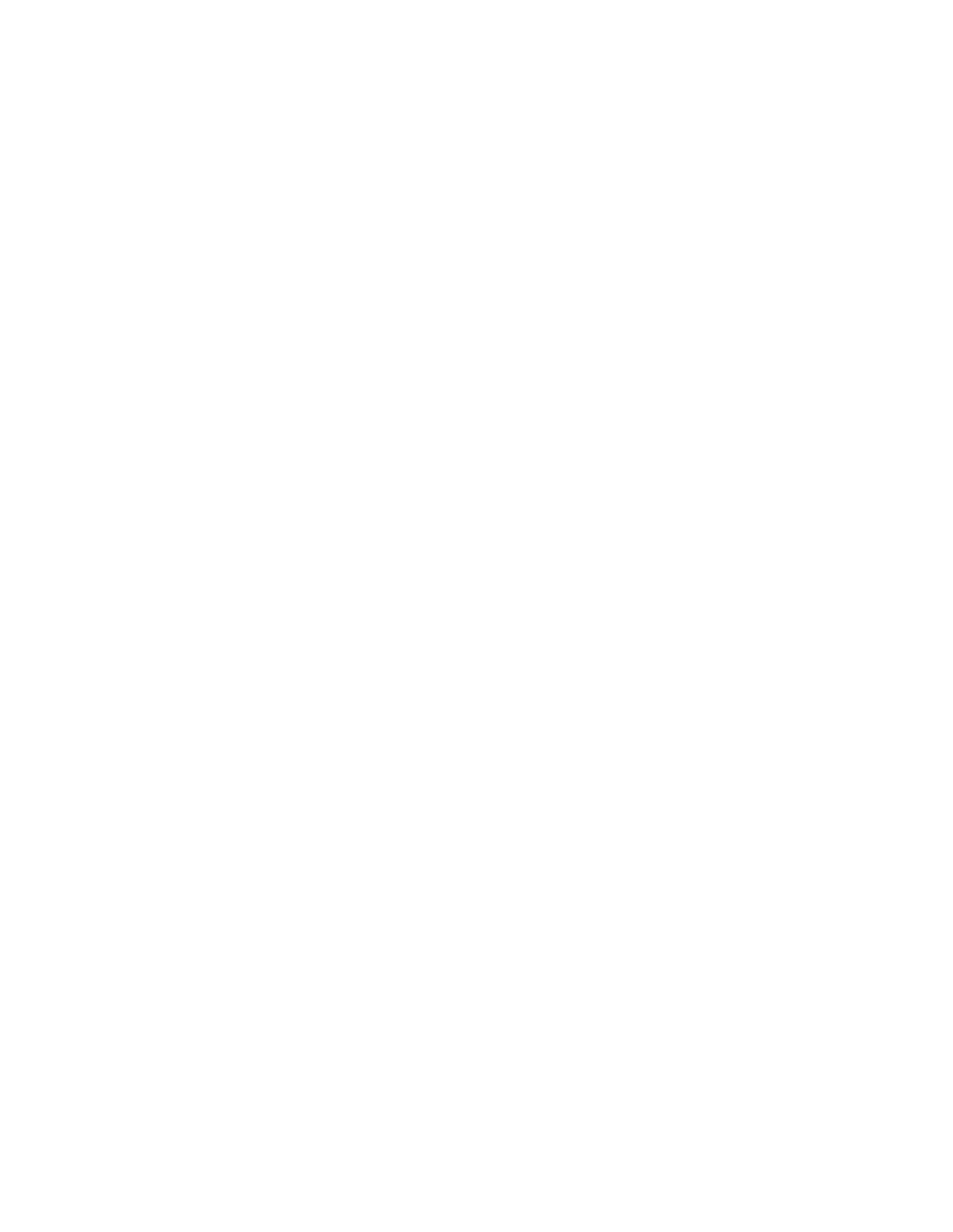# **FOREWORD**

### **Historical background**

Standards and Recommended Practices on Facilitation were first adopted by the Council on 25 March 1949, pursuant to the provisions of Article 37 of the Convention on International Civil Aviation (Chicago, 1944), and designated as Annex 9 to the Convention with the title "Standards and Recommended Practices — Facilitation". They became effective on 1 September 1949. The Standards and Recommended Practices were based on recommendations of the First and Second Sessions of the Facilitation Division, held at Montréal in February 1946 and at Geneva in June 1948. They were expanded and amended comprehensively as a result of subsequent Sessions of the Division, i.e., the Third Session, held at Buenos Aires in December 1951, the Fourth Session, held at Manila in October 1955, the Fifth Session, held at Rome in December 1959, the Sixth Session, held at Mexico City in March-April 1963, the Seventh Session, held at Montréal in May 1968, the Eighth Session, held at Dubrovnik in March 1973, the Ninth Session held at Montréal in April-May 1979, the Tenth Session held at Montréal in September 1988 and the Eleventh Session held in Montréal in April 1995, and the Third Meeting of the Facilitation (FAL) Panel held in Montréal in February 2001. As a result of the Division's and FAL Panel's Recommendations for amendment of Annex 9 and Council's action thereon, the Second Edition of Annex 9 became effective on 1 March 1953, the Third Edition on 1 November 1956, the Fourth Edition on 1 November 1960, the Fifth Edition on 1 April 1964, the Sixth Edition on 1 April 1969, the Seventh Edition on 15 April 1974, the Eighth Edition on 15 July 1980, the Ninth Edition on 15 November 1990, the Tenth Edition on 30 April 1997, the Eleventh Edition on 15 July 2002 and the Twelfth Edition on 11 July 2005.

 *Thirteenth Edition*.— The present edition incorporates, *inter alia*, provisions arising from the Sixth Meeting of the FAL Panel held in Montréal in May 2010 on issues including States' preparations for international outbreaks of communicable diseases; the implementation of internationally agreed Advance Passenger Information systems; and measures to assist air travelers whose flights are disrupted as a result of *force majeure*. This Thirteenth Edition of Annex 9 became effective on 18 July 2011 and is to become applicable on 17 November 2011.

 The Standards and Recommended Practices on Facilitation are the outcome of Article 37 of the Convention, which provides, *inter alia,* that the "International Civil Aviation Organization shall adopt and amend from time to time, as may be necessary, international standards and recommended practices and procedures dealing with . . . customs and immigration procedures . . . and such other matters concerned with the safety, regularity and efficiency of air navigation as may from time to time appear appropriate". The policy with respect to the implementation by States of the Standards and Recommended Practices on Facilitation is strengthened by Article 22 of the Convention, which expresses the obligation accepted by each Contracting State "to adopt all practicable measures, through the issuance of special regulations or otherwise, to facilitate and expedite navigation by aircraft between the territories of Contracting States, and to prevent unnecessary delays to aircraft, crews, passengers, and cargo, especially in the administration of the laws relating to immigration, quarantine, customs and clearance", and by Article 23 of the Convention, which expresses the undertaking of each Contracting State "so far as it may find practicable, to establish customs and immigration procedures affecting international air navigation in accordance with the practices which may be established or recommended from time to time pursuant to this Convention".<sup>\*</sup>

-

A number of other articles of the Convention have special pertinence to the provisions of the FAL Annex and have been taken into account in its preparation. In particular, persons responsible for the implementation of the provisions of this Annex should be familiar with the following articles in addition to Articles 22 and 23:

Article 10, Landing at customs airport; Article 11, Applicability of air regulations;

Article 13, Entry and clearance regulations; Article 14, Prevention of spread of disease;

Article 24, Customs duty; Article 29, Documents carried in aircraft;

Article 35, Cargo restrictions.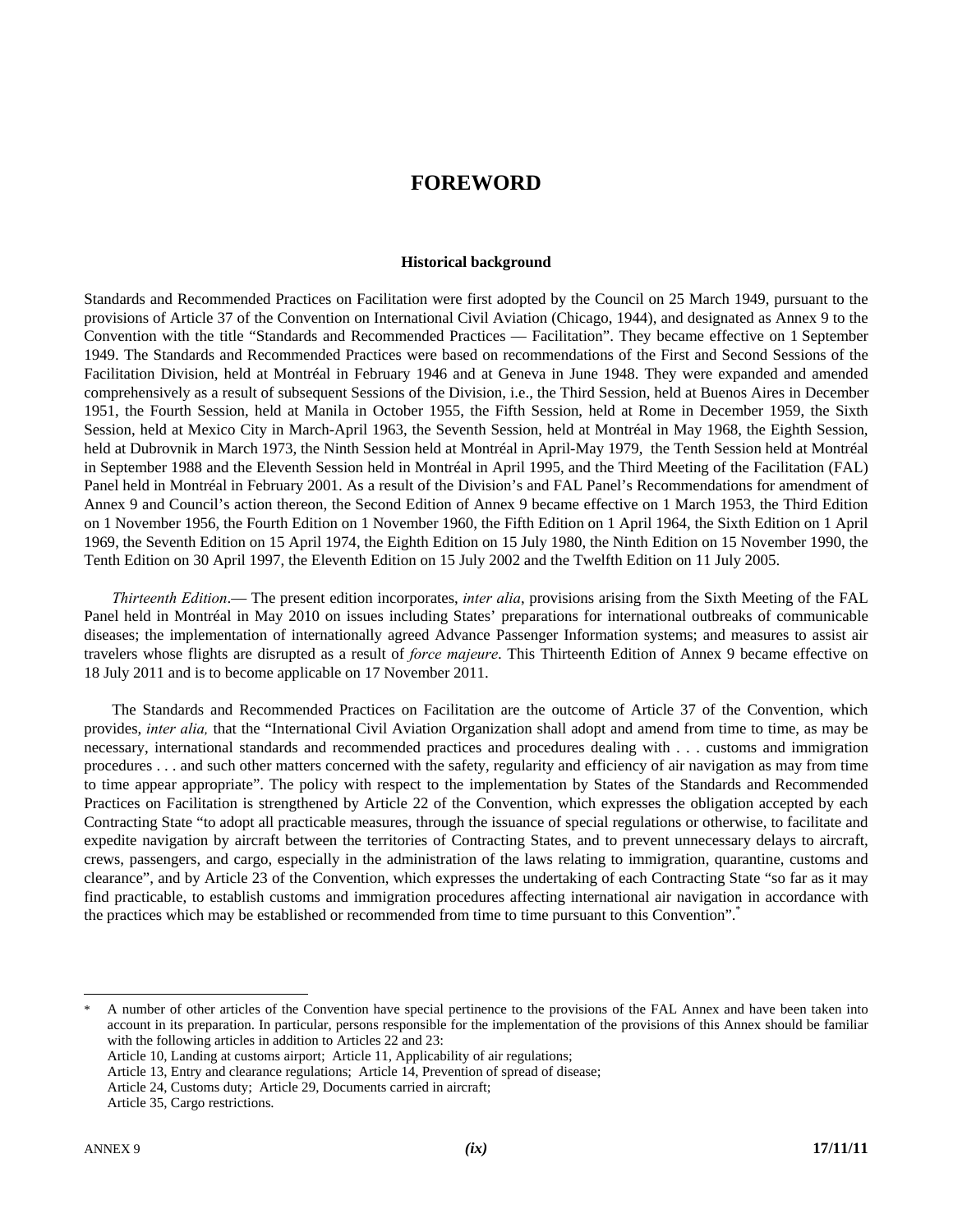In addition to the Standards and Recommended Practices of Annex 9, the Organization's FAL Programme is based on the FAL Resolutions of the Assembly and B-type recommendations of FAL Division Sessions which are those recommendations which do not suggest amendments to the Annex provisions.

# **Applicability**

As indicated in Chapter 1, Section B, the Standards and Recommended Practices in this document apply to all categories of aircraft operation except where a particular provision specifically refers to one type of operation without mentioning other types of operations.

 The Standards and Recommended Practices on Facilitation inevitably take two forms: first a "negative" form, e.g. that States shall not impose more than certain maximum requirements in the way of paperwork, restrictions of freedom of movement, etc., and second a "positive" form, e.g. that States shall provide certain minimum facilities for passenger convenience, for traffic which is merely passing through, etc. Whenever a question arises under a "negative" provision, it is assumed that States will, wherever possible, relax their requirements below the maximum set forth in the Standards and Recommended Practices. Wherever there is a "positive" provision, it is assumed that States will, wherever possible, furnish more than the minimum set forth in the Standards and Recommended Practices.

### **Action by Contracting States**

*Notification of differences.* The attention of Contracting States is drawn to the obligation imposed by Article 38 of the Convention by which Contracting States are required to notify the Organization of any differences between their national regulations and practices and the International Standards contained in this Annex and any amendments thereto. Contracting States are invited to extend such notification to any differences from the Recommended Practices contained in this Annex, and any amendments thereto. Further, Contracting States are invited to keep the Organization currently informed of any differences which may subsequently occur, or of the withdrawal of any differences previously notified. A specific request for notification of differences will be sent to Contracting States immediately after the adoption of each Amendment to this Annex.

 Attention of States is also drawn to the provision of Annex 15 related to the publication of significant differences between their national regulations and practices and the related ICAO Standards and Recommended Practices through the Aeronautical Information Service, in addition to the obligation of States under Article 38 of the Convention.

 *Promulgation of information.* The establishment and withdrawal of and changes to facilities, services and procedures affecting aircraft operations provided in accordance with the Standards and Recommended Practices specified in this Annex should be notified and take effect in accordance with the provisions of Annex 15.

 Contracting States should make every effort to publish the FAL information required by Annex 15 (as amplified by the *Aeronautical Information Services Manual* — Doc 8126) and, in particular, ensure that they conform with the requirements as to presentation and contents of such information prescribed by the Thirteenth Edition of Annex 15.

 *Use of the text of the Annex in national regulations.* The Council, on 13 April 1948, adopted a resolution inviting the attention of Contracting States to the desirability of using in their own national regulations, as far as practicable, the precise language of those ICAO Standards that are of a regulatory character and also indicating departures from the Standards, including any additional national regulations that were important for the safety or regularity of air navigation. Wherever possible, the provisions of this Annex have been written in such a way as would facilitate incorporation, without major textual changes, into national legislation.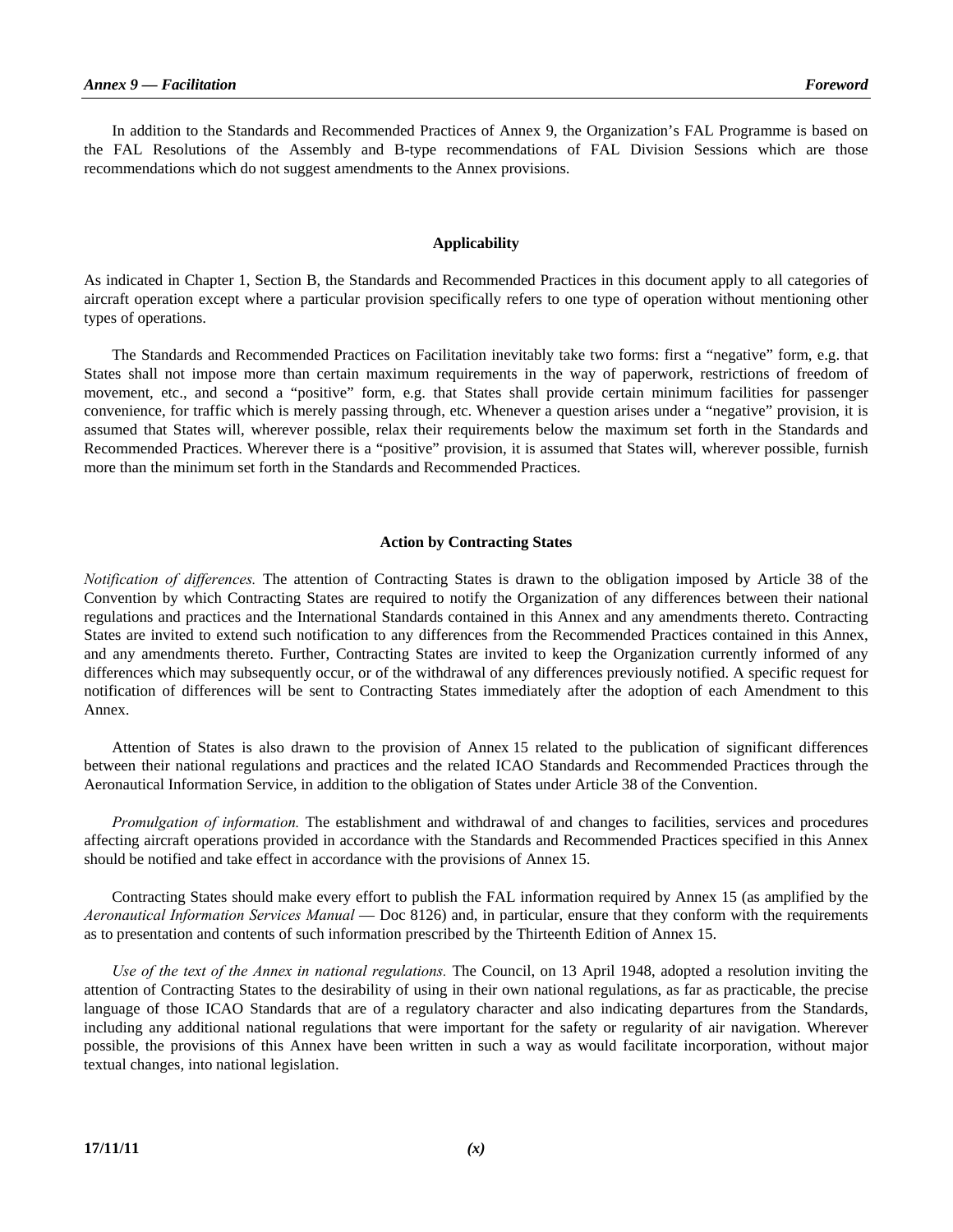# **General information**

An Annex is made up of the following component parts, not all of which, however, are necessarily found in every Annex; they have the status indicated:

- 1.— *Material comprising the Annex proper* 
	- a) *Standards* and *Recommended Practices* adopted by the Council under the provisions of the Convention. They are defined, in the case of this Annex, as follows:

 *Standard:* Any specification, the uniform observance of which has been recognized as practicable and as necessary to facilitate and improve some aspect of international air navigation, which has been adopted by the Council pursuant to Article 54 (*l*) of the Convention, and in respect of which non-compliance must be notified by Contracting States to the Council in accordance with Article 38.

 *Recommended Practice:* Any specification, the observance of which has been recognized as generally practicable and as highly desirable to facilitate and improve some aspect of international air navigation, which has been adopted by the Council pursuant to Article 54 (*l*) of the Convention, and to which Contracting States will endeavour to conform in accordance with the Convention.

- b) *Appendices* comprising material grouped separately for convenience but forming part of the Standards and Recommended Practices adopted by the Council.
- c) *Definitions* of terms used in the Standards and Recommended Practices which are not self-explanatory in that they do not have accepted dictionary meanings. A definition does not have an independent status but it is an essential part of each Standard and Recommended Practice in which the term is used, since a change in the meaning of the term would affect the specification.
- 2.— *Material approved by the Council for publication in association with the Standards and Recommended Practices* 
	- a) *Forewords* comprising historical and explanatory material based on the action of the Council and including an explanation of the obligations of States with regard to the application of the Standards and Recommended Practices ensuing from the Convention and the Resolution of Adoption.
	- b) *Introductions* comprising explanatory material introduced at the beginning of parts, chapters or sections of the Annex to assist in the understanding of the application of the text.
	- c) *Notes* included in the text, where appropriate, to give factual information or references bearing on the Standards or Recommended Practices in question, but not constituting part of the Standards or Recommended Practices.
	- d) *Attachments* comprising material supplementary to the Standards and Recommended Practices, or included as a guide to their application.

 This Annex has been adopted in six languages — English, Arabic, Chinese, French, Russian and Spanish. Each Contracting State is requested to select one of those texts for the purpose of national implementation and for other effects provided for in the Convention, either through direct use or through translation into its own national language, and to notify the Organization accordingly.

 The following practice has been adhered to in order to indicate at a glance the status of each statement: *Standards* have been printed in light face roman; *Recommended Practices* have been printed in light face italics, the status being indicated by the words **Recommended Practice**; *Notes* have been printed in light face italics, the status being indicated by the prefix *Note.* 

Any reference to a portion of this document which is identified by a number includes all subdivisions of the portion.

Throughout this Annex, the use of the male gender should be understood to include male and female persons.

\_\_\_\_\_\_\_\_\_\_\_\_\_\_\_\_\_\_\_\_\_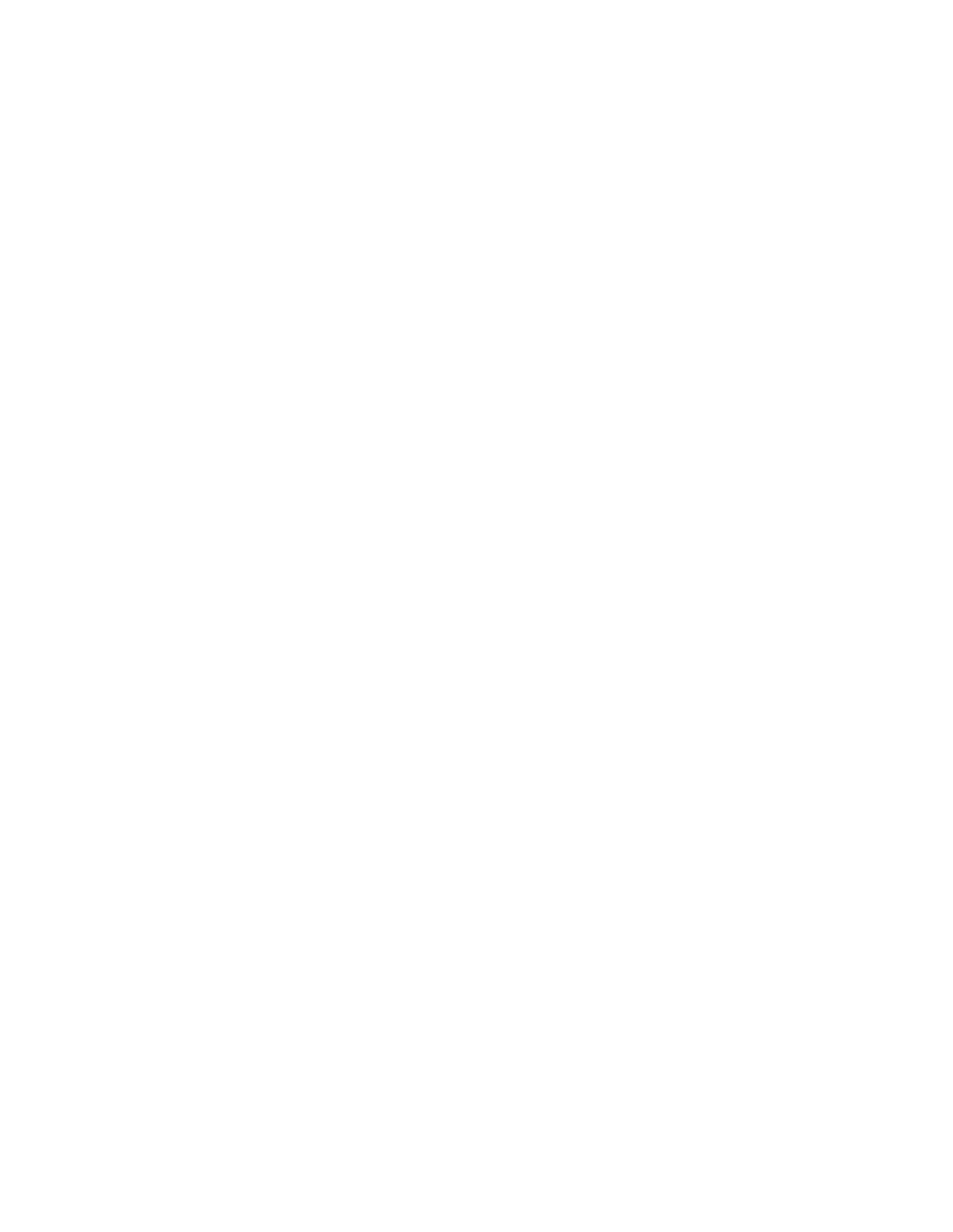# **INTERNATIONAL STANDARDS AND RECOMMENDED PRACTICES**

# **CHAPTER 1. DEFINITIONS AND GENERAL PRINCIPLES**

# **A. Definitions**

When the following terms are used in the Standards and Recommended Practices on Facilitation, they have the following meanings, for the purposes of this Annex:

- *Admission***.** The permission granted to a person to enter a State by the public authorities of that State in accordance with its national laws.
- *Advance Passenger Information (API) System***.** An electronic communications system whereby required data elements are collected and transmitted to border control agencies prior to flight departure or arrival and made available on the primary line at the airport of entry.
- *Aircraft equipment.* Articles, including first-aid and survival equipment and commissary supplies, but not spare parts or stores, for use on board an aircraft during flight.
- *Aircraft operator.* A person, organization or enterprise engaged in or offering to engage in an aircraft operation.
- *Aircraft operators' documents.* Air waybills/consignment notes, passenger tickets and boarding passes, bank and agent settlement plan documents, excess baggage tickets, miscellaneous charges orders (M.C.O.), damage and irregularity reports, baggage and cargo labels, timetables, and weight and balance documents, for use by aircraft operators.
- *Airline.* As provided in Article 96 of the Convention, any air transport enterprise offering or operating a scheduled international air service.
- *Authorized agent.* A person who represents an aircraft operator and who is authorized by or on behalf of such operator to act on formalities connected with the entry and clearance of the operator's aircraft, crew, passengers, cargo, mail, baggage or stores and includes, where national law permits, a third party authorized to handle cargo on the aircraft.
- *Automated Border Control (ABC).* An automated system which authenticates the electronic machine readable travel document or token, establishes that the passenger is the rightful holder of the document or token, queries border control records, then determines eligibility for border crossing according to pre-defined rules.
- *Baggage.* Personal property of passengers or crew carried on an aircraft by agreement with the operator.
- *Border integrity.* The enforcement, by a State, of its laws and/or regulations concerning the movement of goods and/or persons across its borders.
- *Cargo.* Any property carried on an aircraft other than mail, stores and accompanied or mishandled baggage.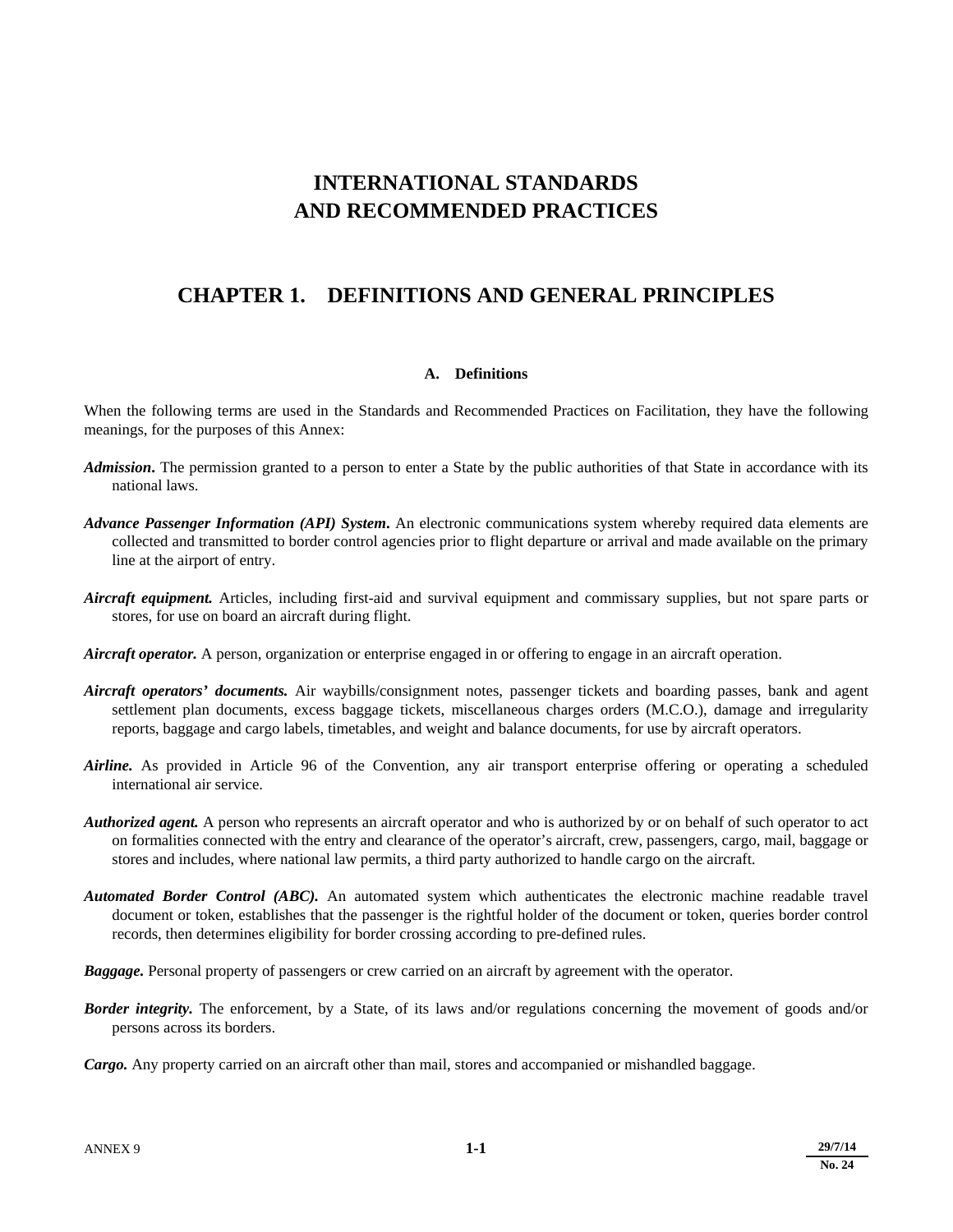*Civil aviation inspector***.** A civil aviation inspector is an individual, designated by a Contracting State, who is charged with the inspection of the safety, security or related aspects of air transport operations as directed by the appropriate authority.

 *Note.— Examples of civil aviation inspectors include inspectors responsible for airworthiness, flight operations and other safety-related aspects, and security-related aspects, of air transport operations.*

- *Clearance of goods***.** The accomplishment of the customs formalities necessary to allow goods to enter home use, to be exported or to be placed under another customs procedure.
- *Commencement of journey***.** The point at which the person began his journey, without taking into account any airport at which he stopped in direct transit, either on a through-flight or a connecting flight, if he did not leave the direct transit area of the airport in question.
- *Commissary supplies.* Items, either disposable or intended for multiple use, that are used by the aircraft operator for provision of services during flights, in particular for catering, and for the comfort of passengers.
- *Crew member.* A person assigned by an operator to duty on an aircraft during a flight duty period.
- *Declarant*. Any person who makes a goods declaration or in whose name such a declaration is made.
- *Deportation order.* A written order, issued by the competent authorities of a State and served upon a deportee, directing him to leave that State.
- *Deportee.* A person who had legally been admitted to a State by its authorities or who had entered a State illegally, and who at some later time is formally ordered by the competent authorities to leave that State.
- *Direct transit area.* A special area established in an international airport, approved by the public authorities concerned and under their direct supervision or control, where passengers can stay during transit or transfer without applying for entry to the State.
- *Direct transit arrangements.* Special arrangements approved by the public authorities concerned by which traffic which is pausing briefly in its passage through the Contracting State may remain under their direct control.
- *Disembarkation.* The leaving of an aircraft after a landing, except by crew or passengers continuing on the next stage of the same through-flight.
- *Disinfection.* The procedure whereby health measures are taken to control or kill infectious agents on a human or animal body, in or on affected parts of aircraft, baggage, cargo, goods or containers, as required, by direct exposure to chemical or physical agents.
- *Disinsection***.** The procedure whereby health measures are taken to control or kill insects present in aircraft, baggage, cargo, containers, goods and mail.
- *Embarkation*. The boarding of an aircraft for the purpose of commencing a flight, except by such crew or passengers as have embarked on a previous stage of the same through-flight.
- *eMRTD.* An MRTD (passport, visa or card) that has a contactless integrated circuit embedded in it and the capability of being used for biometric identification of the MRTD holder in accordance with the standards specified in the relevant Part of Doc 9303 — *Machine Readable Travel Documents*.
- *Escort.* An individual authorized by a Contracting State or an aircraft operator to accompany inadmissible persons or deportees being removed from that Contracting State.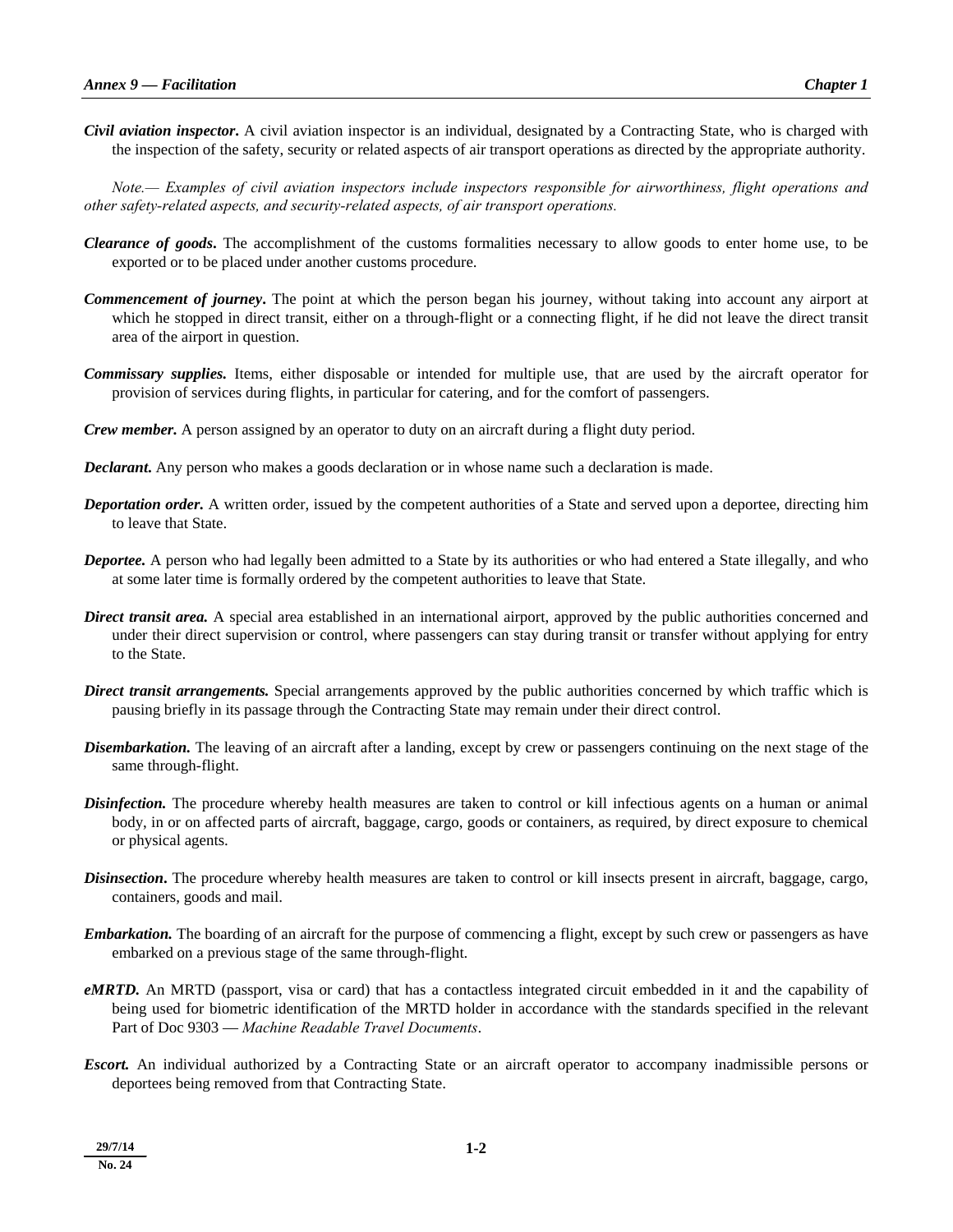- *Flight crew member.* A licensed crew member charged with duties essential to the operation of an aircraft during a flight duty period.
- *Free zone.* A part of the territory of a Contracting State where any goods introduced are generally regarded, insofar as import duties and taxes are concerned, as being outside the customs territory.
- *General aviation operation.* An aircraft operation other than a commercial air transport operation or an aerial work operation.
- *Ground equipment.* Articles of a specialized nature for use in the maintenance, repair and servicing of an aircraft on the ground, including testing equipment and cargo- and passenger-handling equipment.
- *ICAO Public Key Directory (ICAO PKD)*. The central database serving as the repository of Document Signer Certificates  $(C_{DS})$  (containing Document Signer Public Keys), CSCA Master List (ML<sub>CSCA</sub>), Country Signing CA Link Certificates  $(IC<sub>CSCA</sub>)$  and Certificate Revocation Lists issued by Participants, together with a system for their distribution worldwide, maintained by ICAO on behalf of Participants in order to facilitate the validation of data in eMRTDs.
- *Immigration control.* Measures adopted by States to control the entry into, transit through and departure from their territories of persons travelling by air.
- *Import duties and taxes.* Customs duties and all other duties, taxes or charges, which are collected on or in connection with the importation of goods. Not included are any charges which are limited in amount to the approximate cost of services rendered or collected by the customs on behalf of another national authority.
- *Imposter.* A person who impersonates the rightful holder of a genuine travel document.
- *Improperly documented person*. A person who travels, or attempts to travel: (a) with an expired travel document or an invalid visa; (b) with a counterfeit, forged or altered travel document or visa; (c) with someone else's travel document or visa; (d) without a travel document; or (e) without a visa, if required.
- *Inadmissible person.* A person who is or will be refused admission to a State by its authorities.
- *Interactive API (iAPI) system***.** An electronic system that transmits, during check-in, API data elements collected by the aircraft operator to public authorities who, within existing business processing times for passenger check-in, return to the operator a response message for each passenger and/or crew member.
- *International airport.* Any airport designated by the Contracting State in whose territory it is situated as an airport of entry and departure for international air traffic, where the formalities incident to customs, immigration, public health, animal and plant quarantine and similar procedures are carried out.
- *Lading.* The placing of cargo, mail, baggage or stores on board an aircraft to be carried on a flight.
- *Mail.* Dispatches of correspondence and other items tendered by and intended for delivery to postal services in accordance with the rules of the Universal Postal Union (UPU).
- *Mishandled baggage.* Baggage involuntarily, or inadvertently, separated from passengers or crew.
- *Narcotics control.* Measures to control the illicit movement of narcotics and psychotropic substances by air.
- *Passenger amenities.* Facilities provided for passengers which are not essential for passenger processing.
- *Person with disabilities.* Any person whose mobility is reduced due to a physical incapacity (sensory or locomotor), an intellectual deficiency, age, illness or any other cause of disability when using transport and whose situation needs special attention and the adaptation to the person's needs of the services made available to all passengers.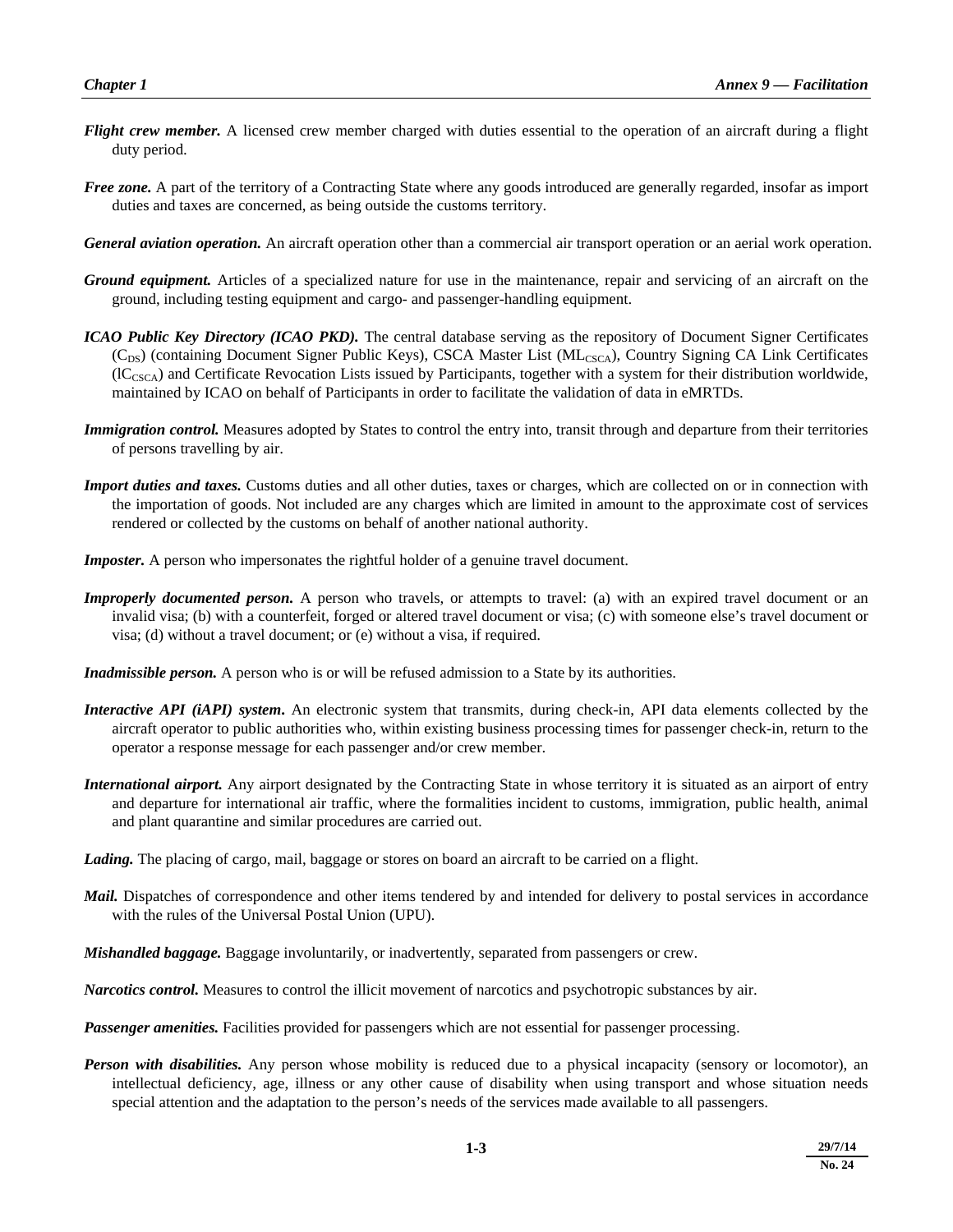*Pilot-in-command.* The pilot responsible for the operation and safety of the aircraft during flight time.

- *Public authorities*. The agencies or officials of a Contracting State responsible for the application and enforcement of the particular laws and regulations of that State which relate to any aspect of these Standards and Recommended Practices.
- *Public health emergency of international concern.* An extraordinary event which is determined, as provided in the *International Health Regulations* (2005) of the World Health Organization: (i) to constitute a public health risk to other States through the international spread of disease and (ii) to potentially require a coordinated international response.
- *Public health risk.* A likelihood of an event that may affect adversely the health of human populations, with an emphasis on one which may spread internationally or may present a serious and direct danger.
- *Release of goods*. The action by the customs authorities to permit goods undergoing clearance to be placed at the disposal of the persons concerned.
- *Relief flights*. Flights operated for humanitarian purposes which carry relief personnel and relief supplies such as food, clothing, shelter, medical and other items during or after an emergency and/or disaster and/or are used to evacuate persons from a place where their life or health is threatened by such emergency and/or disaster to a safe haven in the same State or another State willing to receive such persons.
- *Removal of a person.* Action by the public authorities of a State, in accordance with its laws, to direct a person to leave that State.
- *Removal order.* A written order served by a State on the operator on whose flight an inadmissible person travelled into that State, directing the operator to remove that person from its territory.
- *Risk assessment.* An assessment by a deporting State of a deportee's suitability for escorted or unescorted removal via commercial air services. The assessment should take into account all pertinent factors, including medical, mental and physical fitness for carriage on a commercial flight, willingness or unwillingness to travel, behavioural patterns and any history of violence.
- *Risk management.* The systematic application of management procedures and practices which provide border inspection agencies with the necessary information to address movements or consignments which represent a risk.
- *Security equipment.* Devices of a specialized nature for use, individually or as part of a system, in the prevention or detection of acts of unlawful interference with civil aviation and its facilities.
- *Spare parts.* Articles, including engines and propellers, of a repair or replacement nature for incorporation in an aircraft.

*State of Registry.* The State on whose register the aircraft is entered.

- *Stores (Supplies).* a) Stores (supplies) for consumption; and b) Stores (supplies) to be taken away.
	- *Stores (Supplies) for consumption.* Goods, whether or not sold, intended for consumption by the passengers and the crew on board aircraft, and goods necessary for the operation and maintenance of aircraft, including fuel and lubricants.
	- *Stores (Supplies) to be taken away.* Goods for sale to the passengers and the crew of aircraft with a view to being landed.
- *Temporary admission***.** The customs procedure under which certain goods can be brought into a customs territory conditionally relieved totally or partially from payment of import duties and taxes; such goods must be imported for a specific purpose and must be intended for re-exportation within a specified period and without having undergone any change except normal depreciation due to the use made of them.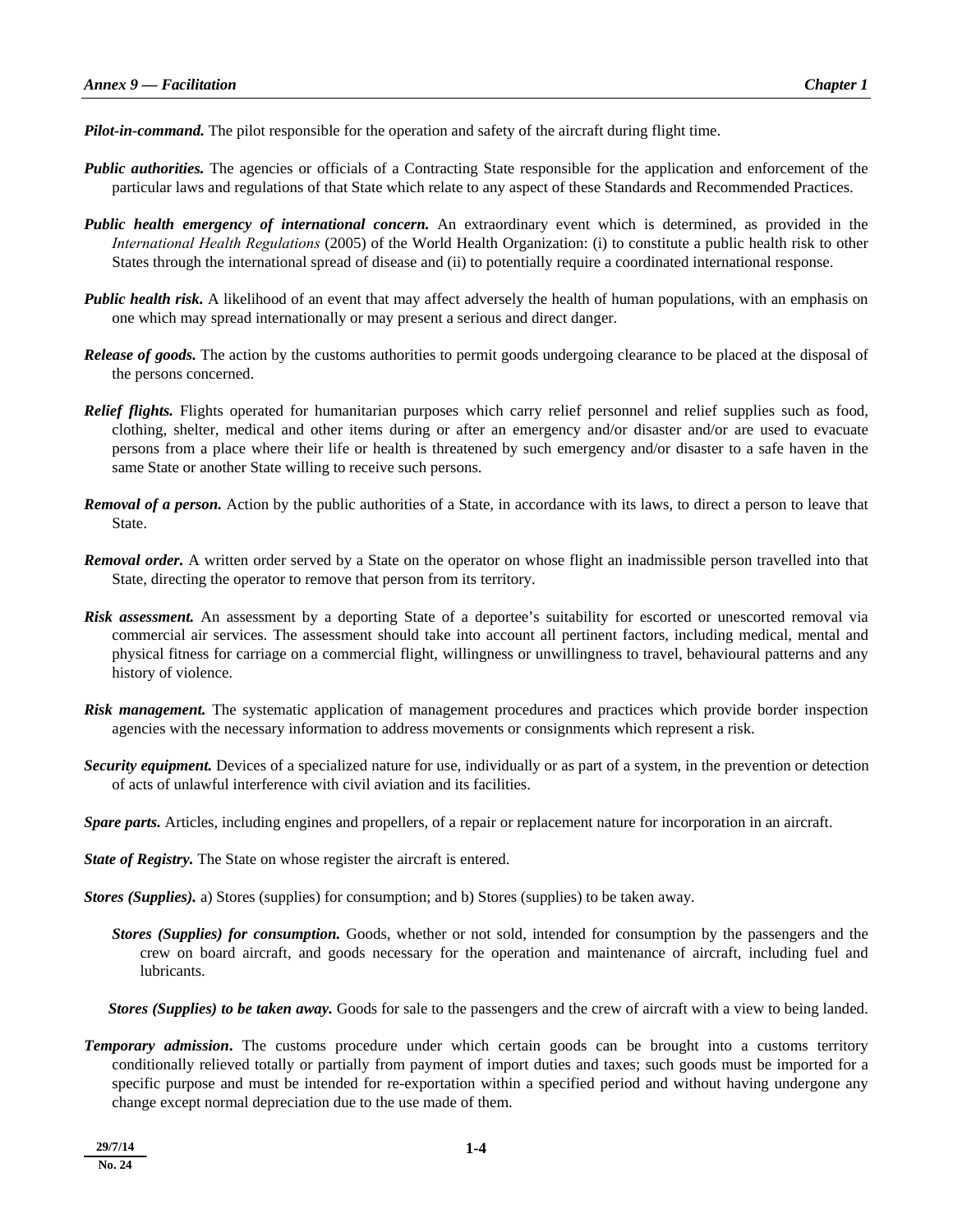- *Through-flight.* A particular operation of aircraft, identified by the operator by the use throughout of the same symbol, from point of origin via any intermediate points to point of destination.
- *Travel document.* A passport or other official document of identity issued by a State or organization, which may be used by the rightful holder for international travel.
- *Unaccompanied baggage.* Baggage that is transported as cargo and may or may not be carried on the same aircraft with the person to whom it belongs.
- *Unclaimed baggage.* Baggage that arrives at an airport and is not picked up or claimed by a passenger.
- *Unidentified baggage.* Baggage at an airport, with or without a baggage tag, which is not picked up by or identified with a passenger.
- *Unlading.* The removal of cargo, mail, baggage or stores from an aircraft after a landing.
- *Visitor.* Any person who disembarks and enters the territory of a Contracting State other than that in which that person normally resides; remains there lawfully as prescribed by that Contracting State for legitimate non-immigrant purposes, such as touring, recreation, sports, health, family reasons, religious pilgrimages, or business; and does not take up any gainful occupation during his stay in the territory visited.

# **B. General Principles**

 1.1 The Standards and Recommended Practices in this Annex shall apply to all categories of aircraft operation except where a particular provision refers specifically to only one type of operation.

- 1.2 Contracting States shall take necessary measures to ensure that:
- a) the time required for the accomplishment of border controls in respect of persons and aircraft and for the release/clearance of goods is kept to the minimum;
- b) minimum inconvenience is caused by the application of administrative and control requirements;
- c) exchange of relevant information between Contracting States, operators and airports is fostered and promoted to the greatest extent possible; and
- d) optimal levels of security, and compliance with the law, are attained.

 1.3 Contracting States shall use risk management in the application of border control procedures for the release/clearance of goods.

 1.4 Contracting States shall develop effective information technology to increase the efficiency and effectiveness of their procedures at airports.

 1.5 The provisions of this Annex shall not preclude the application of national legislation with regard to aviation security measures or other necessary controls.

 1.6 **Recommended Practice.—** *Contracting States and aircraft operators should exchange information as to the appropriate point(s) of contact(s) to whom border control and customs queries should be directed.* 

\_\_\_\_\_\_\_\_\_\_\_\_\_\_\_\_\_\_\_\_\_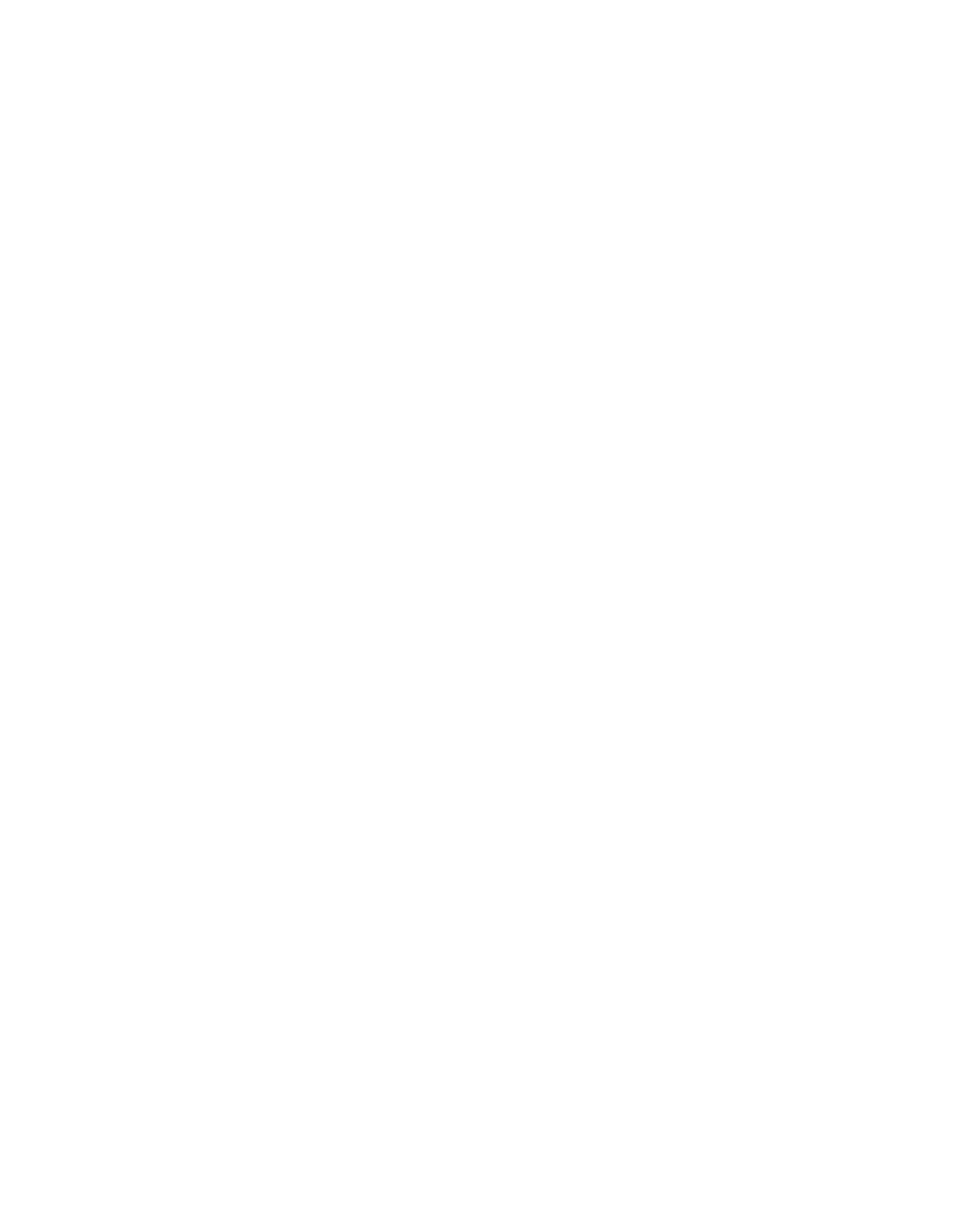# **CHAPTER 2. ENTRY AND DEPARTURE OF AIRCRAFT**

# **A. General**

 2.1 Contracting States shall adopt appropriate measures for the clearance of aircraft arriving from or departing to another Contracting State and shall implement them in such a manner as to prevent unnecessary delays.

 2.2 In developing procedures aimed at the efficient clearance of entering or departing aircraft, Contracting States shall take into account the application of aviation security and narcotics control measures, where appropriate.

 2.3 **Recommended Practice.—** *The appropriate public authorities of Contracting States should enter into Memoranda of Understanding with the airlines providing international services to that State and with the operators of its international airports, setting out guidelines for their mutual cooperation in countering the threat posed by international trafficking in narcotics and psychotropic substances. Such Memoranda of Understanding should be patterned after the applicable models developed by the World Customs Organization for this purpose. In addition, Contracting States are encouraged to conclude Memoranda of Understanding amongst themselves.* 

 2.4 Contracting States shall not prevent an aircraft from calling at any international airport for public health reasons unless such action is taken in accordance with the *International Health Regulations* (2005) of the World Health Organization.

 2.4.1 **Recommended Practice.—** *In cases where, in exceptional circumstances, air transport service suspensions on public health grounds are under consideration, Contracting States should first consult with the World Health Organization and the health authority of the State of occurrence of the disease before taking any decision as to the suspension of air transport services.*

 2.5 If, in response to a specific public health risk or a public health emergency of international concern, a Contracting State is considering introduction of health measures in addition to those recommended by WHO, it shall do so in accordance with the *International Health Regulations* (2005), including but not limited to Article 43, which states, in part, that when determining whether to implement the additional health measures States Parties shall base their determinations upon: (a) scientific principles; (b) available scientific evidence of a risk to human health, or where such evidence is insufficient, the available information including from WHO and other relevant intergovernmental organizations and international bodies; and (c) any available specific guidance or advice from WHO.

 *Note 1.— Standard 2.5 applies only to those situations where there is an official IHR (2005) Temporary Recommendation (i.e. in the context of a declared public health emergency of international concern), or a Standing Recommendation in effect. These requirements in Article 43 can also apply to other contexts involving additional measures applied to international traffic (including aircraft), such as IHR Articles 23 2), 27 1) and 28.* 

 *Note 2.— Article 43 of the IHR (2005) also requires that a State that implements additional measures thereunder that significantly interfere with international traffic is required to provide to WHO the public health and scientific rationale for such measures.* 

 2.5.1 **Recommended Practice.—** *Any State impacted by a measure taken under Standard 2.4, or a suspension as described in Recommended Practice 2.4.1, should, where appropriate, request the State implementing such a measure to consult with it. The purpose of such consultations would be to clarify the scientific information and public health rationale underlying the measure and to find a mutually acceptable solution*.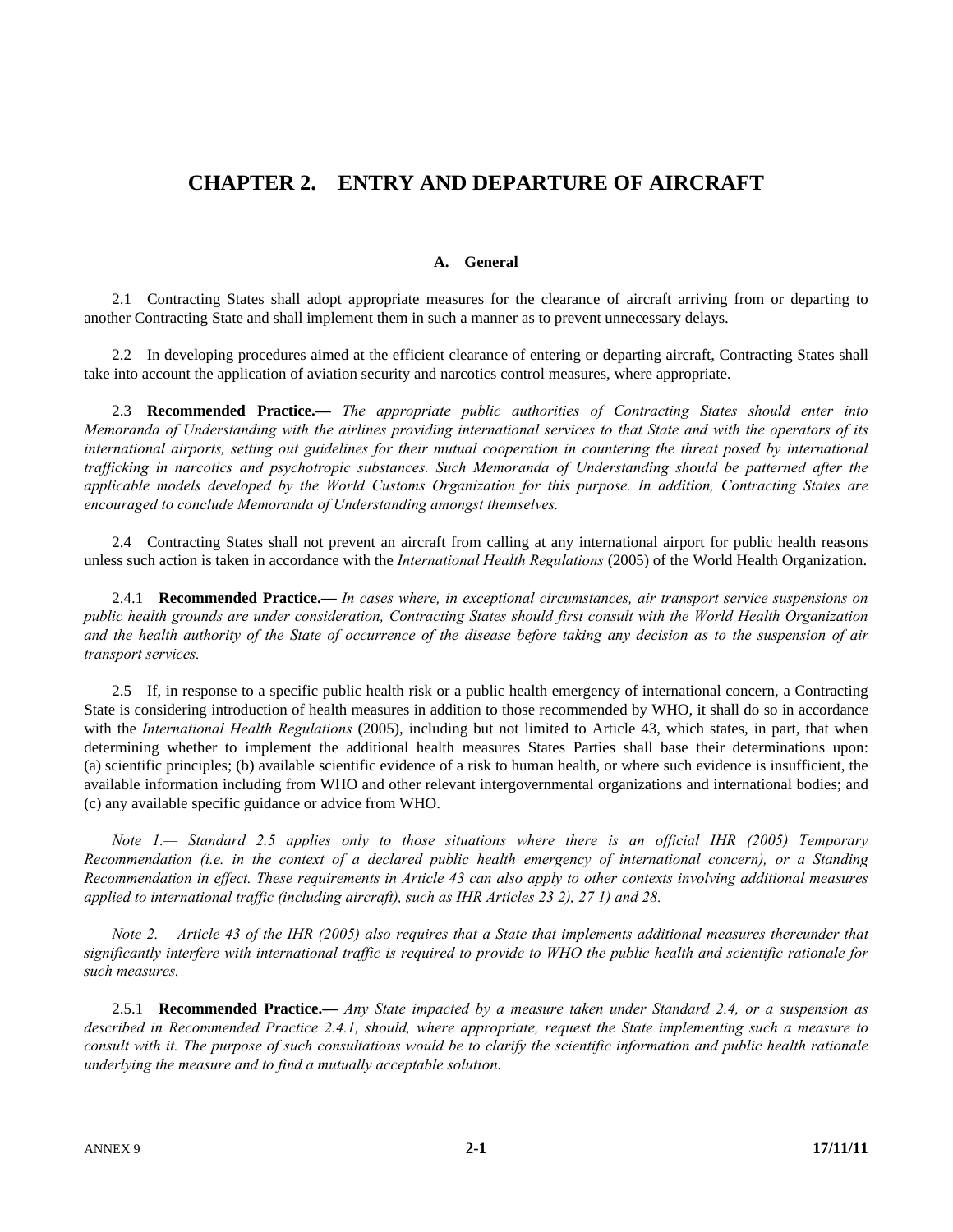# **B. Documents — requirements and use**

 2.6 Contracting States shall not require any documents, other than those provided for in this Chapter, for the entry and departure of aircraft.

 2.7 Contracting States shall not require a visa nor shall any visa or other fee be collected in connection with the use of any documentation required for the entry or departure of aircraft.

 2.8 **Recommended Practice.—** *Documents for entry and departure of aircraft should be accepted if furnished in Arabic, English, French, Russian or Spanish. Any Contracting State may require an oral or written translation into its own language*.

 2.9 Subject to the technological capabilities of the Contracting State, documents for the entry and departure of aircraft shall be accepted when presented:

a) in electronic form, transmitted to an information system of the public authorities;

b) in paper form, produced or transmitted electronically; or

c) in paper form, completed manually following the formats depicted in this Annex.

 2.10 When a particular document is transmitted by or on behalf of the aircraft operator and received by the public authorities in electronic form, the Contracting State shall not require the presentation of the same document in paper form.

 2.11 A Contracting State requiring a General Declaration shall limit its information requirements to the elements indicated in Appendix 1. The information shall be accepted in either electronic or paper form.

 2.12 When a Contracting State requires the General Declaration only for the purposes of attestation, it shall adopt measures by which that attestation requirement may be satisfied by a statement added, either manually or by use of a rubber stamp containing the required text, to one page of the Cargo Manifest. Such attestation shall be signed by the authorized agent or the pilot-in-command.

 2.13 Contracting States shall not normally require the presentation of a Passenger Manifest. On those occasions when a Passenger Manifest is required, the information requirements shall be limited to the elements indicated in Appendix 2. The information shall be accepted in either electronic or paper form.

2.14 When a Contracting State requires the presentation of the Cargo Manifest in paper form, it shall accept either:

- a) the form shown in Appendix 3, completed according to the instructions; or
- b) the form shown in Appendix 3, partially completed, with a copy of each air waybill representing the cargo on board the aircraft.

 2.15 Contracting States shall not require the presentation of a written declaration of stores remaining on board the aircraft.

 2.16 In respect of stores laden on or unladen from the aircraft, the information required in the Stores List shall not exceed:

a) the information indicated in the heading of the format of the Cargo Manifest;

b) the number of units of each commodity; and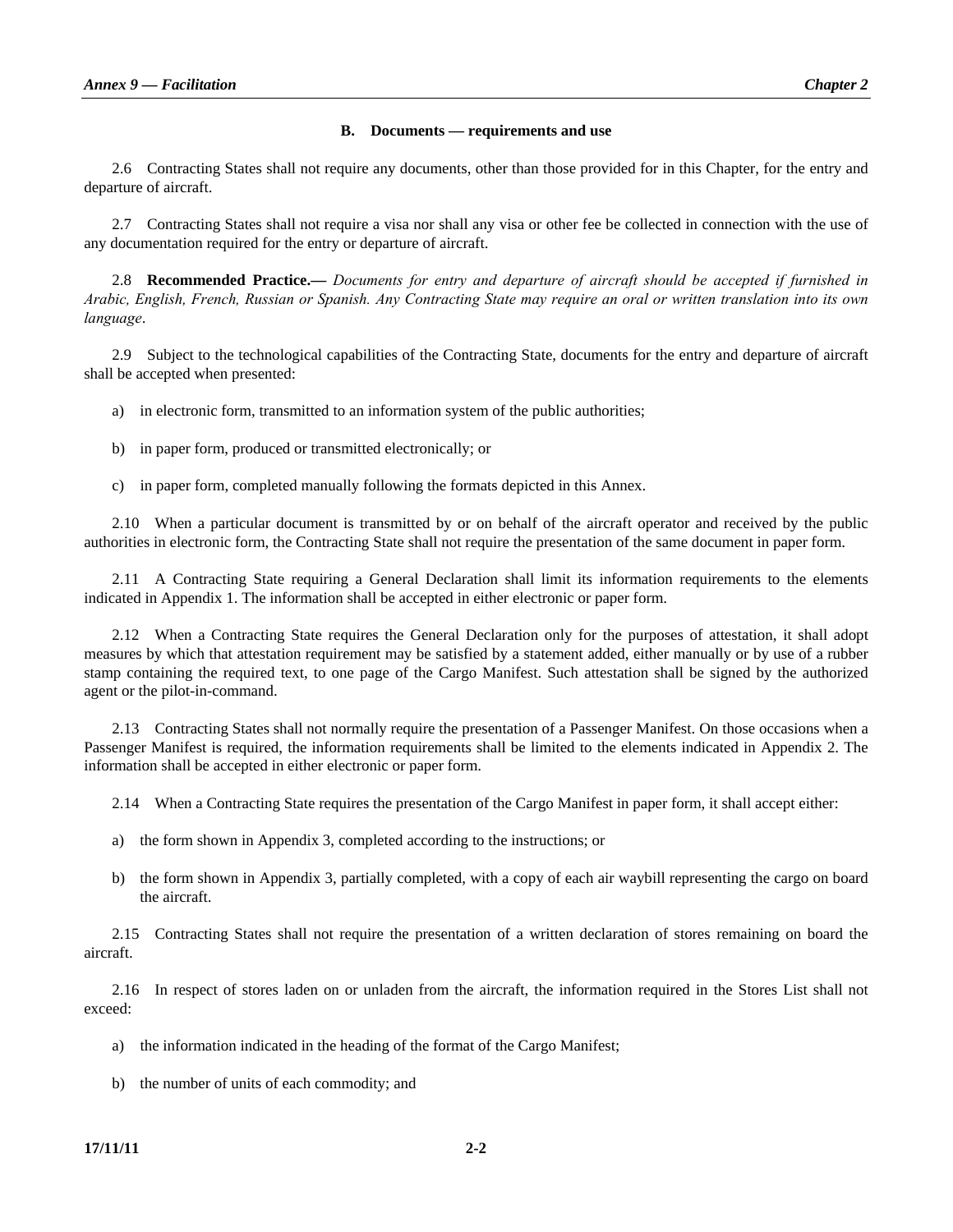c) the nature of each commodity.

 2.17 Contracting States shall not require the presentation of a list of accompanied baggage or mishandled baggage laden on or unladen from the aircraft.

 2.18 Contracting States shall not require the presentation of a written declaration of the mail other than the form(s) prescribed in the Acts in force of the Universal Postal Union.

 2.19 Contracting States shall not require the aircraft operator to deliver to the public authorities more than three copies of any of the above-mentioned documents at the time of entry or departure of the aircraft.

 2.20 If the aircraft is not embarking/disembarking passengers or lading/unlading cargo, stores or mail, the relevant document(s) shall not be required, provided an appropriate notation is included in the General Declaration.

#### **C. Correction of documents**

 2.21 In the event that errors are found in any of the above-mentioned documents, the public authorities concerned shall accord the aircraft operator or authorized agent an opportunity to correct such errors or shall alternatively perform such corrections themselves.

 2.22 The aircraft operator or his authorized agent shall not be subjected to penalties if he satisfies the public authorities concerned that any error which was found in such documents was inadvertent and made without fraudulent intent or gross negligence. When considered necessary to discourage a repetition of such errors, a penalty shall be no greater than is necessary for this purpose.

# **D. Disinsection of aircraft**

 2.23 Contracting States shall limit any routine requirement for the disinsection of aircraft cabins and flight decks with an aerosol while passengers and crews are on board, to same-aircraft operations originating in, or operating via, territories that they consider to pose a threat to their public health, agriculture or environment.

 2.24 Contracting States that require disinsection of aircraft shall periodically review their requirements and modify them, as appropriate, in the light of all available evidence relating to the transmission of insects to their respective territories via aircraft.

 2.25 When disinsection is required a Contracting State shall authorize or accept only those methods, whether chemical or non-chemical, and/or insecticides, which are recommended by the World Health Organization and are considered efficacious by the Contracting State.

 *Note.— This provision does not preclude the trial and testing of other methods for ultimate approval by the World Health Organization*.

 2.26 Contracting States shall ensure that their procedures for disinsection are not injurious to the health of passengers and crew and cause the minimum of discomfort to them.

 2.27 Contracting States shall, upon request, provide to aircraft operators appropriate information, in plain language, for air crew and passengers, explaining the pertinent national regulation, the reasons for the requirement, and the safety of properly performed aircraft disinsection.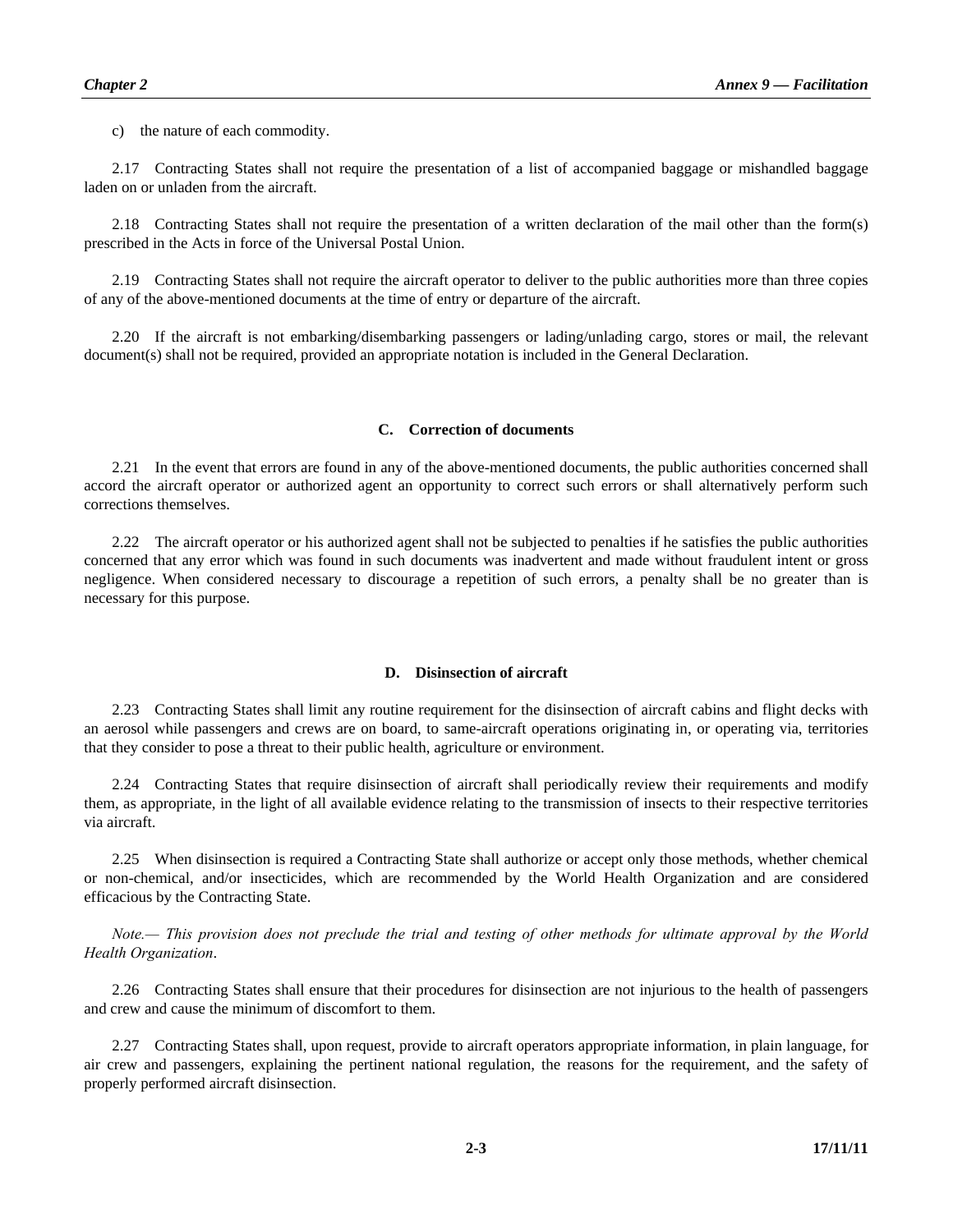2.28 When disinsection has been performed in accordance with procedures recommended by the World Health Organization, the Contracting State concerned shall accept a pertinent certification on the General Declaration as provided for in Appendix 1 or, in the case of residual disinsection, the Certificate of Residual Disinsection set forth in Appendix 4.

 2.29 When disinsection has been properly performed pursuant to 2.25 and a certificate as indicated in 2.28 is presented or made available to the public authorities in the country of arrival, the authorities shall normally accept that certificate and permit passengers and crew to disembark immediately from the aircraft.

 2.30 Contracting States shall ensure that any insecticide or any other substance used for disinsection does not have a deleterious effect on the structure of the aircraft or its operating equipment. Flammable chemical compounds or solutions likely to damage aircraft structure, such as by corrosion, shall not be employed.

# **E. Disinfection of aircraft**

 2.31 Contracting States shall determine the conditions under which aircraft are disinfected. When aircraft disinfection is required, the following provisions shall apply:

- a) the application shall be limited solely to the container or to the compartment of the aircraft in which the traffic was carried;
- b) the disinfection shall be undertaken by procedures that are in accordance with the aircraft manufacturer and any advice from WHO;
- c) the contaminated areas shall be disinfected with compounds possessing suitable germicidal properties appropriate to the suspected infectious agent;
- d) the disinfection shall be carried out expeditiously by cleaners wearing suitable personal protective equipment; and
- e) flammable chemical compounds, solutions or their residues likely to damage aircraft structure, or its systems, such as by corrosion, or chemicals likely to damage the health of passengers or crew, shall not be employed.

 *Note.— When aircraft disinfection is required for animal health reasons, only those methods and disinfectants recommended by the International Office of Epizootics should be used.* 

 2.32 Contracting States shall ensure that where there is contamination of surfaces or equipment of the aircraft by any bodily fluids including excreta, the contaminated areas and used equipment or tools shall be disinfected.

# **F. Arrangements concerning international general aviation and other non-scheduled flights**

## I. General

 2.33 Contracting States shall publish in their respective Aeronautical Information Publications (AIPs) their requirements concerning advance notices and applications for prior authorization of general aviation and other non-scheduled flights.

 2.34 Contracting States requiring advance notice of the intended landing of aircraft in their territory, or applications for prior authorization, shall designate a single agency to receive and coordinate the government's response to such notices or applications.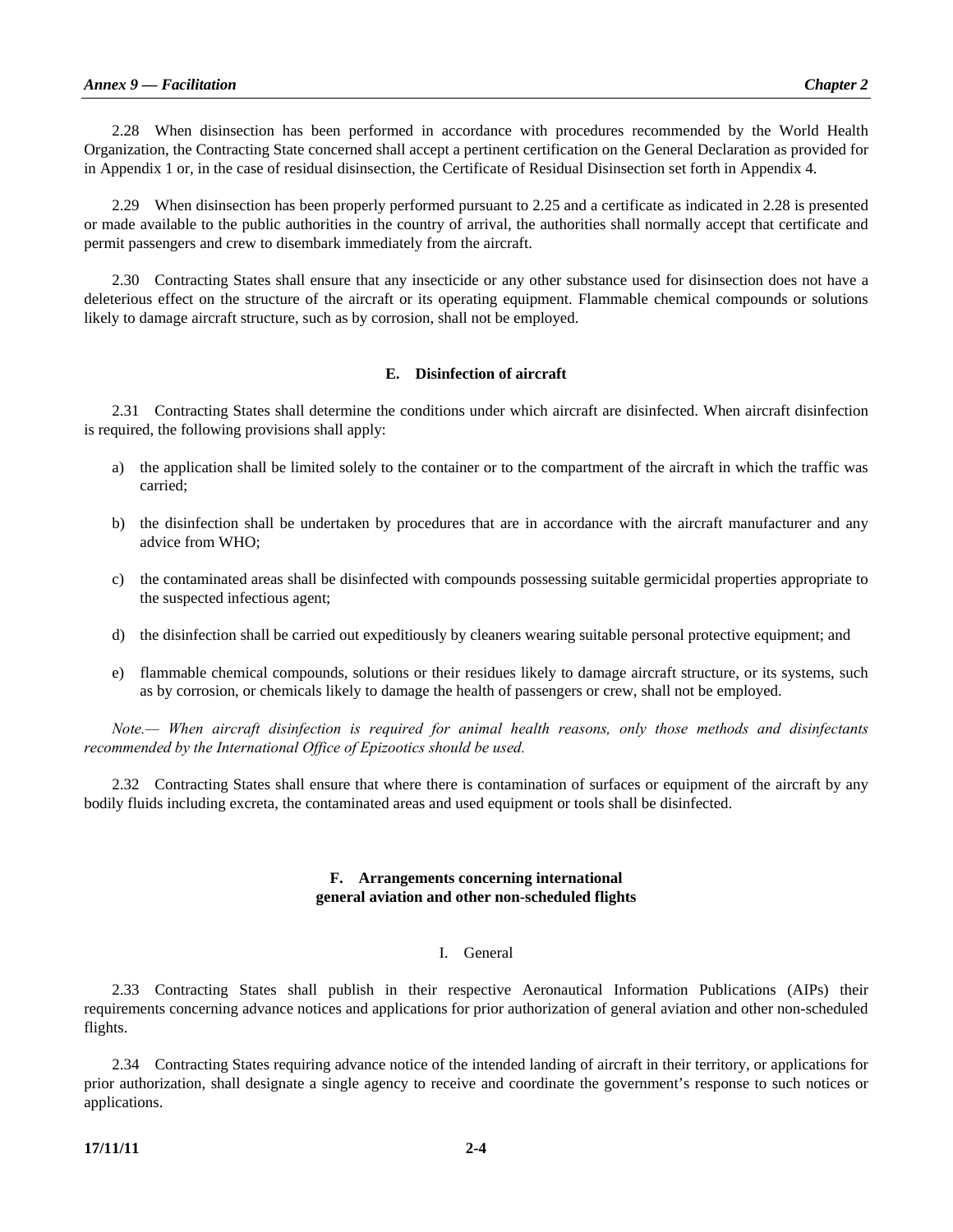2.35 Contracting States shall indicate in their respective AIPs the mail address and, where available, the AFTN address, the telex number or cable address, fax number, electronic mail address, web page and telephone number of the agency designated as in 2.34.

 2.36 In Contracting States notification to the interested border inspection agencies, e.g. customs, immigration or quarantine, of intended arrivals, departures or transit operations shall be the responsibility of the agency designated as in 2.34.

# II. Prior authorization

 2.37 Contracting States shall not require that prior authorization or notification be applied for through diplomatic channels unless the flight is diplomatic in nature.

2.38 Contracting States that require aircraft operators to apply for prior authorization shall:

a) establish procedures whereby such application will be dealt with promptly;

b) make such permission effective for a specific length of time or number of flights wherever possible; and

c) impose no fees, dues or charges for the issue of such permission.

 2.39 **Recommended Practice.—** *In the case of aircraft engaged in the carriage of passengers, cargo or mail for remuneration or hire, Contracting States should not require more than the following details in applications for prior authorization:* 

- *a) name of operator;*
- *b) type of aircraft and registration marks;*
- *c) date and time of arrival at, and departure from, the airport concerned;*
- *d) place or places of embarkation or disembarkation abroad, as the case may be, of passengers and/or freight;*
- *e) purpose of flight and number of passengers and/or nature and amount of freight; and*
- *f) name, address and business of charterer, if any.*

 2.39.1 **Recommended Practice.—** *Contracting States should publish in their respective AIPs the minimum amount of time required in advance of the flight for processing the applications for prior authorizations referred to in 2.39.* 

 2.40 In the case of aircraft either in transit non-stop or stopping for non-traffic purposes, any Contracting State that, for reasons of safety of flight, requires prior authorization shall not require any other information than that contained in a flight plan when application for prior authorization is made.

*Note.— Specifications for flight plans are set forth in Annex 2 — Rules of the Air.* 

 2.41 Contracting States that require prior authorization for flights referred to in 2.40 shall not require applications to be filed more than three working days in advance.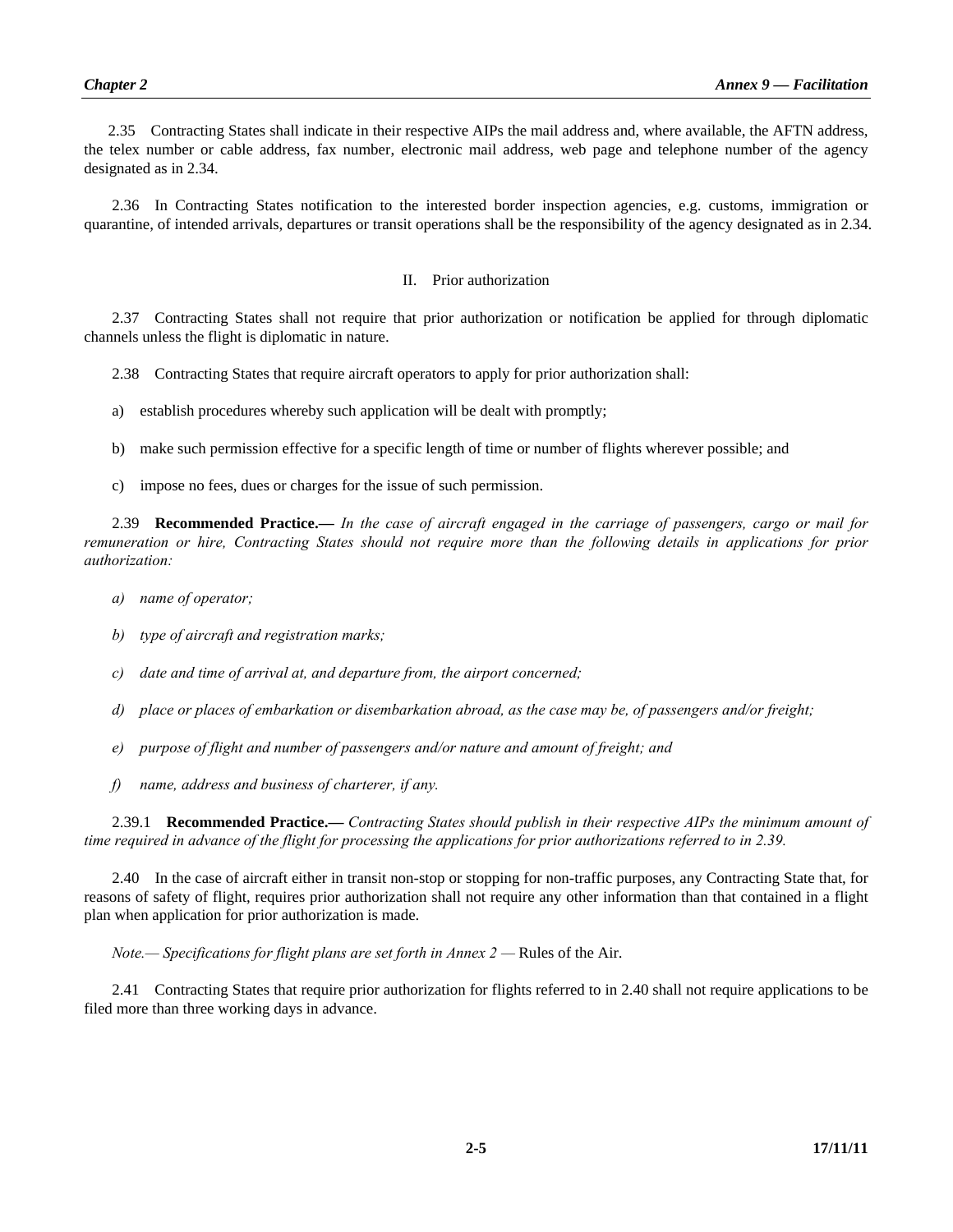# III. Advance notification of arrival

 2.42 In the case of aircraft either in transit non-stop or stopping for non-traffic purposes, the Contracting State concerned shall not require more advance notice of such operations than is required by the air traffic control services and by interested border inspection agencies.

 *Note.— This provision is not intended to prevent the application of appropriate narcotics control measures.* 

 2.43 Contracting States shall accept the information contained in a flight plan as adequate advance notification of arrival, provided that such information is received at least two hours in advance of arrival and that the landing occurs at a previously designated international airport.

# IV. Clearance and sojourn of aircraft

 2.44 **Recommended Practice.**— *At international airports where there are international general aviation operations, Contracting States should arrange for an adequate level of border inspection and clearance services for those operations. Contracting States, in cooperation with aircraft operators and airport operators, should establish as a goal a total time period of 60 minutes in aggregate for the completion of all required departure/arrival formalities inclusive of aviation security measures for an aircraft requiring not more than normal processing, calculated from the time of the crew member's presenting the aircraft at the first processing point at the airport.* 

 *Note.— "Required departure/arrival formalities" to be completed during the 60 minutes should include aviation security measures and, where applicable, the collection of airport charges and other levies, and border control measures.*

 2.45 **Recommended Practice.—** *At international airports where international general aviation operations are infrequent, Contracting States should authorize one governmental agency to undertake, on behalf of all border inspection agencies, clearance of aircraft and their loads.* 

 2.46 An aircraft that is not engaged in scheduled international air services and which is making a flight to or through any designated international airport of a Contracting State and is admitted temporarily free of duty in accordance with Article 24 of the Convention shall be allowed to remain within that State, for a period to be established by that State, without security for customs duty on the aircraft being required.

\_\_\_\_\_\_\_\_\_\_\_\_\_\_\_\_\_\_\_\_\_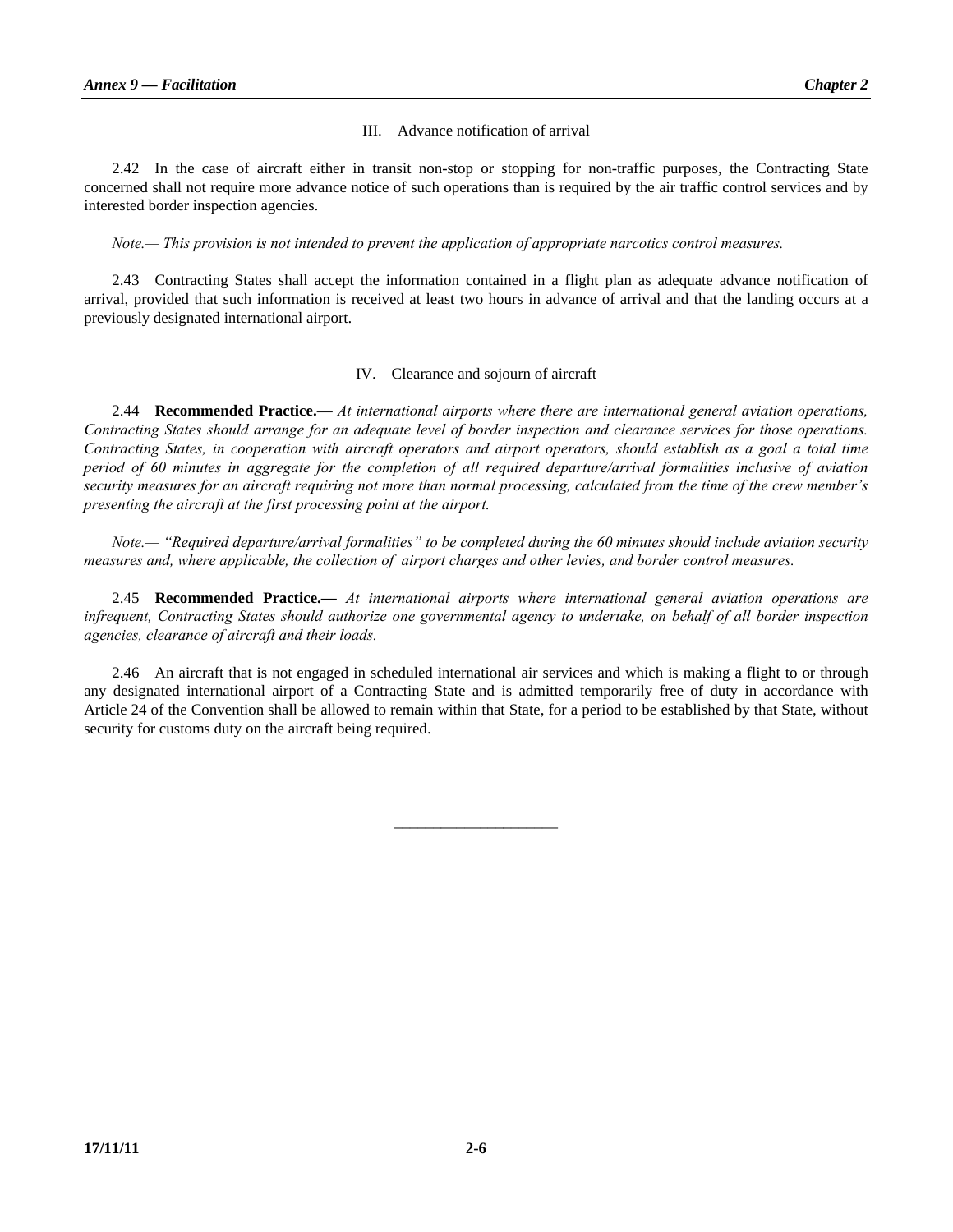# **CHAPTER 3. ENTRY AND DEPARTURE OF PERSONS AND THEIR BAGGAGE**

# **A. General**

 3.1 In order to facilitate and expedite the clearance of persons entering or departing by air, Contracting States shall adopt border control regulations appropriate to the air transport environment and shall apply them in such a manner as to prevent unnecessary delays.

 3.2 In developing procedures aimed at the efficient application of border controls on passengers and crew, Contracting States shall take into account the application of aviation security, border integrity, narcotics control and immigration control measures, where appropriate.

 3.3 Contracting States that use integrated circuit (IC) chips or other optional machine readable technologies for the representation of personal data, including biometric data, in their travel documents shall make provision whereby the encoded data may be revealed to the holder of the document upon request.

3.4 Contracting States shall not extend the validity of their machine readable travel documents.

*Note.— Specifications for machine readable travel documents (Doc 9303, Series) do not permit alteration of the expiration date and other data in the machine readable zone.* 

 3.4.1 **Recommended Practice.—** *Contracting States utilizing Automated Border Control (ABC) systems should ensure that gates are adequately staffed while operational to ensure a smooth passenger flow and respond rapidly to safety and integrity concerns in the event of a system malfunction.*

## **B. Documents required for travel**

 3.5 No documents other than those provided for in this Chapter shall be required by Contracting States for the entry into and departure from their territories of visitors.

 3.6 Contracting States shall not require visitors travelling by air, rightfully holding valid passports recognized by the receiving State and holding valid visas, where appropriate, to present any other document of identity.

*Note.— It is not the intent of the above provision to discourage Contracting States from accepting other official documents of identity for travel purposes, such as national identity cards, seafarers' identity documents, alien resident cards and provisional alternative travel identity documents.*

### **C. Security of travel documents**

 3.7 Contracting States shall regularly update security features in new versions of their travel documents, to guard against their misuse and to facilitate detection of cases where such documents have been unlawfully altered, replicated or issued.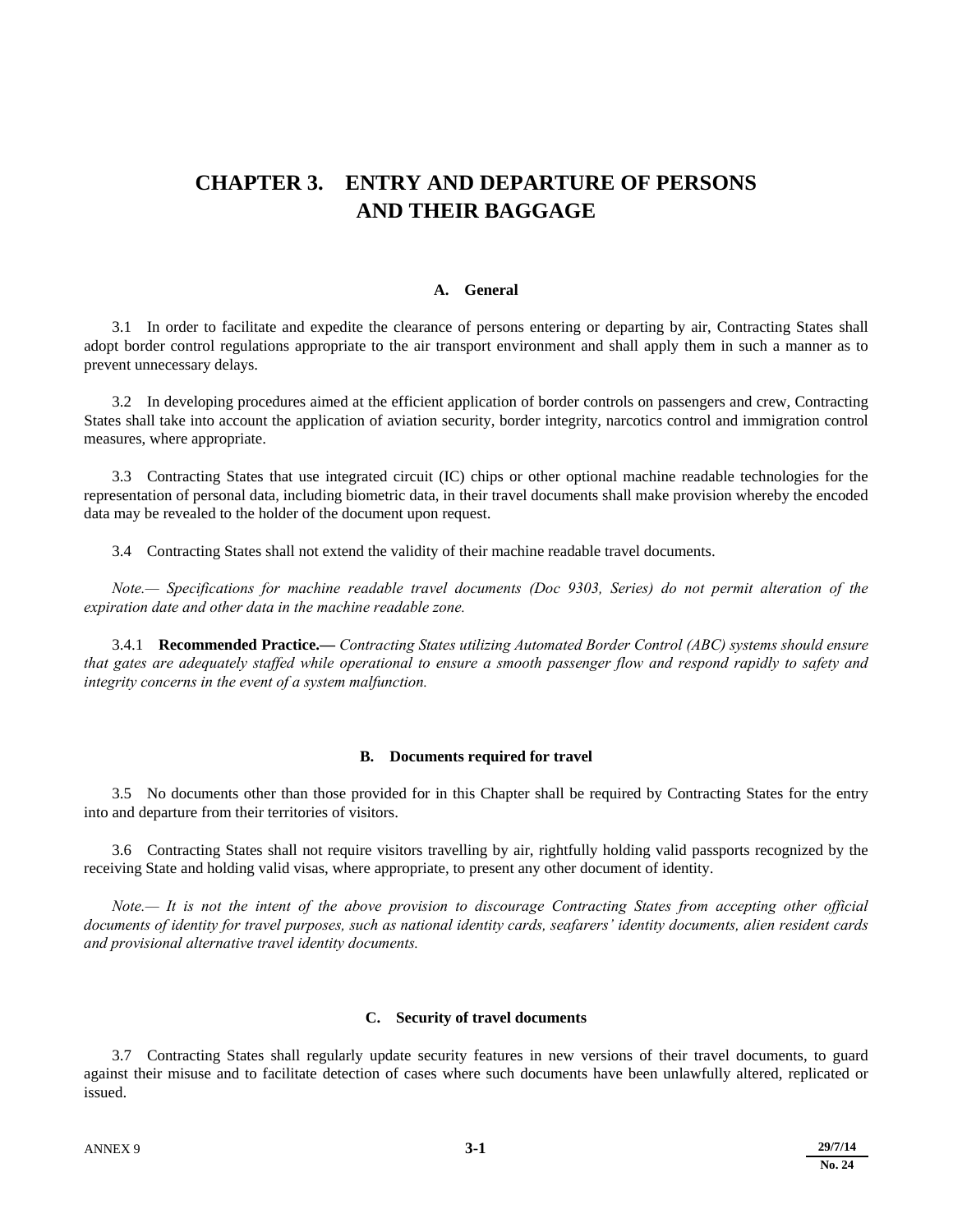3.8 Contracting States shall establish controls to safeguard against the theft of their blank travel documents and the misappropriation of newly issued travel documents.

 3.8.1 Contracting States shall establish appropriate controls over the entire travel document application, adjudication and issuance processes to ensure a high level of integrity and security.

 3.9 **Recommended Practice.—** *Contracting States should incorporate biometric data in their machine readable passports, visas and other official travel documents, using one or more optional data storage technologies to supplement the machine readable zone, as specified in Doc 9303,* Machine Readable Travel Documents. *The required data stored on the integrated circuit chip is the same as that printed on the data page, that is, the data contained in the machine-readable zone plus the digitized photographic image. Fingerprint image(s) and/or iris image(s) are optional biometrics for Contracting States wishing to supplement the facial image with another biometric in the passport. Contracting States incorporating biometric data in their Machine Readable Passports are to store the data in a contactless integrated circuit chip complying with ISO/IEC 14443 and programmed according to the Logical Data Structure as specified by ICAO.* 

 3.9.1 **Recommended Practice.—** *Contracting States (a) issuing or intending to issue ePassports; and/or (b) implementing at border controls automated checks on ePassports should join the ICAO Public Key Directory (PKD).* 

# **D. Travel documents**

 3.10 All passports issued by Contracting States shall be machine readable in accordance with the specifications of Doc 9303, Part 1.

*Note.—This provision does not intend to preclude the issuance of non-machine readable passports or temporary travel documents of limited validity in cases of emergency*.

 3.10.1 For passports issued after 24 November 2005 and which are not machine readable, Contracting States shall ensure the expiration date falls before 24 November 2015.

 3.11 **Recommended Practice.—** *When issuing identity documents or visas accepted for travel purposes, Contracting States should issue these in machine readable form, as specified in Doc 9303 (series)*, Machine Readable Travel Documents.

 3.12 When issuing passports that are not machine readable, Contracting States shall ensure that the personal identification and document issuance data and the format of the data page conform to the specifications for the "visual zone" set forth in Doc 9303, Part 1, *Machine Readable Passports*. The "machine readable zone" area shall be filled with words such as "this passport is not machine readable" or other data to preclude fraudulent insertion of machine readable characters.

 3.13 **Recommended Practice.—** *Contracting States should establish publicly accessible facilities for the receipt of passport applications and/or for the issuance of passports*.

 3.14 Contracting States shall establish transparent application procedures for the issuance, renewal or replacement of passports and shall make information describing their requirements available to prospective applicants upon request.

 3.14.1 **Recommended Practice.—** *If any fee is charged for the issue or renewal of a passport, the amount of such fee should not exceed the cost of the operation.*

3.15 Contracting States shall issue a separate passport to each person, regardless of age.

 3.16 **Recommended Practice.—** *When issuing passports for tourism or business travel, Contracting States should normally provide that such passports be valid for a period of at least five years, for an unlimited number of journeys and for travel to all States and territories.*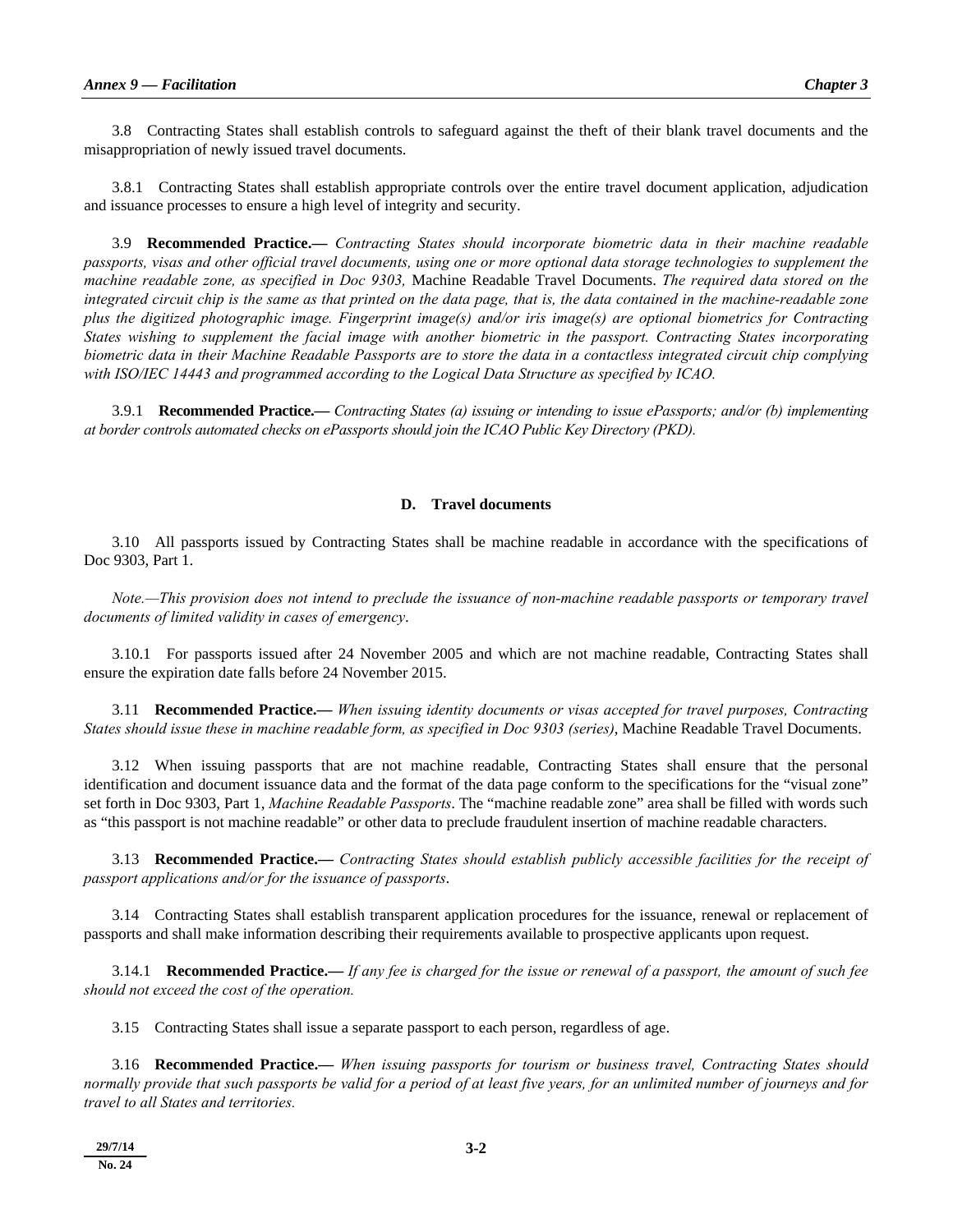*Note 1.— In consideration of the limited durability of documents and the changing appearance of the passport holder over time, a validity period of not more than ten years is recommended.* 

*Note 2.— Emergency, diplomatic, official and other special purpose passports could have a shorter validity period.* 

# **E. Exit visas**

 3.17 Contracting States shall not require exit visas from their own nationals wishing to tour abroad nor from visitors at the end of their stay.

 3.18 **Recommended Practice.—** *Contracting States should not require exit visas from their resident aliens wishing to tour abroad.* 

# **F. Entry/re-entry visas**

 3.19 **Recommended Practice.—** *Contracting States should waive or abolish, for a maximum number of States, the requirement for an entry visa for nationals seeking entry as visitors.*

3.20 Contracting States shall not require visas for re-entry from their own nationals.

 3.21 **Recommended Practice.—** *Contracting States should not require visas for re-entry from their resident aliens who hold lawful permanent residence permits.*

 3.22 Contracting States shall establish simple and transparent application procedures for the issuance of entry visas for prospective visitors and shall ensure that applications for such visas are acted upon as quickly as possible after receipt.

3.23 **Recommended Practice.—** *Visa issuance procedures should not normally require the applicant to make a personal appearance at the issuing office*.

 3.24 When issuing entry visas to prospective visitors, Contracting States shall normally provide that such visas be valid for use within a period of at least six months from the date of issue regardless of the number of entries and with the understanding that the duration of each stay may be limited.

 3.25 **Recommended Practice.—** *When issuing visas that are not machine readable, Contracting States should ensure that the personal and issuance data in such documents conform to the specifications for the visual zone of the machine readable visa, as set forth in Doc 9303, Part 2 —* Machine Readable Visas.

# **G. Embarkation/Disembarkation Cards**

 3.26 **Recommended Practice.—** *Contracting States should not require either from visitors travelling by air, or from aircraft operators on their behalf, identification information in writing supplementary to that presented in their identity documents. Where the collection of identity information is required, Contracting States should develop systems for the electronic capture of this information from machine readable travel documents or other sources.*

 3.27 A Contracting State that requires a written record of personal data from visitors arriving or departing by air shall limit its information requirements to those set forth in Appendix 5 — Embarkation/Disembarkation Card.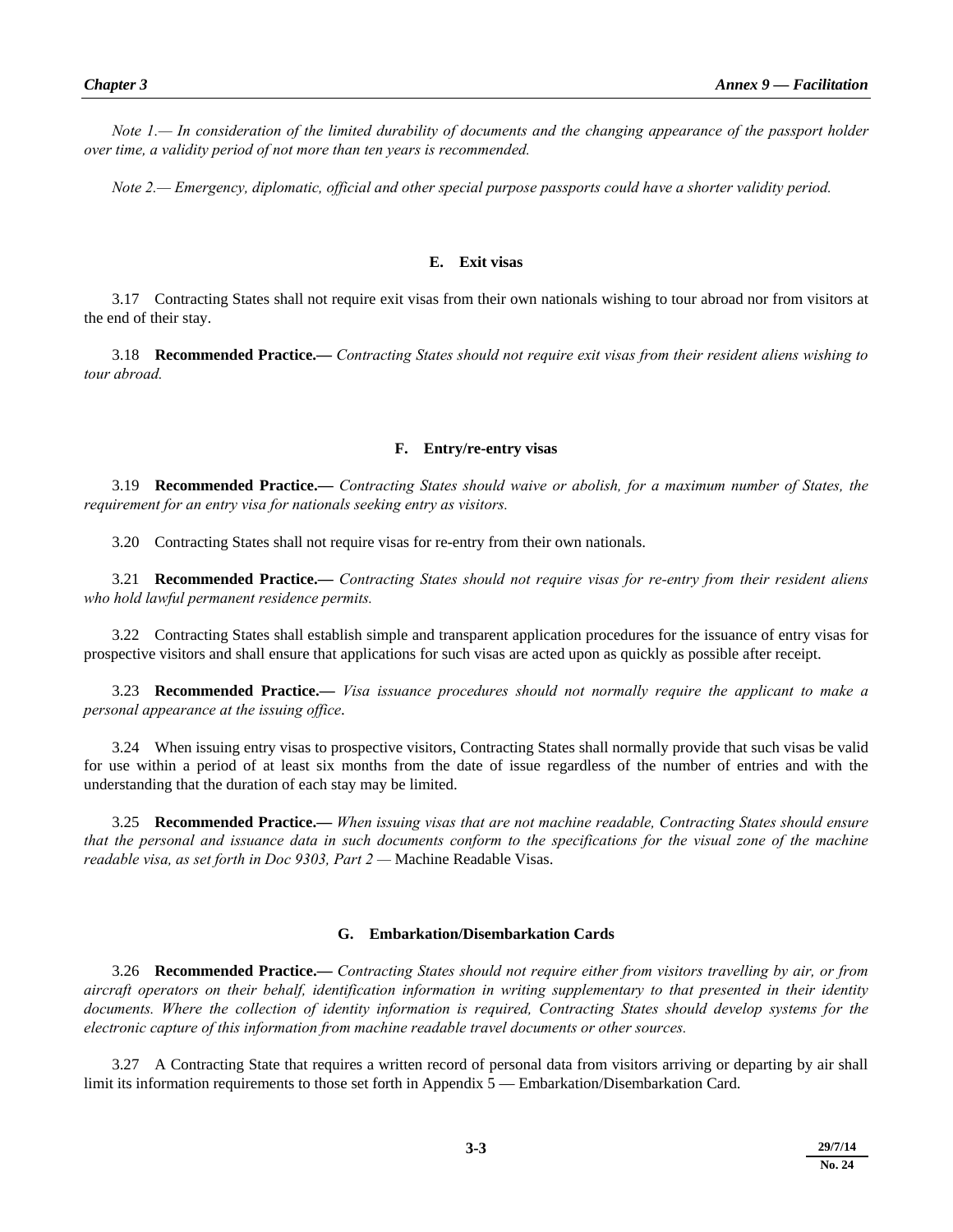3.28 Contracting States, when requiring Embarkation/Disembarkation Cards, shall accept their completion by visitors and shall not require them to be completed or checked by the aircraft operator.

 3.29 Contracting States that require the presentation of Embarkation/Disembarkation Cards shall provide them to airline operators or their travel agents, without charge, for distribution to departing passengers prior to embarkation or to arriving passengers during the flight.

# **H. International certificates of vaccination or prophylaxis**

 3.30 In cases where proof of vaccination or prophylaxis is required by national authorities under the *International Health Regulations* (2005), Contracting States shall accept the International Certificate of Vaccination or Prophylaxis prescribed by the World Health Organization in the IHR (2005).

### **I. Inspection of travel documents**

 3.31 Contracting States shall assist aircraft operators in the evaluation of travel documents presented by passengers, in order to deter fraud and abuse.

 3.32 **Recommended Practice.—** *Contracting States should consider making arrangements with other Contracting States to permit the positioning of liaison officers at airports in order to assist aircraft operators to establish the validity and authenticity of the travel documents of embarking persons.* 

 3.33 Aircraft operators shall take necessary precautions at the point of embarkation to ensure that passengers are in possession of the documents prescribed by the States of transit and destination for control purposes as described in this chapter.

 3.33.1 The public authorities of each Contracting State shall seize fraudulent, falsified or counterfeit travel documents. The public authorities shall also seize the travel documents of a person impersonating the rightful holder of the travel document. Such documents shall be removed from circulation immediately and returned to the appropriate authorities of the State named as issuer or to the resident Diplomatic Mission of that State.

3.33.2 Contracting States shall not require aircraft operators to seize documents referred to in Standard 3.33.1.

 3.33.3 Contracting States shall not require an aircraft operator to carry a passenger from a point of departure or transit, to the intended final destination, when the travel document presented by that passenger is determined by the State to be fraudulent, falsified or counterfeit, or is held by a person other than to whom the document was legitimately issued.

*Note.— Nothing in this provision is to be construed so as to prevent the return of inadmissible passengers whose travel document(s) are fraudulent, falsified or counterfeit or held by an imposter, and have been seized by a Contracting State, in accordance with Standard 3.33.1 and who are travelling under a covering letter issued in accordance with Standard 5.7.* 

## **J. Departure procedures**

3.34 Contracting States shall not require income-tax clearance certificates from visitors.

 3.35 Contracting States shall not hold the aircraft operator liable in the event of the non-payment of income taxes by any passenger.

**17/114 17/114 17/114 17/114 29/7/14 No. 24**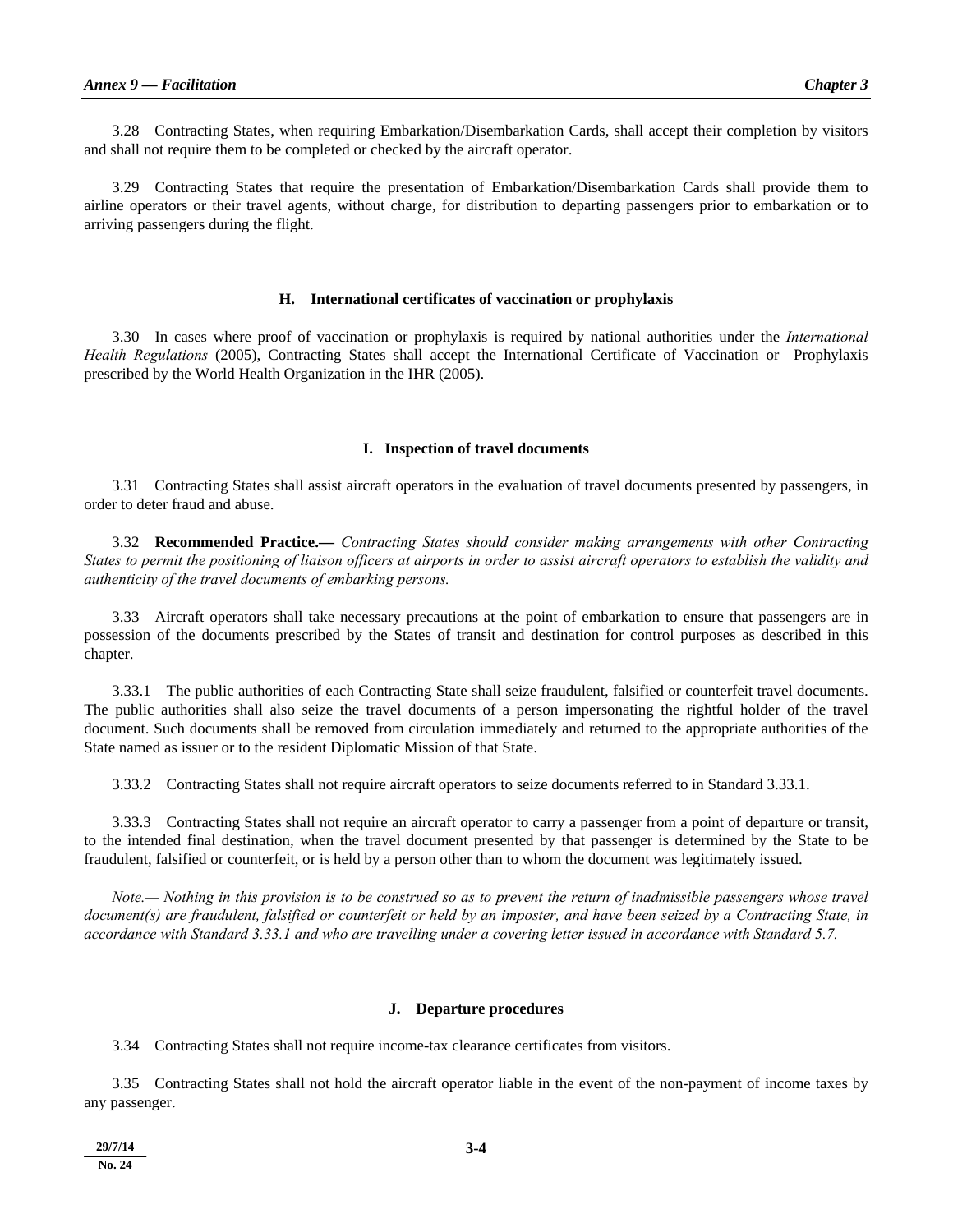3.36 **Recommended Practice.—** *Contracting States, in cooperation with aircraft operators and airport management, should establish as a goal a total time period of 60 minutes in aggregate for the completion of required departure formalities for all passengers requiring not more than normal processing, calculated from the time of the passenger's presenting himself at the first processing point at the airport (i.e. airline check-in, security control point or other required control point depending on arrangements at the individual airport).*

*Note.— "Required departure formalities" to be completed during the recommended 60 minutes would include airline check-in, aviation security measures and, where applicable, the collection of airport charges and other levies, and outbound border control measures, e.g. passport, quarantine or customs controls.*

 3.37 **Recommended Practice.—** *Contracting States that require inspection by the public authorities of the travel documents of departing passengers should, in cooperation with airport management, use applicable technology and adopt a multi-channel inspection system, or other means of streaming passengers, in order to expedite such inspections.*

 3.38 Contracting States shall not normally require the presentation, for border control inspection, of baggage of passengers departing from their territory.

# **K. Entry procedures and responsibilities**

 3.39 **Recommended Practice.—** *Contracting States, with the cooperation of aircraft operators and airport operators, should establish as a goal the clearance within 45 minutes of disembarkation from the aircraft of all passengers requiring not more than the normal inspection, regardless of aircraft size and scheduled arrival time.*

3.40 In order to expedite inspections, Contracting States, with the cooperation of airport operators, shall use applicable technology and adopt a multi-channel immigration inspection system, or other means of streaming passengers, at international airports where the volume of passenger traffic justifies such measures.

 3.41 Except in special circumstances, Contracting States shall not require that travel documents or other identity documents be collected from passengers or crew before they arrive at the passport control points.

 3.42 The public authorities concerned shall expeditiously accept passengers and crew for examination as to their admissibility into the State.

*Note.— A passenger or crew member is "accepted for examination" when he makes his first appearance at the arrivals control point after disembarkation, to seek entry into the country concerned, at which time the control officer makes a determination whether he should be admitted or not. This does not include the sighting of travel documents, which may be carried out immediately upon disembarkation.* 

 3.43 The aircraft operator shall be responsible for the custody and care of disembarking passengers and crew members from the time they leave the aircraft until they are accepted for examination as provided in 3.42.

 3.44 **Recommended Practice.—** *After such acceptance, the public authorities concerned should be responsible for the custody and care of passengers and crew members until they are admitted or found inadmissible.* 

 3.45 The responsibility of an aircraft operator for custody and care of passengers and crew members shall terminate from the moment such persons have been admitted into that State.

 3.46 Each Contracting State that introduces an Advance Passenger Information (API) system under its national legislation shall adhere to international recognized standards for the transmission of Advance Passenger Information.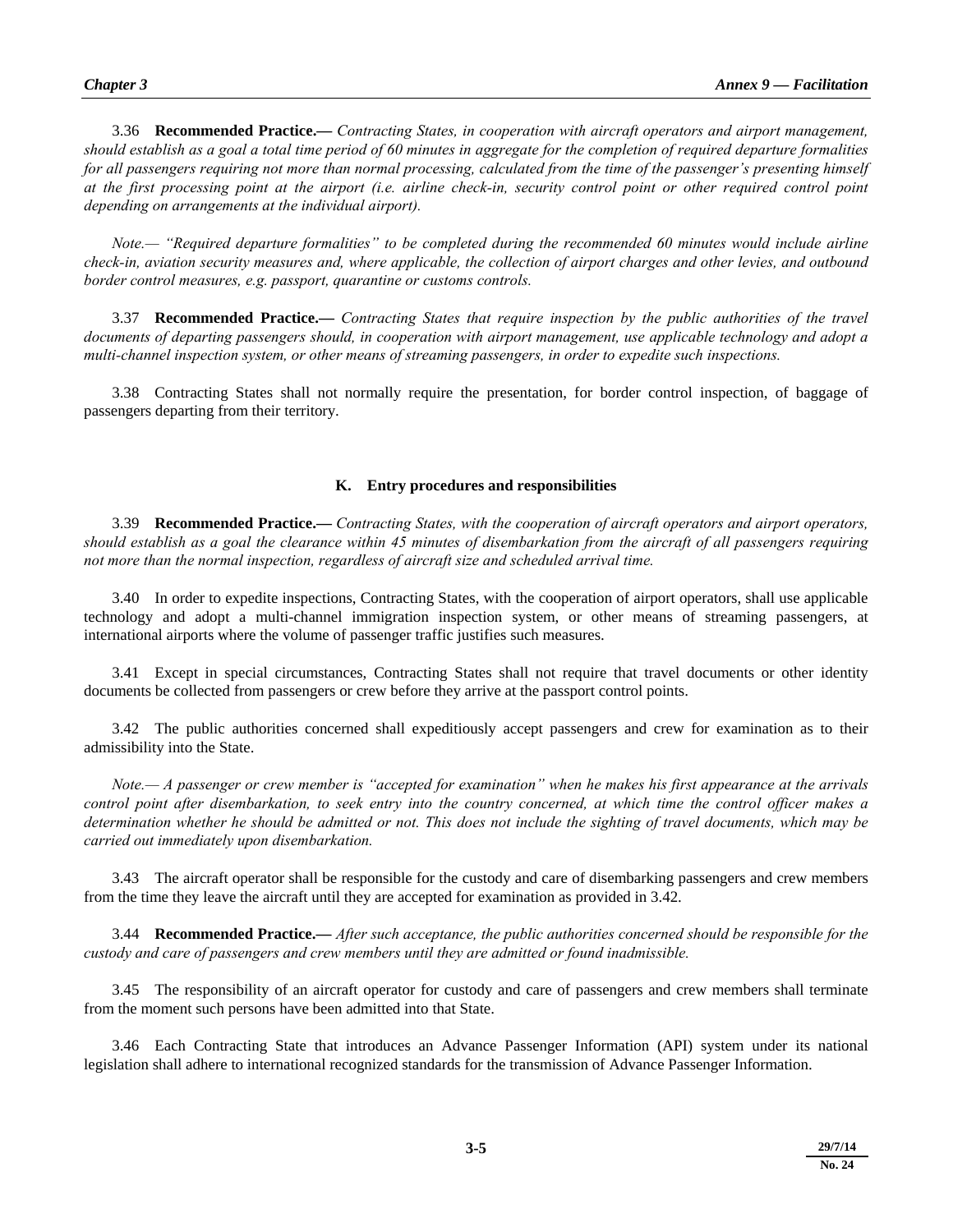*Note 1.— API involves the capture of a passenger's or crew member's biographic data and flight details by the aircraft operator prior to departure. This information is electronically transmitted to the border control agencies in the destination or departure country. Thus, passenger and/or crew details are received in advance of the departure or arrival of the flight.* 

 *Note 2.— The UN/EDIFACT PAXLST message is a standard electronic message developed specifically, as a subset of UN/EDIFACT, to handle passenger manifest (electronic) transmissions. UN/EDIFACT stands for "United Nations rules for Electronic Data Interchange For Administration, Commerce and Transport." The rules comprise a set of internationally agreed standards, directories and guidelines for the electronic interchange of structured data, and in particular that related*  to trade in goods and services between independent, computerized information systems. The WCO, IATA and ICAO have *jointly agreed on the maximum set of API data that should be incorporated in the PAXLST message to be used for the transmission of such data by aircraft operators to the border control agencies in the destination or departure country. It is to be expected that the UN/EDIFACT standard may be supplemented by modern message techniques, such as international xml standards or web-based applications.* 

 *Note 3.— Under its current format structure the UN/EDIFACT PAXLST message will not accommodate general aviation usage.*

3.46.1 When specifying the identifying information on passengers to be transmitted, Contracting States shall require only data elements that are available in machine readable form in travel documents conforming to the specifications contained in Doc 9303 (series), *Machine Readable Travel Documents.* All information required shall conform to specifications for UN/EDIFACT PAXLST messages found in the WCO/IATA/ICAO API Guidelines.

 3.46.2 When seeking to implement a national Advance Passenger Information (API) programme, Contracting States that are unable to comply fully with the provisions contained in 3.46.1 with respect to data element requirements shall ensure that only those data elements that have been defined for incorporation into the UN/EDIFACT PAXLST message are included in the national programme's requirement or follow the WCO's Data Maintenance Request (DMR) process for any deviation from the standard.

 3.46.3 **Recommended Practice.—** *When implementing a new Advance Passenger Information (API) programme, Contracting States that are unable to accept passenger data transmitted in accordance with the UN/EDIFACT PAXLST specifications using the industry standard transmission method as described in 3.46.1 should consult users on the operational and cost impact incurred in modifying the UN/EDIFACT PAXLST message and its contents to the required alternate format.* 

 3.46.4 **Recommended Practice.—** *Contracting States should seek to minimize the number of times API data is transmitted for a specific flight.*

3.46.5 If a Contracting State requires API data interchange, then it shall seek, to the greatest extent possible, to limit the operational and administrative burdens on aircraft operators, while enhancing passenger facilitation.

 3.46.6 **Recommended Practice.—** *Contracting States should refrain from imposing fines and penalties on aircraft operators for any errors caused by a systems failure which may have resulted in the transmission of no, or corrupted, data to the public authorities in accordance with API systems.* 

 3.46.7 Contracting States requiring that passenger data be transmitted electronically through an Advance Passenger Information system shall not also require a passenger manifest in paper form.

 3.46.8 **Recommended Practice.—** *Contracting States seeking to implement an Interactive Advance Passenger Information (iAPI) system should:*

*a) seek to minimize the impact on existing aircraft operator systems and technical infrastructure by consulting aircraft operators before development and implementation of an iAPI system;*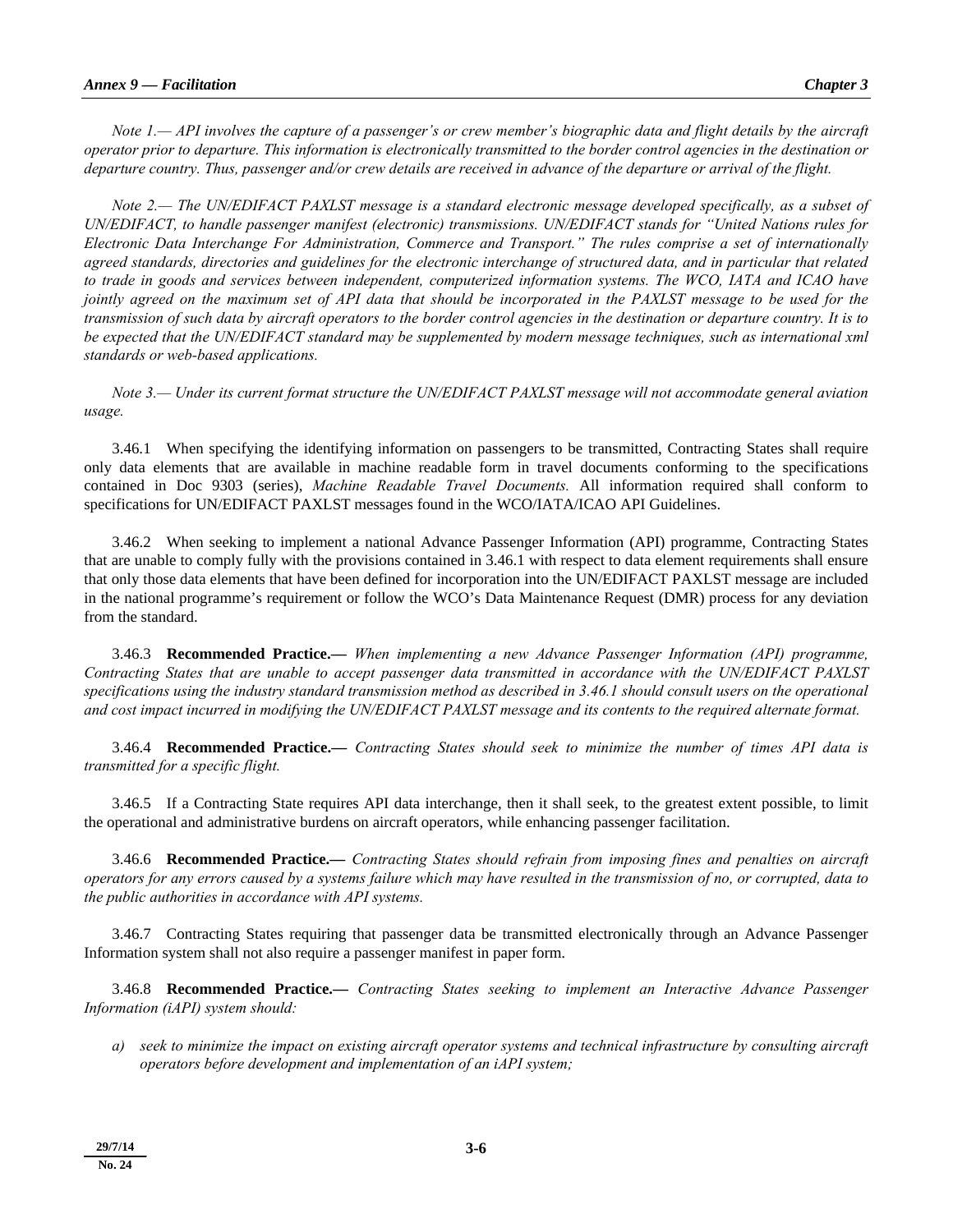- *b) work together with aircraft operators to develop iAPI systems that integrate into the aircraft operator's departure control interfaces; and*
- *c) conform to the Guidelines on Advance Passenger Information (API) adopted by WCO/ICAO/IATA when requiring iAPI.*

 3.46.9 **Recommended Practice.—** *Contracting States' and aircraft operators' API systems, including iAPI, should be capable of 24/7 operation, with procedures in place to minimize disruption in the event of a system outage or failure.*

 3.46.10 **Recommended Practice.—** *Contracting States and aircraft operators should, where appropriate and, as applicable, on a 24/7 (continuous) basis, provide operational and technical support to analyse and respond to any system outage or failure in order to return to standard operations as soon as practicable.*

 3.46.11 **Recommended Practice.—** *Contracting States and aircraft operators should establish and implement appropriate notification and recovery procedures for both scheduled maintenance of information systems and non-scheduled system outages or failures.*

 3.47 **Recommended Practice.—** *Contracting States requiring Passenger Name Record (PNR) access should align their data requirements and their handling of such data with the guidelines contained in ICAO Doc 9944,* Guidelines on Passenger Name Record (PNR) Data*, and in PNRGOV message implementation guidance materials published by the WCO and endorsed by ICAO and IATA.* 

 3.47.1 **Recommended Practice.—** *Contracting States and aircraft operators should provide the appropriate level (where practicable, a 24/7 arrangement) of contact support.*

 3.47.2 **Recommended Practice.—** *When specifying requirements for the transfer of PNR data, Contracting States should consider the adoption and implementation of the PNRGOV message as a method of transferral of PNR data.*

*Note.— The PNRGOV message is a standard electronic message endorsed jointly by WCO/ICAO/IATA. Depending on the specific aircraft operator's Reservation and Departure Control Systems, specific data elements can be provided.* 

 3.48 Except in special circumstances, Contracting States shall make arrangements whereby the identity documents of visitors need to be inspected only once at times of entry and departure.

 3.49 Contracting States shall not require a written declaration of baggage from passengers and crew, when no dutiable or restricted goods are being carried.

 3.50 Contracting States shall adopt the dual-channel system or other selective process for customs and quarantine inspection based on risk management, as appropriate to the conditions and traffic volumes at the airport concerned.

*Note.— See Appendix 6,* Recommendation of the Customs Co-operation Council *(now the World Customs Organization) for a simplified customs control based on the dual-channel system.* 

 3.51 **Recommended Practice.—** *In cases in which the passport of a visitor has expired prior to the end of the validity period of a visa, the State that has issued the visa should continue to accept the visa until its expiration date when it is presented with the visitor's new passport.*

 3.52 Contracting States that issue visas for a limited number of entries shall indicate in an appropriate, clear and nonderogatory way, every instance the visa is used, in order that its holder, any aircraft operator or the public authorities of a State may determine its validity quickly and without the use of any special means.

 3.53 After individual presentation by passengers and crew of their passports or other official travel documents, the public officials concerned shall, except in special individual cases, hand back such documents immediately after examination.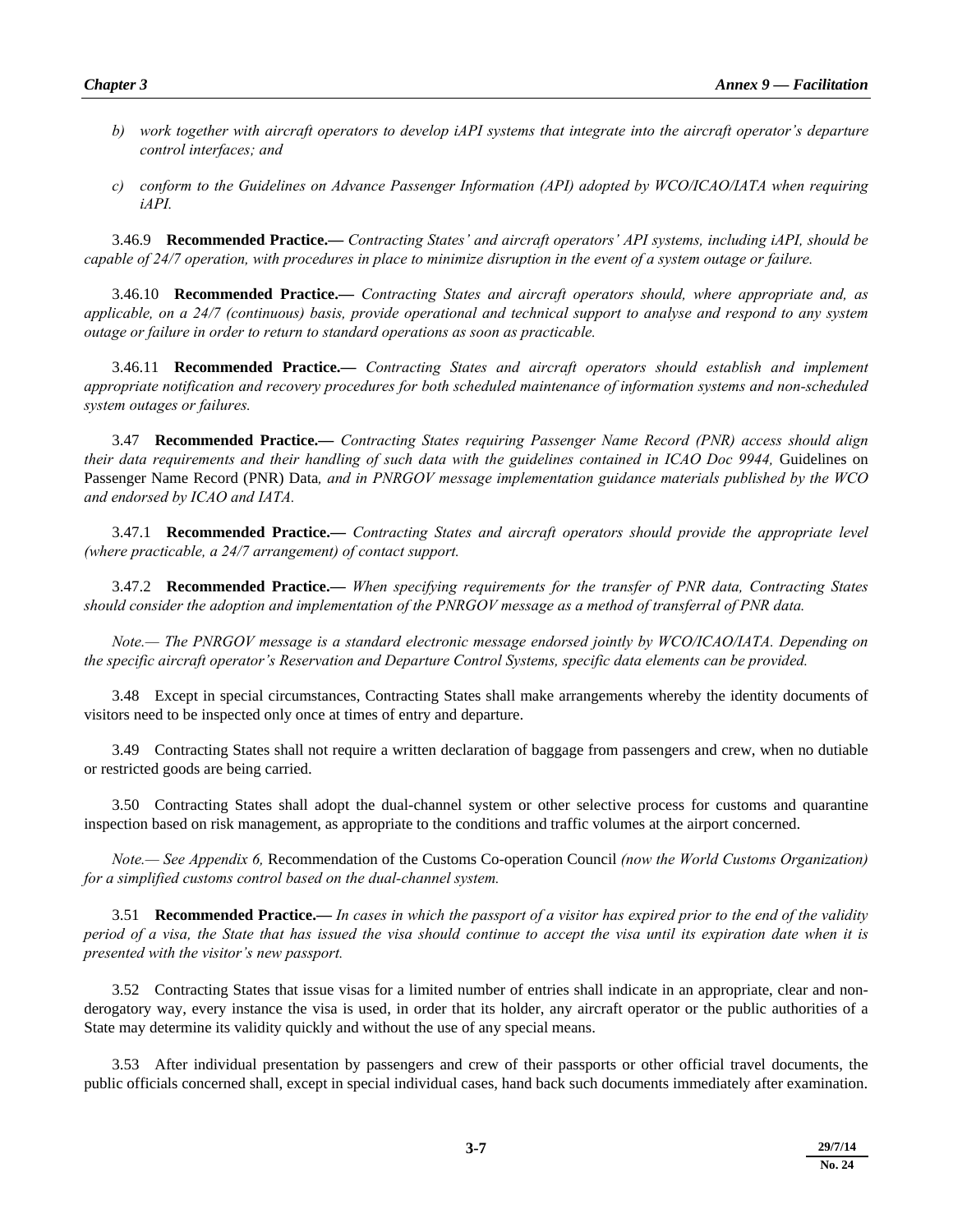3.54 **Recommended Practice.—** *Contracting States should make arrangements whereby a passenger and his baggage, arriving on an international flight making two or more stops at international airports within the territory of the same State, are not required to be cleared through border control formalities at more than one airport of the State concerned.* 

### **L. Transit procedures and requirements**

 3.55 Where airport facilities permit, Contracting States shall make provision by means of direct transit areas or other arrangements, whereby crew, passengers and their baggage, arriving from another State and continuing their journey to a third State on the same flight or another flight from the same airport on the same day may remain temporarily within the airport of arrival without undergoing border control formalities to enter the State of transit.

 3.56 Contracting States shall keep to a minimum the number of States whose nationals are required to have direct transit visas when arriving on an international flight and continuing their journey to a third State on the same flight or another flight from the same airport on the same day.

## **M. Disposition of baggage separated from its owner**

 3.57 Contracting States shall permit aircraft operators to forward mishandled baggage to the location of its owner and shall not hold aircraft operators liable for penalties, fines, import duties and taxes, on the basis that the baggage was mishandled.

 3.58 Contracting States shall permit the direct transfer of mishandled baggage between international flights at the same airport, without examination, except for reasons of aviation security or other necessary controls. In cases when direct transfer cannot be effected, Contracting States shall ensure that arrangements are made for the temporary custody of such baggage under secure supervision at an appropriate location.

 3.59 Contracting States shall permit aircraft operators to present unidentified, unclaimed or mishandled baggage for clearance at an appropriate destination on behalf of its owners, and to deliver such baggage to its owners.

 3.60 Contracting States shall expedite the clearance of unidentified, unclaimed or mishandled baggage, and its return to the aircraft operator for appropriate disposition. Under the conditions laid down by the public authorities, aircraft operators may be permitted to open such baggage if necessary to ascertain its owner.

 3.61 The aircraft operator shall be freed from the obligation to safeguard baggage not yet cleared by the public authorities, and from liability for import duties and taxes chargeable on such baggage, when it is taken into charge by customs and is under their sole control.

# **N. Identification and entry of crew and other aircraft operators' personnel**

 3.62 Contracting States shall establish measures, with the cooperation of aircraft operators and airport operators, to expedite the inspection of crew members and their baggage, as required at departure and upon arrival.

 3.63 Contracting States shall facilitate and expedite the process under which aircraft operators based in their territories can apply for Crew Member Certificates (CMCs) for their crew members.

*Note.— The CMC was developed as a card for use for identification purposes by crew members, leaving the crew licences to serve their primary purpose of attesting to the professional qualifications of the flight crew members.*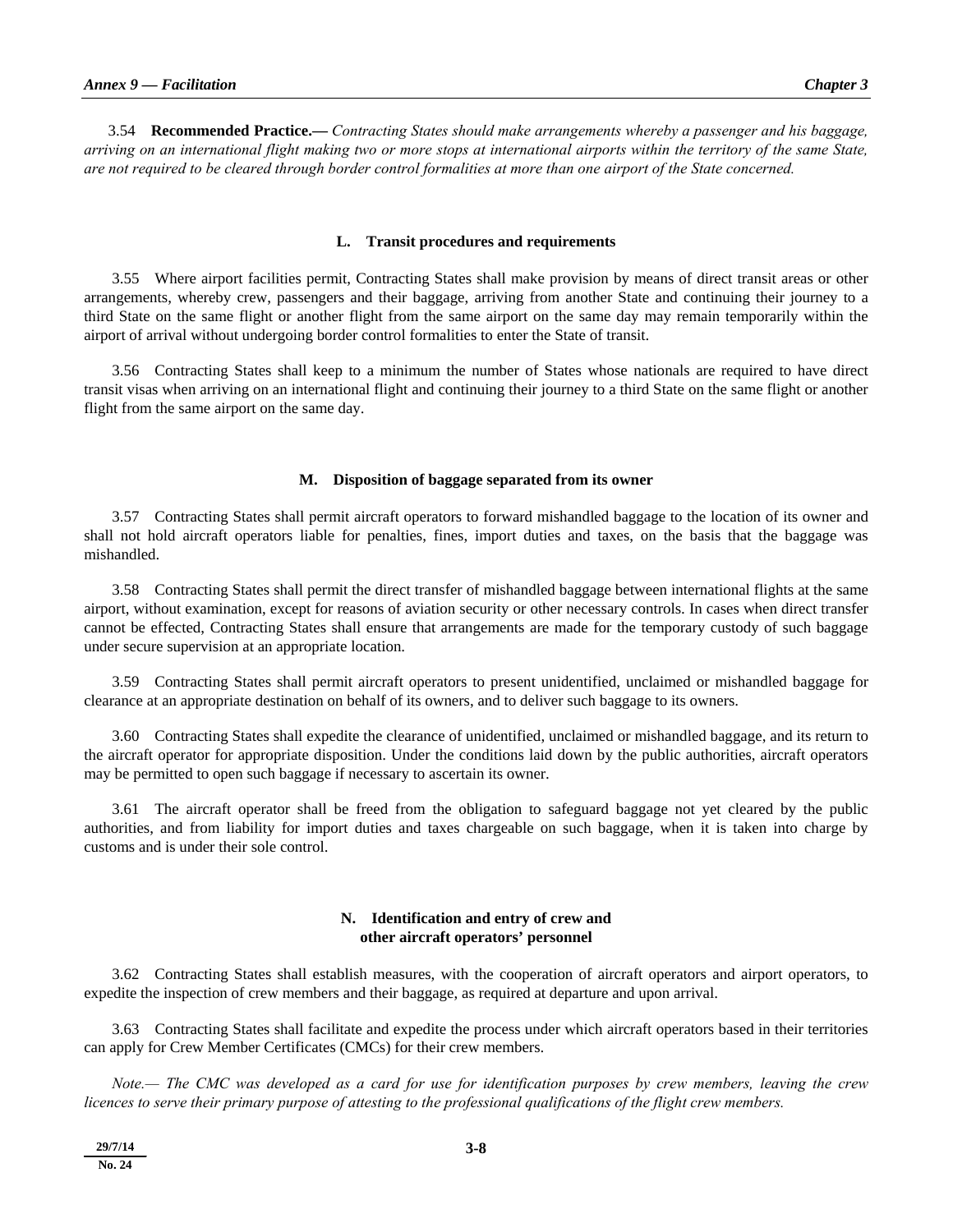3.64 If Contracting States issue Crew Member Certificates, then these shall be issued only in the form of machine readable cards in accordance with the specifications of Doc 9303, Part 3.

 3.64.1 **Recommended Practice.—** *Contracting States should put in place procedures which will enable any crew member issued with a Crew Member Certificate to examine and review the validity of the data held, and to provide for correction if necessary, at no cost to the crew member.* 

 3.65 **Recommended Practice***.— To the extent that aircraft operators issue crew identity cards, Contracting States should require the production of such identity documents in the format shown in Appendix 7, i.e. in the same layout as the visual zone of the machine readable crew member certificate and having the capability to support machine assisted identity confirmation and document security verification*.

 3.65.1 **Recommended Practice.—** *Contracting States should ensure that a record of each crew member's certificates and other official identity document issued, suspended or withdrawn, is stored in an electronic database, secure from interference and unauthorized access. All information stored in the electronic database and crew member certificate should be restricted to details which are essential for the purpose of verifying a crew member's identity.* 

 3.66 CMCs shall be issued only after a background check has been carried out by or on behalf of the relevant public authority. In addition, adequate controls such as a certification of employment status of an applicant prior to issuance, controls on blank card stock, and accountability requirements for issuing personnel, shall be placed on the issuance of CMCs.

 3.67 Contracting States shall accept CMCs, issued according to the requirements of Standard 3.64, for visa-free entrance of crew members when arriving in a duty status on an international flight and seeking temporary entry for the period allowed by the receiving State.

 3.67.1 **Recommended Practice.—** *Contracting States should waive the visa requirement for crew members when arriving in a duty status on an international flight and seeking temporary entry for the period allowed by the receiving State.* 

 3.67.2 **Recommended Practice.—** *Contracting States should waive the visa requirement for arriving crew members presenting CMCs, when arriving on another aircraft operator or another mode of transport and seeking temporary entry for the period allowed by the receiving State in order to join their assigned flight in a duty status.* 

 3.68 Contracting States shall establish measures to provide for the temporary entry without delay into their territories, of technical personnel of foreign aircraft operators operating to or through such territories who are urgently required for the purpose of converting to an airworthy condition any aircraft which is, for technical reasons, unable to continue its journey. Should a State require a guarantee of such persons' subsistence in, and/or return from, such State, this shall be negotiated without delaying their admission.

# **O. Civil aviation inspectors**

 3.69 **Recommended Practice.—** *Contracting States should provide that civil aviation inspectors of another Contracting State, when engaged on inspection duties, be treated in the same manner as crew members when proceeding through departure or arrival formalities.* 

 3.70 **Recommended Practice.—** *Contracting States should provide their civil aviation inspectors with an identity document, taking Appendix 8 into consideration.*

 3.71 **Recommended Practice.—** *Civil* a*viation inspectors should carry the identity document specified in 3.70, a copy of the inspector's itinerary issued by the State that employs the inspector, and a valid passport.*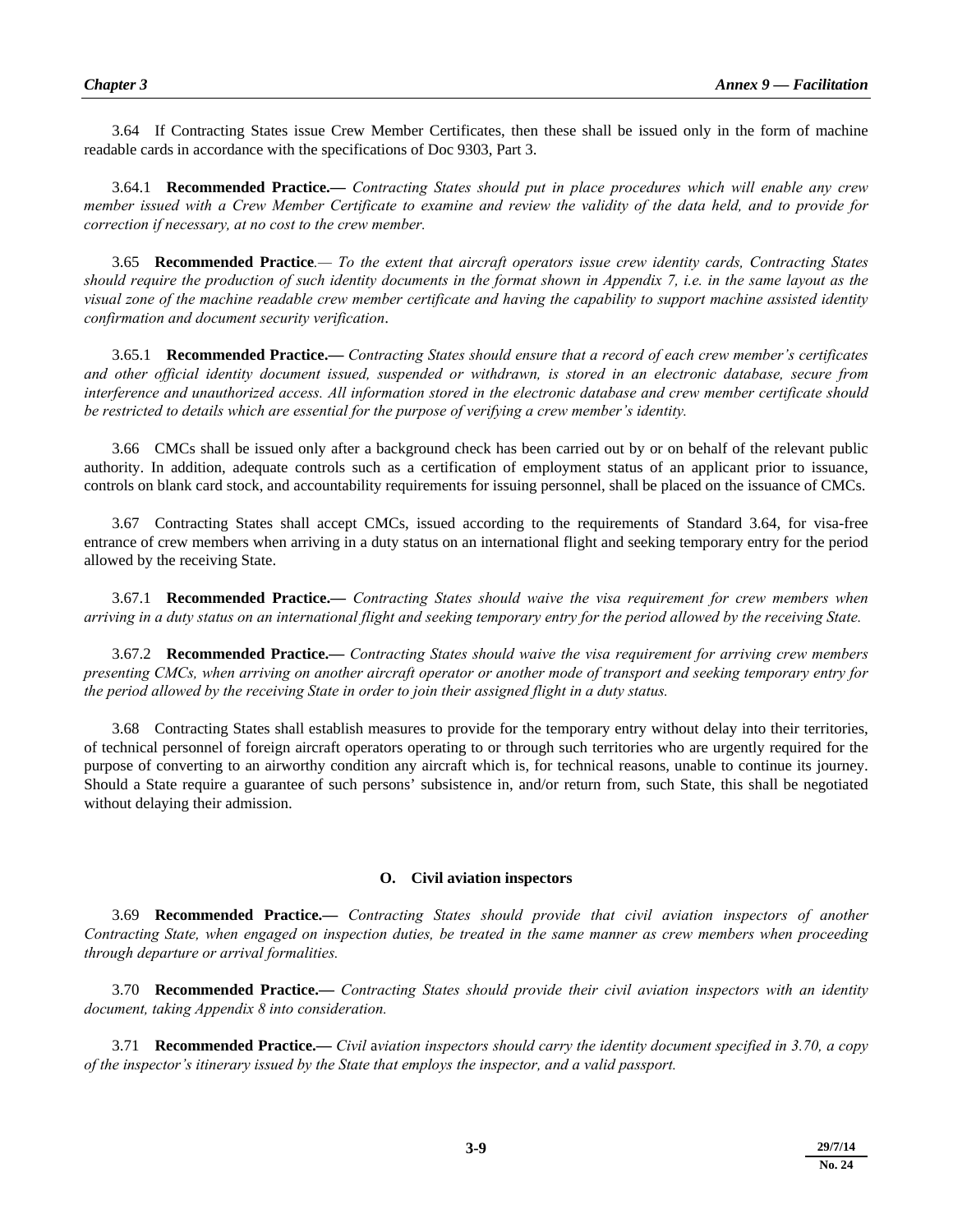3.72 **Recommended Practice.—** *Contracting States should extend the privileges of temporary admission, as described in 3.67 for crew members, to civil aviation inspectors of another Contracting State, provided that they carry the documents listed in 3.71 (e.g. identity document, itinerary and valid passport), and depart after a normal period of rest.* 

# **P.** Emergency assistance/entry visas in cases of *force majeure*

 3.73 **Recommended Practice.—** *Contracting States should establish measures for authorizing temporary entry for a passenger or crew member who does not possess the required entry visa prior to arrival, due to diversion or delay of a flight for reasons of* force majeure*.*

 3.74 Contracting States shall establish measures whereby in-transit passengers who are unexpectedly delayed due to a flight cancellation or delay may be allowed to leave the airport for the purpose of taking accommodations.

 3.75 **Recommended Practice.—** *In emergency situations resulting from* force majeure*, Contracting States, aircraft operators and airport operators should give priority assistance to those passengers with medical needs, unaccompanied minors and persons with disabilities who have already commenced their journeys*.

 3.76 **Recommended Practice.—** *Contracting States should establish measures to permit the departure from, or the transit through, their territories of passengers holding valid air travel reservations even if their visas have expired due to flight delays resulting from* force majeure.

 3.77 **Recommended Practice.—** *Contracting States should establish measures to facilitate the entry of personnel required to be deployed at short notice to assist passengers whose flights have been disrupted as a result of force majeure.* 

 3.78 **Recommended Practice.—** *In cases of flight delays or diversions resulting from* force majeure*, Contracting States should establish measures to permit the transit through their territories of passengers holding valid air travel reservations but who do not possess the required entry visas.*

\_\_\_\_\_\_\_\_\_\_\_\_\_\_\_\_\_\_\_\_\_

**17/114** 3-10 **29/7/14 No. 24**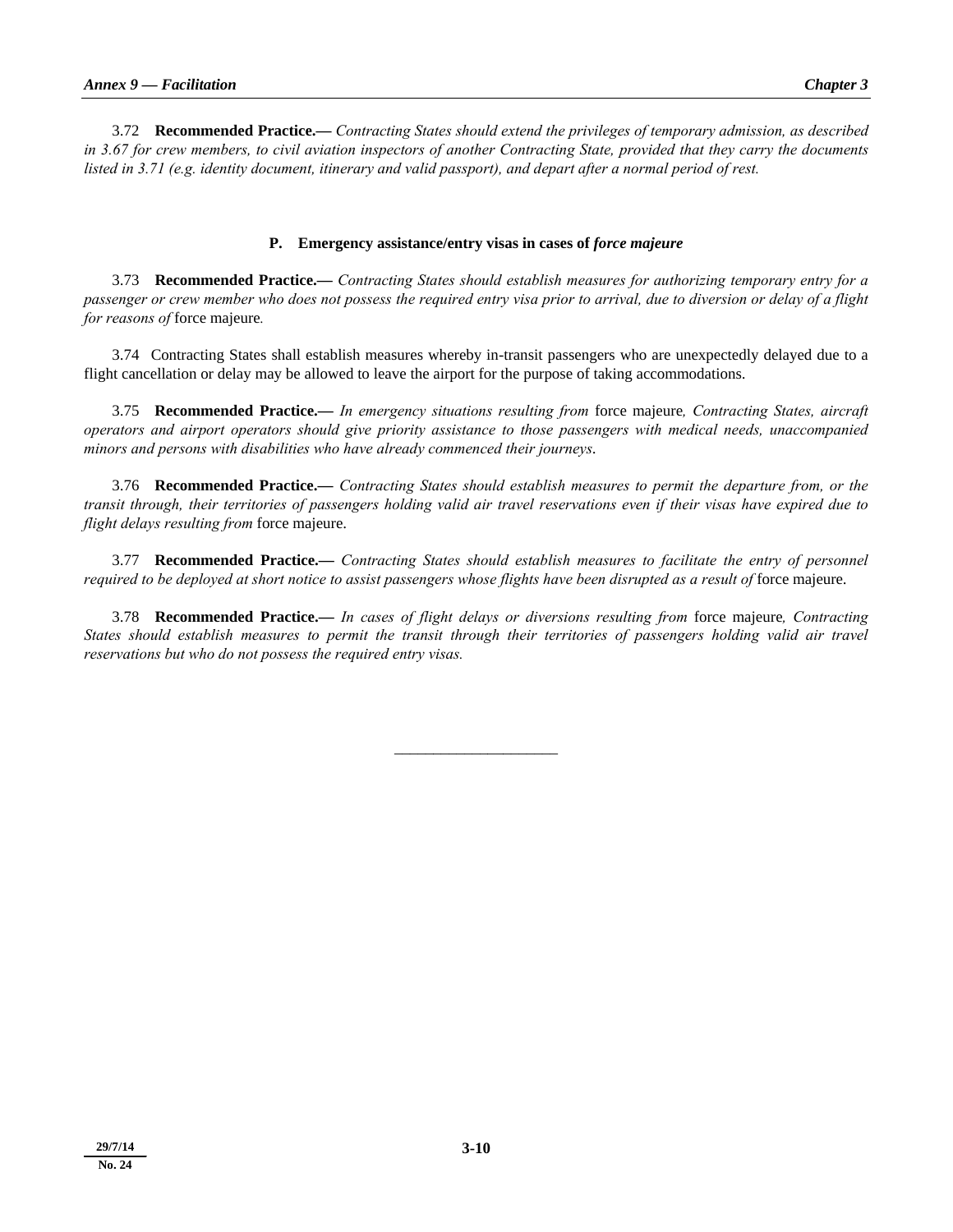# **CHAPTER 4. ENTRY AND DEPARTURE OF CARGO AND OTHER ARTICLES**

#### **A. General**

 4.1 In order to facilitate and expedite the release and clearance of goods carried by air, Contracting States shall adopt regulations and procedures appropriate to air cargo operations and shall apply them in such a manner as to prevent unnecessary delays.

 4.2 **Recommended Practice.—** *With respect to cargo moving by both air and surface transport under an air waybill, Contracting States should apply the same regulations and procedures and in the same manner as they are applied to cargo moving solely by air.* 

 4.3 When introducing or amending regulations and procedures for the release and clearance of goods carried by air, Contracting States shall consult with aircraft operators and other parties concerned, with the aim of accomplishing the actions set forth in 4.1.

 4.4 Contracting States shall develop procedures for the pre-arrival and pre-departure lodgement of an import and export goods declaration to enable expeditious release/clearance of the goods.

 4.5 Where the nature of a consignment could attract the attention of different public authorities, e.g. the customs, veterinary or sanitary controllers, Contracting States shall endeavour to delegate authority for release/clearance to customs or one of the other agencies or, where that is not feasible, take all necessary steps to ensure that release/clearance is coordinated and, if possible, carried out simultaneously and with a minimum of delay.

 4.6 Contracting States shall not normally require the physical examination of cargo to be imported or exported and shall use risk management to determine which goods shall be examined and the extent of that examination.

 4.7 Where practicable, in order to improve efficiency, modern screening or examination techniques shall be used to facilitate the physical examination of goods to be imported or exported.

 4.8 **Recommended Practice.—** *In connection with international airports, Contracting States should establish and either develop and operate themselves, or permit other parties to develop and operate, free zones and/or customs warehouses and should publish detailed regulations as to the types of operations which may or may not be performed therein.* 

 4.9 In all cases where free-zone facilities and/or customs warehouses are not provided in connection with an international airport but have been provided elsewhere in the same general vicinity, Contracting States shall make arrangements so that air transport can utilize these facilities on the same basis as other means of transport.

#### **B. Information required by the public authorities**

 4.10 **Recommended Practice.—** *Contracting States should provide for the electronic submission of cargo information prior to the arrival or departure of cargo.* 

 4.11 Contracting States shall limit their data requirements to only those particulars which are deemed necessary by the public authorities to release or clear imported goods or goods intended for exportation.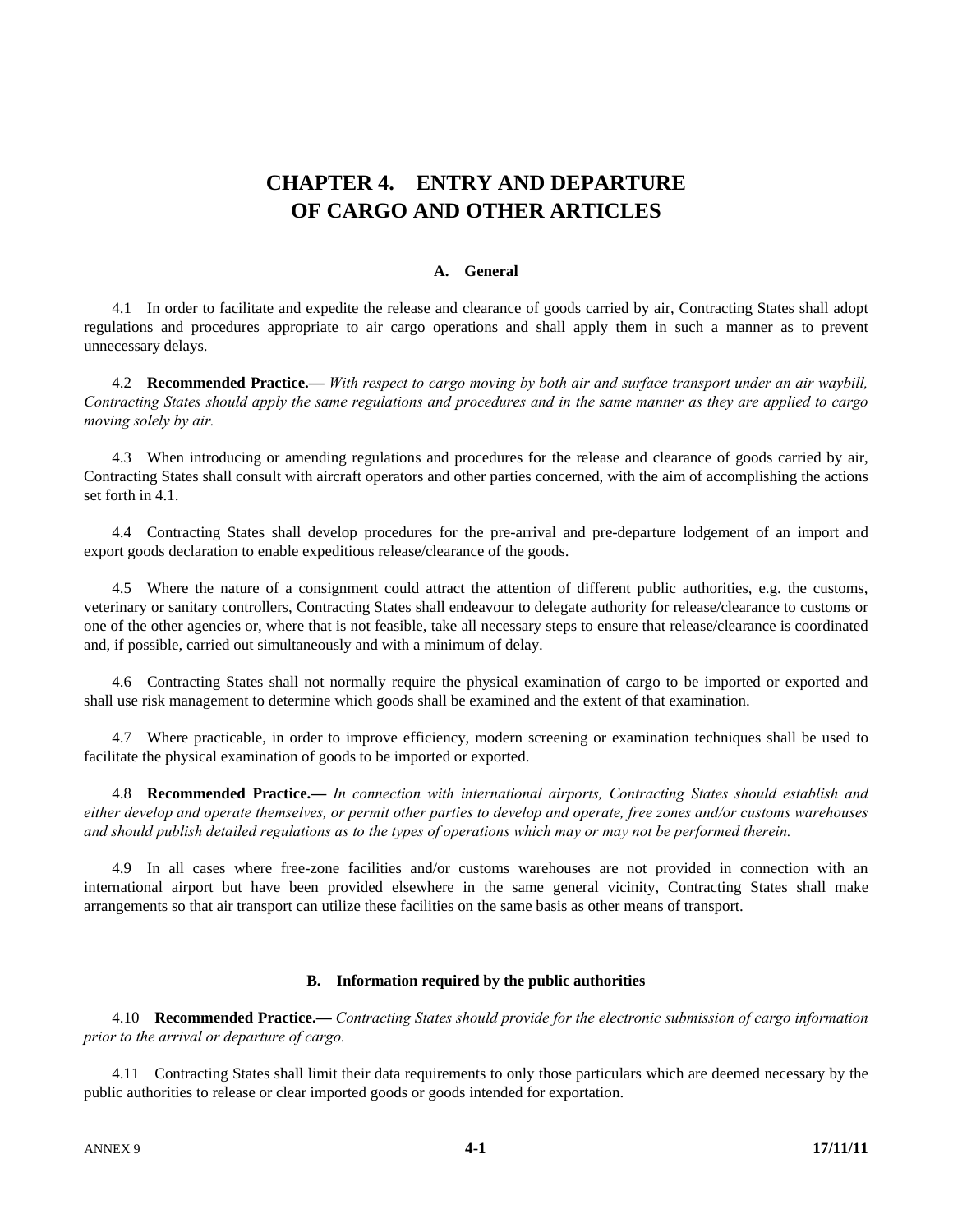4.12 Contracting States shall provide for the collection of statistical data at such times and under such arrangements so that the release of imported goods or those intended for exportation is not delayed thereby.

 4.13 Subject to the technological capabilities of the Contracting State, documents for the importation or exportation of goods, including the Cargo Manifest and/or air waybills, shall be accepted when presented in electronic form transmitted to an information system of the public authorities.

 4.14 The production and presentation of the Cargo Manifest and the air waybill(s) shall be the responsibility of the aircraft operator or his authorized agent. The production and presentation of the other documents required for the clearance of the goods shall be the responsibility of the declarant.

 4.15 Where a Contracting State has requirements for additional documents for import, export or transit formalities, such as commercial invoices, declaration forms, import licences and the like, it shall not make it the obligation of the aircraft operator to ensure that these documentary requirements are met nor shall the operator be held responsible, fined or penalized for inaccuracies or omissions of facts shown on such documents unless he is the declarant himself, is acting on his behalf or has specific legal responsibilities.

 4.16 When documents for the importation or exportation of goods are presented in paper form, the format shall be based on the UN layout key, as regards the goods declaration, and on the format of Appendix 3, as regards the Cargo Manifest.

 4.17 To promote trade facilitation and the application of security measures, Contracting States shall, for the purpose of standardization and harmonization of electronic data interchange, encourage all parties concerned, whether public or private, to implement compatible systems and to use the appropriate internationally accepted standards and protocols.

 4.18 **Recommended Practice.—** *Electronic information systems for the release and clearance of goods should cover their transfer between air and other modes of transport.* 

 4.19 Contracting States that require supporting documents, such as licences and certificates, for the importation or exportation of certain goods shall publish their requirements and establish convenient procedures for requesting the issue or renewal of such documents.

 4.20 **Recommended Practice.—** *Contracting States should, to the greatest extent possible, remove any requirement to manually produce supporting documents and should establish procedures whereby they can be produced by electronic means.* 

 4.21 Contracting States shall not require consular formalities or consular charges or fees in connection with documents required for the release or clearance of goods.

# **C. Release and clearance of export cargo**

 4.22 Contracting States that require documents for export clearance shall normally limit their requirement to a simplified export declaration.

4.23 Contracting States shall provide for export cargo to be released up to the time of departure of an aircraft.

 4.24 Contracting States shall allow goods to be exported, to be presented for clearance at any customs office designated for that purpose. Transfer from that office to the airport from which the goods are to be exported shall be carried out under the procedures laid down in the laws and regulations of the Contracting State concerned. Such procedures shall be as simple as possible.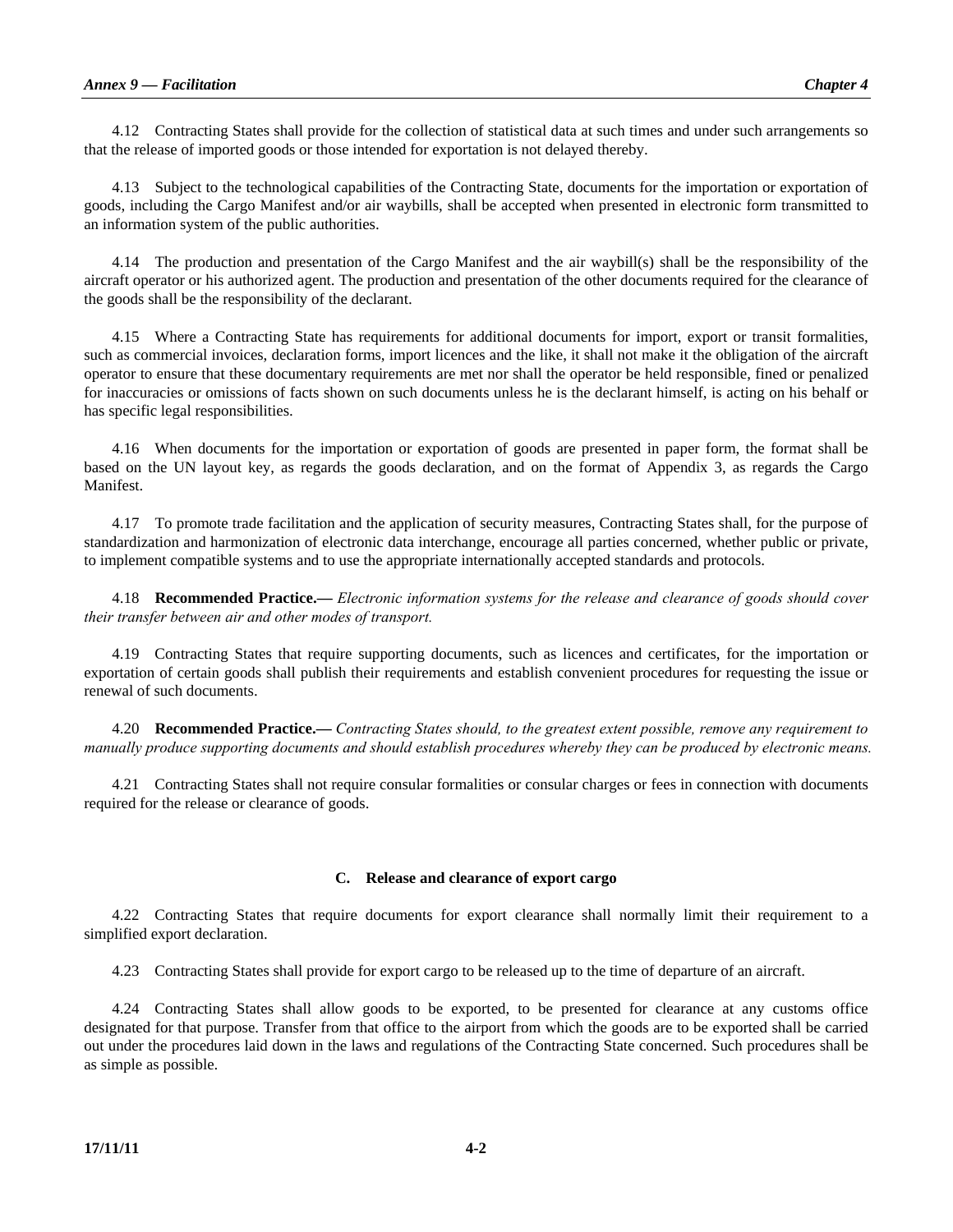4.25 Contracting States shall not require evidence of the arrival of exported goods for import, export or transit formalities as a matter of course.

 4.26 **Recommended Practice.—** *When the public authorities of a Contracting State require goods to be examined, but those goods have already been loaded on a departing aircraft, the aircraft operator or, where appropriate, the operator's authorized agent, should normally be permitted to provide security to the customs for the return of the goods rather than delay the departure of the aircraft.* 

#### **D. Release and clearance of import cargo**

 4.27 When scheduling examinations, priority shall be given to the examination of live animals and perishable goods and to other goods which the public authorities accept are urgently required.

 4.28 Consignments declared as personal effects and transported as unaccompanied baggage shall be cleared under simplified arrangements.

 4.29 Contracting States shall provide for the release or clearance of goods under simplified customs procedures provided that:

- a) the goods are valued at less than a maximum value below which no import duties and taxes will be collected; or
- b) the goods attract import duties and taxes that fall below the amount that the State has established as the minimum for collection; or
- c) the goods are valued at less than specified value limits below which goods may be released or cleared immediately on the basis of a simple declaration and payment of, or the giving of security to the customs for, any applicable import duties and taxes; or
- d) the goods are imported by an authorized person and are goods of a specified type.

 4.30 **Recommended Practice.—** *For authorized importers who meet specified criteria, including an appropriate record of compliance with official requirements and a satisfactory system for managing their commercial records, Contracting States should establish special procedures, based on the advance supply of information, which provide for the immediate release of goods on arrival.* 

 4.31 **Recommended Practice.—** *Goods not afforded the simplified or special procedures referred to in provisions 4.27 to 4.30 should be released or cleared promptly on arrival, subject to compliance with customs and other requirements. Contracting States should establish as a goal the release of all goods that do not need any examination, within three hours of their arrival and the submission of the correct documentation. Public authorities, and aircraft operators and importers or their authorized agents, should coordinate their respective functions to ensure that this goal is met.* 

 4.32 **Recommended Practice.—** *Contracting States should process requests for the release of part consignments when all information has been submitted and other requirements for such part consignments have been met.* 

 4.33 Contracting States shall allow goods that have been unladen from an aircraft at an international airport to be transferred to any designated customs office in the State concerned for clearance. The customs procedures covering such transfer shall be as simple as possible.

 4.34 When, because of error, emergency or inaccessibility upon arrival, goods are not unladen at their intended destination, Contracting States shall not impose penalties, fines or other similar charges provided: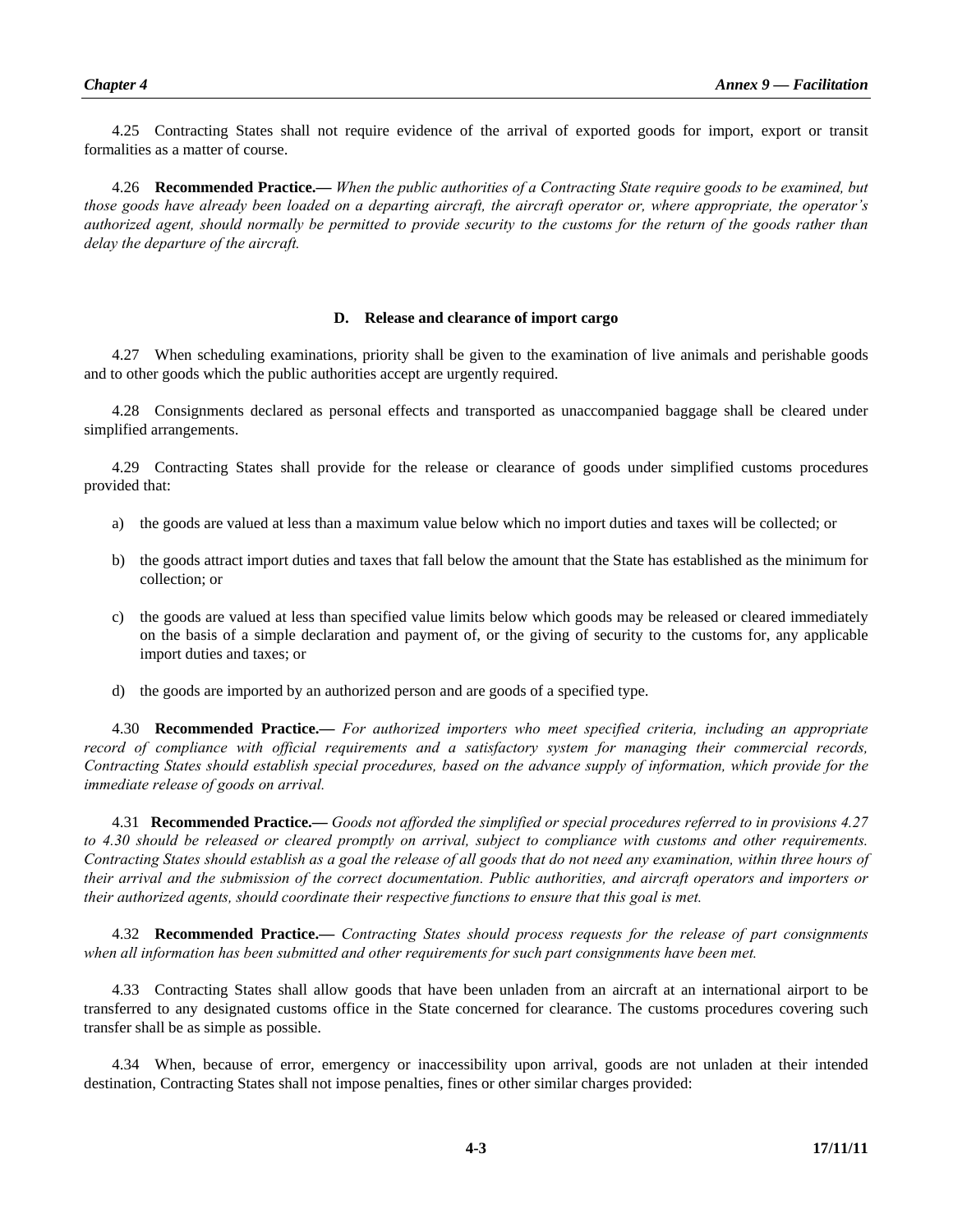- a) the aircraft operator or his authorized agent notifies the customs of this fact, within any time limit laid down;
- b) a valid reason, acceptable to the customs authorities, is given for the failure to unload the goods; and
- c) the Cargo Manifest is duly amended.

 4.35 When, because of error or handling problems, goods are unladen at an international airport without being listed on the Cargo Manifest, Contracting States shall not impose penalties, fines or other similar charges provided:

- a) the aircraft operator or his authorized agent notifies the customs of this fact, within any time limit laid down;
- b) a valid reason, acceptable to the customs, is given for the non-reporting of the goods;
- c) the manifest is duly amended; and
- d) the goods are placed under the appropriate customs arrangements.

Where applicable, the Contracting State shall, subject to compliance with its requirements, facilitate the forwarding of the goods to their correct destination.

 4.36 If goods are consigned to a destination in a Contracting State, but have not been released for home use in that State and subsequently are required to be returned to the point of origin or to be redirected to another destination, the Contracting State shall allow the goods to be re-forwarded without requiring import, export or transit licences if no contravention of the laws and regulations in force is involved.

 4.37 A Contracting State shall absolve the aircraft operator or, where appropriate, his authorized agent, from liability for import duties and taxes when the goods are placed in the custody of the public authorities or, with the latter's agreement, transferred into the possession of a third party who has furnished adequate security to the customs.

# **E. Spare parts, equipment, stores and other material imported or exported by aircraft operators in connection with international services**

 4.38 Stores and commissary supplies imported into the territory of a Contracting State for use on board aircraft in international service shall be relieved from import duties and taxes, subject to compliance with the customs regulations of the State.

 4.39 **Recommended Practice.—** *Contracting States should not require supporting documentation (such as certificates of origin or consular or specialized invoices) in connection with the importation of stores and commissary supplies.*

 4.40 **Recommended Practice.—** *Contracting States should permit, on board aircraft, the sale or use of commissary supplies and stores for consumption without payment of import duties and other taxes in the case where aircraft, engaged in international flights:*

- *a) stop at two or more international airports within the territory of a Contracting State without intermediate landing in the territory of another State; and*
- *b) do not embark any domestic passengers.*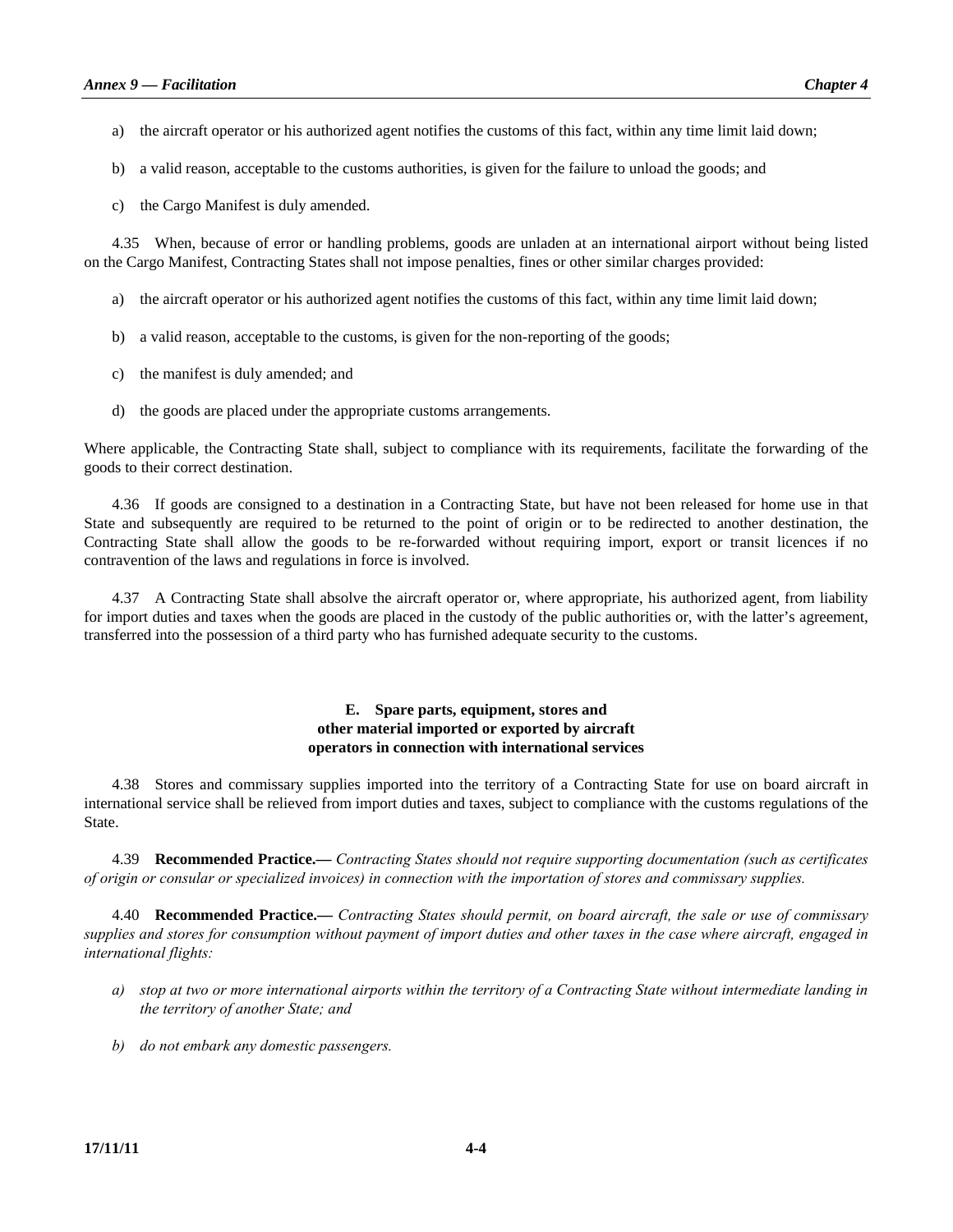4.41 **Recommended Practice.—** *Subject to compliance with its regulations and requirements, a Contracting State should allow relief from import duties and taxes in respect of ground and security equipment and their component parts,*  instructional material and training aids imported into its territory, by or on behalf of an aircraft operator of another *Contracting State for use by the operator or his authorized agent, within the boundaries of an international airport or at an approved off-airport facility.*

 4.42 Contracting States shall grant prompt release or clearance, upon completion of simplified documentary procedures by the aircraft operator or his authorized agent, of aircraft equipment and spare parts that are granted relief from import duties, taxes and other charges under Article 24 of the Chicago Convention.

 4.43 Contracting States shall grant prompt release or clearance, upon completion of simplified documentary procedures by the aircraft operator or his authorized agent, of ground and security equipment and their replacement parts, instructional material and training aids imported or exported by an aircraft operator of another Contracting State.

 4.44 Contracting States shall allow the loan, between aircraft operators of other Contracting States or their authorized agents, of aircraft equipment, spare parts and ground and security equipment and their replacement parts, which have been imported with conditional relief from import duties and taxes.

 4.45 **Recommended Practice.—** *Contracting States should provide for the importation, free of import duties and taxes, of aircraft operators' documents as defined in Chapter 1 of this Annex, to be used in connection with international air services.*

#### **F. Containers and pallets**

 4.46 Subject to compliance with their regulations and requirements, Contracting States shall grant the aircraft operators of other Contracting States temporary admission of containers and pallets — whether or not owned by the aircraft operator of the aircraft on which they arrive — provided they are to be used on an outbound international service or otherwise re-exported.

 4.47 **Recommended Practice.—** *Contracting States should require a temporary admission document for containers and pallets only when they consider it essential for the purposes of customs control.*

4.48 **Recommended Practice.—** *Where proof of the re-exportation of containers and pallets is required, the Contracting State should accept the appropriate usage records of the* aircraft *operator or his authorized agent as evidence thereof.*

 4.49 Contracting States shall make arrangements to allow aircraft operators, under supervision of the public authorities concerned, to unload transit cargo arriving in containers and pallets, so that they may sort and reassemble shipments for onward carriage without having to undergo clearance for home use.

 4.50 Containers and pallets imported into a Contracting State under the provisions of 4.46 shall be allowed to leave the boundaries of the international airport for the release or clearance of imported loads, or for export lading, under simplified documentation and control arrangements.

 4.51 Where circumstances so require, Contracting States shall allow the storage of temporarily admitted containers and pallets at off-airport locations.

 4.52 Contracting States shall allow the loan between aircraft operators of containers and pallets admitted under the provisions of 4.46 without payment of import duties and taxes, provided they are to be used only on an outbound international service or otherwise re-exported.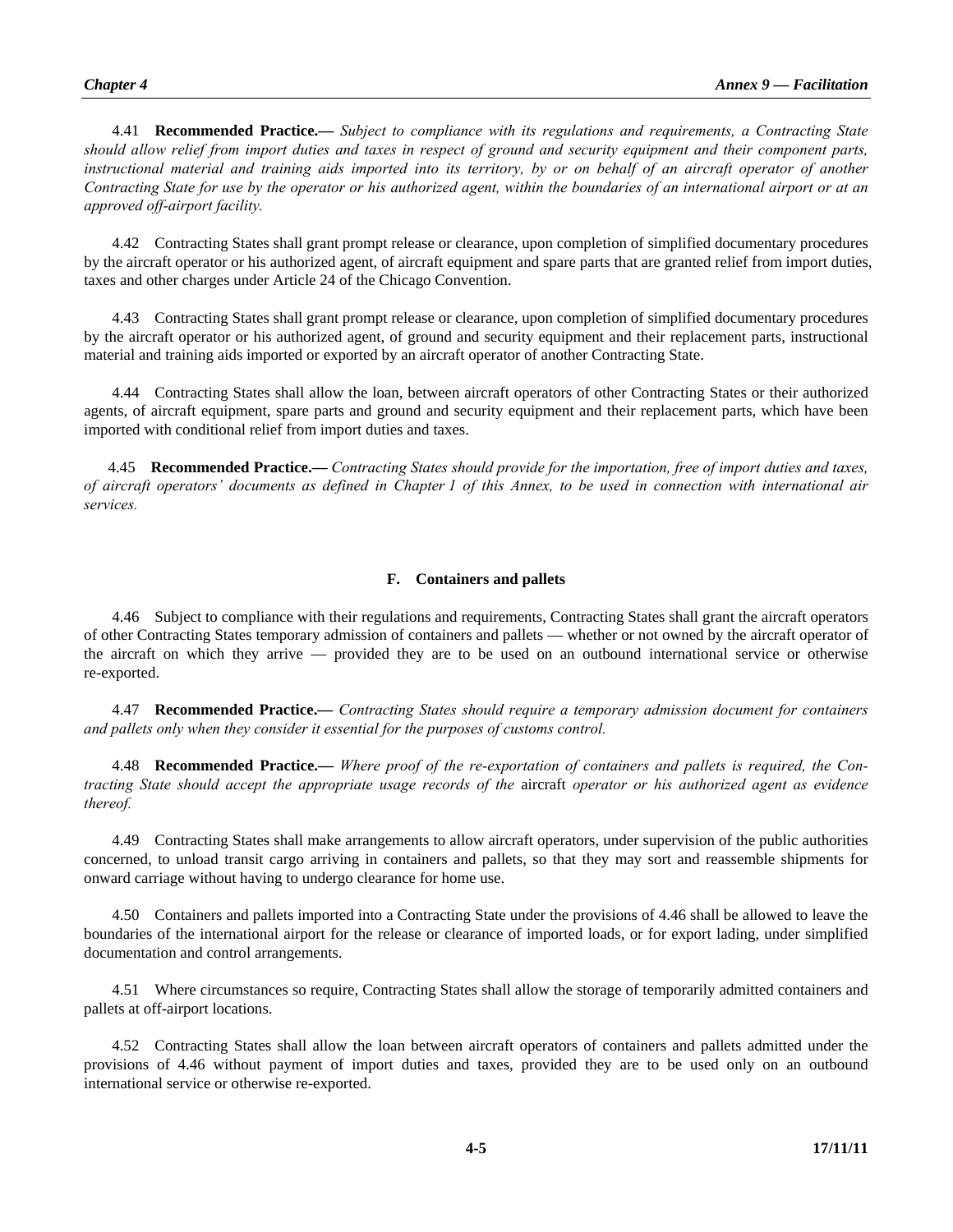4.53 Contracting States shall allow temporarily admitted containers and pallets to be re-exported through any designated customs office.

 4.54 Contracting States shall allow the temporary admission of replacement parts when they are needed for the repair of containers and pallets imported under the provisions of 4.46.

#### **G. Mail documents and procedures**

 4.55 Contracting States shall carry out the handling, forwarding and clearance of mail and shall comply with the documentary procedures as prescribed by the Acts in force of the Universal Postal Union.

#### **H. Radioactive material**

4.56 A Contracting State shall facilitate the prompt release of radioactive material being imported by air, particularly material used in medical applications, provided that applicable laws and regulations governing the importation of such material are complied with.

*Note.— The advance notification, either in paper form or electronically, of the transport of radioactive materials would likely facilitate the entry of such material at the State of destination.*

4.57 **Recommended Practice.—** *A Contracting State should avoid imposing customs or other entry/exit regulations or restrictions supplementary to the provisions of Doc 9284*, Technical Instructions for the Safe Transport of Dangerous Goods by Air.

 4.58 Where a Contracting State adopts customs or other entry/exit regulations or restrictions that differ from those specified in Doc 9284, *Technical Instructions for the Safe Transport of Dangerous Goods by Air*, it shall notify ICAO promptly of such State variations for publication in the Technical Instructions, in accordance with Chapter 2, 2.5 of Annex 18.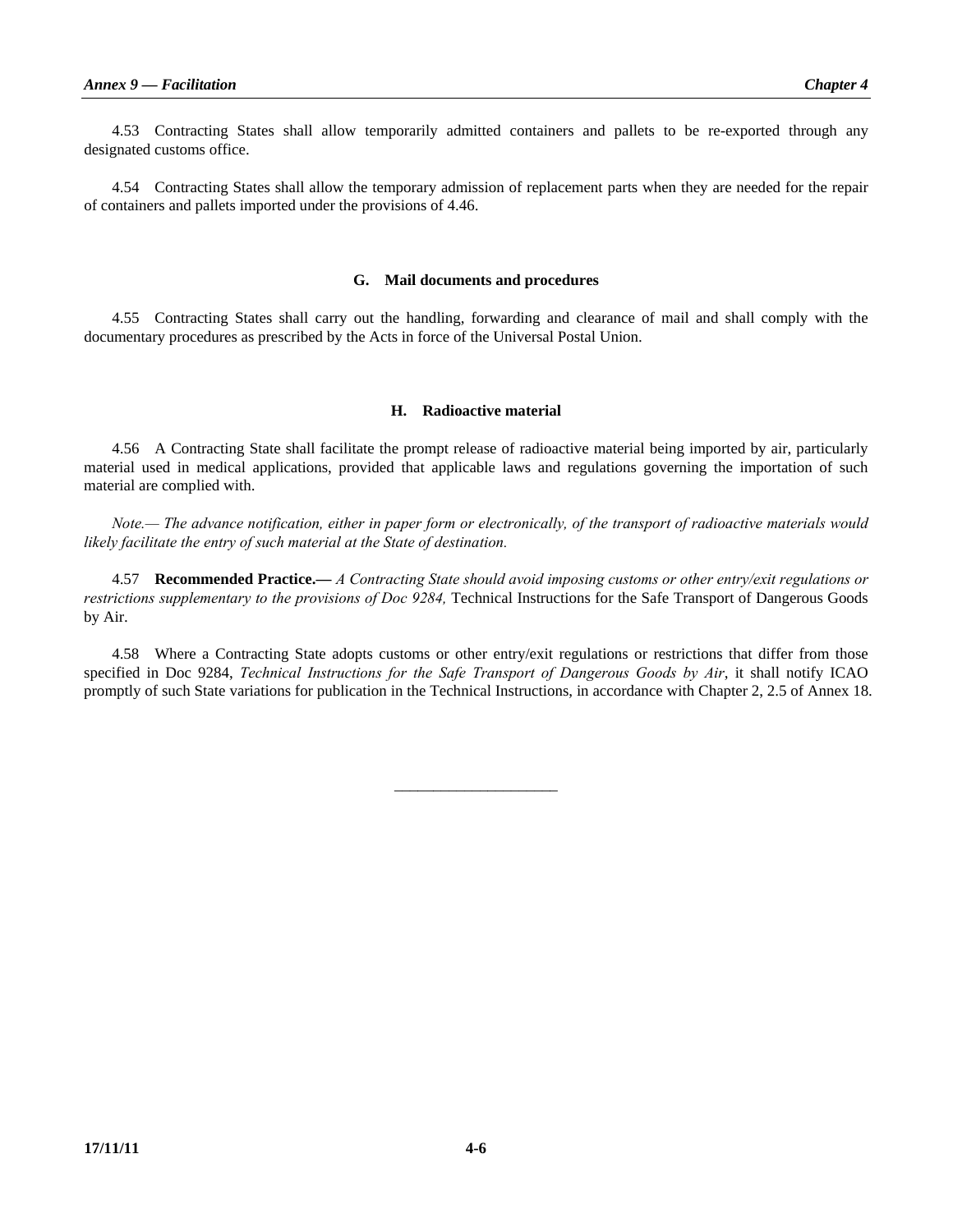# **CHAPTER 5. INADMISSIBLE PERSONS AND DEPORTEES**

#### **A. General**

 5.1 In order to minimize disruptions to the orderly operations of international civil aviation, Contracting States shall cooperate with one another to promptly resolve any differences arising in the course of implementing the provisions of this Chapter.

 5.2 Contracting States shall facilitate the transit of persons being removed from another State pursuant to the provisions of this Chapter, and extend necessary cooperation to the aircraft operator(s) and escort(s) carrying out such removal.

 5.2.1 During the period when an inadmissible passenger or a person to be deported is under their custody, the state Officers concerned shall preserve the dignity of such persons and take no action likely to infringe such dignity.

*Note.— These persons should be treated in accordance with the relevant international provisions, including the UN International Covenant on Civil and Political Rights.* 

#### **B. Inadmissible persons**

 5.3 Contracting States shall without delay notify the aircraft operator, confirming this as soon as possible in writing, when a person is found inadmissible, pursuant to 3.44.

*Note.— Written notification can be either in paper form or in electronic form, such as e-mail.* 

 5.4 Contracting States, through their public authorities, shall consult the aircraft operator on the time frame for removal of the person found inadmissible, in order to allow the aircraft operator a reasonable amount of time during which to effect the person's removal via its own services or to make alternative removal arrangements.

*Note.— Nothing in this provision is to be construed so as to allow the return of a person seeking asylum in the territory of a Contracting State, to a country where his life or freedom would be threatened on account of his race, religion, nationality, membership in a particular social group or political opinion.* 

 5.5 Contracting States shall ensure that a removal order is issued to the aircraft operator in respect of a person found inadmissible. The removal order shall include information regarding the inbound (arriving) flight carrying such person and, if known, the name, age, gender and citizenship of the person in question.

 5.6 Contracting States ordering the removal of an inadmissible person who has lost or destroyed his travel documents shall deliver a covering letter in the format set forth in Appendix 9 (1) in order to give information to the authorities of the State(s) of transit and/or the commencement of journey. The covering letter, the removal order and any relevant information shall be handed over to the aircraft operator or, in the case of escorted persons, the escort, who shall be responsible for delivering them to the public authorities at the State of destination.

 5.7 Contracting States ordering the removal of an inadmissible person whose travel documents have been seized pursuant to 3.33.1 shall deliver a covering letter in the format set forth in Appendix 9 (2) in order to give information to the authorities of the State(s) of transit and/or the commencement of journey. The covering letter together with a photocopy of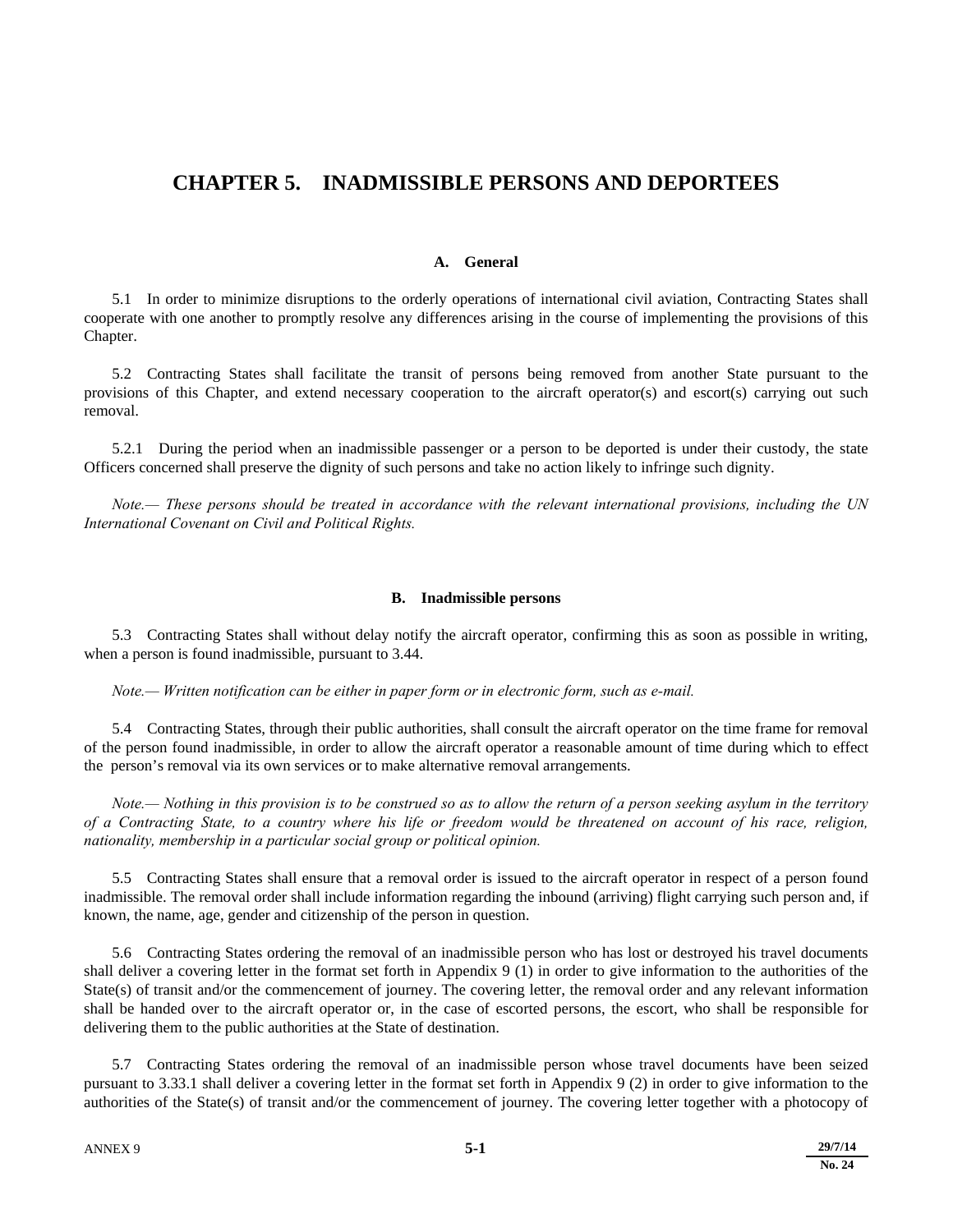the seized travel documents and the removal order shall be handed over to the aircraft operator or, in the case of escorted persons, the escort, who shall be responsible for delivering them to the public authorities at the State of destination.

 5.8 Contracting States that have reason to believe that an inadmissible person might offer resistance to his removal shall inform the aircraft operator concerned as far in advance as possible of scheduled departure so that the aircraft operator can take precautions to ensure the security of the flight.

 5.9 The aircraft operator shall be responsible for the cost of custody and care of an improperly documented person from the moment that person is found inadmissible and returned to the aircraft operator for removal from the State.

 5.9.1 The State shall be responsible for the cost of custody and care of all other categories of inadmissible persons, including persons not admitted due to document problems beyond the expertise of the aircraft operator or for reasons other than improper documents, from the moment these persons are found inadmissible until they are returned to the aircraft operator for removal from the State.

 5.10 When a person is found inadmissible and is returned to the aircraft operator for transport away from the territory of the State, the aircraft operator shall not be precluded from recovering from such person any transportation costs involved in his removal.

5.11 The aircraft operator shall remove the inadmissible person to:

- a) the point where he commenced his journey; or
- b) to any place where he is admissible.

 5.11.1 **Recommended Practice.—** *Where appropriate, Contracting States should consult with the aircraft operator regarding the most practicable place to which the inadmissible person is to be removed.* 

 5.12 A Contracting State shall accept for examination a person removed from a State where he was found inadmissible, if this person commenced his journey from its territory. A Contracting State shall not return such a person to the country where he was earlier found inadmissible.

 5.13 Contracting States shall accept the covering letter and other papers delivered pursuant to 5.6 or 5.7 as sufficient documentation to carry out the examination of the person referred to in the letter.

 5.14 Contracting States shall not fine aircraft operators in the event that arriving and in-transit persons are found to be improperly documented where aircraft operators can demonstrate that they have taken adequate precautions to ensure that these persons had complied with the documentary requirements for entry into the receiving State.

 5.15 **Recommended Practice.—** *When aircraft operators have cooperated with the public authorities to the satisfaction of those authorities, for example pursuant to memoranda of understanding reached between the parties concerned, in measures designed to prevent the transportation of inadmissible persons, Contracting States should mitigate the fines and penalties that might otherwise be applicable should such persons be carried to their territory.* 

 5.16 Contracting States shall not prevent the departure of an operator's aircraft pending a determination of admissibility of any of its arriving passengers.

*Note.— An exception to this provision could be made in the case of infrequent flights or if the Contracting State had reason to believe that there might be an irregularly high number of inadmissible persons on a specific flight.*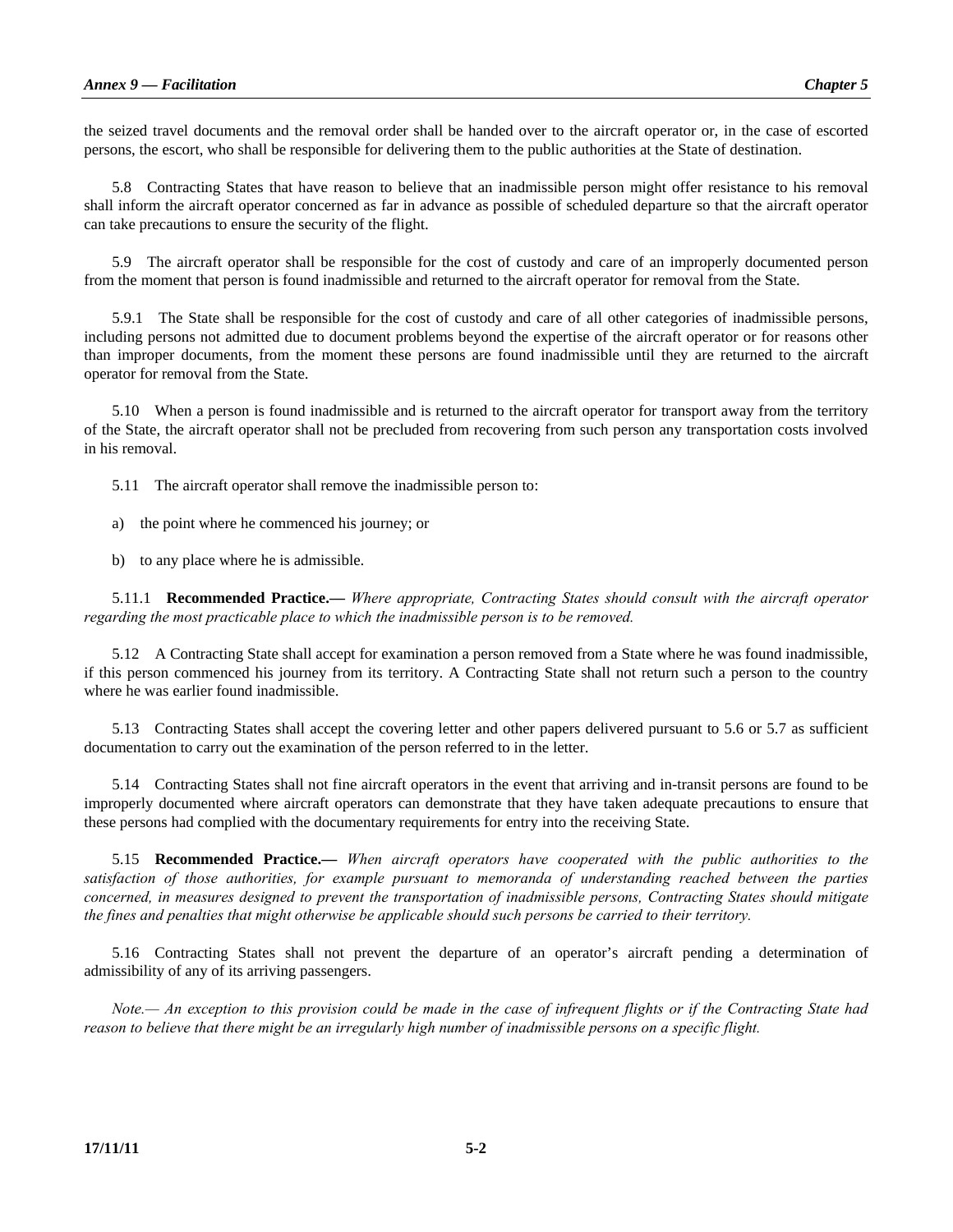# **C. Deportees**

 5.17 A Contracting State deporting a person from its territory shall serve him a deportation order. Contracting States shall indicate to the deportee the name of the destination State.

 5.18 Contracting States removing deportees from their territories shall assume all obligations, responsibilities and costs associated with the removal.

 5.18.1 **Recommended Practice.—** *Contracting States and aircraft operators should, where practicable, exchange information as to the appropriate 24-hour point(s) of contact(s) to whom deportee inquiries should be directed.*

 5.19 Contracting States, when making arrangements with an aircraft operator for the removal of a deportee, shall make available the following information as soon as possible, but in any case not later than 24 hours before the scheduled time of departure of the flight:

- a) a copy of the deportation order, if legislation of the Contracting State allows for it;
- b) a risk assessment by the State and/or any other pertinent information that would help the aircraft operator assess the risk to the security of the flight; and
- c) the names and nationalities of any escorts.

*Note.— In order to ensure coordination of facilitation and security standards, attention is drawn to the applicable provisions of Annex 17, Chapter 4.* 

 5.19.1 The aircraft operator and/or the pilot-in-command shall have the option to refuse to transport a deportee on a specific flight when reasonable concerns relating to the safety and security of the flight in question exist.

*Note.─ Reference is made to the ICAO* Aviation Security Manual *(Doc 8973), paragraphs 12.2.1.3 and 12.2.1.6.* 

 5.19.2 Contracting States, when making arrangements for the removal of a deportee, shall take into consideration the aircraft operator's policy concerning the number of such persons that may be transported on a given flight.

 *Note.─ Contracting States are to consult with the aircraft operator regarding the most practicable flight or alternate method of transportation.*

 5.20 Contracting States, in making arrangements for the removal of a deportee to a destination State, shall use direct non-stop flights whenever practicable.

 5.21 A Contracting State, when presenting a deportee for removal, shall ensure that all official travel documentation required by any transit and/or destination State is provided to the aircraft operator.

5.22 A Contracting State shall admit into its territory its nationals who have been deported from another State.

 5.23 A Contracting State shall give special consideration to the admission of a person, deported from another State, who holds evidence of valid and authorized residence within its territory.

 5.24 Contracting States, when determining that a deportee must be escorted and the itinerary involves a transit stop in an intermediate State, shall ensure that the escort(s) remain(s) with the deportee to his final destination, unless suitable alternative arrangements are agreed, in advance of arrival, by the authorities and the aircraft operator involved at the transit location.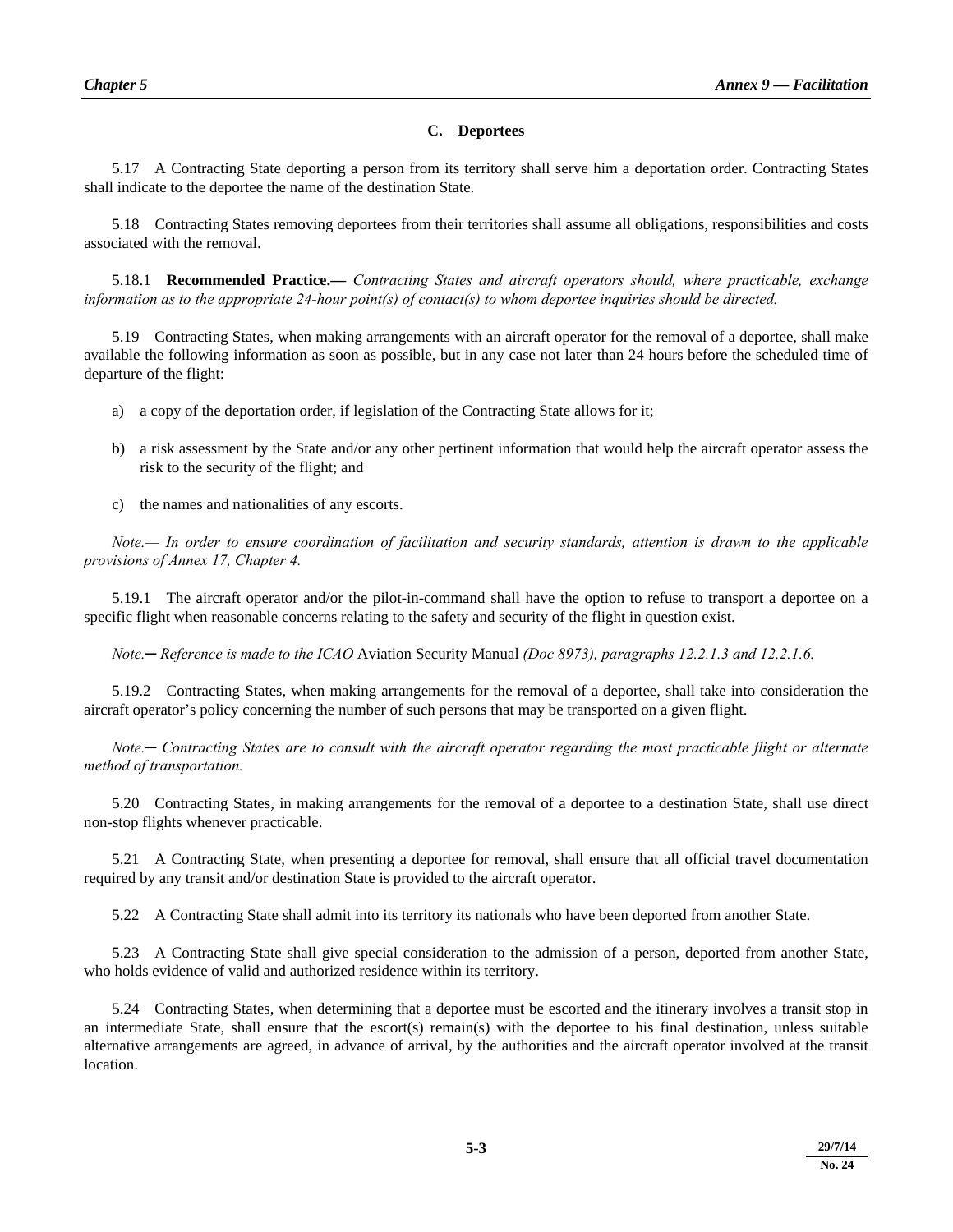# **D. Procurement of a replacement travel document**

 5.25 When a replacement travel document must be obtained in order to facilitate removal and acceptance of an inadmissible person at his destination, the State ordering the removal shall provide as much assistance as practicable in obtaining that document.

# *Note.— In order to clarify application of this Standard, attention is drawn to Standard 5.13.*

 5.26 A Contracting State shall, when requested to provide travel documents to facilitate the return of one of its nationals, respond within a reasonable period of time and not more than 30 days after such a request was made either by issuing a travel document or by satisfying the requesting State that the person concerned is not one of its nationals.

 5.27 A Contracting State shall not make the signing by the person concerned of an application for a travel document a prerequisite for the issuance of that document.

 5.28 When a Contracting State has determined that a person for whom a travel document has been requested is one of its nationals but cannot issue a passport within 30 days of the request, the State shall issue an emergency travel document that attests to the nationality of the person concerned and that is valid for readmission to that State.

 5.29 A Contracting State shall not refuse to issue a travel document to or otherwise thwart the return of one of its nationals by rendering that person stateless.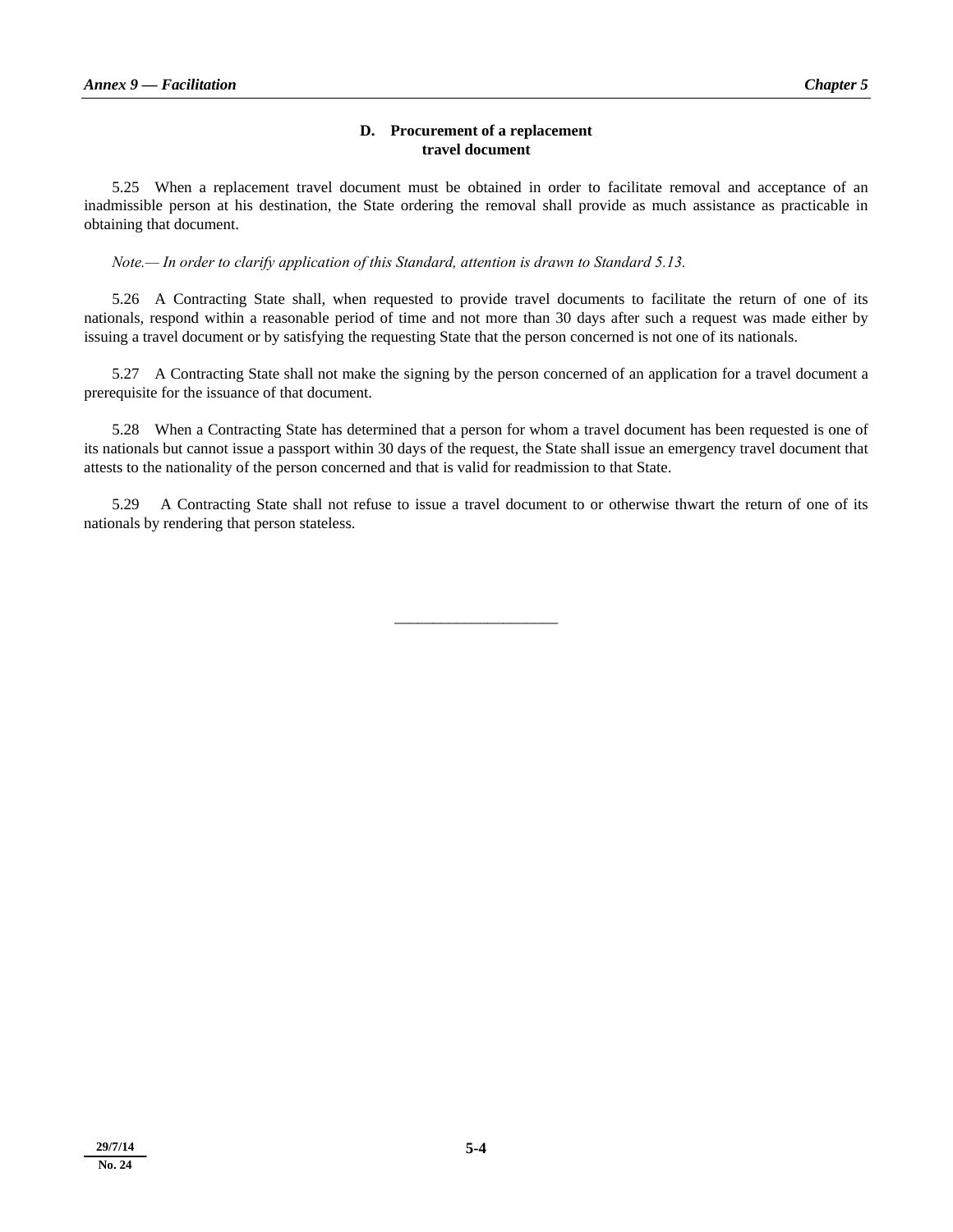# **CHAPTER 6. INTERNATIONAL AIRPORTS — FACILITIES AND SERVICES FOR TRAFFIC**

### **A. General**

 6.1 Each Contracting State shall ensure that the provisions of Annex 9 continue to be implemented in the event an airport becomes privatized.

 6.1.1 **Recommended Practice.—** *Each Contracting State should, in consultation with airport operators, ensure that the design, development and maintenance of facilities at international airports provide efficient and effective flow arrangements.*

 6.1.2 Each Contracting State shall ensure that airport and aircraft operators provide for the expeditious processing of passengers, crew, baggage, cargo and mail.

 6.1.3 Each Contracting State shall ensure that efficient customs, immigration, quarantine and health border clearance services, as required, are provided at international airports.

 6.1.4 Each Contracting State, in consultation with airport operators, shall ensure that facilities and services provided at international airports are, where possible, flexible and capable of expansion to meet traffic growth, an increase in security requirements arising from increased threat, or other changes to support border integrity measures.

*Note.— With respect to aviation security requirements, attention is drawn to the relevant specification in Annex 17, Chapter 2*. \*

 6.2 Each Contracting State shall require that, in the planning of new facilities or major modifications to existing facilities, including cargo facilities, at international airports, the entity or entities responsible for such planning consult with public authorities, aircraft operators and appropriate bodies representing airport users, at the earliest stages of planning, as required.

6.3 **Recommended Practice**.— *Aircraft operators should inform airport operators and relevant government agencies, in commercial confidence, of their service, schedule and fleet plans at the airport, to enable rational planning of facilities and services in relation to the traffic anticipated*.

 6.4 **Recommended Practice**.— *Each Contracting State should ensure that where a passenger service charge, airport tax or other similar fee is levied at an international airport, direct collection from passengers is avoided wherever possible*.

 6.5 **Recommended Practice**.— *Each Contracting State should, subject to relevant regulations and within the limitations established by the airport operator due to constraints caused by limited space or capacity, permit aircraft operators to choose how, and by whom, their ground handling operations should be carried out*.

1

<sup>\*</sup> The specification reads as follows:

**Recommendation.—** *Each Contracting State should whenever possible arrange for the security controls and procedures to cause a minimum of interference with, or delay to the activities of, civil aviation provided the effectiveness of these controls and procedures is not compromised.*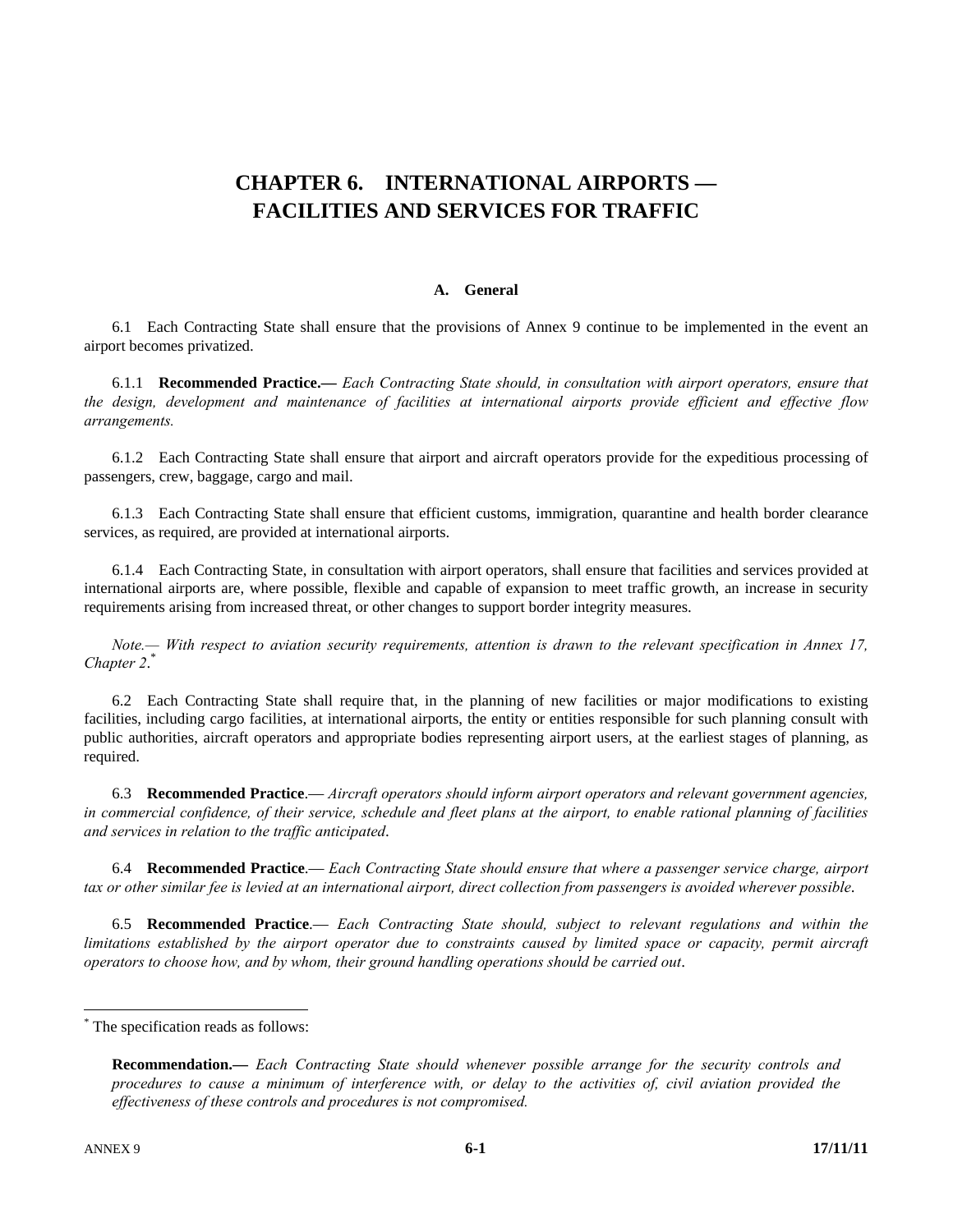#### **B. Airport traffic flow arrangements**

#### I. Common provisions

 6.6 Each Contracting State shall ensure that airport operators provide adequate facilities to permit embarkation and disembarkation of passengers without delay.

 6.7 **Recommended Practice**.— *Airport operators, aircraft operators and public authorities should exchange, in a timely manner, all relevant operational information, in order to provide for a smooth and expeditious passenger flow and efficient resource allocation.* 

 6.8 **Recommended Practice**.— *Contracting States, airport and aircraft operators, where appropriate and after consultation, should implement automated facilities for passenger and baggage processing*.

 6.9 **Recommended Practice**.— *Each Contracting State should ensure that signage used at airports is based on Doc 9636*, International Signs to Provide Guidance to Persons at Airports and Marine Terminals*, published jointly by ICAO and the International Maritime Organization.* 

 6.9.1 **Recommended Practice.—** *Each Contracting State, in consultation with airport and aircraft operators, should notify travellers, via signage, leaflets, video, audio, Internet websites or other media, of the penalties for breaching regulations with regard to entry and departure and attempting to import or export any banned or restricted item*.

 6.10 **Recommended Practice**.— *Each Contracting State should ensure that airport operators or terminal building operators install mechanical people-moving devices, when walking distances and the traffic volume within and across terminal buildings so warrant*.

 6.11 **Recommended Practice.—** *Each Contracting State should ensure that an airport or aircraft operator, as appropriate, installs flight information systems capable of providing accurate, adequate and up-to-the-minute information on departures, arrivals, cancellations, delays, and terminal/gate allocations*.

 6.12 **Recommended Practice.—** *Each Contracting State should ensure that an airport operator or aircraft operator, as appropriate, maintains a flight information system, and follows the standard layout recommended in Doc 9249*, Dynamic Flight-Related Public Information Displays*.* 

 6.13 **Recommended Practice.—** *Each Contracting State should encourage the airport operators or the service provider, as appropriate, to provide car parking facilities for long- and short-term usage by passengers, visitors, crew and staff at international airports.*

#### II. Aircraft parking and servicing arrangements

 6.14 **Recommended Practice**.— *Each Contracting State should ensure that convenient parking and servicing facilities for aircraft are available, in order to expedite clearance and operations on the apron and to reduce aircraft ground stop time.*

# III. Outbound passengers, crew and baggage

 6.15 **Recommended Practice**.— *Each Contracting State should ensure that adequate transportation is provided, by the appropriate service provider, between airport terminal buildings during the hours of airport operation*.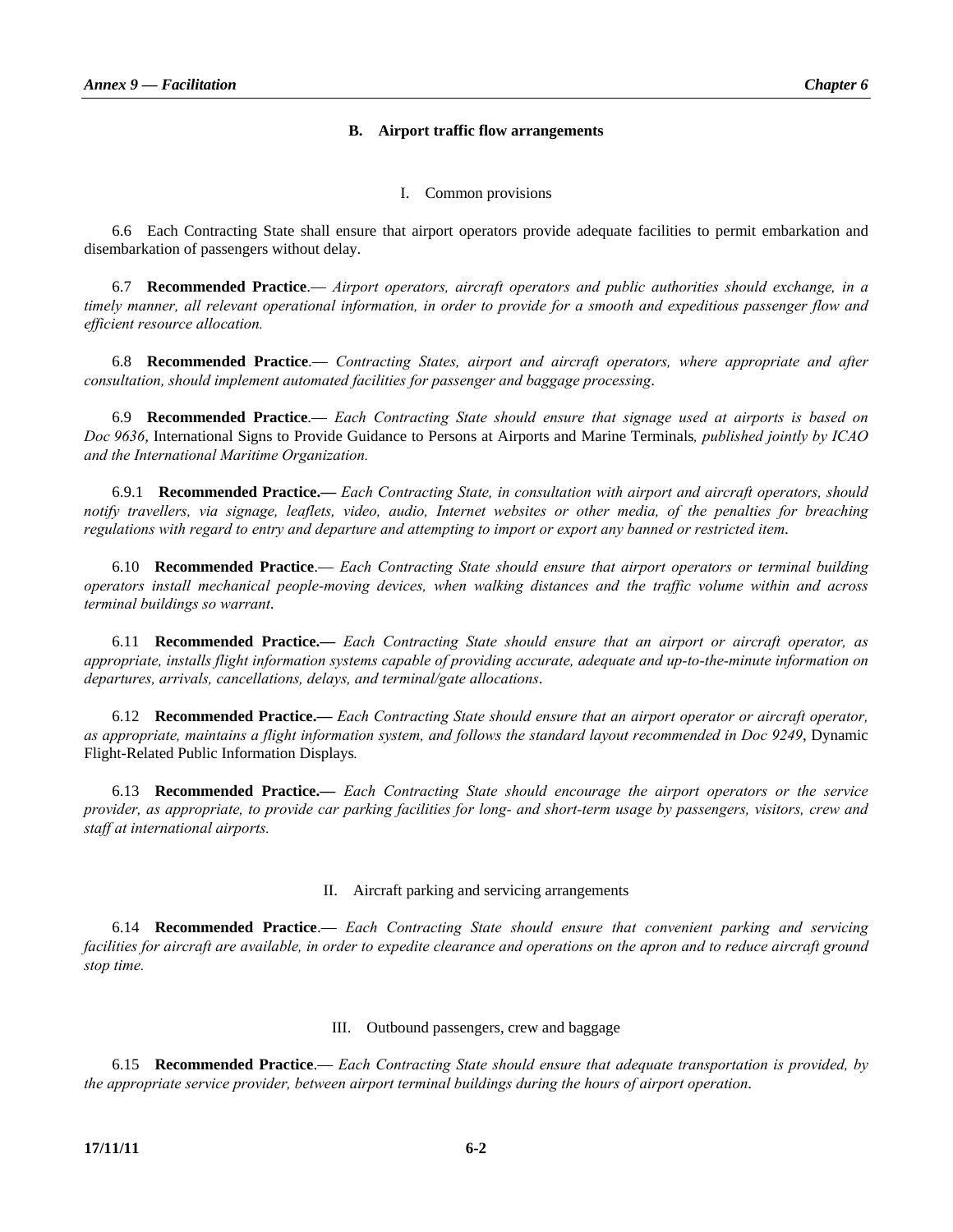6.16 **Recommended Practice.—** *Each Contracting State should allow airport and aircraft operators to provide offairport check-in facilities, so long as all necessary security measures and other control requirements are met*.

 6.17 **Recommended Practice.—** *Each Contracting State should ensure that security and/or border control personnel use efficient screening and examination techniques in examinations of passengers and their baggage, in order to facilitate aircraft departure.*

 *Note***.—** *Privacy for the passenger should be assured during any physical searches required. Private rooms are preferable; however portable screens may be used. Physical searches should be conducted by an officer of the same sex as the passenger.*

6.18 **Recommended Practice**.— *Crew-member check-in and operations facilities should be readily accessible and within close proximity of each other*.

 6.19 **Recommended Practice.—** *Airport operators and public authorities should provide efficient services for general aviation operators or their agent(s) concerning their operational and administrative requirements*.

 6.20 Each Contracting State shall make arrangements for sufficient number of control channels so that clearance, if required, of outbound passengers and crew may be obtained with the least possible delay. Additional channels shall be available, if possible, to which complicated cases may be directed without delaying the main flow of passengers.

IV. Inbound passengers, crew and baggage

 6.21 Contracting States shall make arrangements for a sufficient number of control channels so that clearance of inbound passengers and crew may be obtained with the least possible delay. Additional channel(s) shall be available if possible to which complicated cases may be directed without delaying the main flow of passengers.

 6.22 **Recommended Practice.—** *Each Contracting State should ensure that airport operators provide adequate space in the baggage claim area permitting easy identification and speedy reclaim by each passenger of his checked baggage*.

 6.23 **Recommended Practice.**— *Each Contracting State should ensure that, where appropriate, mechanized baggage delivery systems are installed at international airports to facilitate the movement of passenger baggage*.

 6.24 The operators responsible for international airports shall ensure that passengers can obtain assistance in the carriage of baggage to enable them to transfer baggage from baggage claim areas to points as close as possible to areas where surface transportation from the airport or between airport terminals is provided.

V. Transit and transfer of passengers and crew

 6.25 **Recommended Practice.**— *Contracting States should, whenever possible, permit passengers to remain on board the aircraft and authorize embarkation and disembarkation during refuelling, subject to the necessary safety and security measures.*

 6.26 **Recommended Practice***.— Each Contracting State should ensure that airport operators provide sufficient space for handling counters in direct transit areas, in accordance with traffic volumes. The space requirement and operating hours should be agreed between the airport and aircraft operators.* 

VI. Miscellaneous facilities and services in passenger terminal buildings

 6.27 **Recommended Practice.—** *Storage facilities should be provided for baggage left by their owners at international airports for later pick-up subject to security requirements*.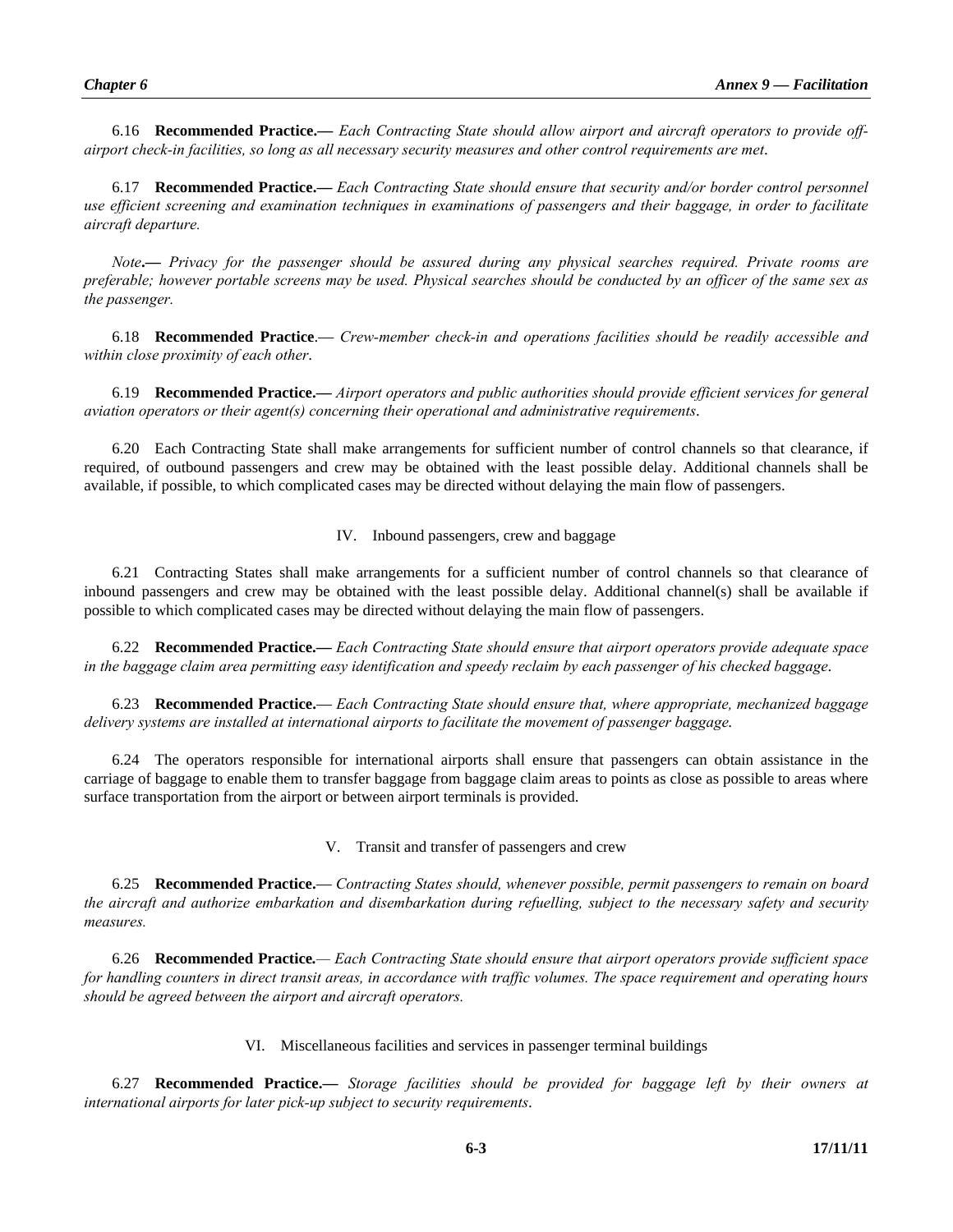6.28 Each Contracting State shall ensure that airport or aircraft operators, as appropriate, provide facilities where unclaimed, unidentified and mishandled baggage is kept securely until cleared, forwarded, claimed or disposed of in accordance with applicable laws and regulations. Authorized personnel of the aircraft operator or service provider shall have access to the baggage during the hours of airport operation.

 6.29 **Recommended Practice.—** *Each Contracting State, in cooperation with airport operators, should ensure that terminal facilities are designed, managed and organized so that the non-travelling public does not interfere with the flow of inbound and outbound passengers.*

6.29.1 **Recommended Practice.—** *Provisions should be made to locate facilities for group/tour operators in public or uncontrolled areas in the arrival and/or departure areas in order to minimize congestion in the terminal buildings*.

 6.30 **Recommended Practice.—** *Each Contracting State, in consultation with airport operators, should ensure that retail facilities, while being conveniently located, do not impede passenger flow.* 

#### VII. Cargo and mail handling and clearance facilities

 6.31 **Recommended Practice.—** *Each Contracting State should ensure that airport operators make appropriate provision for clearance of all-cargo aircraft.* 

6.32 **Recommended Practice.—** *Each Contracting State, in cooperation with airport operators, should ensure that cargo terminals and their landside access roads are appropriately designed and operated to provide efficient access*.

 6.33 **Recommended Practice**.— *Each Contracting State, in cooperation with airport and aircraft operators, should ensure that cargo terminals are designed to facilitate the safe, sanitary, efficient and secure processing and storage of cargo in accordance with applicable laws and regulations*.

 6.34 **Recommended Practice.—** *Each Contracting State, in cooperation with airport and aircraft operators, should provide for appropriate facilities for the safe, efficient and secure processing and storage of mail consignments, at those international airports where the volume of mail so warrants and in accordance with applicable laws and regulations*.

### **C. Facilities required for implementation of public health, emergency medical relief, and animal and plant quarantine measures**

6.35 Each Contracting State, in cooperation with airport operators, shall ensure the maintenance of public health, including human, animal and plant quarantine at international airports.

 6.36 **Recommended Practice.—** *Contracting States should ensure that there are, at or near all their major international airports, facilities and services for vaccination or revaccination, and for the delivery of the corresponding certificates*.

 6.37 **Recommended Practice**.— *International airports should have available access to appropriate facilities for administration of public health and animal and plant quarantine measures applicable to aircraft, crew, passengers, baggage, cargo, mail and stores*.

 6.38 **Recommended Practice.—** *Contracting States should ensure that passengers and crew in transit can remain in premises free from any danger of infection and insect vectors of diseases and, when necessary, facilities should be provided for the transfer of passengers and crew to another terminal or airport nearby without exposure to any health hazard. Similar arrangements and facilities should also be made available in respect of animals*.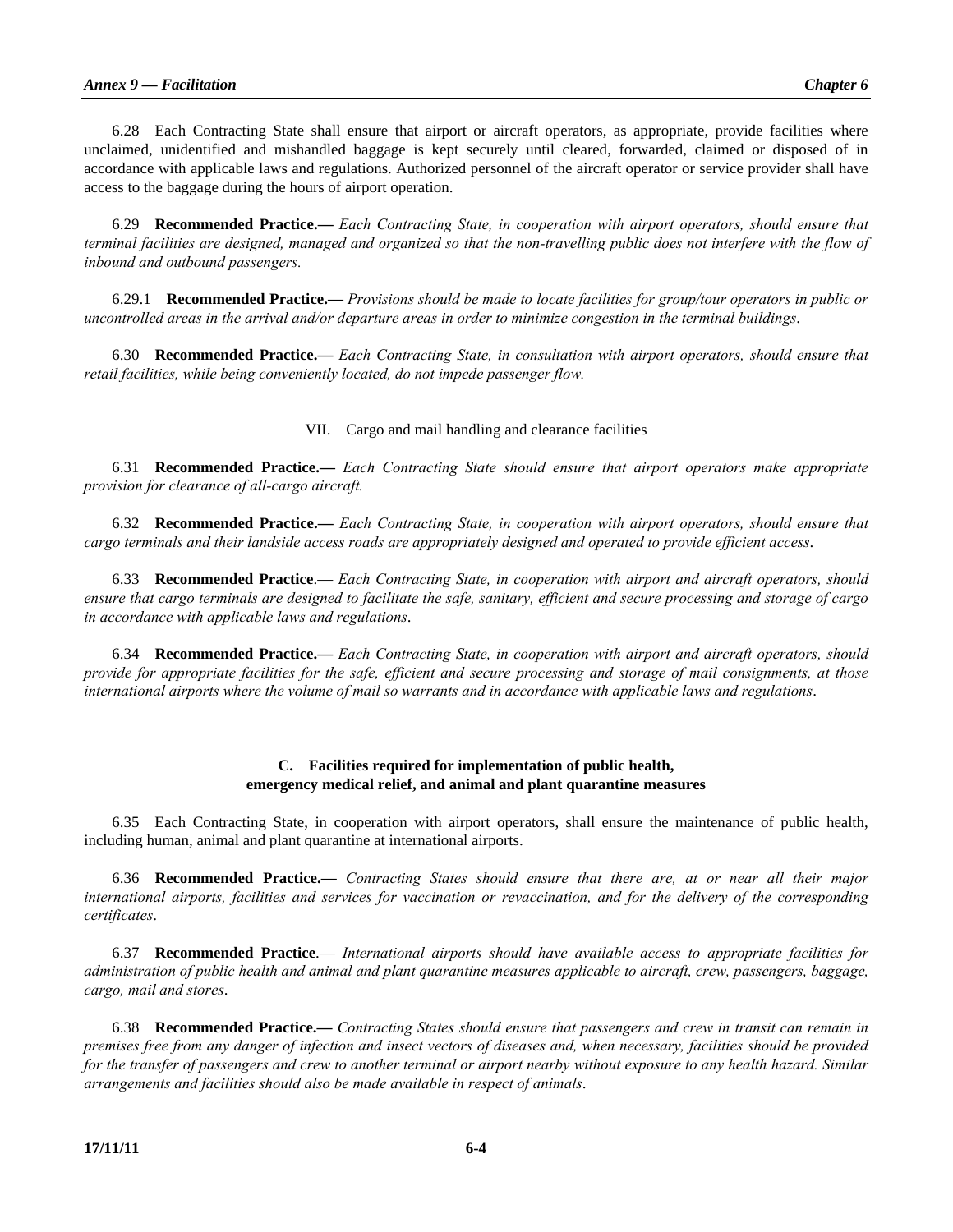6.39 Each Contracting State shall ensure that handling and distribution procedures for consumable products (i.e. food, drink and water supplies) on board aircraft or in the airport are in compliance with the *International Health Regulations* (2005) and relevant guidelines of the World Health Organization, the Food and Agriculture Organization and national airport regulations.

 6.40 Each Contracting State, in cooperation with airport and aircraft operators, shall ensure that a safe, sanitary and efficient system is instituted, at international airports, for the removal and disposal of all waste, waste water and other matters dangerous to the health of persons, animals or plants, in compliance with the *International Health Regulations* (2005) and relevant guidelines of the World Health Organization, the Food and Agriculture Organization and national airport regulations.

 6.41 Each Contracting State, in cooperation with airport operators, shall ensure that international airports maintain facilities and services for first-aid attendance on site, and that appropriate arrangements are available for expeditious referral of the occasional more serious case to prearranged competent medical attention.

 *Note.— Consultation with the World Health Organization on all issues concerning passenger health is advisable.* 

# **D. Facilities required for clearance controls and operation of control services**

 6.42 Each Contracting State shall provide sufficient services of the public authorities concerned, without charge, during working hours established by those authorities.

*Note 1.— Under Annex 15 —* Aeronautical Information Services*, States are obligated to publish the types and hours of clearance services (customs, immigration, health) at their international airports.* 

*Note 2.— In addition to services referred to above, Contracting States, airport operators or aircraft operators may wish to offer enhanced services to users (passengers, aircraft operators and other parties that would benefit from the proposed premium service), either on a free or a fee-paid, voluntary basis. Where a fee will be assessed, it should be limited to that necessary to recover the cost for the service provided.* 

 6.43 **Recommended Practice**.— *Each Contracting State should consider making arrangements with other States to station representatives of the public authorities concerned in its territory in order to pre-examine aircraft, passengers, baggage, crew, and cargo, for customs, immigration, public health and animal and plant quarantine purposes, prior to departure when such action will facilitate clearance upon arrival in those States.* 

# **E. Unruly passengers**

 6.44 Each Contracting State shall, to deter and prevent unruly behaviour, promote passenger awareness of the unacceptability and possible legal consequences of unruly or disruptive behaviour in aviation facilities and on board aircraft.

 6.45 Each Contracting State shall take measures to ensure that relevant personnel are provided training to identify and manage unruly passenger situations.

*Note.*— Guidance material on the legal aspects of unruly/disruptive passengers can be found in Circular 288 — Guidance Material on the Legal Aspects of Unruly/Disruptive Passengers*.*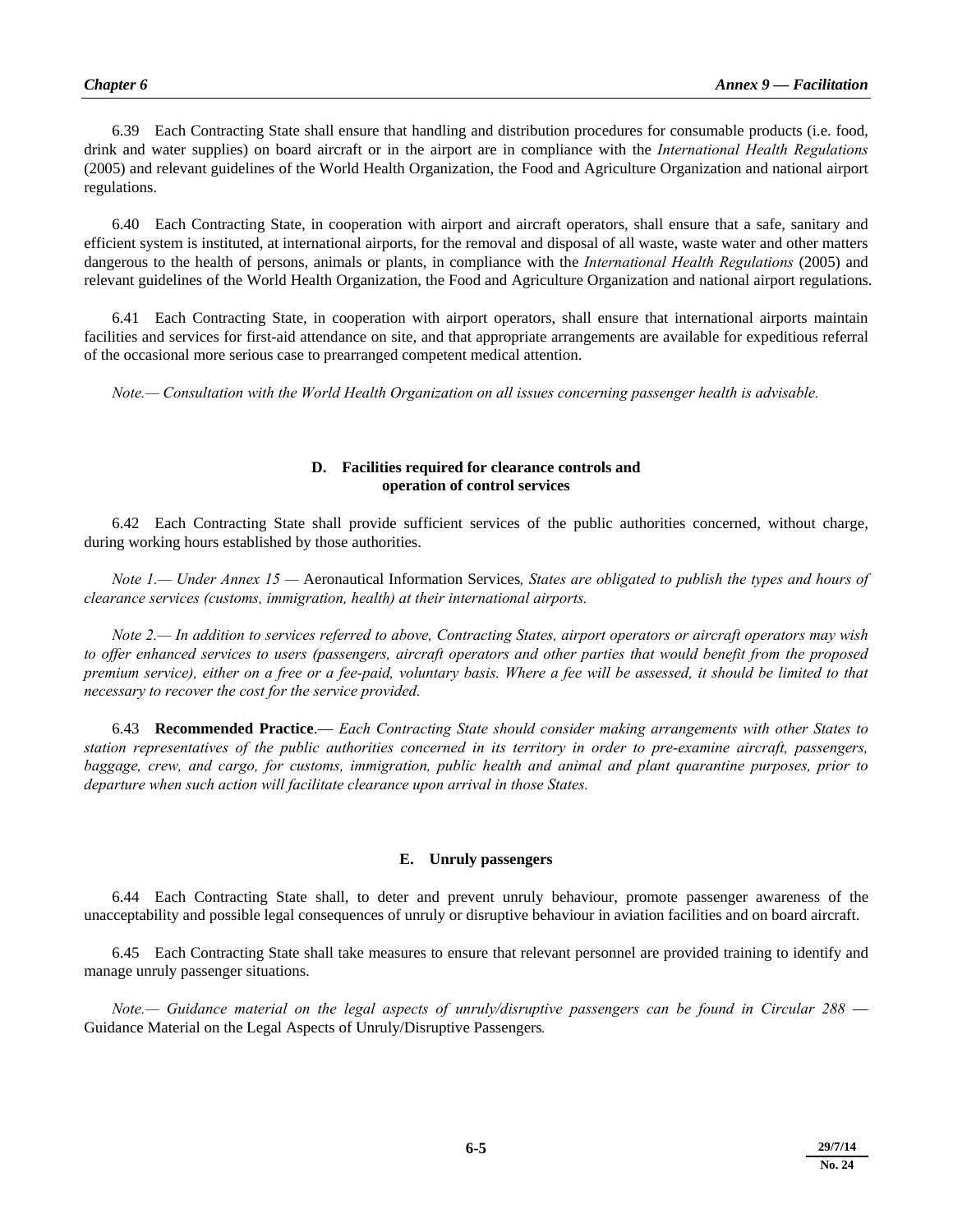# **F. Passenger amenities**

 6.46 **Recommended Practice.**— *Each Contracting State should, where traffic justifies, ensure that airport operators provide suitable childcare facilities in passenger terminals, and that they are clearly indicated by signage and are easily accessible*.

 6.47 **Recommended Practice.—** *Contracting States restricting the import or export of funds of other States should provide for the issuance to travellers of certificates showing the amounts of such funds in their possession upon entering the State and should permit such travellers, upon surrender of such certificates prior to leaving the State, to take such funds with them. Inscription on the passport or other official document for travel may serve the same purpose*.

 6.48 **Recommended Practice.—** *Each Contracting State that restricts the import of its own currency should ensure that facilities are available for passengers to deposit any excess amount at the international airport of entry and, upon departure, to reclaim the deposited amount, at the same point or at any other designated point.*

6.49 **Recommended Practice.—** *Each Contracting State should ensure that an airport operator or service provider(s), as appropriate, provide(s) passengers with information on ground transportation available at the airport*.

 6.50 Contracting States shall provide, at such times as to meet the needs of the travelling public, adequate facilities at international airports for the legal exchange of funds of other States through governmental agencies or shall authorize private agencies to do so. These facilities shall be available to arriving and departing passengers.

 *Note.— In giving effect to this provision, the use of vending machines at international airports, enabling a departing passenger to obtain foreign currency, at any time of the day or night, has proved to be of valuable assistance and should be considered as a possibility by Contracting States.*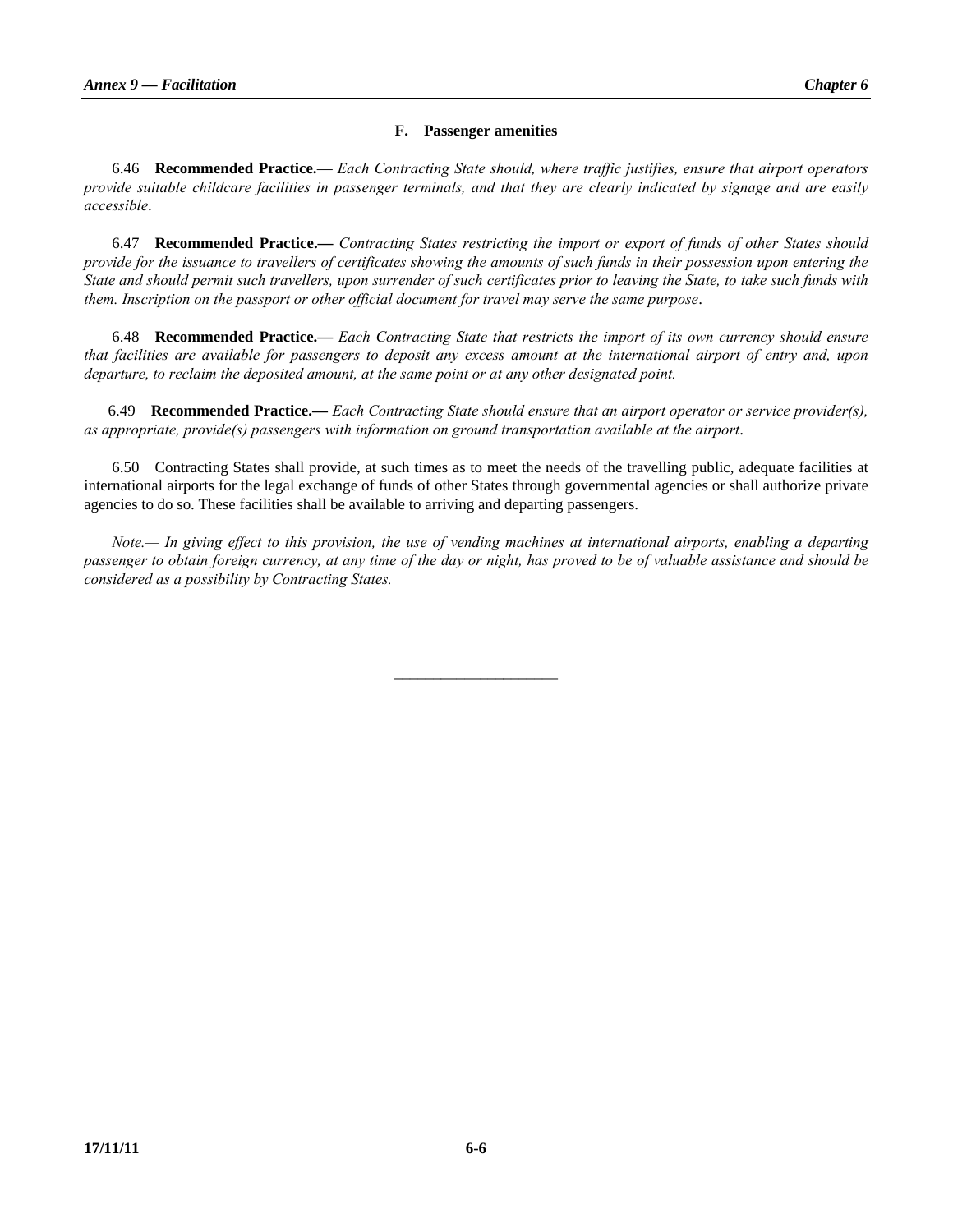# **CHAPTER 7. LANDING ELSEWHERE THAN AT INTERNATIONAL AIRPORTS**

### **A. General**

 7.1 Each Contracting State shall take steps to ensure that all possible assistance is rendered by its public authorities to an aircraft which, for reasons beyond the control of the pilot-in-command, has landed elsewhere than at one of its international airports and, to this end, shall keep control formalities and procedures, in such cases, to a minimum.

 7.2 The pilot-in-command or the next senior crew member available shall cause the landing to be reported as soon as practicable to the public authorities concerned.

#### **B. Short stopover**

 7.3 If it is apparent that the aircraft can resume its flight within a relatively short time of arrival, the following procedure shall apply:

 7.3.1 Control measures shall be limited to those that ensure that the aircraft departs with the same load that was on board at the time of arrival. In case the load or part thereof cannot, for operational or other reasons, continue on that flight, the public authorities shall expedite clearance formalities and cooperate in speedy onward transportation for that load to its destination.

 7.3.2 The public authorities shall designate, if necessary, an adequate area under their general supervision where passengers and crew can move about during their stopover.

 7.3.3 The pilot-in-command shall not be required to apply to more than one government agency for take-off permission (other than for any necessary air traffic control clearance).

#### **C. No resumption of flight**

 7.4 If it is apparent that the aircraft will be substantially delayed or is unable to continue its flight, the following provisions shall apply:

 7.4.1 The pilot-in-command, while awaiting the instructions of the public authorities concerned or if he or his crew is unable to get in touch with them, shall be entitled to take such emergency measures as he deems necessary for the health and safety of passengers and crew and for avoiding or minimizing loss or destruction to the aircraft itself and its load.

 7.4.2 Passengers and crew shall be permitted to secure suitable accommodation pending completion of the necessary formalities if such formalities cannot be promptly carried out.

 7.4.3 Cargo, stores and unaccompanied baggage, if required to be removed from the aircraft for safety reasons, shall be deposited in a nearby area and remain there pending completion of the necessary formalities.

7.4.4 Mail shall be disposed of as is required pursuant to the Acts in force of the Universal Postal Union.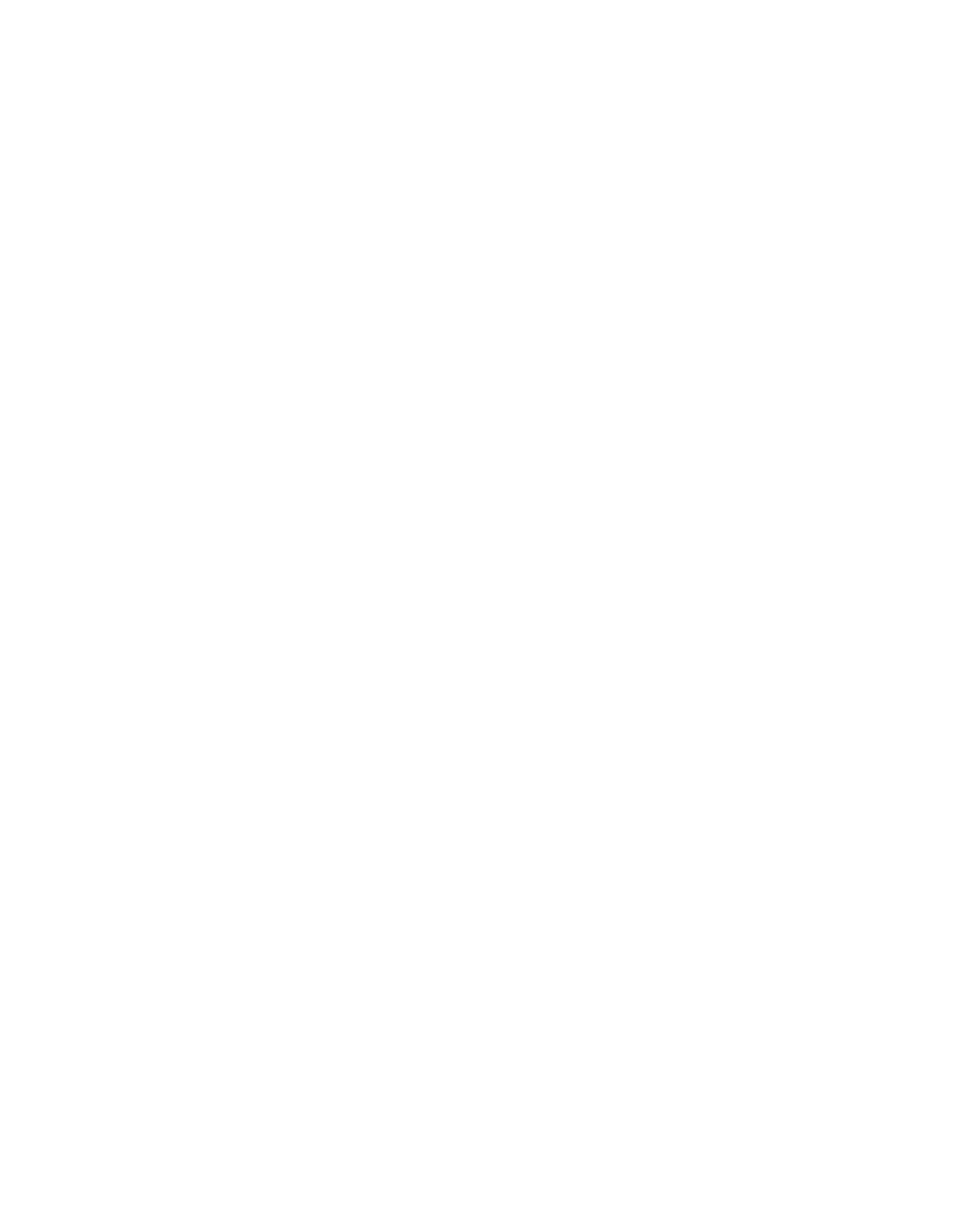# **CHAPTER 8. OTHER FACILITATION PROVISIONS**

#### **A. Bonds and exemption from requisition or seizure**

 8.1 **Recommended Practice.—** *If a Contracting State requires bonds of an aircraft operator to cover his liabilities under the customs, immigration, public health, animal and plant quarantine, or similar laws of the State, it should permit the use of a single comprehensive bond whenever possible.*

 8.2 **Recommended Practice.—** *The aircraft, ground equipment, security equipment, spare parts and technical supplies of an aircraft operator located in a Contracting State (other than the Contracting State in which such airline is established) for use in the operation of an international air service serving such Contracting State, should be exempt from the laws of such Contracting State authorizing the requisition or seizure of aircraft, equipment, parts or supplies for public use, without prejudice to the right of seizure for breaches of the laws of the Contracting State concerned.*

# **B. Facilitation of search, rescue, accident investigation and salvage**

 8.3 Subject to any conditions imposed by Annex 12 — *Search and Rescue* and Annex 13 — *Aircraft Accident and Incident Investigation*, Contracting States shall make arrangements to ensure entry without delay into their territories on a temporary basis of qualified personnel required for search, rescue, accident investigation, repair or salvage in connection with a lost or damaged aircraft.

 8.3.1 In arranging for the entry without delay of the personnel referred to in 8.3, when such a document is necessary, States shall not require any other travel document than a passport (cf. 3.5).

 8.3.2 **Recommended Practice.—** *In cases where a Contracting State continues to require entrance visas for the personnel referred to in 8.3, it should, when necessary and on an exceptional basis, issue such visas on arrival or otherwise facilitate their admission when such personnel carry an order of mission from the competent authority in their State.*

8.3.3 **Recommended Practice.—** *Contracting States should ensure that their authorities are adequately informed of the provisions of Annexes 13 and 9 relating to the facilitation of aircraft accident and incident investigations. In this regard, States should recognize the need for the investigators concerned to be able to arrange transport to the site of the accident or incident without delay and, if necessary, help them to this end.*

 8.4 Each Contracting State shall facilitate the temporary entry into its territory of all aircraft, tools, spare parts and equipment required in the search, rescue, accident investigation, repair or salvage of the damaged aircraft of another State. These items shall be temporarily admitted free from customs duties and other taxes or charges and the application of regulations of any nature restricting the importation of goods.

*Note.— It is understood that this provision does not preclude the application of public health and animal and plant quarantine measures, if required.*

 8.5 Each Contracting State shall facilitate the removal from its territory of both the damaged and any assisting aircraft, together with tools, spare parts and equipment that may have been brought in for search, rescue, accident investigation, repair or salvage purposes.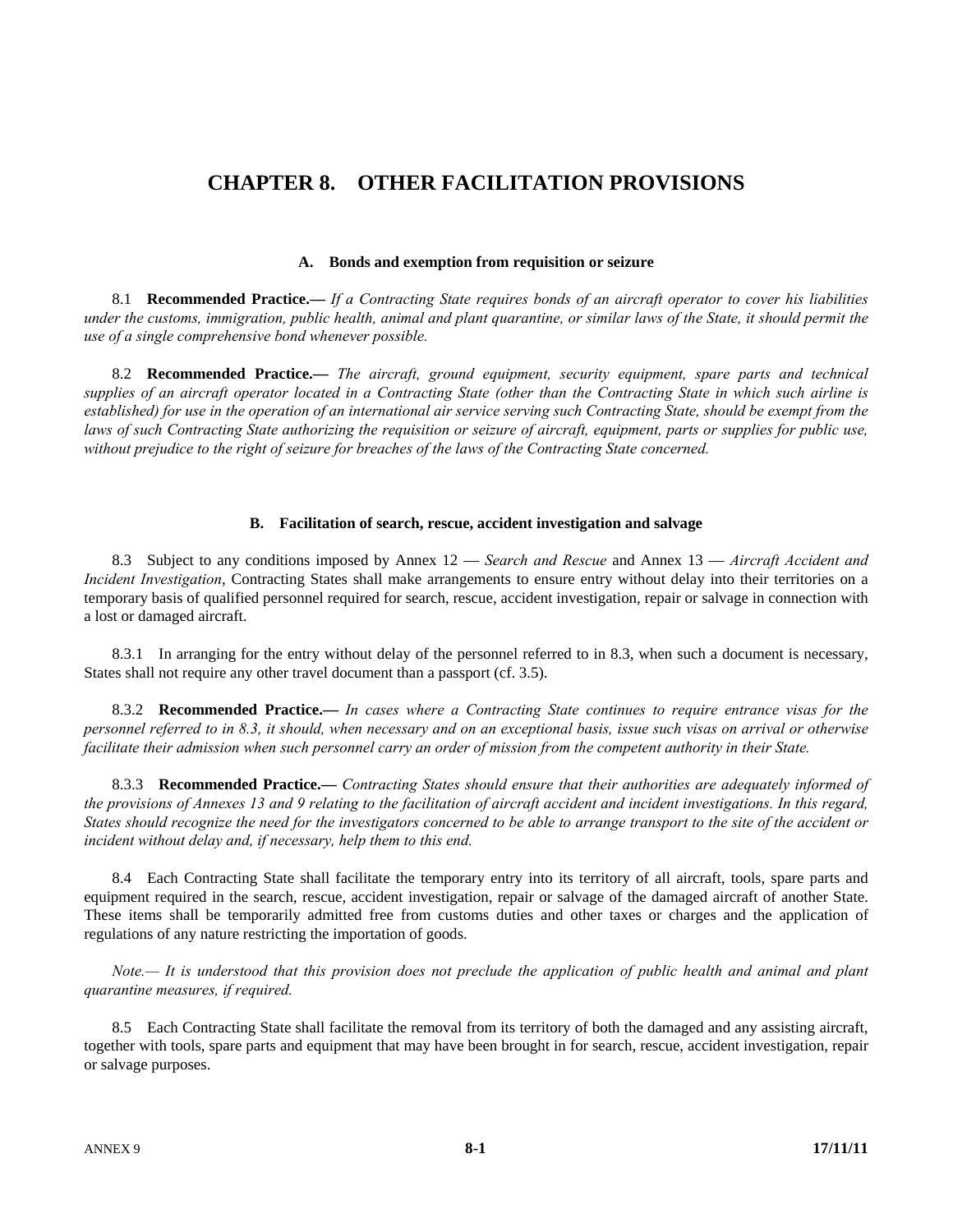8.6 Damaged aircraft or parts thereof, and any stores or cargo contained therein, together with any aircraft, tools, spare parts or equipment brought in for temporary use in search, rescue, accident investigation, repair or salvage, which are not removed from the territory of the Contracting State within a length of time to be specified by that State, shall be subject to the requirements of the applicable laws of the State concerned.

 8.7 If, in connection with an aircraft accident investigation, it becomes necessary to send a part, or parts, of a damaged aircraft to another Contracting State for technical examination or testing, each Contracting State concerned shall ensure that the movement of such part, or parts, is effected without delay. The Contracting States concerned shall likewise facilitate the return of such part, or parts, to the State instituting the accident investigation should the latter State require them in order to complete the investigation.

# **C. Relief flights following natural and man-made disasters which seriously endanger human health or the environment, and similar emergency situations where United Nations (UN) assistance is required**

 8.8 Contracting States shall facilitate the entry into, departure from and transit through their territories of aircraft engaged in relief flights performed by or on behalf of international organizations recognized by the UN or by or on behalf of States themselves and shall take all possible measures to ensure their safe operation. Such relief flights are those undertaken in response to natural and man-made disasters which seriously endanger human health or the environment, as well as similar emergency situations where UN assistance is required. Such flights shall be commenced as quickly as possible after obtaining agreement with the recipient State.

*Note 1.— According to its Internationally Agreed Glossary of Basic Terms, the United Nations Department of Humanitarian Affairs considers an emergency to be "a sudden and usually unforeseen event that calls for immediate measures to minimize its adverse consequences", and a disaster to be "a serious disruption of the functioning of society, causing widespread human, material or environmental losses which exceed the ability of the affected society to cope using only its own resources".*

 *Note 2.— With respect to the application of measures to ensure the safe operation of relief flights, attention is drawn to Annex 11* — Air Traffic Services, *the* Manual Concerning Safety Measures Relating to Military Activities Potentially Hazardous to Civil Aircraft Operations *(Doc 9554) and the* Manual concerning Interception of Civil Aircraft *(Doc 9433).*

 8.9 Contracting States shall ensure that personnel and articles arriving on relief flights referred to in 8.8 are cleared without delay.

# **D. Marine pollution and safety emergency operations**

 8.10 In cases of emergency, Contracting States shall facilitate the entry, transit and departure of aircraft engaged in the combatting or prevention of marine pollution, or other operations necessary to ensure maritime safety, safety of the population or protection of the marine environment.

 8.11 In cases of emergency, Contracting States shall, to the greatest extent possible, facilitate the entry, transit and departure of persons, cargo, material and equipment required to deal with the marine pollution and safety operations described in 8.10.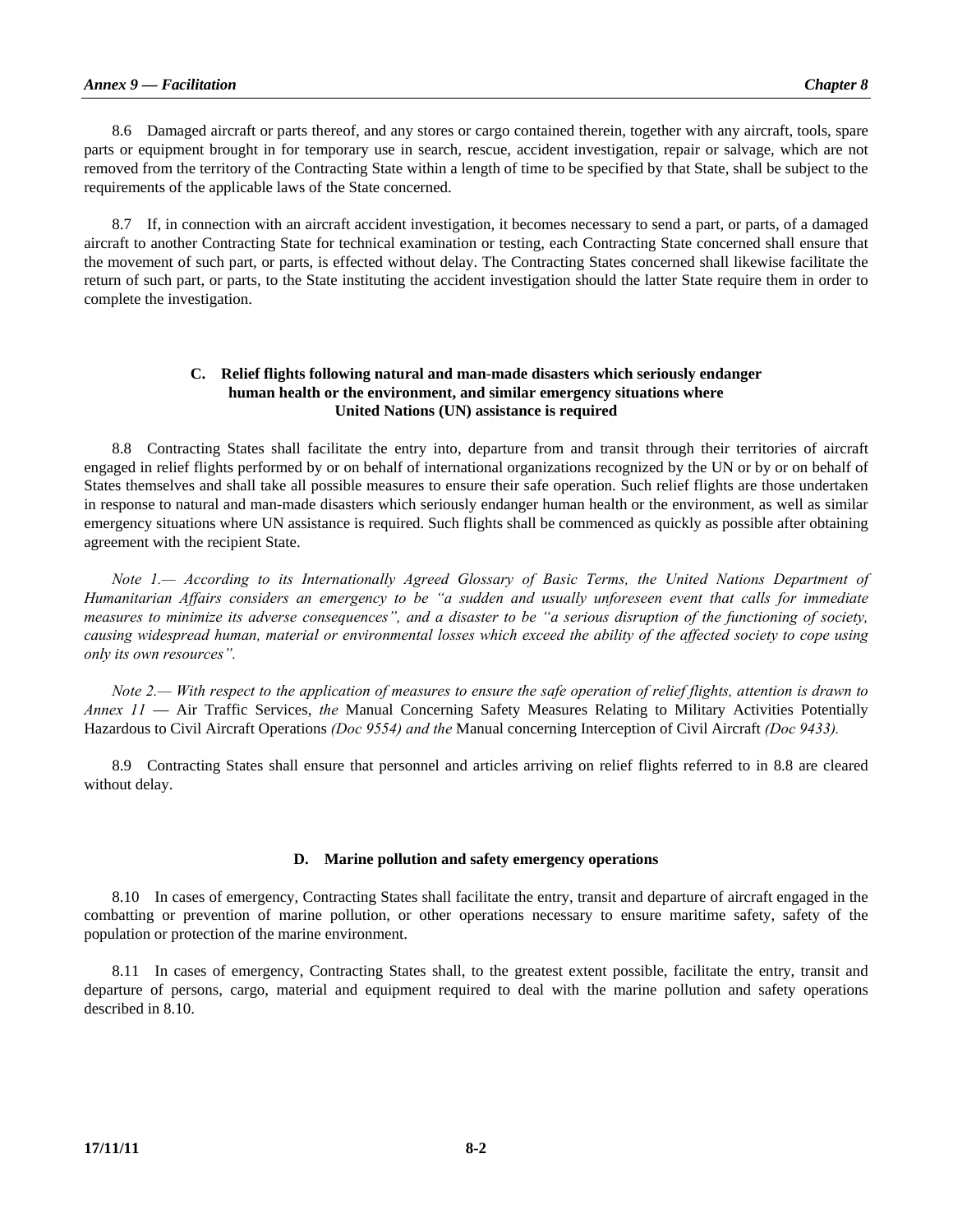# **E. Implementation of international health regulations and related provisions**

 8.12 Contracting States shall comply with the pertinent provisions of the *International Health Regulations* (2005) of the World Health Organization.

 8.13 Contracting States shall take all possible measures to have vaccinators use the Model International Certificate of Vaccination or Prophylaxis, in accordance with Article 36 and Annex 6 of the *International Health Regulations* (2005), in order to assure uniform acceptance.

 8.14 Each Contracting State shall make arrangements to enable all aircraft operators and agencies concerned to make available to passengers, sufficiently in advance of departure, information concerning the vaccination requirements of the countries of destination, as well as the Model International Certificate of Vaccination or Prophylaxis conforming to Article 36 and Annex 6 of the *International Health Regulations* (2005)*.*

 8.15 The pilot-in-command of an aircraft shall ensure that a suspected communicable disease is reported promptly to air traffic control, in order to facilitate provision for the presence of any special medical personnel and equipment necessary for the management of public health risks on arrival.

 *Note 1.— A communicable disease could be suspected and require further evaluation if a person has a fever (temperature 38°C/100°F or greater) that is associated with certain signs or symptoms: e.g. appearing obviously unwell; persistent coughing; impaired breathing; persistent diarrhoea; persistent vomiting; skin rash; bruising or bleeding without previous injury; or, confusion of recent onset.* 

 *Note 2.— In the event of a case of suspected communicable disease on board an aircraft, the pilot-in-command may need*  to follow his operator's protocols and procedures, in addition to health-related legal requirements of the countries of *departure and/or destination. The latter would normally be found in the Aeronautical Information Publications (AIPs) of the States concerned.* 

 *Note 3.— Annex 6* — Operation of Aircraft *describes the "on board" medical supplies that are required to be carried on aircraft. The* Procedures for Air Navigation Services — Air Traffic Management (Doc 4444) (PANS-ATM) *detail the procedures to be followed by the pilot-in-command in communication with air traffic control.*

 8.15.1 **Recommended Practice.—** *When a public health threat has been identified, and when the public health authorities of a Contracting State require information concerning passengers' and/or crews' travel itineraries or contact information for the purposes of tracing persons who may have been exposed to a communicable disease, that Contracting State should accept the "Public Health Passenger Locator Card" reproduced in Appendix 13 as the sole document for this purpose.* 

*Note.— It is suggested that States make available adequate stocks of the Passenger Locator Card, for use at their international airports and for distribution to aircraft operators, for completion by passengers and crew.* 

# **F. Communicable disease outbreak national aviation plan**

 8.16 A Contracting State shall establish a national aviation plan in preparation for an outbreak of a communicable disease posing a public health risk or public health emergency of international concern.

*Note 1.— Guidance in developing a national aviation plan may be found on the ICAO website on the Aviation Medicine page.*

*Note 2.— Annex 11* — Air Traffic Services *and Annex 14 —* Aerodromes, *Volume I* — Aerodrome Design and Operations *require air traffic services and aerodromes to establish contingency planning or aerodrome emergency plans, respectively, for public health emergencies of international concern.*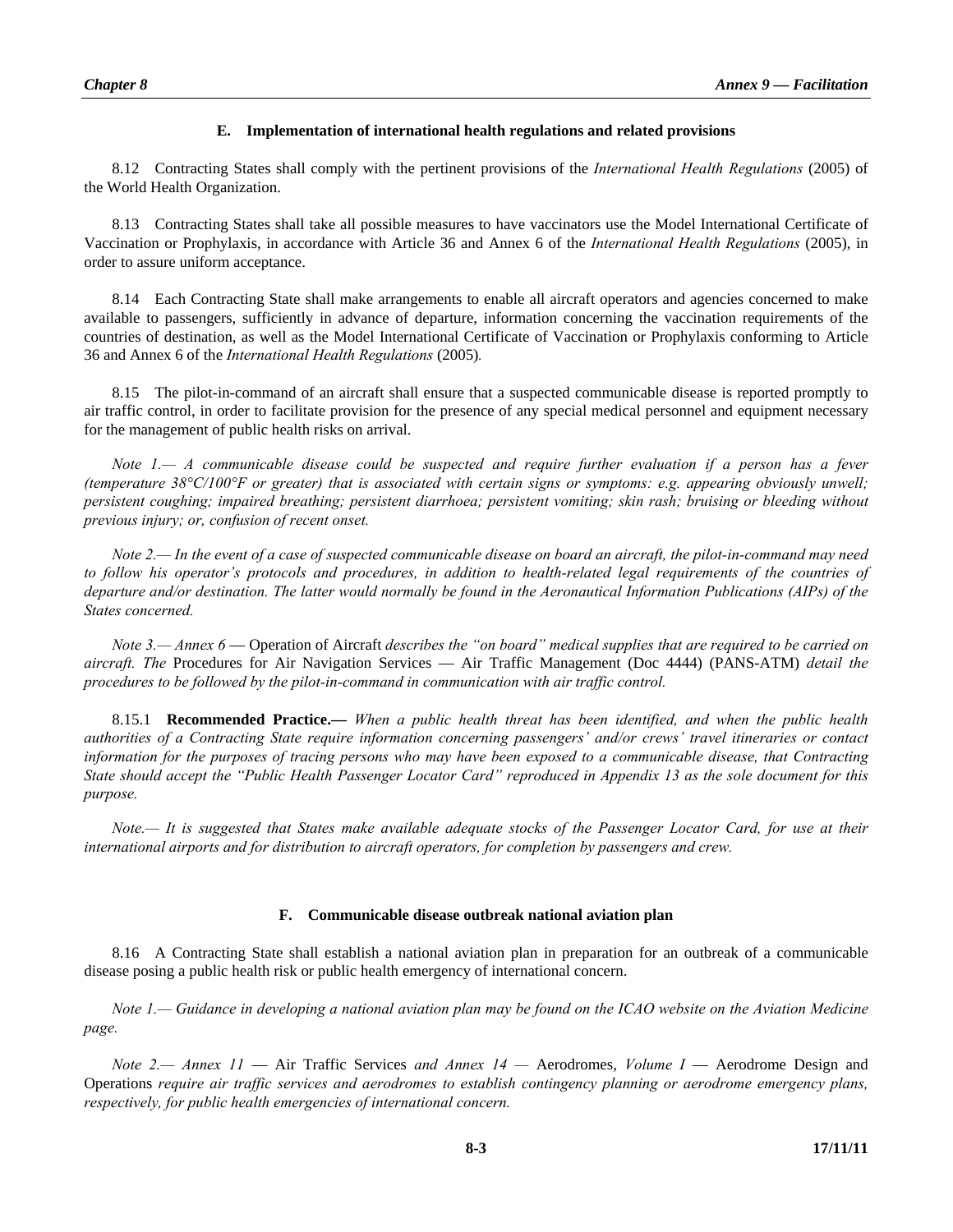### **G. Establishment of national facilitation programmes**

 8.17 Each Contracting State shall establish a national air transport facilitation programme based on the facilitation requirements of the Convention and of Annex 9 thereto.

 8.18 Each Contracting State shall ensure that the objective of its national air transport facilitation programme shall be to adopt all practicable measures to facilitate the movement of aircraft, crews, passengers, cargo, mail and stores, by removing unnecessary obstacles and delays.

 8.18.1 **Recommended Practice.—** *In establishing a national air transport facilitation programme, States should use the guidance material outlined in Appendix 12.*

 8.19 Each Contracting State shall establish a National Air Transport Facilitation Committee, and Airport Facilitation Committees as required, or similar coordinating bodies, for the purpose of coordinating facilitation activities between departments, agencies, and other organizations of the State concerned with, or responsible for, various aspects of international civil aviation as well as with airport and aircraft operators.

 8.20 **Recommended Practice.—** *Contracting States should endeavour to establish close coordination, adapted to circumstances, between civil aviation security and facilitation programmes. To this end, certain members of Facilitation Committees should also be members of Security Committees.*

 8.21 **Recommended Practice.—** *In establishing and operating National Air Transport and Airport Facilitation Committees, States should use the guidance material outlined in Appendices 11 and 12.*

# **H. Facilitation of the transport of persons with disabilities**

# I. General

 8.22 **Recommended Practice.—** *When travelling, persons with disabilities should be provided with special assistance in order to ensure that they receive services customarily available to the general public. Assistance should be provided in a manner that respects the dignity of the individual.*

8.23 **Recommended Practice.—** *Contracting States should cooperate with a view to taking the necessary measures to make accessible to persons with disabilities all the elements of the chain of the person's journey, from arrival at the airport of departure to leaving the airport of destination.*

 8.24 **Recommended Practice.—** *Contracting States should take the necessary steps with aircraft, airport and ground handling operators to establish and publish minimum uniform standards of accessibility with respect to transportation services for persons with disabilities, from arrival at the airport of departure to leaving the airport of destination.*

 8.25 **Recommended Practice.—** *Contracting States should take the necessary steps with aircraft, airport and ground handling operators and travel agencies to ensure that persons with disabilities are given the information they need, in formats that are accessible to those with cognitive or sensory disabilities, and should take the necessary steps to ensure that airlines, airports and ground handling operators are in a position to give those passengers the assistance necessary for them, depending on their needs, to help them in their travel.*

8.26 **Recommended Practice.—** *Contracting States should take all necessary steps to secure the cooperation of aircraft, airport and ground handling operators in order to establish and coordinate training programmes to ensure that trained personnel are available to assist persons with disabilities*.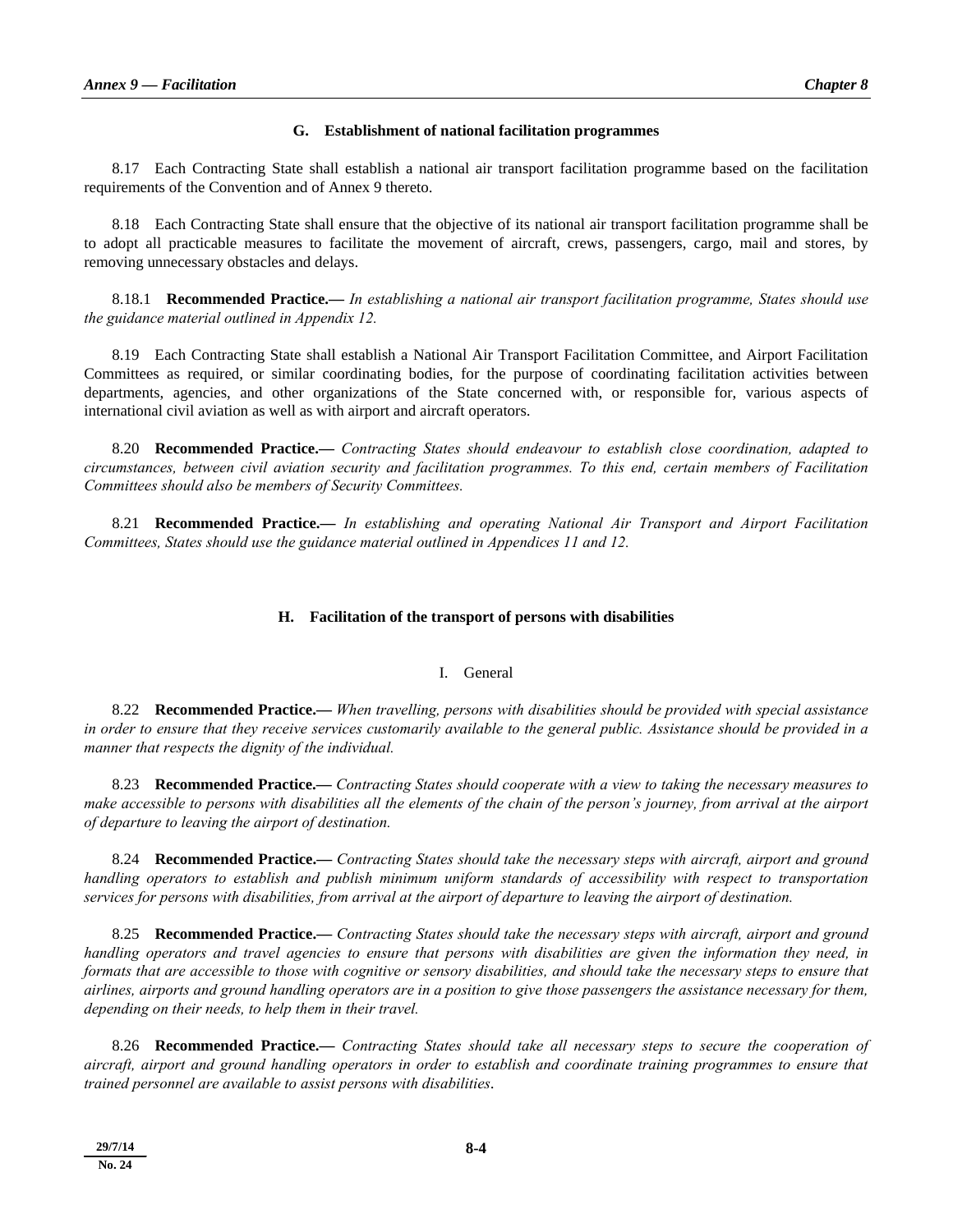# II. Access to airports

 8.27 Contracting States shall take the necessary steps to ensure that airport facilities and services are adapted to the needs of persons with disabilities.

 8.28 **Recommended Practice.—** *Contracting States should ensure that lifting systems or any other appropriate devices are made available in order to facilitate the movement of persons with disabilities between the aircraft and the terminal on both arrival and departure as required where telescopic passageways are not used.*

 8.29 **Recommended Practice.—** *Measures should be taken to ensure that the hearing- and vision-impaired are able to obtain flight service-related information in accessible formats.*

8.30 **Recommended Practice.—** *Designated points for the pick-up and drop-off of persons with disabilities at a terminal building should be located as close as possible to main entrances and/or exits. To facilitate movement within the airport, access routes should be free of obstacles and be accessible.*

 8.31 **Recommended Practice.—** *Where access to public services is limited, every effort should be made to provide accessible and reasonably priced ground transportation services by adapting current and planned public transit systems or by providing special transport services for people with mobility needs.*

8.32 **Recommended Practice.—** *Adequate parking facilities should be provided for people with mobility needs and appropriate measures taken to facilitate their movement between parking areas and the terminal buildings.*

 8.33 **Recommended Practice.—** *When assistance is provided to transfer persons with disabilities from one aircraft to another, it should be provided as efficiently as possible, with due regard for connecting flights.*

# III. Access to air services

 8.34 Contracting States shall take the necessary steps to ensure that persons with disabilities have equivalent access to air services.

 8.35 **Recommended Practice.—** *Contracting States should introduce provisions by which aircraft coming newly into service or after major refurbishment should conform, where aircraft type, size, and configuration permit, to minimum uniform standards of accessibility with respect to equipment on board aircraft which would include movable armrests, onboard wheelchairs, accessible washrooms and suitable lighting and signs.*

 8.36 **Recommended Practice.—** *Disability aids required by persons with disabilities should be carried free of charge in the cabin where space, weight and safety requirements permit or should be carried free of charge and designated as priority baggage.*

8.37 **Recommended Practice.—** *Service animals accompanying persons with disabilities should be carried free of charge in the cabin, on the floor at the person's seat, subject to the application of any relevant national or aircraft operator regulations.*

8.38 Contracting States that restrict the transport of battery-powered devices, including mobility aids containing spillable batteries, shall notify ICAO promptly of such restrictions so that they can be included in Doc 9284, *Technical Instructions for the Safe Transport of Dangerous Goods by Air* and ensure that aircraft operators make such information publicly available and in accordance with Chapter 2, 2.5 of Annex 18.

 8.39 **Recommended Practice.—** *In principle, persons with disabilities should be permitted to travel without the requirement for a medical clearance. Aircraft operators should only be permitted to require persons with disabilities to obtain a medical clearance in cases of a medical condition where it is not clear that they are fit to travel and could compromise their safety or well-being or that of other passengers.*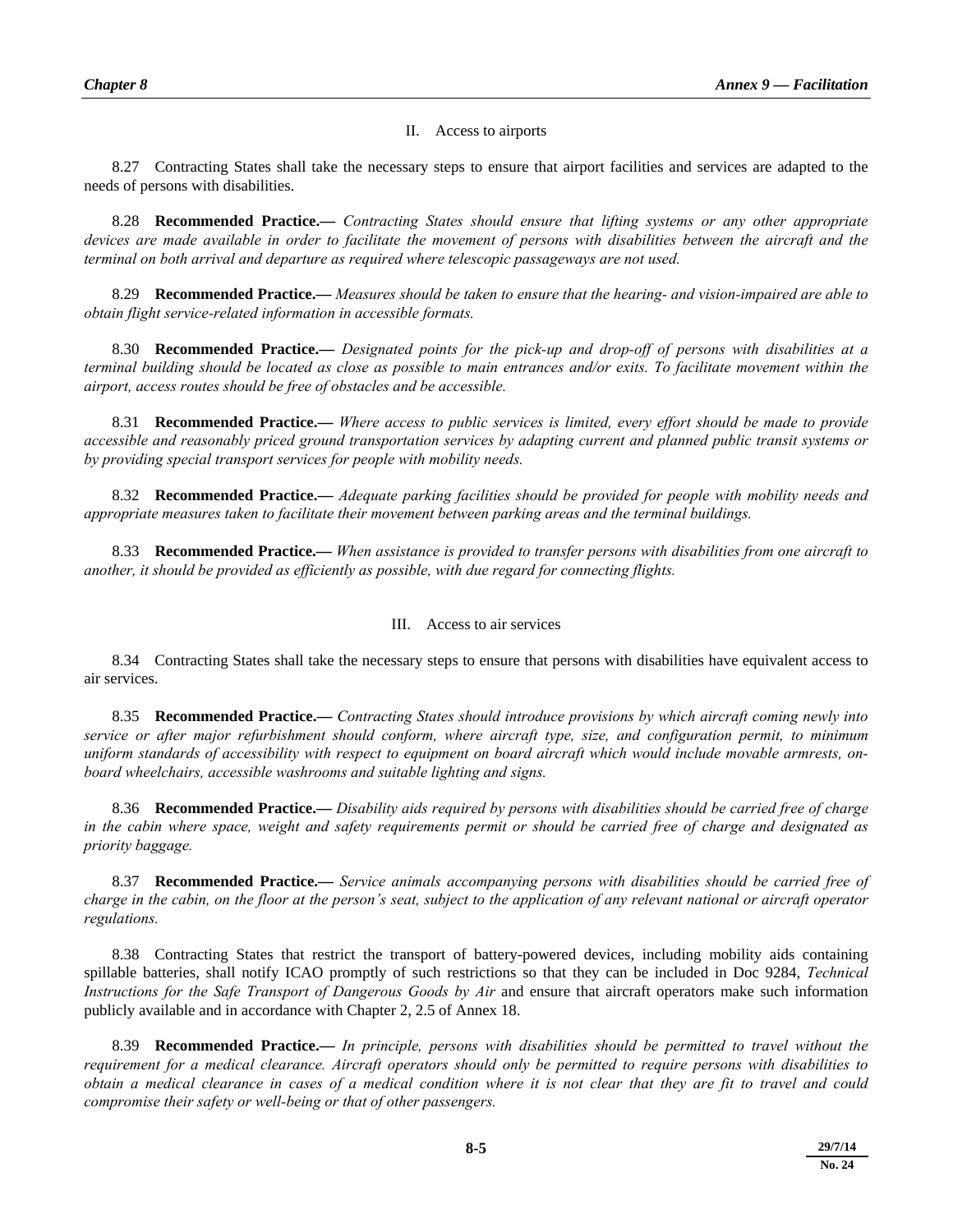8.40 **Recommended Practice.—** *In principle, persons with disabilities should be permitted to determine whether or not they need an assistant. If the presence of an assistant is required, Contracting States should encourage aircraft operators to offer discounts for the carriage of that assistant. Aircraft operators should require an assistant only when it is clear that the person with a disability is not self-reliant and this could pose a risk to safety or the well-being of such person or that of other passengers.*

 8.40.1 **Recommended Practice.—** *Advance notice should strongly be encouraged where assistance or lifting is required.*

## **I. Assistance to aircraft accident victims and their families**

 8.41 The State of Occurrence of an aircraft accident and adjacent States shall make arrangements to facilitate the entry into their territory on a temporary basis of family members of victims of an aircraft accident.

 8.42 The State of Occurrence and adjacent States shall also make arrangements to facilitate the entry into their territory, on a temporary basis, of authorized representatives of the operator whose aircraft has met with the accident, or of the operator's alliance partner, in order to enable them to provide assistance to survivors and their family members, the family members of the deceased victims of the accident and the relevant authorities in these States.

*Note.— Code-sharing and similar alliance agreements sometimes require alliance partners to act as "first responder" on behalf of an affected operator in case the alliance partner can get to the location of the accident quicker than the affected operator.* 

 8.43 **Recommended Practice.—** *In arranging for the entry of the persons referred to in 8.41, the State of Occurrence and adjacent States should not require any other travel document than a passport, or an emergency travel document issued specifically to such persons, to enable them to travel to these States. In cases where the State of Occurrence of the accident or an adjacent State requires entrance visas for persons referred to in 8.41 and 8.42 above, it should expedite the issuance of such visas.* 

 8.44 Contracting States shall make arrangements to issue emergency travel documents, if required, to their nationals who have survived the accident.

 8.45 Contracting States shall extend all necessary assistance, such as arranging transport and clearing customs, in the repatriation of human remains to their countries of origin, on request by family members of the deceased or the operator whose aircraft met with the accident.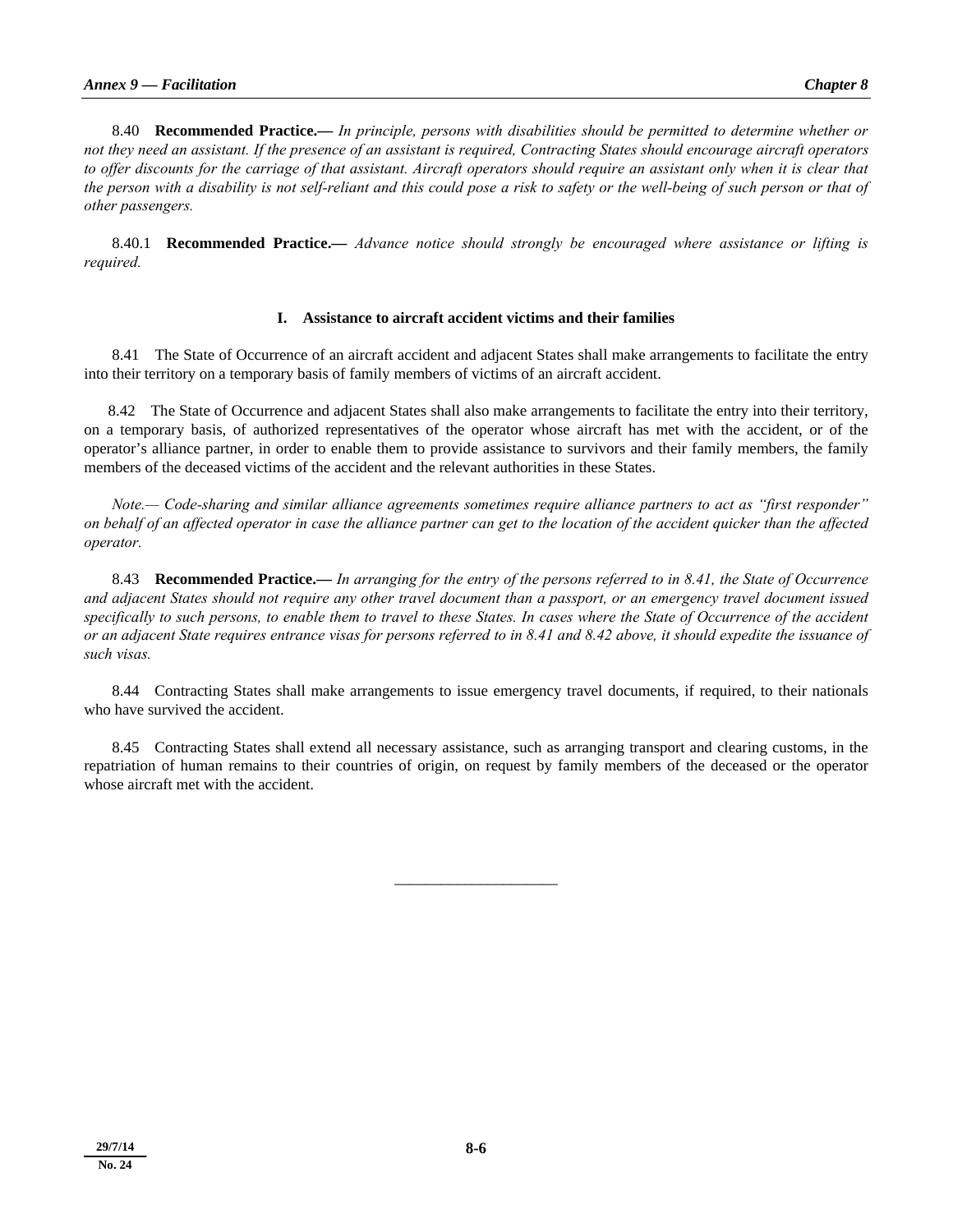|                                        | <b>GENERAL DECLARATION</b><br>(Outward/Inward)                                                                                                                                                                                                                                                                                                                                                                                                                                                                                                                     |                |                                                |
|----------------------------------------|--------------------------------------------------------------------------------------------------------------------------------------------------------------------------------------------------------------------------------------------------------------------------------------------------------------------------------------------------------------------------------------------------------------------------------------------------------------------------------------------------------------------------------------------------------------------|----------------|------------------------------------------------|
|                                        |                                                                                                                                                                                                                                                                                                                                                                                                                                                                                                                                                                    |                |                                                |
|                                        |                                                                                                                                                                                                                                                                                                                                                                                                                                                                                                                                                                    |                |                                                |
|                                        |                                                                                                                                                                                                                                                                                                                                                                                                                                                                                                                                                                    |                |                                                |
|                                        | (Place)                                                                                                                                                                                                                                                                                                                                                                                                                                                                                                                                                            |                | (Place)                                        |
|                                        | <b>FLIGHT ROUTING</b><br>("Place" Column always to list origin, every en-route stop and destination)                                                                                                                                                                                                                                                                                                                                                                                                                                                               |                |                                                |
| <b>PLACE</b>                           | NAMES OF CREW*                                                                                                                                                                                                                                                                                                                                                                                                                                                                                                                                                     |                | <b>NUMBER OF PASSENGERS</b><br>ON THIS STAGE** |
|                                        |                                                                                                                                                                                                                                                                                                                                                                                                                                                                                                                                                                    |                | Departure Place:                               |
|                                        |                                                                                                                                                                                                                                                                                                                                                                                                                                                                                                                                                                    | Arrival Place: |                                                |
|                                        | Name and seat number or function of persons on board with illnesses other than                                                                                                                                                                                                                                                                                                                                                                                                                                                                                     |                | For official use only                          |
|                                        | airsickness or the effects of accidents, who may be suffering from a communicable<br>disease (a fever — temperature $38^{\circ}C/100^{\circ}F$ or greater — associated with one or more of<br>the following signs or symptoms, e.g. appearing obviously unwell; persistent coughing;<br>impaired breathing; persistent diarrhoea; persistent vomiting; skin rash; bruising or<br>bleeding without previous injury; or confusion of recent onset, increases the likelihood<br>that the person is suffering a communicable disease) as well as such cases of illness |                |                                                |
|                                        | Details of each disinsecting or sanitary treatment (place, date, time, method) during the<br>flight. If no disinsecting has been carried out during the flight, give details of most recent                                                                                                                                                                                                                                                                                                                                                                        |                |                                                |
|                                        |                                                                                                                                                                                                                                                                                                                                                                                                                                                                                                                                                                    |                |                                                |
| continue/have continued on the flight. | I declare that all statements and particulars contained in this General Declaration, and in any supplementary forms required to be<br>presented with this General Declaration, are complete, exact and true to the best of my knowledge and that all through passengers will                                                                                                                                                                                                                                                                                       |                |                                                |

**APPENDIX 1. GENERAL DECLARATION** 

#### \*\* Not to be completed when passenger manifests are presented and to be completed only when required by the State.

 $210 \text{ mm}$  (or 8 1/4 inches)  $-$ 

\_\_\_\_\_\_\_\_\_\_\_\_\_\_\_\_\_\_\_\_\_

◀

 $\blacktriangleright$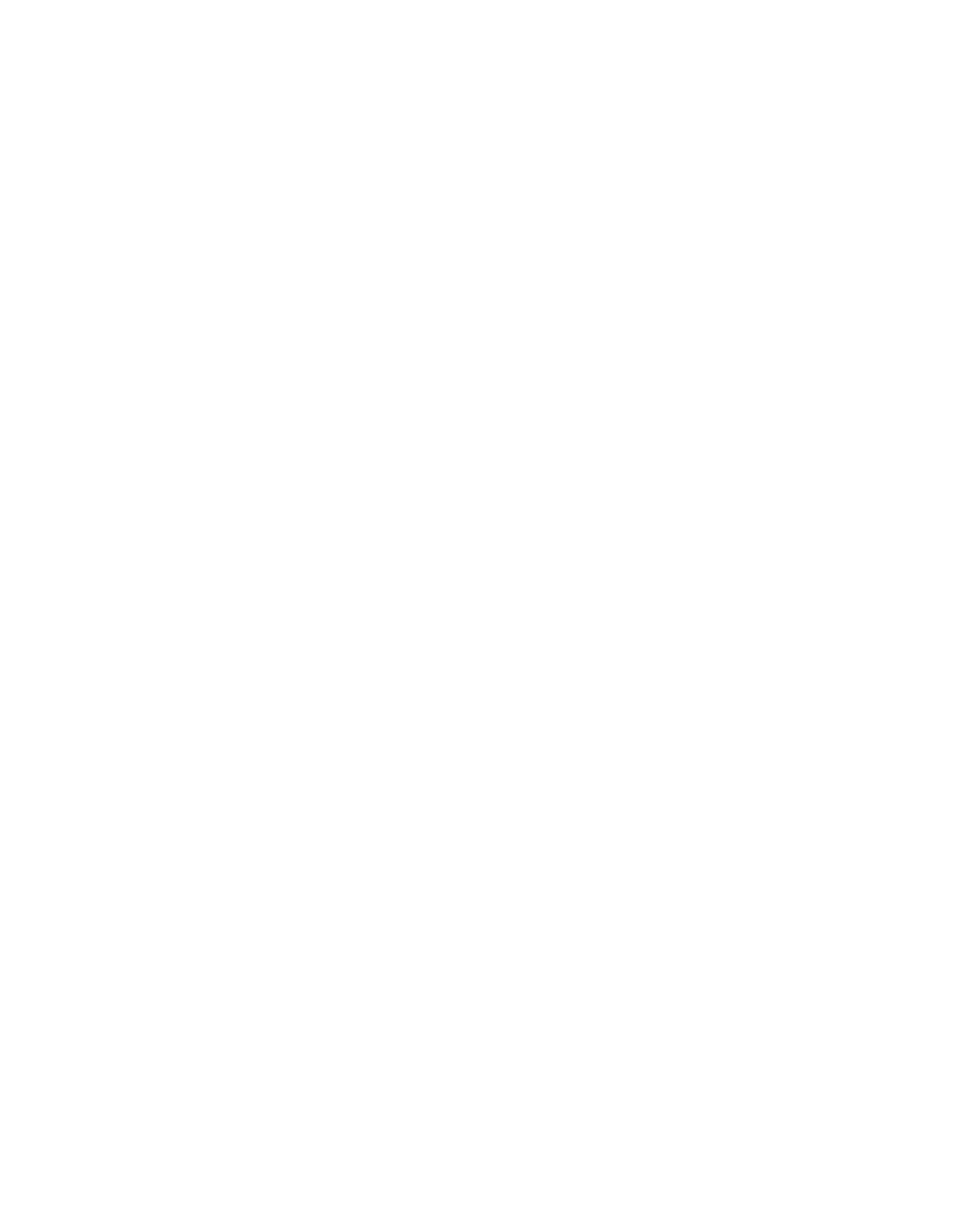# APPENDIX 2. PASSENGER MANIFEST

|         | PASSENGER MANIFEST   |                          |                       |  |
|---------|----------------------|--------------------------|-----------------------|--|
|         |                      |                          |                       |  |
|         |                      |                          |                       |  |
|         |                      |                          | (Place)               |  |
| (Place) |                      |                          |                       |  |
|         | Surname and initials | For use by operator only | For official use only |  |
|         |                      |                          |                       |  |
|         |                      |                          |                       |  |
|         |                      |                          |                       |  |
|         |                      |                          |                       |  |
|         |                      |                          |                       |  |
|         |                      |                          |                       |  |
|         |                      |                          |                       |  |
|         |                      |                          |                       |  |
|         |                      |                          |                       |  |
|         |                      |                          |                       |  |
|         |                      |                          |                       |  |
|         |                      |                          |                       |  |
|         |                      |                          |                       |  |
|         |                      |                          |                       |  |
|         |                      |                          |                       |  |
|         |                      |                          |                       |  |

Size of document to be 210 mm  $\times$  297 mm (or 8 1/4  $\times$  11 3/4 inches).<br>\* To be completed only when required by the State.

∣←

 $-$  210 mm (or 8 1/4 inches)  $-$ 

 $\ddot{\phantom{1}}$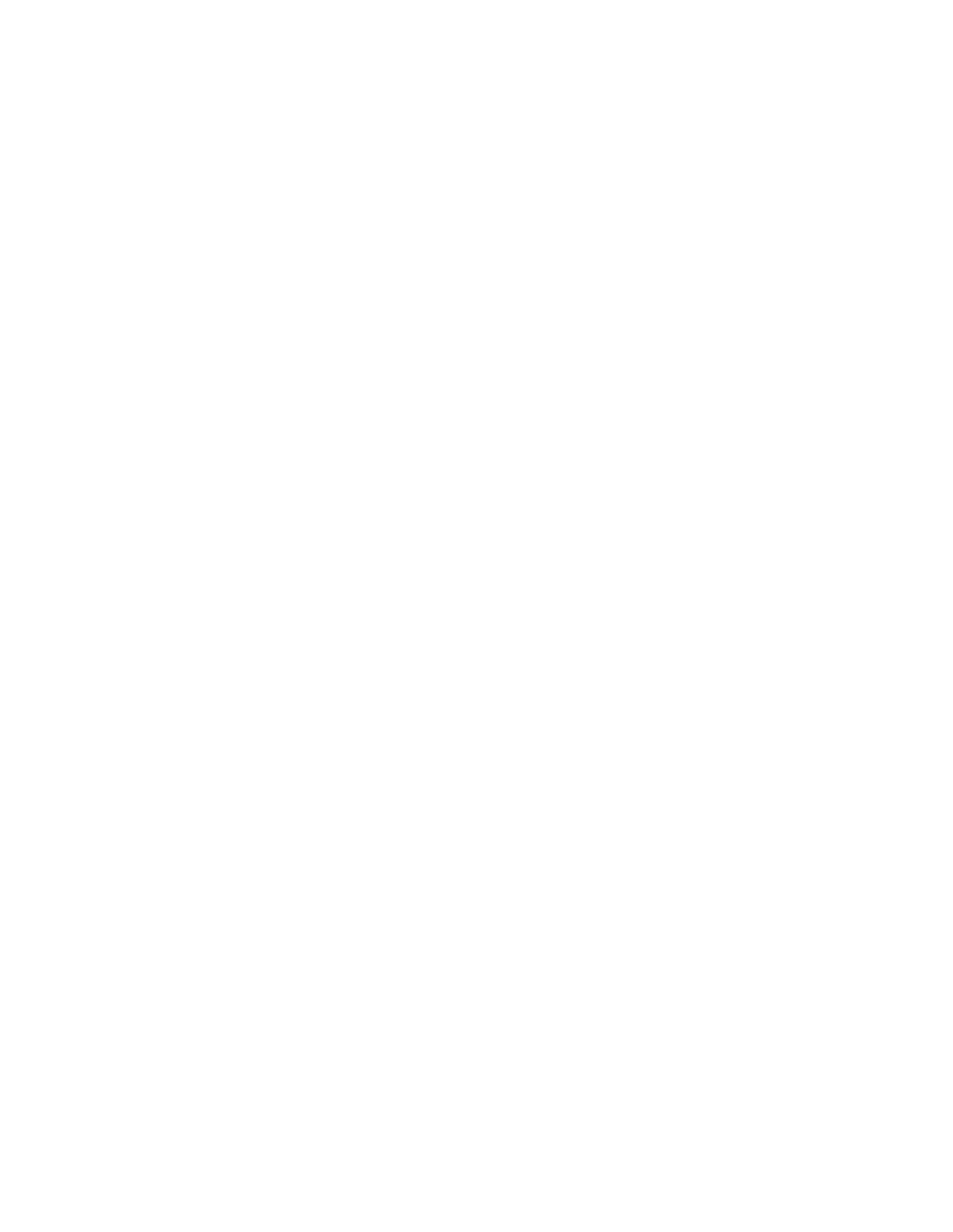# APPENDIX 3. CARGO MANIFEST

| <b>CARGO MANIFEST</b> |                       |                  |                          |                       |  |
|-----------------------|-----------------------|------------------|--------------------------|-----------------------|--|
|                       |                       |                  |                          |                       |  |
|                       |                       |                  |                          |                       |  |
| (Place)               |                       |                  | (Place)                  |                       |  |
| Air Waybill<br>Number | Number of<br>packages | Nature of goods* | For use by operator only | For official use only |  |
|                       |                       |                  |                          |                       |  |
|                       |                       |                  |                          |                       |  |
|                       |                       |                  |                          |                       |  |
|                       |                       |                  |                          |                       |  |
|                       |                       |                  |                          |                       |  |
|                       |                       |                  |                          |                       |  |
|                       |                       |                  |                          |                       |  |
|                       |                       |                  |                          |                       |  |
|                       |                       |                  |                          |                       |  |
|                       |                       |                  |                          |                       |  |
|                       |                       |                  |                          |                       |  |
|                       |                       |                  |                          |                       |  |
|                       |                       |                  |                          |                       |  |
|                       |                       |                  |                          |                       |  |
|                       |                       |                  |                          |                       |  |
|                       |                       |                  |                          |                       |  |
|                       |                       |                  |                          |                       |  |
|                       |                       |                  |                          |                       |  |
|                       |                       |                  |                          |                       |  |
|                       |                       |                  |                          |                       |  |
|                       |                       |                  |                          | .                     |  |
|                       |                       |                  |                          |                       |  |
|                       |                       |                  |                          |                       |  |
|                       |                       |                  |                          |                       |  |
|                       |                       |                  |                          |                       |  |
|                       |                       |                  |                          |                       |  |

Size of document to be 210 mm  $\times$  297 mm (or 8 1/4  $\times$  11 3/4 inches). \* To be completed only when required by the State.

 $210 \text{ mm (or } 81/4 \text{ inches})$ 

∣←

▶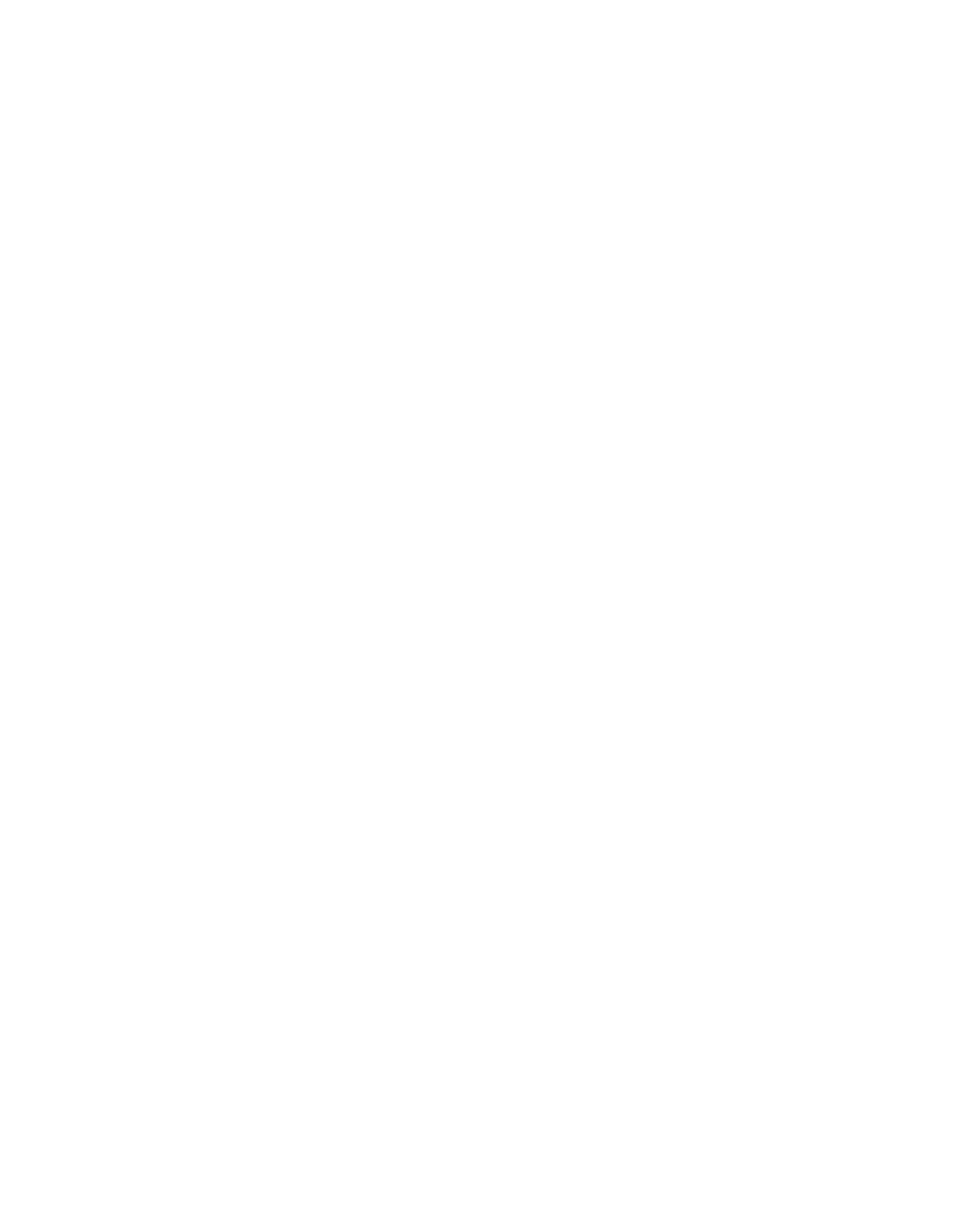# **APPENDIX 4. CERTIFICATE OF RESIDUAL DISINSECTION**

| <b>CERTIFICATE OF RESIDUAL DISINSECTION</b>                                                                                                                                          |
|--------------------------------------------------------------------------------------------------------------------------------------------------------------------------------------|
| (aircraft registration)                                                                                                                                                              |
| disinsection product on in accordance with the World Health Organization recommendations (WHO Weekly                                                                                 |
| (date)<br>Epidemiological Record No. 7, 1985, p. 47; No. 12, 1985, p. 90; No. 45, 1985, pp. 345-346; and No. 44, 1987, pp. 335-336)<br>and any amendments thereto.                   |
| The treatment must be renewed if cleaning or other operations remove a significant amount of the residual disinsection<br>product, and in any case within 8 weeks of the above date. |
|                                                                                                                                                                                      |
|                                                                                                                                                                                      |
|                                                                                                                                                                                      |
|                                                                                                                                                                                      |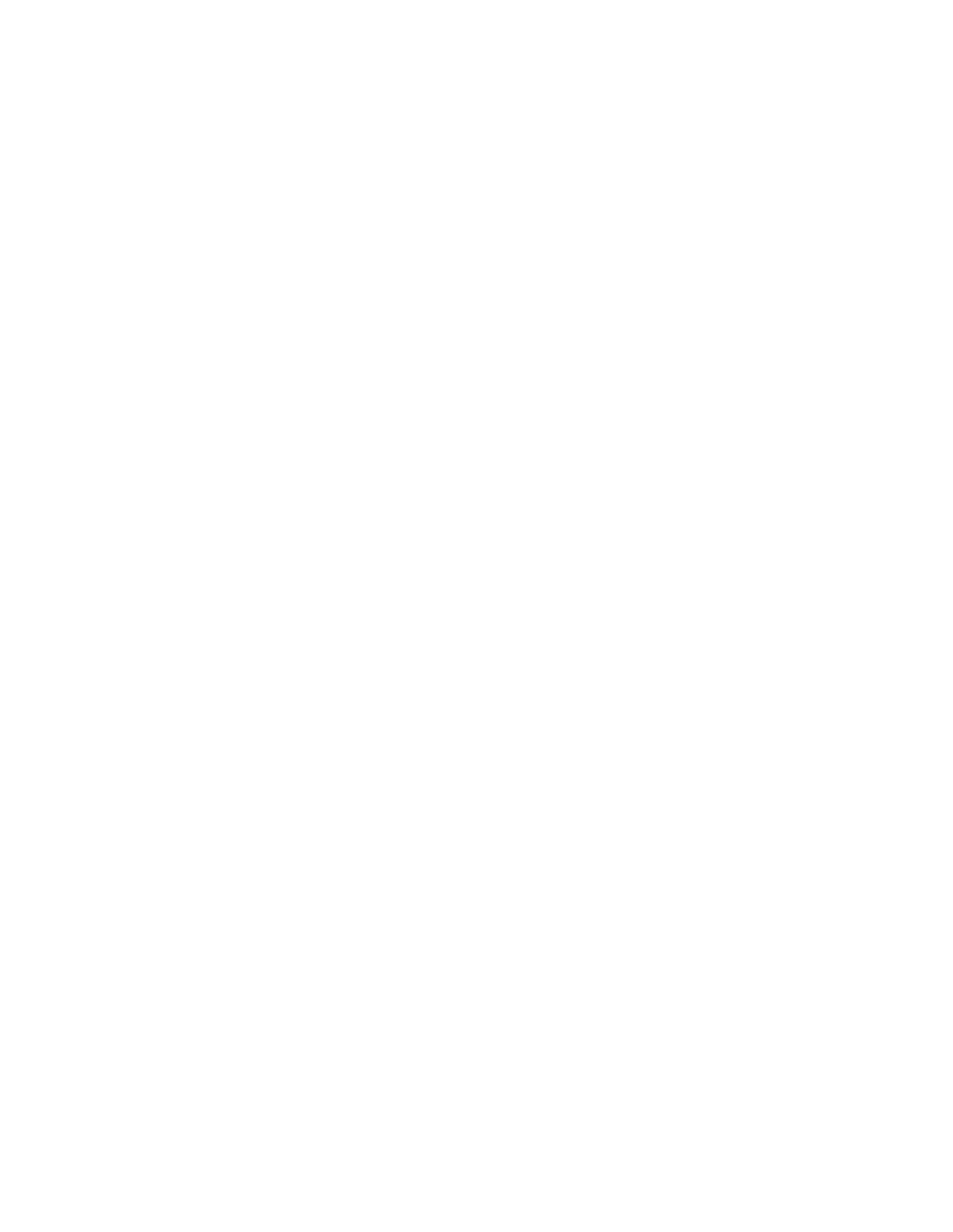# **APPENDIX 5. EMBARKATION/DISEMBARKATION CARD**

| (Please print in block letters*)                                                                                   |                      |                   |  |
|--------------------------------------------------------------------------------------------------------------------|----------------------|-------------------|--|
| Primary name                                                                                                       |                      | Secondary name(s) |  |
| Year                                                                                                               | Month                | Day               |  |
|                                                                                                                    |                      |                   |  |
| <i>Issuing State</i>                                                                                               | Document type Mumber |                   |  |
| 5. Arriving passengers:<br>port of embarkation<br><sub>or</sub><br>Departing passengers:<br>port of disembarkation |                      |                   |  |
| 6. (Other data, requested at the option of the State)                                                              |                      |                   |  |
|                                                                                                                    |                      |                   |  |

\* Applies to languages using the Latin alphabet.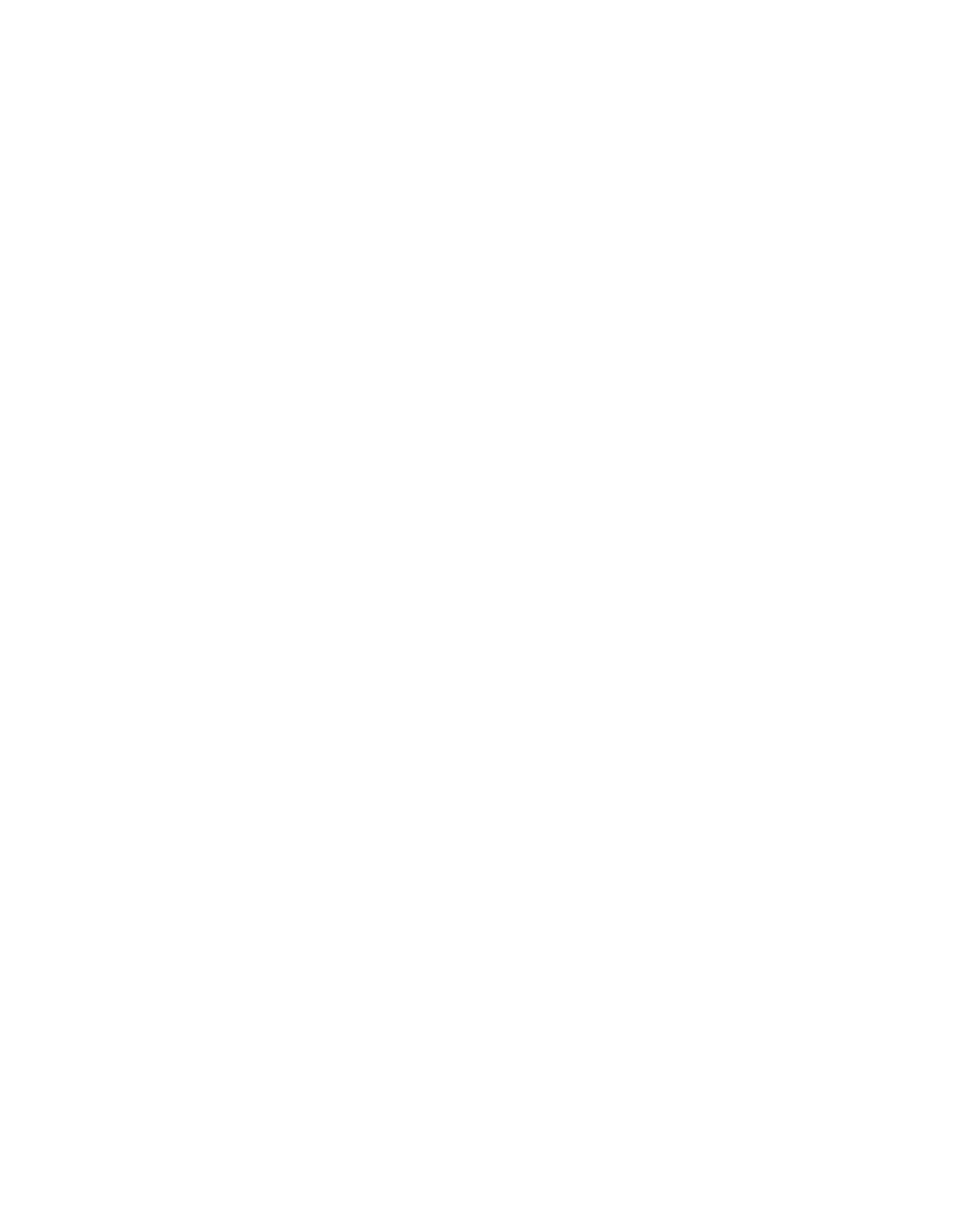# **APPENDIX 6. RECOMMENDATION OF THE CUSTOMS CO-OPERATION COUNCIL\***

# **For a Simplified Customs Control, Based on the Dual-Channel System, of Passengers Arriving by Air (8 June 1971)**

### "THE CUSTOMS CO-OPERATION COUNCIL,

 Having Regard to Recommendation No. B-3 of the Seventh Session of the Facilitation Division of the International Civil Aviation Organization, as adopted by the Council of that Organization in December 1968, relating to the establishment at international airports of dual-channel systems for speedy clearance of inbound baggage;

 Having Regard to Recommendation No. 11 adopted by the Second Intermediate Session of the European Civil Aviation Conference in July 1969 on the dual-channel or red/green system;

Desiring to contribute to the efforts to improve the flow of passenger traffic at international airports;

 Considering that this aim can be achieved by introducing a simplified procedure, based on the dual-channel system, for the Customs control of passengers and their baggage;

 Considering that such a system can be adopted without reducing the effectiveness of the control and that it enables Customs authorities to deal efficiently with an increasing number of passengers without a corresponding increase in the number of Customs staff;

 Considering that harmonization of the features of this system, as between the various countries, is essential to its smooth operation;

 Recommends that Members introduce, at their major international airports, in close co-operation with the airport operators and other agencies concerned, the dual-channel system outlined below for the clearance inwards of passengers and their baggage:

- 1) The system shall allow the passengers to choose between two types of channels:
	- a) one (green channel) for passengers having with them no goods or only goods which can be admitted free of import duties and taxes and which are not subject to import prohibitions or restrictions; and
	- b) the other (red channel) for other passengers.
- 2) Each channel shall be clearly and distinctively marked so that the choice between them can easily be understood by passengers. The basic distinctive marking shall be:
	- a) for the channel referred to under 1) a), green, in the shape of a regular octagon, and the words "NOTHING TO DECLARE" ("RIEN À DÉCLARER");

 $\overline{a}$ 

Now known as the World Customs Organization (WCO).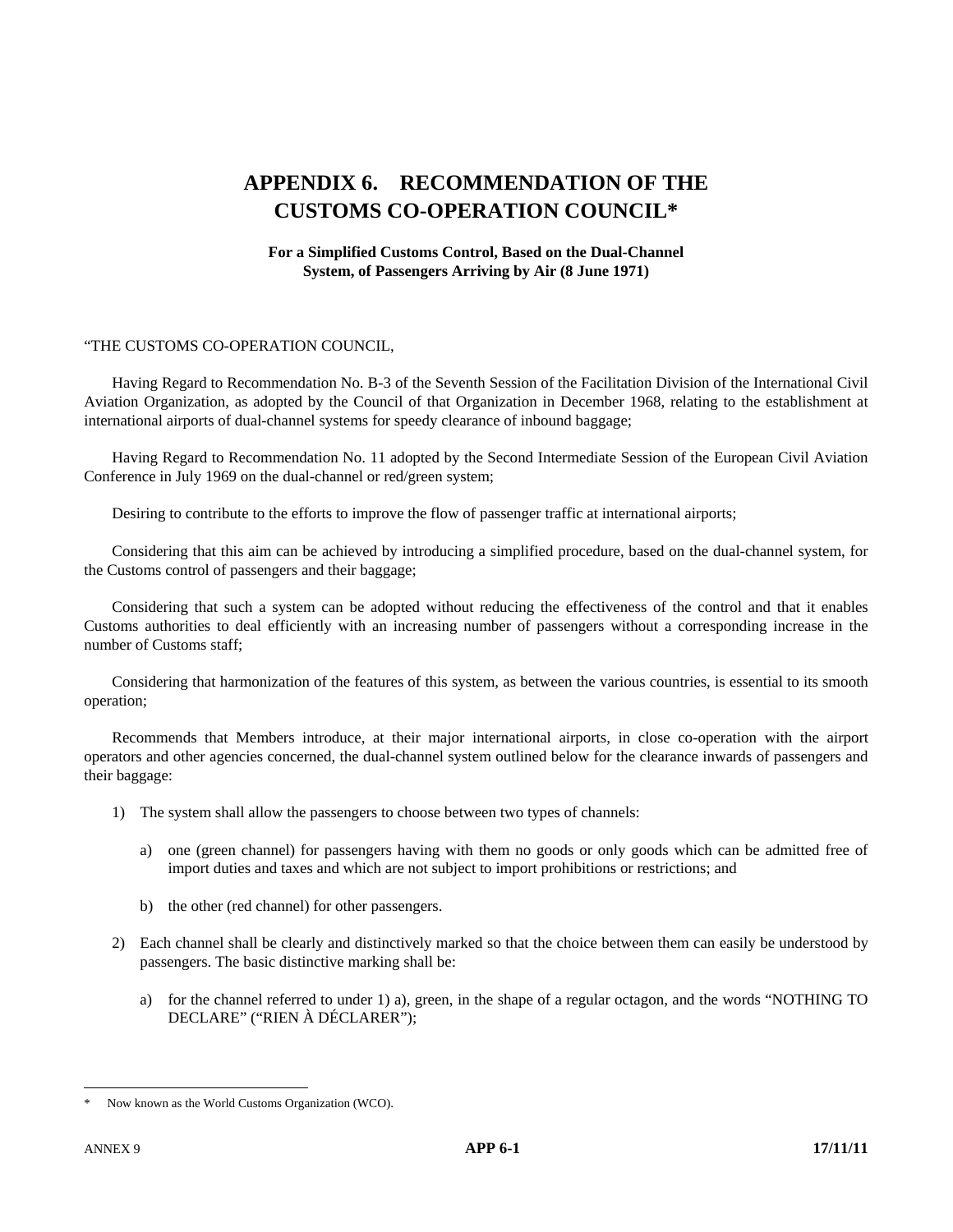b) for the channel referred to under 1) b), red, in the shape of a square, and the words "GOODS TO DECLARE" ("MARCHANDISES À DÉCLARER").

In addition, the channels should be identified by an inscription including the words "CUSTOMS" ("DOUANE").

- 3) The texts referred to in paragraph 2) shall be in English and/or French and in any other language or languages deemed useful for the airport concerned.
- 4) Passengers must be sufficiently well informed to choose between the channels. For this purpose it is important:
	- a) that passengers be informed about the functioning of the system and about the descriptions and quantities of goods they may have with them when using the green channel. This may be done by means of posters or panels at the airport or by means of leaflets available to the public at the airport or distributed through tourist agencies, airlines and other interested bodies;
	- b) that the route to the channels be clearly signposted.
- 5) The channels shall be located beyond the baggage delivery area so that passengers have all their baggage with them when choosing their channel. Moreover, the channels shall be so arranged that the passenger flow from that area to the exits from the airport is as direct as possible.
- 6) The distance between the baggage delivery area and the entrances to the channels shall be sufficient to allow passengers to decide which channel to choose and to move into that channel without causing congestion.
- 7) In the green channel passengers shall not be subject to any Customs formalities but the Customs may make spot checks; in the red channel passengers shall accomplish the formalities required by the Customs;

 Points out that the dual-channel system is not necessarily incompatible with the application of other controls, for example, exchange control, unless the relevant regulations require full control of the passengers and their baggage;

Requests Members who accept this Recommendation to notify to the Secretary General:

- a) their acceptance and the date from which they will apply the Recommendation;
- b) the names of the airports where the dual-channel system is applied.

The Secretary General will transmit this information to the Customs Administrations of Members, to the Secretary General of the International Civil Aviation Organization (ICAO) and to the Director General of the International Air Transport Association (IATA)."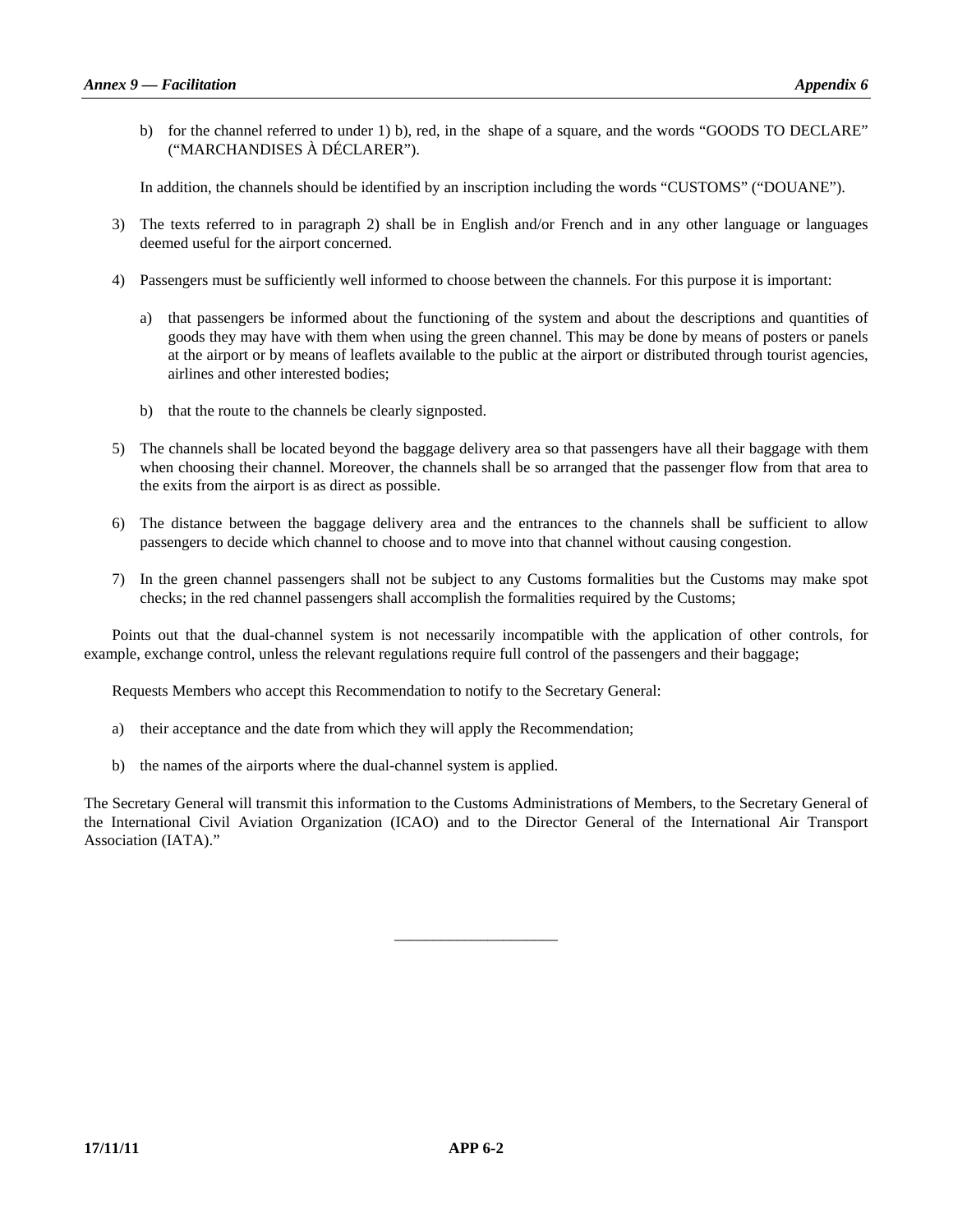### **APPENDIX 7. CREW MEMBER CERTIFICATE (CMC)**



# **Front of CMC**



## **Back of CMC**

 *Note.— Detailed specifications for a machine readable crew member certificate can be found in Doc 9303, Part 3 —*Machine Readable Official Travel Documents: *Volume 1*, MRtds with Machine Readable Data Stored in Optical Character Recognition Format*.*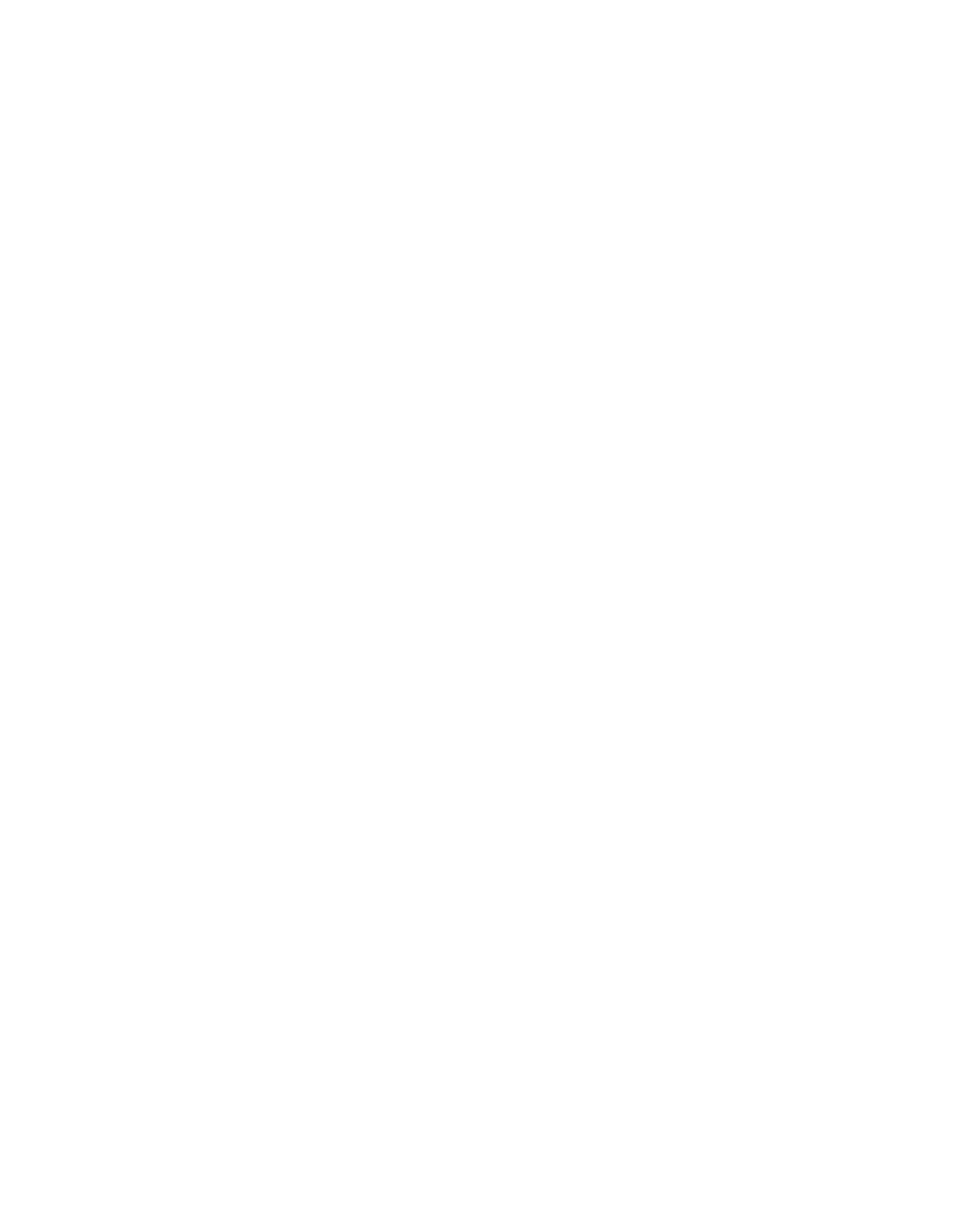### **APPENDIX 8. CIVIL AVIATION INSPECTOR CERTIFICATE**

| <b>Issuing State</b><br>Competent issuing authority |                                             | <b>CIVIL AVIATION</b><br><b>INSPECTOR</b><br><b>CERTIFICATE</b> |  |  |  |  |
|-----------------------------------------------------|---------------------------------------------|-----------------------------------------------------------------|--|--|--|--|
|                                                     | Surname/Nom                                 | Given name/Prénom                                               |  |  |  |  |
|                                                     | Sex/<br>Nationality/<br>Nationalité<br>Sexe | Date of Birth/<br>Date de Naissance                             |  |  |  |  |
| Photograph                                          | Employed by/<br>Employeur                   | <i>Occupation</i> /<br>Profession                               |  |  |  |  |
| of holder of<br>Certificate                         |                                             | CIVIL AVIATION<br><b>INSPECTOR</b>                              |  |  |  |  |
|                                                     | Doc $No/N^{\circ}$ du Doc                   | Date of Expiry/<br>Date d'expiration                            |  |  |  |  |
|                                                     | (Signature of holder)                       |                                                                 |  |  |  |  |

# **Front of Certificate**



# **Back of Certificate**

 *Note.— Detailed specifications for a machine readable certificate can be found in Doc 9303, Part 3 —*  Machine Readable Official Travel Documents: *Volume 1*, MRtds with Machine Readable Data Stored in Optical Character Recognition Format*.*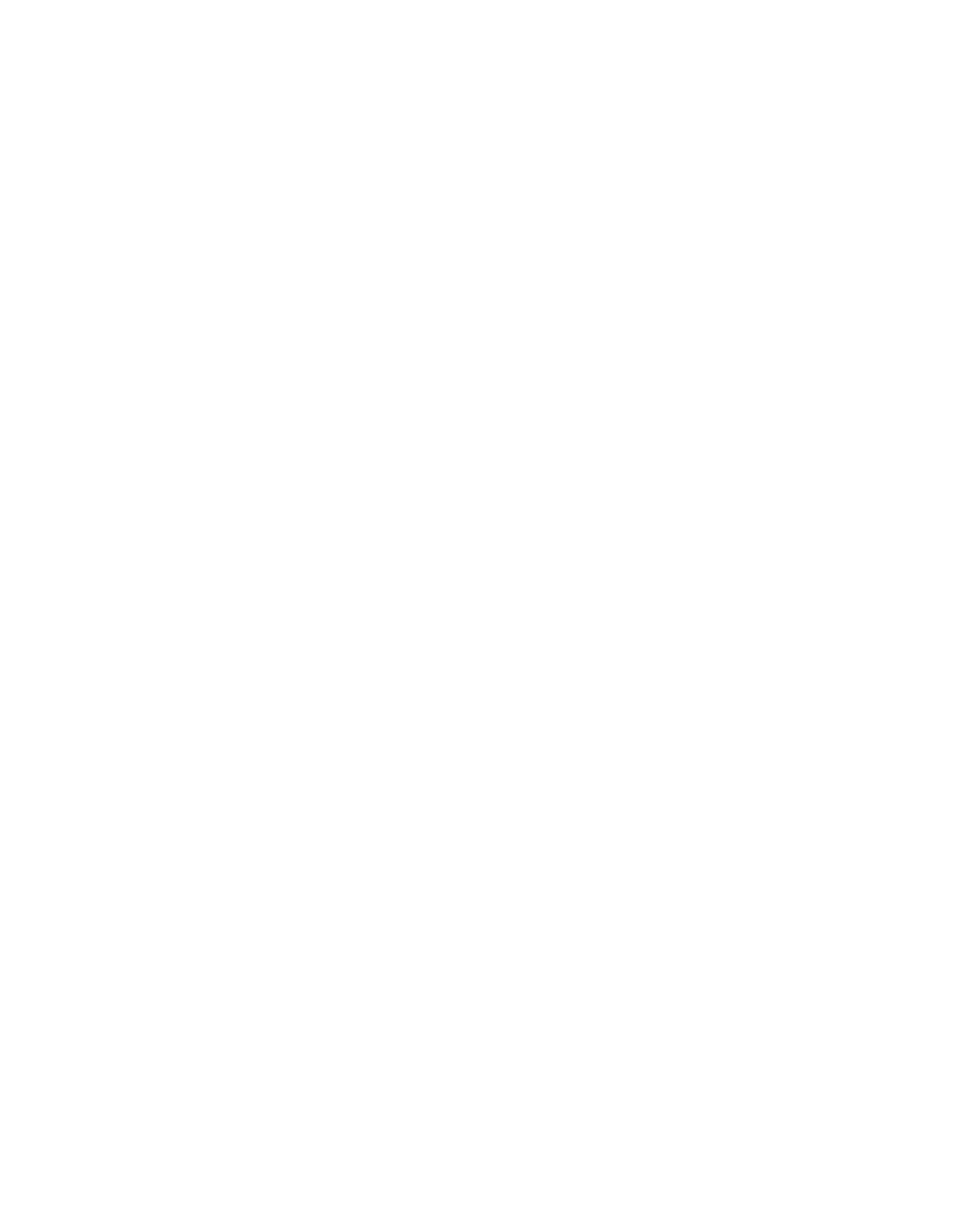## **APPENDIX 9. SUGGESTED FORMATS FOR DOCUMENTS RELATING TO THE RETURN OF INADMISSIBLE PERSONS**

### **1. ATTESTING DOCUMENT RELATING TO LOST OR DESTROYED TRAVEL DOCUMENTS (see 5.6)**

| From: Immigration or other appropriate authority: (Name)<br>Airport: (Name)                                                                                                                                                                                       |                   |              | To: Immigration or other appropriate authority: (Name)<br>Airport: (Name) |  |  |  |  |  |  |  |
|-------------------------------------------------------------------------------------------------------------------------------------------------------------------------------------------------------------------------------------------------------------------|-------------------|--------------|---------------------------------------------------------------------------|--|--|--|--|--|--|--|
| State: (Name)                                                                                                                                                                                                                                                     |                   |              |                                                                           |  |  |  |  |  |  |  |
| Telephone:                                                                                                                                                                                                                                                        |                   |              | State: (Name)                                                             |  |  |  |  |  |  |  |
| Telex:                                                                                                                                                                                                                                                            |                   |              |                                                                           |  |  |  |  |  |  |  |
| Facsimile:                                                                                                                                                                                                                                                        |                   |              |                                                                           |  |  |  |  |  |  |  |
| The person for whom this document is issued arrived on (date) at (name of) Airport on flight (flight number) from (City and<br>State).                                                                                                                            |                   |              |                                                                           |  |  |  |  |  |  |  |
| This person, who was found to be inadmissible, has lost or destroyed his travel documents and claims to be/is understood to be<br>(strike out whichever is not applicable and add any appropriate supporting information).                                        |                   |              |                                                                           |  |  |  |  |  |  |  |
| Surname:                                                                                                                                                                                                                                                          |                   |              |                                                                           |  |  |  |  |  |  |  |
| Given name $(s)$ :                                                                                                                                                                                                                                                |                   |              |                                                                           |  |  |  |  |  |  |  |
| Date of birth:                                                                                                                                                                                                                                                    |                   |              | Photograph                                                                |  |  |  |  |  |  |  |
| Place of birth:                                                                                                                                                                                                                                                   |                   | if available |                                                                           |  |  |  |  |  |  |  |
| Nationality:                                                                                                                                                                                                                                                      |                   |              |                                                                           |  |  |  |  |  |  |  |
| Residence:                                                                                                                                                                                                                                                        |                   |              |                                                                           |  |  |  |  |  |  |  |
| The incoming carrier was instructed to remove the passenger from the territory of this State on flight (flight number) departing                                                                                                                                  |                   |              |                                                                           |  |  |  |  |  |  |  |
| on (date) at (time) from (name of) airport.                                                                                                                                                                                                                       |                   |              |                                                                           |  |  |  |  |  |  |  |
| Pursuant to Annex 9 to the Convention on International Civil Aviation, the last State in which a passenger previously stayed and<br>most recently travelled from is invited to accept him for re-examination when he has been refused admission to another State. |                   |              |                                                                           |  |  |  |  |  |  |  |
| Date:                                                                                                                                                                                                                                                             | Name of Official: |              |                                                                           |  |  |  |  |  |  |  |
|                                                                                                                                                                                                                                                                   | Title:            |              |                                                                           |  |  |  |  |  |  |  |
|                                                                                                                                                                                                                                                                   | Signature:        |              |                                                                           |  |  |  |  |  |  |  |
|                                                                                                                                                                                                                                                                   |                   |              | Name of immigration or other appropriate authority:                       |  |  |  |  |  |  |  |

(Warning: This is NOT an Identification Document)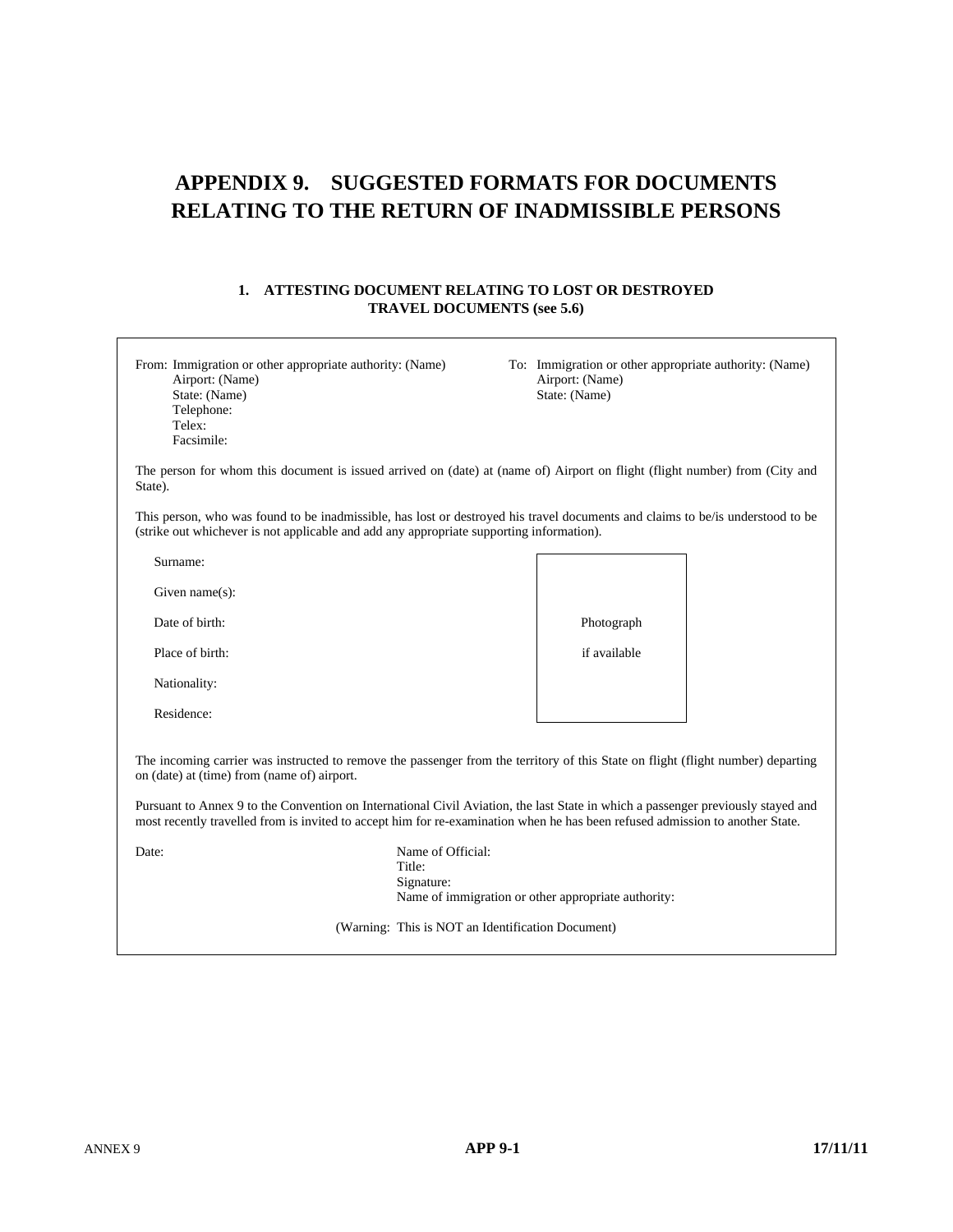### **2. LETTER RELATING TO FRAUDULENT, FALSIFIED OR COUNTERFEIT TRAVEL DOCUMENTS OR GENUINE DOCUMENTS PRESENTED BY IMPOSTERS (see 5.7)**

| From: Immigration or appropriate authority: (Name)<br>Airport: (Name)<br>State: (Name)<br>Telephone:<br>Telex:<br>Facsimile:                                                                                                                                               | To: Immigration or appropriate authority: (Name)<br>Airport: (Name)<br>State: (Name) |  |  |  |  |  |  |
|----------------------------------------------------------------------------------------------------------------------------------------------------------------------------------------------------------------------------------------------------------------------------|--------------------------------------------------------------------------------------|--|--|--|--|--|--|
| Enclosed herewith is a photocopy of a fraudulent/falsified/counterfeit passport/identity card/genuine document presented by an<br>imposter.<br>Document number:<br>State in whose name this document was issued:                                                           |                                                                                      |  |  |  |  |  |  |
| The above-mentioned document was used by a person claiming to be:                                                                                                                                                                                                          |                                                                                      |  |  |  |  |  |  |
| Surname:                                                                                                                                                                                                                                                                   |                                                                                      |  |  |  |  |  |  |
| Given name $(s)$ :                                                                                                                                                                                                                                                         |                                                                                      |  |  |  |  |  |  |
| Date of birth:                                                                                                                                                                                                                                                             | Photograph                                                                           |  |  |  |  |  |  |
| Place of birth:                                                                                                                                                                                                                                                            | if available                                                                         |  |  |  |  |  |  |
| Nationality:                                                                                                                                                                                                                                                               |                                                                                      |  |  |  |  |  |  |
| Residence:                                                                                                                                                                                                                                                                 |                                                                                      |  |  |  |  |  |  |
| This person arrived on (date) at (name of) Airport on flight (flight number) from (City and State).                                                                                                                                                                        |                                                                                      |  |  |  |  |  |  |
| The holder was refused entry to (name of State) and the incoming carrier has been instructed to remove the passenger from the<br>territory of this State on flight (flight number) departing at (time) and (date) from (name of airport).                                  |                                                                                      |  |  |  |  |  |  |
| The above-mentioned document will be required as evidence in the holder's prosecution and has been impounded. As this<br>document is the property of the State in whose name it was issued, it will be returned, following prosecution, to the appropriate<br>authorities. |                                                                                      |  |  |  |  |  |  |
| According to Annex 9 to the Convention on International Civil Aviation, the last State in which a passenger previously stayed<br>and most recently travelled from is invited to accept him for re-examination when he has been refused admission to another<br>State.      |                                                                                      |  |  |  |  |  |  |
| Date:<br>Name and signature of Official:<br>Title:                                                                                                                                                                                                                         | Name of immigration or appropriate authority:                                        |  |  |  |  |  |  |
| (Warning: This is NOT an Identification Document)                                                                                                                                                                                                                          |                                                                                      |  |  |  |  |  |  |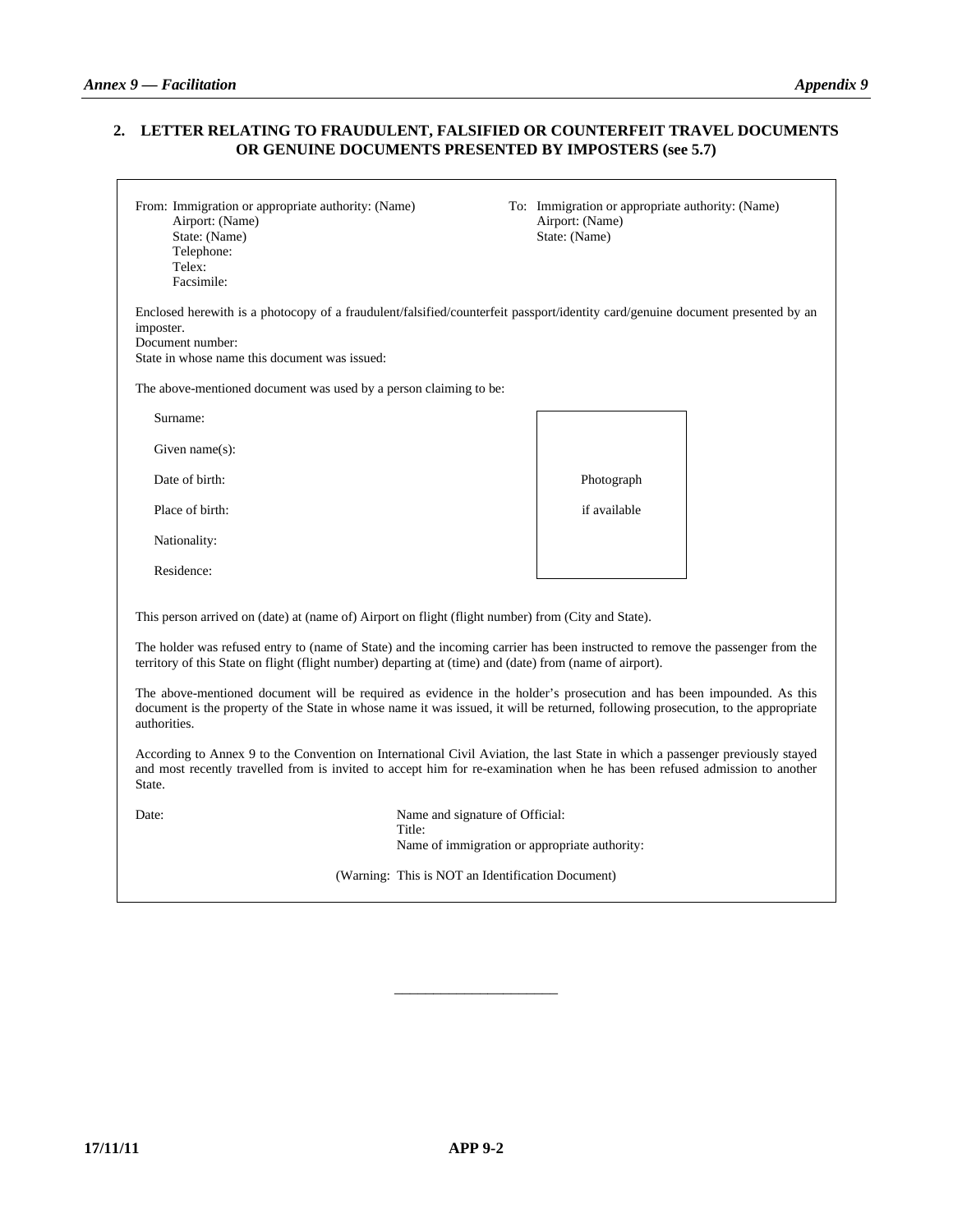# **APPENDIX 10. UNITED NATIONS LAYOUT KEY FOR TRADE DOCUMENTS**

| Shipper (Exporter)                                                  | Date: Reference No. etc.                            |
|---------------------------------------------------------------------|-----------------------------------------------------|
| Consignee                                                           | Other address (e.g. buyer, if other than consignee) |
| Notify or delivery address                                          | Statements as to countries                          |
| Statements as to transportation                                     | Terms of delivery and payment                       |
| Marks and numbers; number and kind of package; description of goods | Net quantity<br>Statistical No.<br>Value            |
|                                                                     | Gross weight<br>Measurement                         |
|                                                                     | Free disposal                                       |
|                                                                     | Place and date of issue; signature                  |
|                                                                     |                                                     |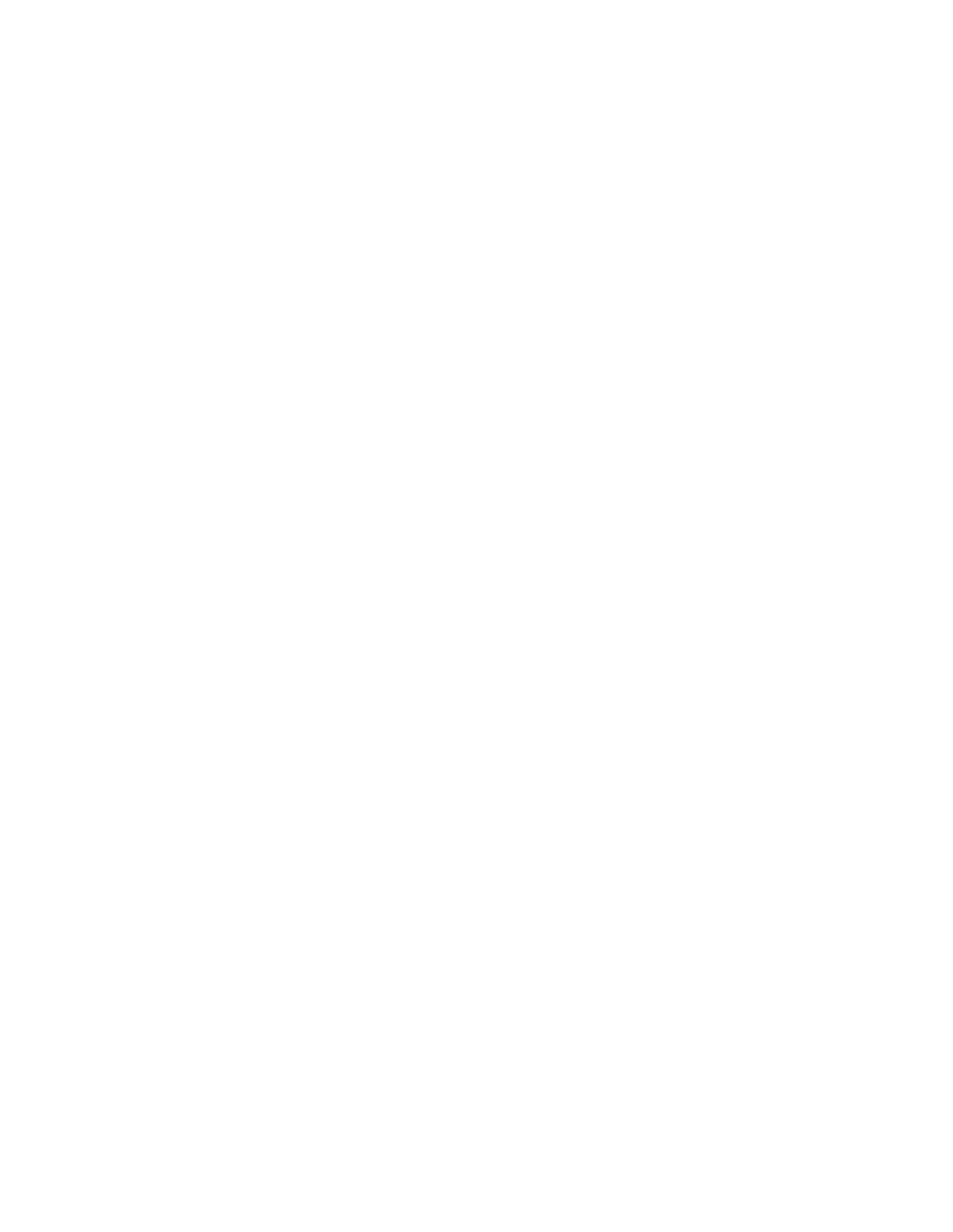### **APPENDIX 11. MODEL AIRPORT FACILITATION (FAL) PROGRAMME**

#### **1. PURPOSE OF AN AIRPORT FAL PROGRAMME**

The purpose of an airport FAL programme is to pursue the objectives of Annex 9 at the operational level, to facilitate the completion of border clearance formalities at the airport with respect to aircraft, crews, passengers and cargo.

#### **2. SCOPE OF AN AIRPORT FAL PROGRAMME**

The airport FAL programme encompasses all of the provisions of Annex 9 concerning border clearance processes at the airport, as well as the planning for and management of those processes. A representative list of tasks to be performed and the Standard(s) or Recommended Practice(s) (SARPs) applicable to each one are provided in the table below.

### **3. ORGANIZATION AND MANAGEMENT**

 3.1 The recommended vehicle to conduct the facilitation programme at the operational level is the Airport Facilitation Committee. Although such committees should be encouraged by the National FAL Committee and keep it informed of their problems and progress, they are not necessarily supervised by the national body. Their principal concern is day-to-day problem-solving and implementation of Annex 9.

 3.2 It is recommended that the airport manager take charge of the committee and convene regular meetings. Membership should consist of the senior officers in charge of their respective inspection agencies at the airport, e.g. customs, immigration, health, quarantine, etc., as well as the station managers of the aircraft operators with international operations at the airport concerned. The participation of all parties is necessary to make the airport FAL programme a success.

| Airport FAL programme task                                                                                                                                                                                                                                                    | Annex 9<br>(13th Edition) SARPs                                         |
|-------------------------------------------------------------------------------------------------------------------------------------------------------------------------------------------------------------------------------------------------------------------------------|-------------------------------------------------------------------------|
| Establish, review and amend, as necessary, procedures for entry and clearance of<br>flights at the airport concerned.                                                                                                                                                         | Recommended Practice 6.1.1;<br>Standards $6.1.2$ to $6.1.4$ and<br>8.17 |
| Review regularly all parties' performance with respect to meeting the 45-minute goal<br>for processing inbound passengers and the 60-minute goal for processing outbound<br>passengers. Use time studies and queue analysis to determine where adjustments<br>should be made. | Recommended Practices 3.36<br>and 3.39                                  |
| Establish modern systems for immigration and customs inspection, using applicable<br>technology. Collaborate in setting up automated passenger clearance systems.                                                                                                             | Standards 3.40, 3.50, 4.7, 6.20<br>and $6.21$                           |
| Make necessary changes in traffic flows and checkpoints in the airport to cope with<br>rising traffic volumes.                                                                                                                                                                | Recommended Practice 6.1.1                                              |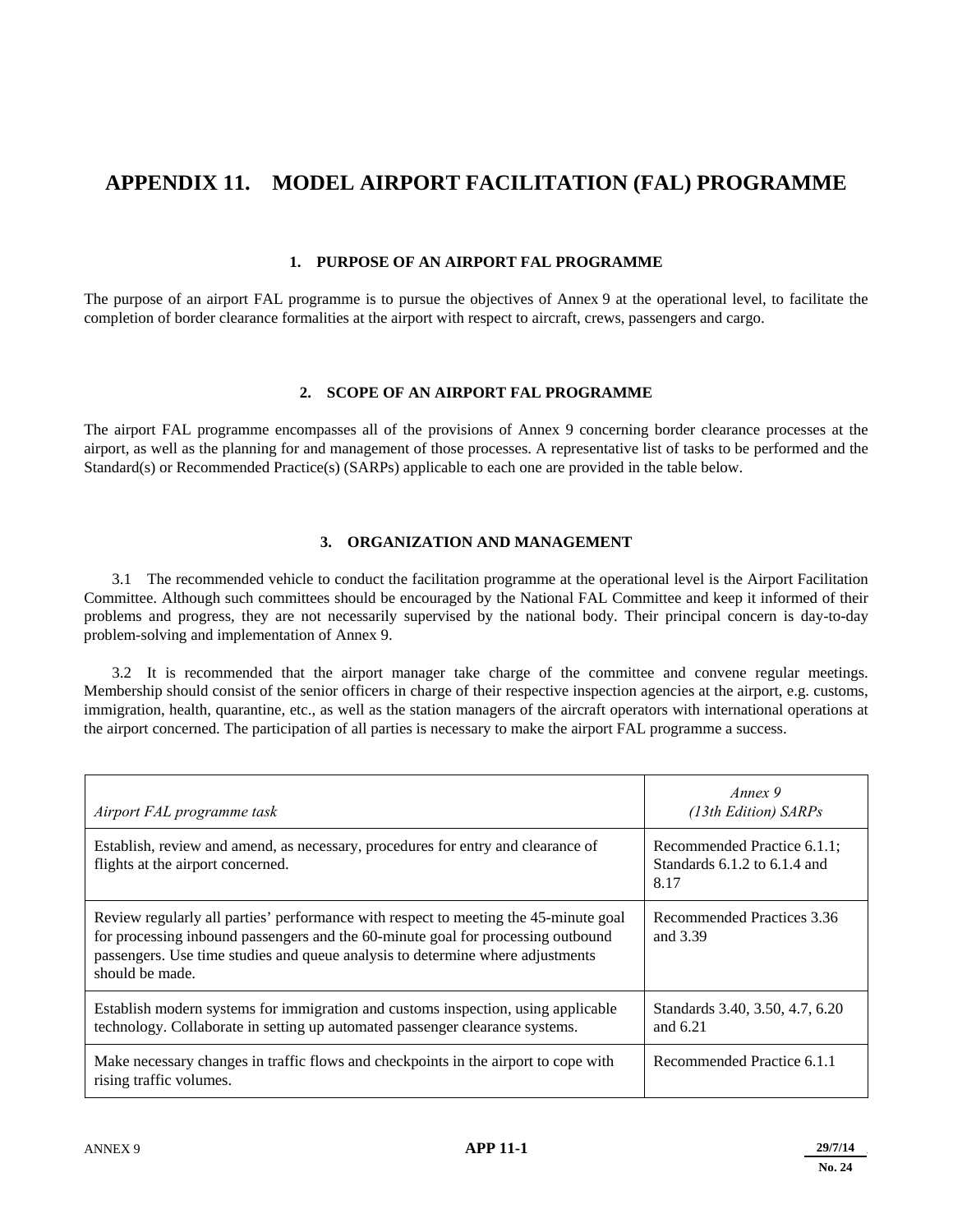| Airport FAL programme task                                                                                                                                                                                                                                                                               | Annex 9<br>(13th Edition) SARPs                                                 |
|----------------------------------------------------------------------------------------------------------------------------------------------------------------------------------------------------------------------------------------------------------------------------------------------------------|---------------------------------------------------------------------------------|
| Improve the quality and quantity of signage in the inspection facilities in order to<br>reduce customer confusion.                                                                                                                                                                                       | Recommended Practices 6.9 and<br>6.12                                           |
| Review staffing of inspection stations – work shifts, overtime, etc. – and seek<br>adjustments to meet traffic demands.                                                                                                                                                                                  | Recommended Practice 6.3                                                        |
| Provide input on behalf of resident aircraft operators and inspection agencies to the<br>design of new airports or new inspection facilities.                                                                                                                                                            | Standards 6.1.4 and 6.2                                                         |
| Monitor and improve delivery of baggage to the customs inspection area.                                                                                                                                                                                                                                  | Recommended Practices 6.8 and<br>6.22                                           |
| Coordinate facilitation, narcotics control, aviation security and dangerous goods<br>handling procedures so that the objectives of all four programmes are met.                                                                                                                                          | Standard 8.19                                                                   |
| Do not forget cargo! Coordinate the activities and requirements of the various<br>inspection agencies in order to assure prompt clearance and delivery of air cargo<br>shipments. Provide adequate facilities for loading/unloading and for secure storage of<br>cargo while awaiting customs clearance. | Standard 4.27; Recommended<br>Practices 4.30 and 4.31 and 6.31<br>to 6.34 incl. |
| Set up and maintain electronic systems for cargo manifesting, customs clearance, and<br>delivery.                                                                                                                                                                                                        | Standards 4.5 and 4.17                                                          |
| Customer service: Review regularly all parties' performance with respect to meeting<br>the 3-hour goal for completion of inspection formalities and make adjustments where<br>necessary and feasible.                                                                                                    | Recommended Practices 4.30<br>and 4.31                                          |
| Review inspection agency staffing of cargo clearance area - work shifts, overtime, etc.<br>- and seek adjustments to meet customer needs.                                                                                                                                                                | Standards 6.1.3 and 6.42                                                        |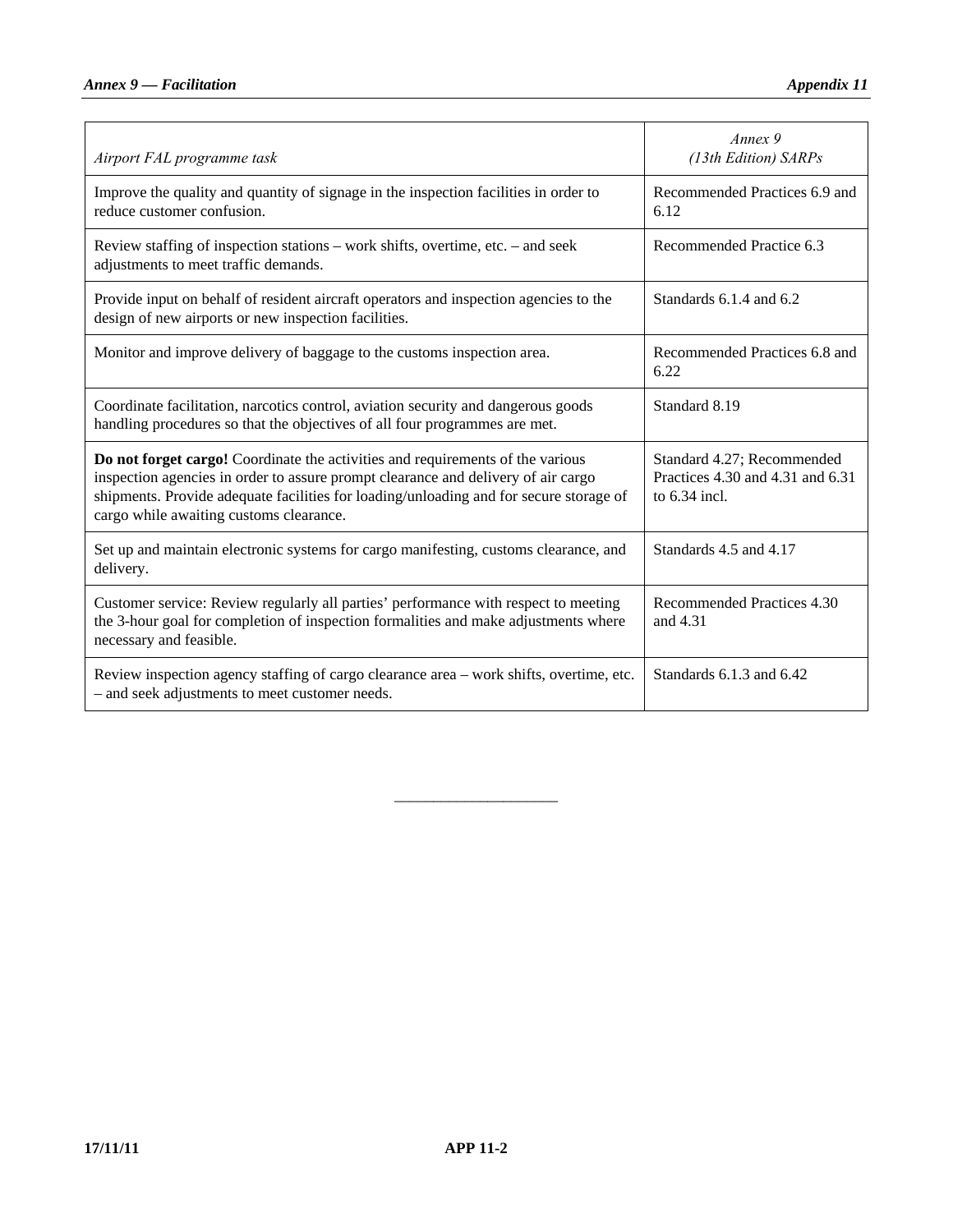### **APPENDIX 12. MODEL NATIONAL FAL PROGRAMME**

#### **1. PURPOSE OF A NATIONAL FAL PROGRAMME**

The purpose of a National FAL Programme is to implement the Chicago Convention mandate that Contracting States provide for and facilitate the border-crossing formalities that must be accomplished with respect to aircraft engaged in international operations and their passengers, crews and cargo.

### **2. SCOPE OF A NATIONAL FAL PROGRAMME**

The applicable articles of the Chicago Convention and the tasks involved in implementing each one are presented in the table below. Activities aimed at accomplishing these and related tasks in a State constitute the National FAL Programme.<sup>1</sup>

### **3. ORGANIZATION AND MANAGEMENT**

 3.1 The primary responsibility for the National FAL Programme rests with the Civil Aviation Authority (CAA) and/or the Ministry of Transport. However, success of the programme requires the active participation of other ministries or agencies, such as:

| Customs                        | Immigration                             |
|--------------------------------|-----------------------------------------|
| Foreign Affairs                | Passport/visa issuing authorities       |
| Agriculture/environment        | Public Health                           |
| Security and narcotics control | Identification card issuing authorities |
| Tourism                        | Quarantine                              |

 3.2 In addition, the active participation of airport operators (public or private) and resident international aircraft operators or their representative organizations is essential.

 3.3 Other entities which may play an advisory role include the governmental agencies or non-governmental organizations which promote international tourism and trade.

 3.4 The recommended vehicle for carrying out the National FAL Programme is the **National FAL Committee**, which is composed of the heads of the government agencies involved and the chief executive officers of the national organizations representing the aircraft operators and airport operators. The chairman should be a top-management official in the CAA or an appropriate authority. In order to sustain a close link between the national FAL committee and the national aviation security committee, appropriate members from the national aviation security committee may also be members of the national FAL committee and vice-versa.

 3.5 For the purpose of carrying out the work of the committee, the members may designate one or more middlemanagement persons in their respective organizations to represent them in meetings at the staff level (working groups). These

1

<sup>1.</sup> A group of smaller States with similar needs and goals may decide to establish a sub-regional FAL programme in the interest of achieving economies of scale.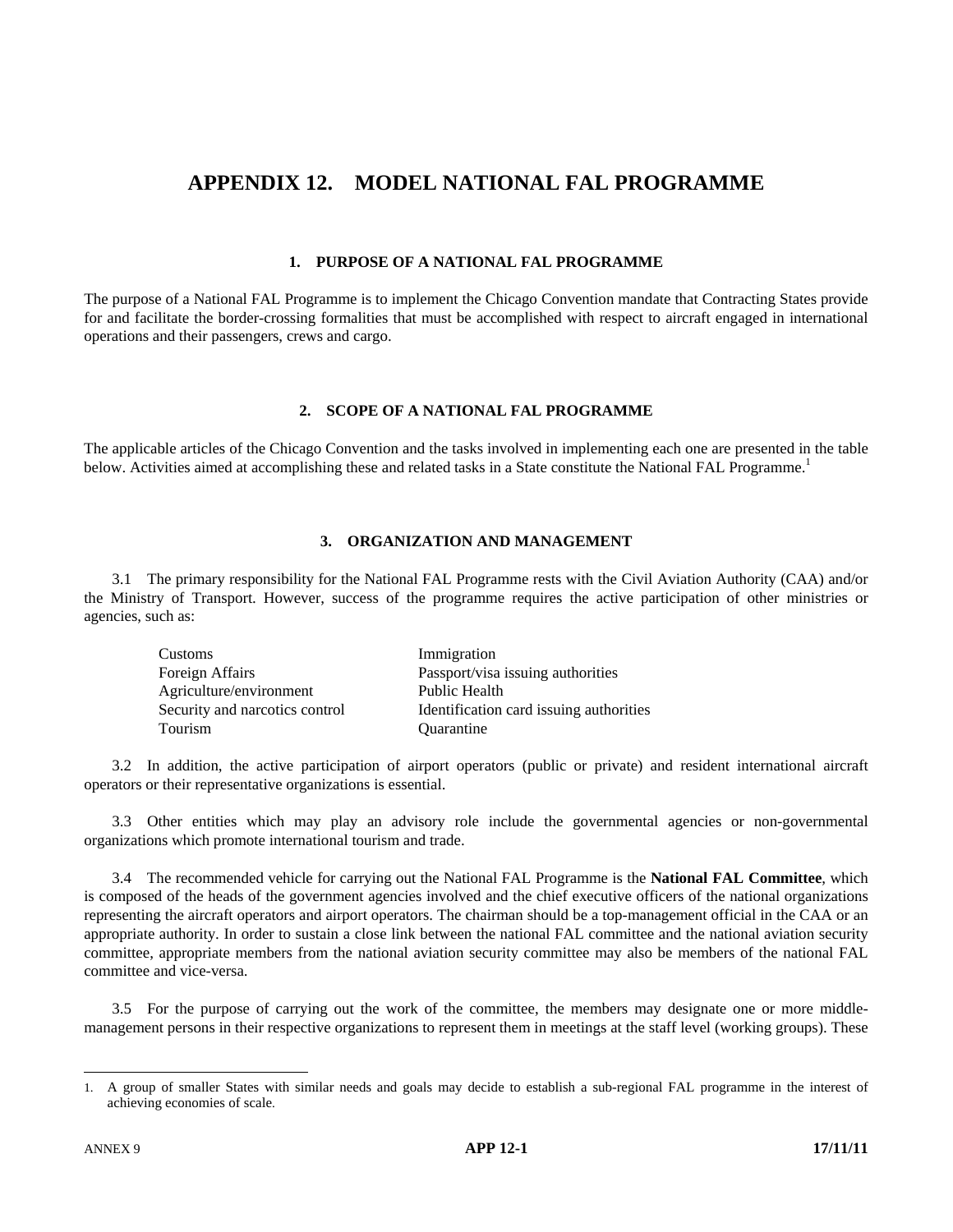officials should be given sufficient authority to speak on behalf of their respective organizations and to initiate necessary action in support of the committee's work. The chairman should designate a middle-management official in his department or agency to chair and convene the staff-level meetings.

 3.6 The decision to convene meetings of the National FAL Committee or the members' designated representatives, and the frequency and venue of such meetings, are matters of the chairman's discretion. Working arrangements for accomplishment of the various implementing tasks would depend on the nature of the task and the issue at hand.

#### **4. ESTABLISHMENT OF A NATIONAL FAL PROGRAMME**

It is advisable that the authority for a National FAL Programme and the membership of the National FAL Committee be established through legislation, regulation, or executive action from an authorized person, in order to ensure the participation of the various agencies and industry groups involved and to make provision for continuity. The Director General of Civil Aviation (DGCA) or appropriate authority should initiate the process to obtain such a mandate through the national political system.

| Chicago Convention mandate                                                                                                                                                                                                                                                                                                                                                                                                                                                              | Implementing tasks                                                                                                                                                                                                                                                                                                                                                                                                                                                                    |
|-----------------------------------------------------------------------------------------------------------------------------------------------------------------------------------------------------------------------------------------------------------------------------------------------------------------------------------------------------------------------------------------------------------------------------------------------------------------------------------------|---------------------------------------------------------------------------------------------------------------------------------------------------------------------------------------------------------------------------------------------------------------------------------------------------------------------------------------------------------------------------------------------------------------------------------------------------------------------------------------|
| Article 10 - Landing at customs airport                                                                                                                                                                                                                                                                                                                                                                                                                                                 | Establish customs airports and open new ones as                                                                                                                                                                                                                                                                                                                                                                                                                                       |
| every aircraft which enters the territory of a contracting                                                                                                                                                                                                                                                                                                                                                                                                                              | appropriate.                                                                                                                                                                                                                                                                                                                                                                                                                                                                          |
| State shall, if the regulations of that State so require, land at                                                                                                                                                                                                                                                                                                                                                                                                                       | Develop procedures by which operators of scheduled                                                                                                                                                                                                                                                                                                                                                                                                                                    |
| an airport designated by that State for the purpose of                                                                                                                                                                                                                                                                                                                                                                                                                                  | and non-scheduled services may request permission to                                                                                                                                                                                                                                                                                                                                                                                                                                  |
| customs and other examination. On departure from the                                                                                                                                                                                                                                                                                                                                                                                                                                    | land or depart from customs airports.                                                                                                                                                                                                                                                                                                                                                                                                                                                 |
| territory of a contracting State, such aircraft shall depart                                                                                                                                                                                                                                                                                                                                                                                                                            | Arrange for border inspection services at customs                                                                                                                                                                                                                                                                                                                                                                                                                                     |
| from a similarly designated customs airport                                                                                                                                                                                                                                                                                                                                                                                                                                             | airports.                                                                                                                                                                                                                                                                                                                                                                                                                                                                             |
| <b>Article 13</b> – Entry and clearance regulations<br>The laws and regulations of a contracting State as to the<br>admission to or departure from its territory of passengers,<br>crew or cargo of aircraft, such as regulations relating to<br>entry, clearance, immigration, passports, customs, and<br>quarantine shall be complied with by or on behalf of such<br>passengers, crew or cargo upon entrance into or departure<br>from, or while within the territory of that State. | Support the interested border control agencies in the<br>establishment and maintenance of effective inspection<br>systems at airports, and in their efforts to rationalize<br>their respective procedures.<br>Develop programmes for control of security problems<br>such as document fraud, illegal migration and<br>smuggling.<br>Coordinate preparations for clearing large numbers of<br>international visitors for special events, e.g.<br>international athletics competitions. |
| Article 14 – Prevention of spread of disease                                                                                                                                                                                                                                                                                                                                                                                                                                            | Establish, review and amend as necessary the national                                                                                                                                                                                                                                                                                                                                                                                                                                 |
| Each contracting State agrees to take effective measures to                                                                                                                                                                                                                                                                                                                                                                                                                             | policies regarding prevention of the spread of                                                                                                                                                                                                                                                                                                                                                                                                                                        |
| prevent the spread by means of air navigation of cholera,                                                                                                                                                                                                                                                                                                                                                                                                                               | contagious diseases by air, for example, aircraft                                                                                                                                                                                                                                                                                                                                                                                                                                     |
| typhus (epidemic), smallpox, yellow fever, plague, and such                                                                                                                                                                                                                                                                                                                                                                                                                             | disinsection, disinfection, public health-related                                                                                                                                                                                                                                                                                                                                                                                                                                     |
| other communicable diseases as the contracting States shall                                                                                                                                                                                                                                                                                                                                                                                                                             | quarantine programmes, and screening measures to be                                                                                                                                                                                                                                                                                                                                                                                                                                   |
| from time to time decide to designate,                                                                                                                                                                                                                                                                                                                                                                                                                                                  | applied in a health emergency.                                                                                                                                                                                                                                                                                                                                                                                                                                                        |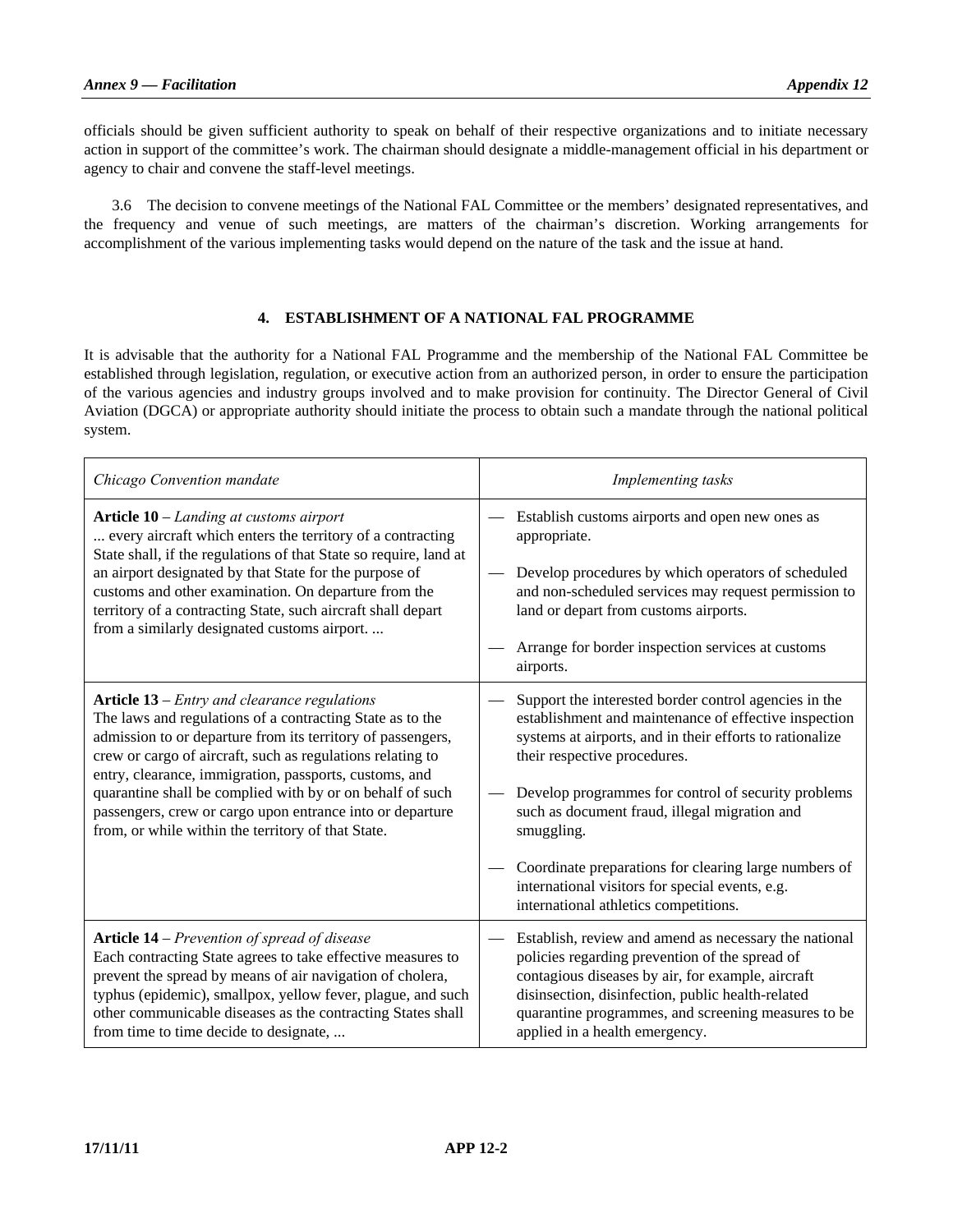| <b>Article 22</b> – Facilitation of formalities<br>Each contracting State agrees to adopt all practicable<br>measures, through the issuance of special regulations or<br>otherwise, to facilitate and expedite navigation by aircraft<br>between the territories of contracting States, and to prevent<br>unnecessary delays to aircraft, crews, passengers and cargo,<br>especially in the administration of the laws relating to<br>immigration, quarantine, customs and clearance.                                                                                                                                                                                                                       | Establish, review and amend as necessary the national<br>regulations which implement the State's customs,<br>immigration and quarantine laws pertaining to<br>international movements by air.                                                                                                                                                                                        |
|-------------------------------------------------------------------------------------------------------------------------------------------------------------------------------------------------------------------------------------------------------------------------------------------------------------------------------------------------------------------------------------------------------------------------------------------------------------------------------------------------------------------------------------------------------------------------------------------------------------------------------------------------------------------------------------------------------------|--------------------------------------------------------------------------------------------------------------------------------------------------------------------------------------------------------------------------------------------------------------------------------------------------------------------------------------------------------------------------------------|
| Article 23 – Customs and immigration procedures<br>Each contracting States undertakes, so far as it may find<br>practicable, to establish customs and immigration<br>procedures affecting international air navigation in<br>accordance with the practices which may be established or<br>recommended from time to time, pursuant to this<br>Convention                                                                                                                                                                                                                                                                                                                                                     | Establish and amend as appropriate, customs and<br>immigration procedures carried out at airports, to<br>harmonize them with the Standards and<br>Recommended Practices set forth in Annex 9.<br>Support and advocate the national issuance of<br>passports and other travel documents in accordance<br>with ICAO specifications in Doc 9303 - Machine<br>Readable Travel Documents. |
| Article 37 - Adoption of international standards and<br>procedures<br>Each contracting State undertakes to collaborate in securing<br>the highest practicable degree of uniformity in regulations,<br>standards, procedures, and organization in relation to<br>aircraft, personnel, airways and auxiliary services in all<br>matters in which such uniformity will facilitate and improve<br>air navigation.<br>(j) Customs and immigration procedures                                                                                                                                                                                                                                                     | Participate in ICAO development of Annex 9.<br>Review national procedures periodically in order to<br>ensure harmonization with the provisions of Annex 9.                                                                                                                                                                                                                           |
| Article 38 – Departures from international standards and<br>procedures<br>Any State which finds it impracticable to comply in all<br>respects with any such international standard or procedure,<br>or to bring its own regulations or practices into full accord<br>with any international standard or procedure after<br>amendment of the latter, or which deems it necessary to<br>adopt regulations or practices differing in any particular<br>respect from those established by an international standard,<br>shall give immediate notification to the International Civil<br>Aviation Organization of the differences between its own<br>practice and that established in the international standard | Periodically review conformity by all relevant<br>agencies with the provisions of Annex 9 and notify<br>ICAO of differences between national practices and<br>the relevant Standards.                                                                                                                                                                                                |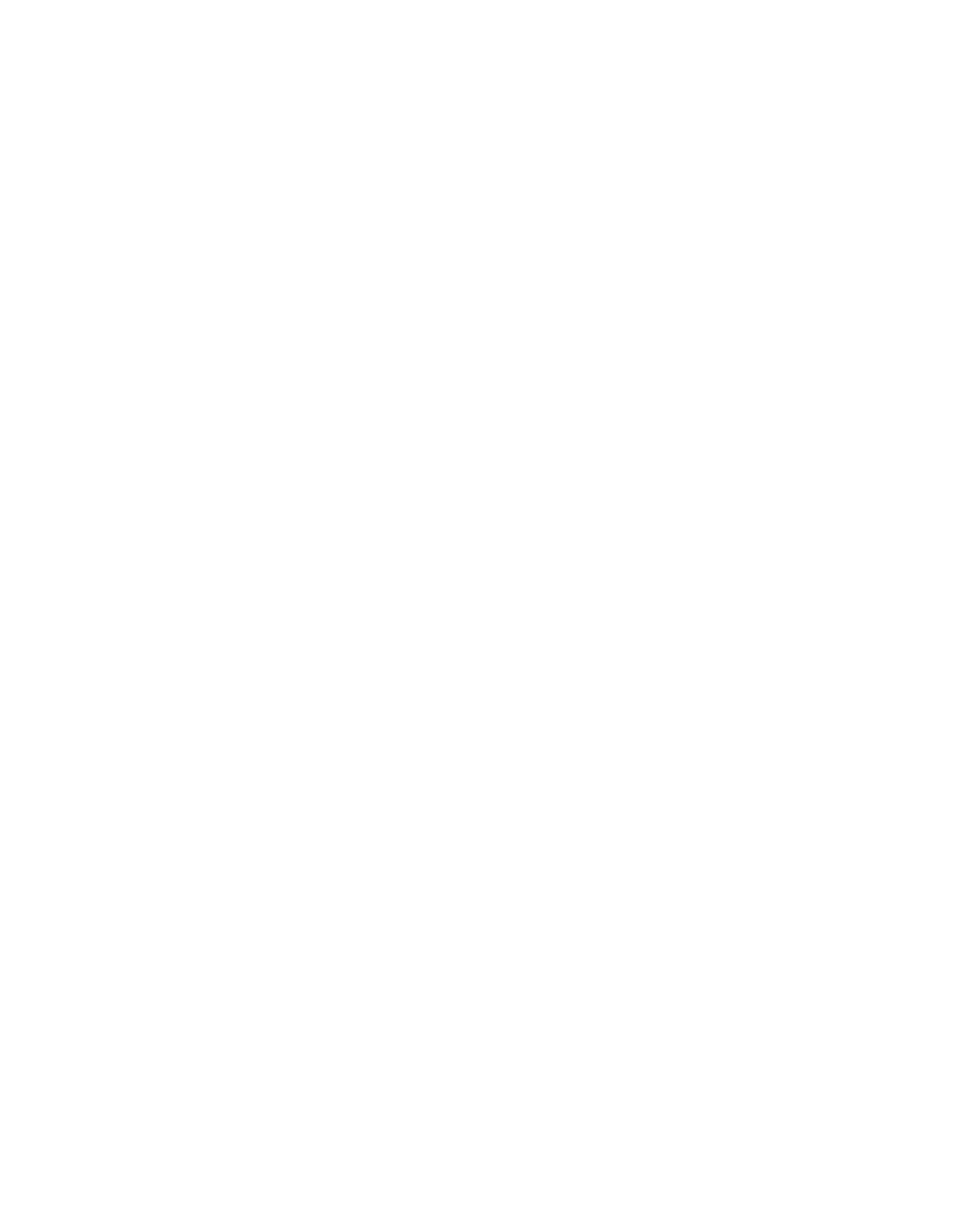## **APPENDIX 13. PUBLIC HEALTH PASSENGER LOCATOR FORM**

**Public Health Passenger Locator Form:** To protect your health, public health officers need you to complete this form whenever they suspect a communicable disease on-board a flight. Your information will help public health officers to contact you if you were exposed to a communicable disease. It is important to fill out this form completely and accurately. **Your information is intended to be held in accordance with applicable laws and used only for public health purposes.** *Thank you for helping us to protect your health.*

|  | One form should be completed by an adult member of each family. Print in capital (UPPERCASE) letters. Leave blank boxes for spaces. |  |
|--|-------------------------------------------------------------------------------------------------------------------------------------|--|
|  |                                                                                                                                     |  |

|                                                                                         | FLIGHT INFORMATION:                                                                            |  |  |  | 1. Airline name |  |  |  |                                                                      |  |  |  | 2. Flight number |  |                 |                        |                    | 3. Seat number |                                                                   |  |                     |  | 4. Date of arrival (yyyy/mm/dd) |                     |                |                   |  |             |                                                                                                                       |  |                      |  |
|-----------------------------------------------------------------------------------------|------------------------------------------------------------------------------------------------|--|--|--|-----------------|--|--|--|----------------------------------------------------------------------|--|--|--|------------------|--|-----------------|------------------------|--------------------|----------------|-------------------------------------------------------------------|--|---------------------|--|---------------------------------|---------------------|----------------|-------------------|--|-------------|-----------------------------------------------------------------------------------------------------------------------|--|----------------------|--|
|                                                                                         |                                                                                                |  |  |  |                 |  |  |  |                                                                      |  |  |  |                  |  |                 |                        |                    |                |                                                                   |  |                     |  |                                 |                     | $\overline{2}$ | 0                 |  |             |                                                                                                                       |  |                      |  |
|                                                                                         | PERSONAL INFORMATION:                                                                          |  |  |  |                 |  |  |  | 5. Last (Family) Name                                                |  |  |  |                  |  |                 | 6. First (Given) Name  |                    |                |                                                                   |  |                     |  |                                 |                     |                | 7. Middle Initial |  |             |                                                                                                                       |  | 8. Your sex          |  |
|                                                                                         |                                                                                                |  |  |  |                 |  |  |  |                                                                      |  |  |  |                  |  |                 |                        |                    |                |                                                                   |  |                     |  |                                 |                     |                |                   |  | Male        |                                                                                                                       |  | $\Box$ Female $\Box$ |  |
|                                                                                         | PHONE NUMBER(S) where you can be reached if needed. Include country code and city code.        |  |  |  |                 |  |  |  |                                                                      |  |  |  |                  |  |                 |                        |                    |                |                                                                   |  |                     |  |                                 |                     |                |                   |  |             |                                                                                                                       |  |                      |  |
|                                                                                         | 9. Mobile                                                                                      |  |  |  |                 |  |  |  |                                                                      |  |  |  |                  |  |                 |                        |                    |                | 10. Business                                                      |  |                     |  |                                 |                     |                |                   |  |             |                                                                                                                       |  |                      |  |
|                                                                                         | 11. Home                                                                                       |  |  |  |                 |  |  |  |                                                                      |  |  |  |                  |  |                 |                        |                    | 12. Other      |                                                                   |  |                     |  |                                 |                     |                |                   |  |             |                                                                                                                       |  |                      |  |
|                                                                                         | 13. Email address                                                                              |  |  |  |                 |  |  |  |                                                                      |  |  |  |                  |  |                 |                        |                    |                |                                                                   |  |                     |  |                                 |                     |                |                   |  |             |                                                                                                                       |  |                      |  |
| PERMANENT ADDRESS:<br>14. Number and street (Separate number and street with blank box) |                                                                                                |  |  |  |                 |  |  |  |                                                                      |  |  |  |                  |  |                 |                        |                    |                |                                                                   |  |                     |  |                                 |                     |                |                   |  |             |                                                                                                                       |  |                      |  |
|                                                                                         |                                                                                                |  |  |  |                 |  |  |  |                                                                      |  |  |  |                  |  |                 |                        |                    |                |                                                                   |  |                     |  |                                 |                     |                |                   |  |             | 15. Apartment number                                                                                                  |  |                      |  |
|                                                                                         |                                                                                                |  |  |  |                 |  |  |  |                                                                      |  |  |  |                  |  |                 |                        |                    |                |                                                                   |  |                     |  |                                 |                     |                |                   |  |             |                                                                                                                       |  |                      |  |
|                                                                                         | 16. City                                                                                       |  |  |  |                 |  |  |  |                                                                      |  |  |  |                  |  |                 |                        |                    |                |                                                                   |  |                     |  |                                 | 17. State/Province  |                |                   |  |             |                                                                                                                       |  |                      |  |
|                                                                                         |                                                                                                |  |  |  |                 |  |  |  |                                                                      |  |  |  |                  |  |                 |                        |                    |                |                                                                   |  |                     |  |                                 |                     |                |                   |  |             |                                                                                                                       |  |                      |  |
|                                                                                         | 18. Country                                                                                    |  |  |  |                 |  |  |  |                                                                      |  |  |  |                  |  |                 |                        |                    |                |                                                                   |  |                     |  |                                 | 19. ZIP/Postal Code |                |                   |  |             |                                                                                                                       |  |                      |  |
|                                                                                         |                                                                                                |  |  |  |                 |  |  |  |                                                                      |  |  |  |                  |  |                 |                        |                    |                |                                                                   |  |                     |  |                                 |                     |                |                   |  |             |                                                                                                                       |  |                      |  |
|                                                                                         | TEMPORARY ADDRESS: If you are a visitor, write only the first place where you will be staying. |  |  |  |                 |  |  |  |                                                                      |  |  |  |                  |  |                 |                        |                    |                |                                                                   |  |                     |  |                                 |                     |                |                   |  |             |                                                                                                                       |  |                      |  |
|                                                                                         | 20. Hotel name (if any)                                                                        |  |  |  |                 |  |  |  |                                                                      |  |  |  |                  |  |                 |                        |                    |                | 21. Number and street (Separate number and street with blank box) |  |                     |  |                                 |                     |                |                   |  |             | 22. Apartment number                                                                                                  |  |                      |  |
|                                                                                         |                                                                                                |  |  |  |                 |  |  |  |                                                                      |  |  |  |                  |  |                 |                        |                    |                |                                                                   |  |                     |  |                                 |                     |                |                   |  |             |                                                                                                                       |  |                      |  |
|                                                                                         | 23. City                                                                                       |  |  |  |                 |  |  |  |                                                                      |  |  |  |                  |  |                 |                        |                    |                |                                                                   |  | 24. State/Province  |  |                                 |                     |                |                   |  |             |                                                                                                                       |  |                      |  |
|                                                                                         |                                                                                                |  |  |  |                 |  |  |  |                                                                      |  |  |  |                  |  |                 |                        |                    |                |                                                                   |  |                     |  |                                 |                     |                |                   |  |             |                                                                                                                       |  |                      |  |
|                                                                                         | 25. Country                                                                                    |  |  |  |                 |  |  |  |                                                                      |  |  |  |                  |  |                 |                        |                    |                |                                                                   |  | 26. ZIP/Postal Code |  |                                 |                     |                |                   |  |             |                                                                                                                       |  |                      |  |
|                                                                                         |                                                                                                |  |  |  |                 |  |  |  |                                                                      |  |  |  |                  |  |                 |                        |                    |                |                                                                   |  |                     |  |                                 |                     |                |                   |  |             |                                                                                                                       |  |                      |  |
|                                                                                         | EMERGENCY CONTACT INFORMATION of someone who can reach you during the next 30 days             |  |  |  |                 |  |  |  |                                                                      |  |  |  |                  |  |                 |                        |                    |                |                                                                   |  |                     |  |                                 |                     |                |                   |  |             |                                                                                                                       |  |                      |  |
|                                                                                         | 27. Last (Family) Name                                                                         |  |  |  |                 |  |  |  |                                                                      |  |  |  |                  |  |                 | 28. First (Given) Name |                    |                |                                                                   |  |                     |  |                                 | 29. City            |                |                   |  |             |                                                                                                                       |  |                      |  |
|                                                                                         |                                                                                                |  |  |  |                 |  |  |  |                                                                      |  |  |  |                  |  |                 |                        |                    |                |                                                                   |  |                     |  |                                 |                     |                |                   |  |             |                                                                                                                       |  |                      |  |
|                                                                                         | 30. Country                                                                                    |  |  |  |                 |  |  |  |                                                                      |  |  |  |                  |  |                 |                        |                    |                | 31. Email                                                         |  |                     |  |                                 |                     |                |                   |  |             |                                                                                                                       |  |                      |  |
|                                                                                         |                                                                                                |  |  |  |                 |  |  |  |                                                                      |  |  |  |                  |  |                 |                        |                    |                |                                                                   |  |                     |  |                                 |                     |                |                   |  |             |                                                                                                                       |  |                      |  |
|                                                                                         | 32. Mobile phone                                                                               |  |  |  |                 |  |  |  |                                                                      |  |  |  |                  |  | 33. Other phone |                        |                    |                |                                                                   |  |                     |  |                                 |                     |                |                   |  |             |                                                                                                                       |  |                      |  |
|                                                                                         |                                                                                                |  |  |  |                 |  |  |  |                                                                      |  |  |  |                  |  |                 |                        |                    |                |                                                                   |  |                     |  |                                 |                     |                |                   |  |             |                                                                                                                       |  |                      |  |
|                                                                                         | 34. TRAVEL COMPANIONS - FAMILY: Only include age if younger than 18 years                      |  |  |  |                 |  |  |  |                                                                      |  |  |  |                  |  |                 |                        |                    |                |                                                                   |  |                     |  |                                 |                     |                |                   |  |             |                                                                                                                       |  |                      |  |
|                                                                                         | Last (Family) Name                                                                             |  |  |  |                 |  |  |  |                                                                      |  |  |  |                  |  |                 |                        | First (Given) Name |                |                                                                   |  |                     |  |                                 |                     |                |                   |  | Seat number |                                                                                                                       |  | Age <18              |  |
| (1)                                                                                     |                                                                                                |  |  |  |                 |  |  |  |                                                                      |  |  |  |                  |  |                 |                        |                    |                |                                                                   |  |                     |  |                                 |                     |                |                   |  |             |                                                                                                                       |  |                      |  |
| (2)                                                                                     |                                                                                                |  |  |  |                 |  |  |  |                                                                      |  |  |  |                  |  |                 |                        |                    |                |                                                                   |  |                     |  |                                 |                     |                |                   |  |             |                                                                                                                       |  |                      |  |
| (3)                                                                                     |                                                                                                |  |  |  |                 |  |  |  |                                                                      |  |  |  |                  |  |                 |                        |                    |                |                                                                   |  |                     |  |                                 |                     |                |                   |  |             |                                                                                                                       |  |                      |  |
| (4)                                                                                     |                                                                                                |  |  |  |                 |  |  |  |                                                                      |  |  |  |                  |  |                 |                        |                    |                |                                                                   |  |                     |  |                                 |                     |                |                   |  |             |                                                                                                                       |  |                      |  |
|                                                                                         | 35. TRAVEL COMPANIONS - NON-FAMILY: Also include name of group (if any)                        |  |  |  |                 |  |  |  |                                                                      |  |  |  |                  |  |                 |                        |                    |                |                                                                   |  |                     |  |                                 |                     |                |                   |  |             |                                                                                                                       |  |                      |  |
|                                                                                         | Last (Family) Name                                                                             |  |  |  |                 |  |  |  |                                                                      |  |  |  |                  |  |                 | First (Given) Name     |                    |                |                                                                   |  |                     |  |                                 |                     |                |                   |  |             | Group (tour, team, business, other)                                                                                   |  |                      |  |
| (1)                                                                                     |                                                                                                |  |  |  |                 |  |  |  |                                                                      |  |  |  |                  |  |                 |                        |                    |                |                                                                   |  |                     |  |                                 |                     |                |                   |  |             |                                                                                                                       |  |                      |  |
| (2)                                                                                     |                                                                                                |  |  |  |                 |  |  |  |                                                                      |  |  |  |                  |  |                 |                        |                    |                |                                                                   |  |                     |  |                                 |                     |                |                   |  |             |                                                                                                                       |  |                      |  |
|                                                                                         |                                                                                                |  |  |  |                 |  |  |  |                                                                      |  |  |  |                  |  |                 |                        |                    |                |                                                                   |  |                     |  |                                 |                     |                |                   |  |             |                                                                                                                       |  |                      |  |
|                                                                                         |                                                                                                |  |  |  |                 |  |  |  | Note - The Public Health Passenger Locator Form can be downloaded at |  |  |  |                  |  |                 |                        |                    |                |                                                                   |  |                     |  |                                 |                     |                |                   |  |             |                                                                                                                       |  |                      |  |
|                                                                                         |                                                                                                |  |  |  |                 |  |  |  |                                                                      |  |  |  |                  |  |                 |                        |                    |                |                                                                   |  |                     |  |                                 |                     |                |                   |  |             | http://www.icao.int/safety/aviation-medicine/Pages/guidelines.aspx or http://www.capsca.org/CAPSCARefs.html#EvalForms |  |                      |  |

 $\Box$